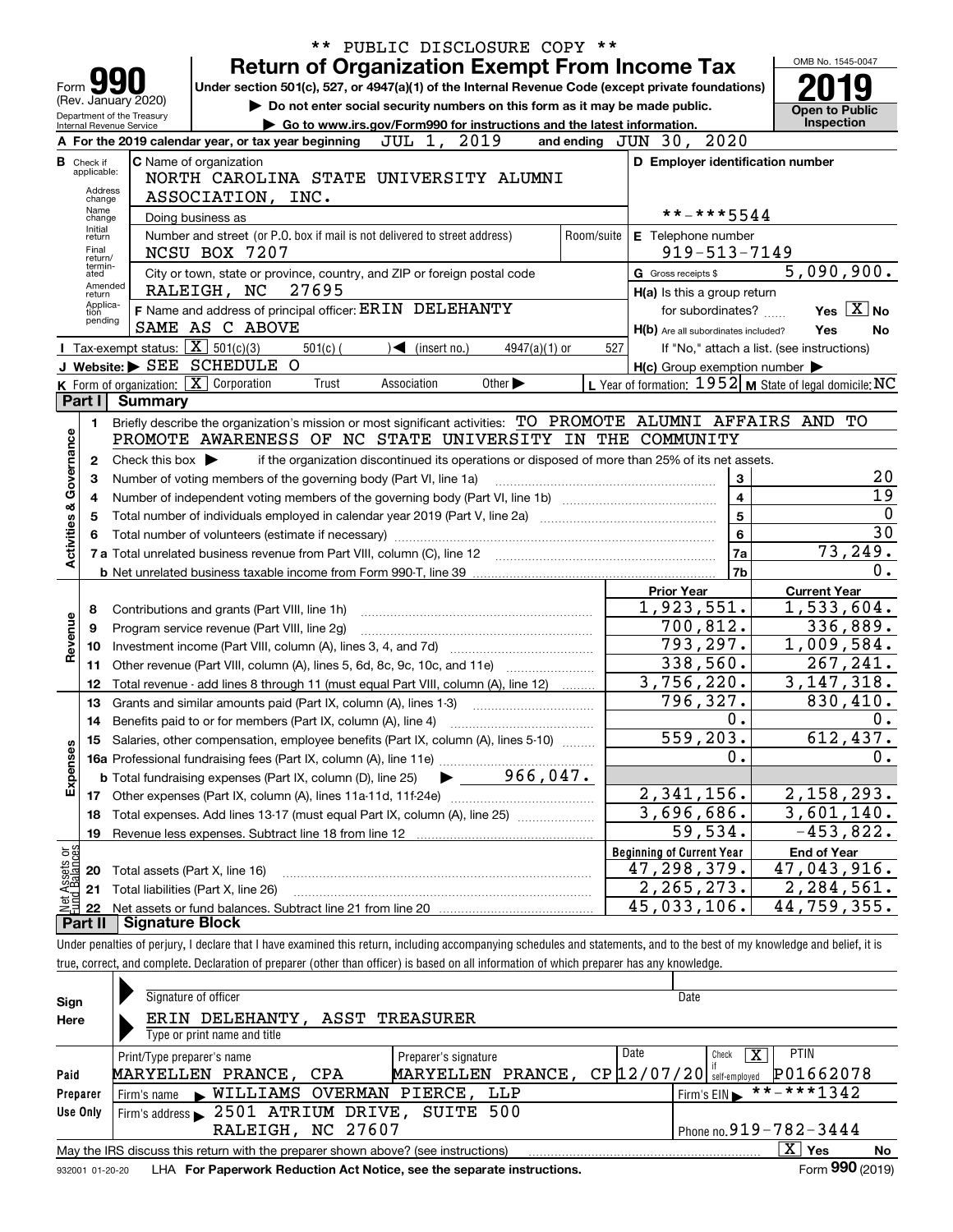|              | NORTH CAROLINA STATE UNIVERSITY ALUMNI<br>**-***5544<br>ASSOCIATION, INC.<br>Page 2<br>Form 990 (2019)<br><b>Part III Statement of Program Service Accomplishments</b>              |
|--------------|-------------------------------------------------------------------------------------------------------------------------------------------------------------------------------------|
|              |                                                                                                                                                                                     |
| 1            | Briefly describe the organization's mission:                                                                                                                                        |
|              | TO PROMOTE ALUMNI AFFAIRS AND TO PROMOTE AWARENESS OF NC STATE                                                                                                                      |
|              | UNIVERSITY IN THE COMMUNITY.                                                                                                                                                        |
|              |                                                                                                                                                                                     |
|              |                                                                                                                                                                                     |
| $\mathbf{2}$ | Did the organization undertake any significant program services during the year which were not listed on the<br>$\sqrt{}$ Yes $\sqrt{}$ X $\sqrt{}$ No<br>prior Form 990 or 990-EZ? |
|              | If "Yes," describe these new services on Schedule O.                                                                                                                                |
| 3            | $\sqrt{}$ Yes $\sqrt{}$ X $\sqrt{}$ No<br>Did the organization cease conducting, or make significant changes in how it conducts, any program services?                              |
|              | If "Yes," describe these changes on Schedule O.                                                                                                                                     |
| 4            | Describe the organization's program service accomplishments for each of its three largest program services, as measured by expenses.                                                |
|              | Section 501(c)(3) and 501(c)(4) organizations are required to report the amount of grants and allocations to others, the total expenses, and                                        |
|              | revenue, if any, for each program service reported.                                                                                                                                 |
|              | 336,889.<br>4a (Code:<br>(Expenses \$                                                                                                                                               |
|              | NCSU ALUMNI ASSOCIATION PUBLISHES AN ALUMNI MAGAZINE, SERVES AS AN<br>ORGANIZER FOR ALUMNI FUNCTIONS, AWARDS SCHOLARSHIPS AND PROMOTES                                              |
|              | AWARENESS OF NCSU IN THE COMMUNITY.                                                                                                                                                 |
|              |                                                                                                                                                                                     |
|              |                                                                                                                                                                                     |
|              |                                                                                                                                                                                     |
|              |                                                                                                                                                                                     |
|              |                                                                                                                                                                                     |
|              |                                                                                                                                                                                     |
|              |                                                                                                                                                                                     |
|              |                                                                                                                                                                                     |
|              |                                                                                                                                                                                     |
| 4b           |                                                                                                                                                                                     |
|              |                                                                                                                                                                                     |
|              |                                                                                                                                                                                     |
|              |                                                                                                                                                                                     |
|              |                                                                                                                                                                                     |
|              |                                                                                                                                                                                     |
|              |                                                                                                                                                                                     |
|              |                                                                                                                                                                                     |
|              |                                                                                                                                                                                     |
|              |                                                                                                                                                                                     |
|              |                                                                                                                                                                                     |
|              |                                                                                                                                                                                     |
| 4с           |                                                                                                                                                                                     |
|              |                                                                                                                                                                                     |
|              |                                                                                                                                                                                     |
|              |                                                                                                                                                                                     |
|              |                                                                                                                                                                                     |
|              |                                                                                                                                                                                     |
|              |                                                                                                                                                                                     |
|              |                                                                                                                                                                                     |
|              |                                                                                                                                                                                     |
|              |                                                                                                                                                                                     |
|              |                                                                                                                                                                                     |
|              |                                                                                                                                                                                     |
| 4d           | Other program services (Describe on Schedule O.)                                                                                                                                    |
|              | (Expenses \$<br>(Revenue \$<br>including grants of \$<br>2,269,588.                                                                                                                 |
| 4е           | Total program service expenses<br>nnn                                                                                                                                               |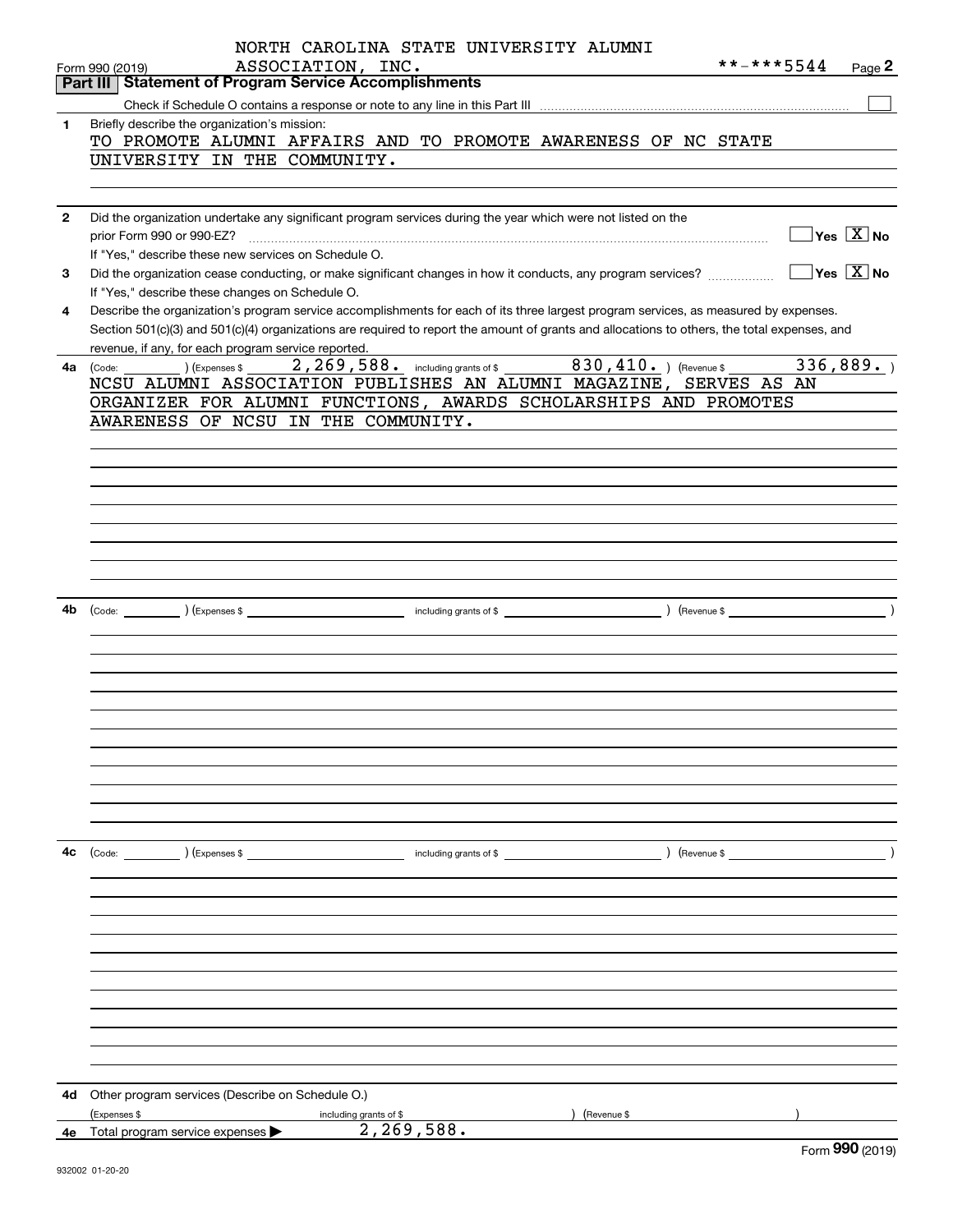|     |                                                                                                                                                                                                                             |                        | Yes         | No          |
|-----|-----------------------------------------------------------------------------------------------------------------------------------------------------------------------------------------------------------------------------|------------------------|-------------|-------------|
| 1.  | Is the organization described in section $501(c)(3)$ or $4947(a)(1)$ (other than a private foundation)?                                                                                                                     |                        |             |             |
|     |                                                                                                                                                                                                                             | 1                      | X           |             |
| 2   |                                                                                                                                                                                                                             | $\overline{2}$         | $\mathbf X$ |             |
| 3   | Did the organization engage in direct or indirect political campaign activities on behalf of or in opposition to candidates for                                                                                             |                        |             |             |
|     |                                                                                                                                                                                                                             | 3                      |             | x           |
| 4   | Section 501(c)(3) organizations. Did the organization engage in lobbying activities, or have a section 501(h) election in effect                                                                                            |                        |             |             |
|     |                                                                                                                                                                                                                             | 4                      |             | x           |
| 5   | Is the organization a section 501(c)(4), 501(c)(5), or 501(c)(6) organization that receives membership dues, assessments, or                                                                                                |                        |             |             |
|     |                                                                                                                                                                                                                             | 5                      |             | x           |
| 6   | Did the organization maintain any donor advised funds or any similar funds or accounts for which donors have the right to                                                                                                   |                        |             |             |
|     | provide advice on the distribution or investment of amounts in such funds or accounts? If "Yes," complete Schedule D, Part I                                                                                                | 6                      |             | x           |
| 7   | Did the organization receive or hold a conservation easement, including easements to preserve open space,                                                                                                                   |                        |             |             |
|     |                                                                                                                                                                                                                             | $\overline{7}$         |             | х           |
| 8   | Did the organization maintain collections of works of art, historical treasures, or other similar assets? If "Yes," complete                                                                                                |                        |             |             |
|     |                                                                                                                                                                                                                             | 8                      |             | x           |
| 9   | Did the organization report an amount in Part X, line 21, for escrow or custodial account liability, serve as a custodian for                                                                                               |                        |             |             |
|     | amounts not listed in Part X; or provide credit counseling, debt management, credit repair, or debt negotiation services?                                                                                                   |                        |             |             |
|     |                                                                                                                                                                                                                             | 9                      |             | х           |
| 10  | Did the organization, directly or through a related organization, hold assets in donor-restricted endowments                                                                                                                |                        |             |             |
|     |                                                                                                                                                                                                                             | 10                     | х           |             |
| 11  | If the organization's answer to any of the following questions is "Yes," then complete Schedule D, Parts VI, VII, VIII, IX, or X                                                                                            |                        |             |             |
|     | as applicable.                                                                                                                                                                                                              |                        |             |             |
|     | a Did the organization report an amount for land, buildings, and equipment in Part X, line 10? If "Yes." complete Schedule D.                                                                                               |                        | X           |             |
|     | Did the organization report an amount for investments - other securities in Part X, line 12, that is 5% or more of its total                                                                                                | 11a                    |             |             |
| b   |                                                                                                                                                                                                                             | 11 <sub>b</sub>        | X           |             |
| c   | Did the organization report an amount for investments - program related in Part X, line 13, that is 5% or more of its total                                                                                                 |                        |             |             |
|     |                                                                                                                                                                                                                             | 11c                    |             | х           |
| d   | Did the organization report an amount for other assets in Part X, line 15, that is 5% or more of its total assets reported in                                                                                               |                        |             |             |
|     |                                                                                                                                                                                                                             | 11d                    |             | х           |
|     |                                                                                                                                                                                                                             | 11e                    | X           |             |
| f   | Did the organization's separate or consolidated financial statements for the tax year include a footnote that addresses                                                                                                     |                        |             |             |
|     | the organization's liability for uncertain tax positions under FIN 48 (ASC 740)? If "Yes," complete Schedule D, Part X                                                                                                      | 11f                    | X           |             |
|     | 12a Did the organization obtain separate, independent audited financial statements for the tax year? If "Yes," complete                                                                                                     |                        |             |             |
|     |                                                                                                                                                                                                                             | 12a                    | х           |             |
|     | <b>b</b> Was the organization included in consolidated, independent audited financial statements for the tax year?                                                                                                          |                        |             |             |
|     | If "Yes," and if the organization answered "No" to line 12a, then completing Schedule D, Parts XI and XII is optional                                                                                                       | 12D                    |             | ᅀ           |
| 13  | Is the organization a school described in section $170(b)(1)(A)(ii)?$ If "Yes," complete Schedule E                                                                                                                         | 13                     |             | $\mathbf X$ |
| 14a | Did the organization maintain an office, employees, or agents outside of the United States?                                                                                                                                 | 14a                    |             | x           |
| b   | Did the organization have aggregate revenues or expenses of more than \$10,000 from grantmaking, fundraising, business,                                                                                                     |                        |             |             |
|     | investment, and program service activities outside the United States, or aggregate foreign investments valued at \$100,000                                                                                                  |                        |             |             |
|     |                                                                                                                                                                                                                             | 14b                    |             | х           |
| 15  | Did the organization report on Part IX, column (A), line 3, more than \$5,000 of grants or other assistance to or for any                                                                                                   |                        |             |             |
|     |                                                                                                                                                                                                                             | 15                     |             | x           |
| 16  | Did the organization report on Part IX, column (A), line 3, more than \$5,000 of aggregate grants or other assistance to                                                                                                    |                        |             |             |
|     |                                                                                                                                                                                                                             | 16                     |             | x           |
| 17  | Did the organization report a total of more than \$15,000 of expenses for professional fundraising services on Part IX,                                                                                                     |                        |             |             |
|     |                                                                                                                                                                                                                             | 17                     |             | x           |
| 18  | Did the organization report more than \$15,000 total of fundraising event gross income and contributions on Part VIII, lines                                                                                                |                        |             |             |
|     |                                                                                                                                                                                                                             | 18                     | х           |             |
| 19  | Did the organization report more than \$15,000 of gross income from gaming activities on Part VIII, line 9a? If "Yes."                                                                                                      |                        |             |             |
|     |                                                                                                                                                                                                                             | 19                     |             | x<br>X      |
| 20a |                                                                                                                                                                                                                             | 20a<br>20 <sub>b</sub> |             |             |
| b   | If "Yes" to line 20a, did the organization attach a copy of its audited financial statements to this return?<br>Did the organization report more than \$5,000 of grants or other assistance to any domestic organization or |                        |             |             |
| 21  |                                                                                                                                                                                                                             | 21                     | х           |             |
|     |                                                                                                                                                                                                                             |                        |             |             |

932003 01-20-20

Form (2019) **990**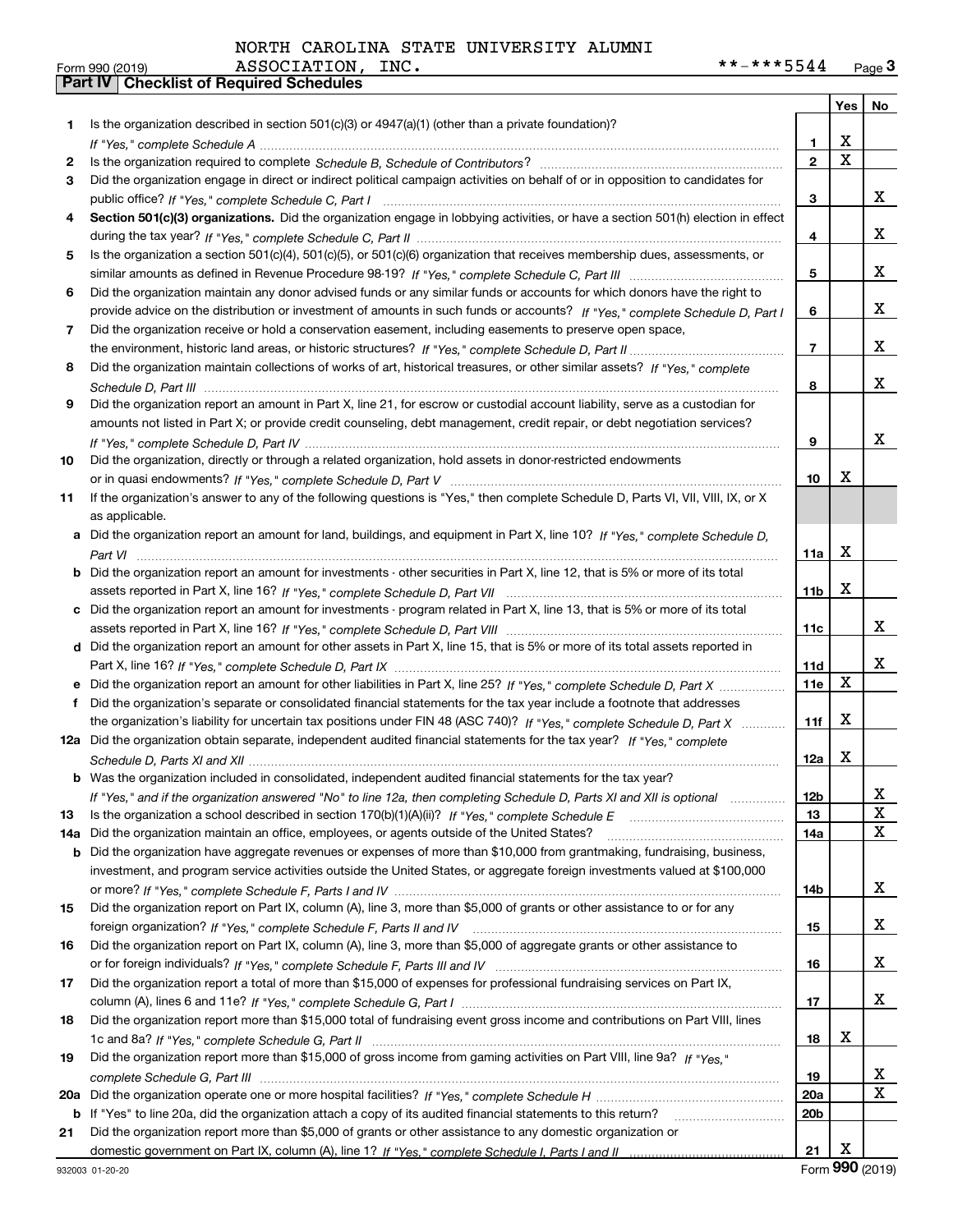|    | Part IV   Grieckijst of Required Scriedules (continued)                                                                      |                 |     |             |
|----|------------------------------------------------------------------------------------------------------------------------------|-----------------|-----|-------------|
|    |                                                                                                                              |                 | Yes | No.         |
| 22 | Did the organization report more than \$5,000 of grants or other assistance to or for domestic individuals on                |                 |     |             |
|    |                                                                                                                              | 22              |     | x           |
| 23 | Did the organization answer "Yes" to Part VII, Section A, line 3, 4, or 5 about compensation of the organization's current   |                 |     |             |
|    | and former officers, directors, trustees, key employees, and highest compensated employees? If "Yes," complete               |                 |     |             |
|    |                                                                                                                              | 23              | X   |             |
|    | 24a Did the organization have a tax-exempt bond issue with an outstanding principal amount of more than \$100,000 as of the  |                 |     |             |
|    | last day of the year, that was issued after December 31, 2002? If "Yes," answer lines 24b through 24d and complete           |                 |     |             |
|    |                                                                                                                              | 24a             |     | x           |
|    | <b>b</b> Did the organization invest any proceeds of tax-exempt bonds beyond a temporary period exception?                   | 24b             |     |             |
|    | c Did the organization maintain an escrow account other than a refunding escrow at any time during the year to defease       |                 |     |             |
|    |                                                                                                                              | 24c             |     |             |
|    | d Did the organization act as an "on behalf of" issuer for bonds outstanding at any time during the year?                    | 24d             |     |             |
|    | 25a Section 501(c)(3), 501(c)(4), and 501(c)(29) organizations. Did the organization engage in an excess benefit             |                 |     |             |
|    |                                                                                                                              | 25a             |     | x           |
|    | b Is the organization aware that it engaged in an excess benefit transaction with a disqualified person in a prior year, and |                 |     |             |
|    | that the transaction has not been reported on any of the organization's prior Forms 990 or 990-EZ? If "Yes," complete        |                 |     |             |
|    | Schedule L. Part I                                                                                                           | 25b             |     | x           |
| 26 | Did the organization report any amount on Part X, line 5 or 22, for receivables from or payables to any current              |                 |     |             |
|    | or former officer, director, trustee, key employee, creator or founder, substantial contributor, or 35%                      |                 |     |             |
|    |                                                                                                                              | 26              |     | x           |
| 27 | Did the organization provide a grant or other assistance to any current or former officer, director, trustee, key employee,  |                 |     |             |
|    | creator or founder, substantial contributor or employee thereof, a grant selection committee member, or to a 35% controlled  |                 |     |             |
|    | entity (including an employee thereof) or family member of any of these persons? If "Yes," complete Schedule L, Part III     | 27              |     | x           |
| 28 | Was the organization a party to a business transaction with one of the following parties (see Schedule L, Part IV            |                 |     |             |
|    | instructions, for applicable filing thresholds, conditions, and exceptions):                                                 |                 |     |             |
|    | a A current or former officer, director, trustee, key employee, creator or founder, or substantial contributor? If           |                 |     |             |
|    |                                                                                                                              | 28a             |     | х           |
|    |                                                                                                                              | 28 <sub>b</sub> |     | $\mathbf X$ |
|    | c A 35% controlled entity of one or more individuals and/or organizations described in lines 28a or 28b? If                  |                 |     |             |
|    |                                                                                                                              | 28c             |     | х           |
| 29 |                                                                                                                              | 29              |     | х           |
| 30 | Did the organization receive contributions of art, historical treasures, or other similar assets, or qualified conservation  |                 |     |             |
|    |                                                                                                                              | 30              |     | х           |
| 31 | Did the organization liquidate, terminate, or dissolve and cease operations? If "Yes," complete Schedule N, Part I           | 31              |     | X           |
| 32 | Did the organization sell, exchange, dispose of, or transfer more than 25% of its net assets? If "Yes," complete             |                 |     |             |
|    |                                                                                                                              | 32              |     | х           |
| 33 | Did the organization own 100% of an entity disregarded as separate from the organization under Regulations                   |                 |     |             |
|    |                                                                                                                              | 33              |     | x           |
| 34 | Was the organization related to any tax-exempt or taxable entity? If "Yes," complete Schedule R, Part II, III, or IV, and    |                 |     |             |
|    |                                                                                                                              | 34              | X   |             |
|    | 35a Did the organization have a controlled entity within the meaning of section 512(b)(13)?                                  | 35a             |     | X           |
|    | b If "Yes" to line 35a, did the organization receive any payment from or engage in any transaction with a controlled entity  |                 |     |             |
|    |                                                                                                                              | 35b             |     |             |
| 36 | Section 501(c)(3) organizations. Did the organization make any transfers to an exempt non-charitable related organization?   |                 |     |             |
|    |                                                                                                                              | 36              |     | x           |
| 37 | Did the organization conduct more than 5% of its activities through an entity that is not a related organization             |                 |     |             |
|    | and that is treated as a partnership for federal income tax purposes? If "Yes," complete Schedule R, Part VI                 | 37              |     | x           |
| 38 | Did the organization complete Schedule O and provide explanations in Schedule O for Part VI, lines 11b and 19?               |                 |     |             |
|    | Note: All Form 990 filers are required to complete Schedule O                                                                | 38              | X   |             |
|    | Part V<br><b>Statements Regarding Other IRS Filings and Tax Compliance</b>                                                   |                 |     |             |
|    | Check if Schedule O contains a response or note to any line in this Part V                                                   |                 |     |             |
|    |                                                                                                                              |                 | Yes | No          |
|    | 1a                                                                                                                           |                 |     |             |
|    | 0<br><b>b</b> Enter the number of Forms W-2G included in line 1a. Enter -0- if not applicable <i>manumumumum</i><br>1b       |                 |     |             |
| c  | Did the organization comply with backup withholding rules for reportable payments to vendors and reportable gaming           |                 |     |             |
|    | (gambling) winnings to prize winners?                                                                                        | 1c              | X   |             |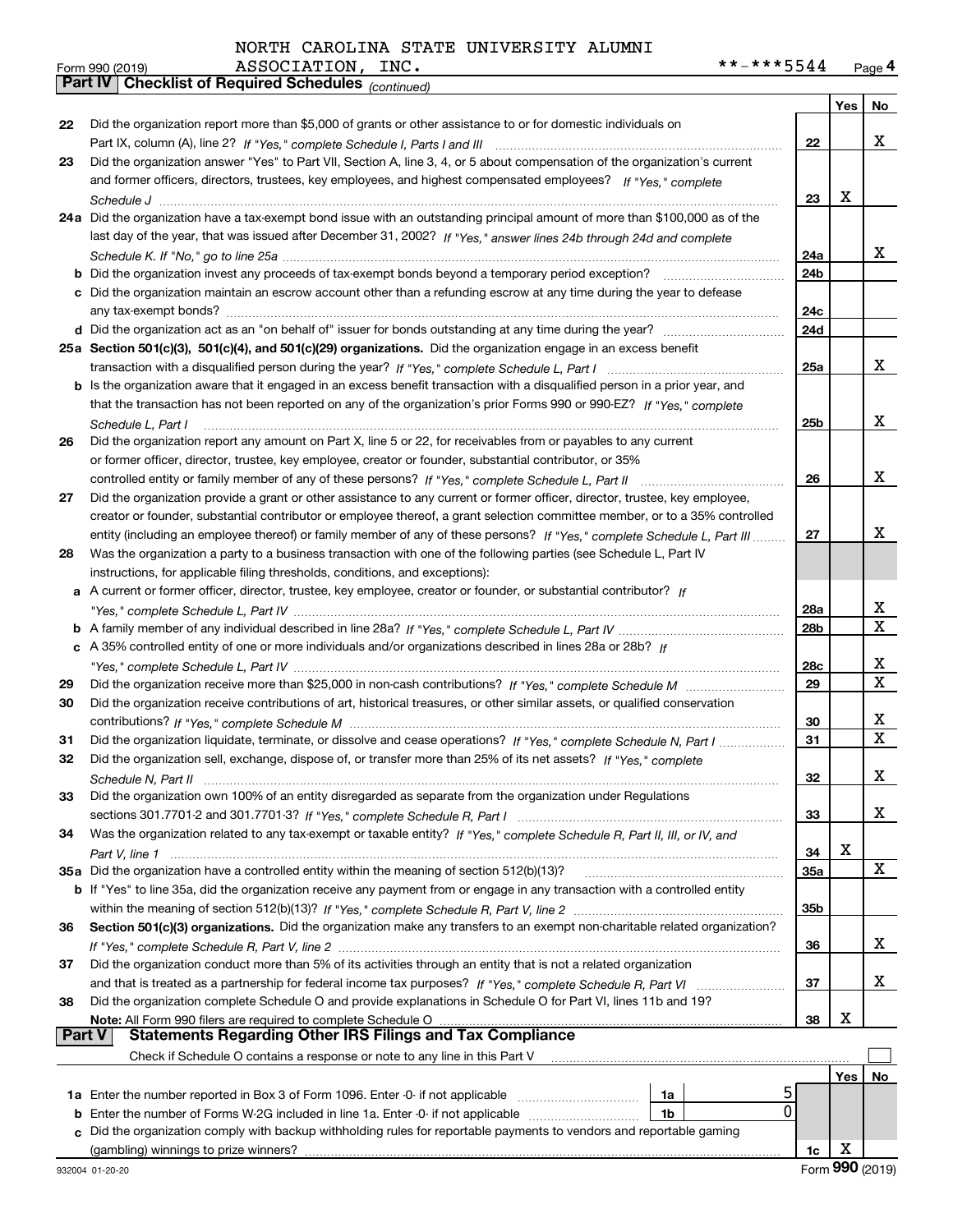| NORTH CAROLINA STATE UNIVERSITY ALUMNI |
|----------------------------------------|
|----------------------------------------|

|        | **-***5544<br>ASSOCIATION, INC.<br>Form 990 (2019)                                                                                              |                |     | Page $5$    |  |  |  |  |  |
|--------|-------------------------------------------------------------------------------------------------------------------------------------------------|----------------|-----|-------------|--|--|--|--|--|
|        | Statements Regarding Other IRS Filings and Tax Compliance (continued)<br><b>Part V</b>                                                          |                |     |             |  |  |  |  |  |
|        |                                                                                                                                                 |                | Yes | No          |  |  |  |  |  |
|        | 2a Enter the number of employees reported on Form W-3, Transmittal of Wage and Tax Statements,                                                  |                |     |             |  |  |  |  |  |
|        | filed for the calendar year ending with or within the year covered by this return<br>2a                                                         | $\mathbf 0$    |     |             |  |  |  |  |  |
|        |                                                                                                                                                 |                |     |             |  |  |  |  |  |
|        |                                                                                                                                                 |                |     |             |  |  |  |  |  |
| За     | Did the organization have unrelated business gross income of \$1,000 or more during the year?                                                   | 3a             | X   |             |  |  |  |  |  |
| b      |                                                                                                                                                 | 3 <sub>b</sub> | X   |             |  |  |  |  |  |
|        | 4a At any time during the calendar year, did the organization have an interest in, or a signature or other authority over, a                    |                |     |             |  |  |  |  |  |
|        |                                                                                                                                                 |                |     |             |  |  |  |  |  |
|        | <b>b</b> If "Yes," enter the name of the foreign country $\blacktriangleright$                                                                  |                |     |             |  |  |  |  |  |
|        | See instructions for filing requirements for FinCEN Form 114, Report of Foreign Bank and Financial Accounts (FBAR).                             |                |     |             |  |  |  |  |  |
| 5a     | Was the organization a party to a prohibited tax shelter transaction at any time during the tax year?                                           | 5a             |     | х           |  |  |  |  |  |
| b      |                                                                                                                                                 | 5b             |     | X           |  |  |  |  |  |
| с      |                                                                                                                                                 | 5c             |     |             |  |  |  |  |  |
|        | 6a Does the organization have annual gross receipts that are normally greater than \$100,000, and did the organization solicit                  |                |     |             |  |  |  |  |  |
|        | any contributions that were not tax deductible as charitable contributions?                                                                     | 6a             |     | x           |  |  |  |  |  |
|        | <b>b</b> If "Yes," did the organization include with every solicitation an express statement that such contributions or gifts                   |                |     |             |  |  |  |  |  |
|        | were not tax deductible?                                                                                                                        | 6b             |     |             |  |  |  |  |  |
| 7      | Organizations that may receive deductible contributions under section 170(c).                                                                   |                |     | x           |  |  |  |  |  |
| а      | Did the organization receive a payment in excess of \$75 made partly as a contribution and partly for goods and services provided to the payor? | 7a             |     |             |  |  |  |  |  |
| b      | If "Yes," did the organization notify the donor of the value of the goods or services provided?                                                 | 7b             |     |             |  |  |  |  |  |
|        | Did the organization sell, exchange, or otherwise dispose of tangible personal property for which it was required                               |                |     | x           |  |  |  |  |  |
|        | 7d<br>If "Yes," indicate the number of Forms 8282 filed during the year [11] [11] Wes," indicate the number of Forms 8282 filed during the year | 7c             |     |             |  |  |  |  |  |
| d      |                                                                                                                                                 | 7e             |     | х           |  |  |  |  |  |
| е<br>f | Did the organization, during the year, pay premiums, directly or indirectly, on a personal benefit contract?                                    | 7f             |     | $\mathbf X$ |  |  |  |  |  |
|        | If the organization received a contribution of qualified intellectual property, did the organization file Form 8899 as required?                | 7g             | N/R |             |  |  |  |  |  |
| g<br>h | If the organization received a contribution of cars, boats, airplanes, or other vehicles, did the organization file a Form 1098-C?              | 7h             | N/R |             |  |  |  |  |  |
| 8      | Sponsoring organizations maintaining donor advised funds. Did a donor advised fund maintained by the                                            |                |     |             |  |  |  |  |  |
|        | N/A<br>sponsoring organization have excess business holdings at any time during the year?                                                       | 8              |     |             |  |  |  |  |  |
| 9      | Sponsoring organizations maintaining donor advised funds.                                                                                       |                |     |             |  |  |  |  |  |
| а      | N/A<br>Did the sponsoring organization make any taxable distributions under section 4966?                                                       | 9а             |     |             |  |  |  |  |  |
| b      | N/A<br>Did the sponsoring organization make a distribution to a donor, donor advisor, or related person?                                        | 9b             |     |             |  |  |  |  |  |
| 10     | Section 501(c)(7) organizations. Enter:                                                                                                         |                |     |             |  |  |  |  |  |
| а      | N/A<br>10a<br>Initiation fees and capital contributions included on Part VIII, line 12 [111] [11] [12] [11] [12] [11] [12] [                    |                |     |             |  |  |  |  |  |
|        | 10 <sub>b</sub><br>Gross receipts, included on Form 990, Part VIII, line 12, for public use of club facilities                                  |                |     |             |  |  |  |  |  |
| 11     | Section 501(c)(12) organizations. Enter:                                                                                                        |                |     |             |  |  |  |  |  |
| а      | N/A<br>11a<br>Gross income from members or shareholders                                                                                         |                |     |             |  |  |  |  |  |
| b      | Gross income from other sources (Do not net amounts due or paid to other sources against                                                        |                |     |             |  |  |  |  |  |
|        | 11 <sub>b</sub><br>amounts due or received from them.)                                                                                          |                |     |             |  |  |  |  |  |
|        | 12a Section 4947(a)(1) non-exempt charitable trusts. Is the organization filing Form 990 in lieu of Form 1041?                                  | 12a            |     |             |  |  |  |  |  |
|        | <b>b</b> If "Yes," enter the amount of tax-exempt interest received or accrued during the year $\ldots \mathbf{N}/\mathbf{A}$<br>12b            |                |     |             |  |  |  |  |  |
| 13     | Section 501(c)(29) qualified nonprofit health insurance issuers.                                                                                |                |     |             |  |  |  |  |  |
| a      | N/A<br>Is the organization licensed to issue qualified health plans in more than one state?                                                     | <b>13a</b>     |     |             |  |  |  |  |  |
|        | Note: See the instructions for additional information the organization must report on Schedule O.                                               |                |     |             |  |  |  |  |  |
| b      | Enter the amount of reserves the organization is required to maintain by the states in which the                                                |                |     |             |  |  |  |  |  |
|        | 13 <sub>b</sub>                                                                                                                                 |                |     |             |  |  |  |  |  |
| с      | 13 <sub>c</sub>                                                                                                                                 |                |     |             |  |  |  |  |  |
| 14a    | Did the organization receive any payments for indoor tanning services during the tax year?                                                      | 14a            |     | X           |  |  |  |  |  |
|        | <b>b</b> If "Yes," has it filed a Form 720 to report these payments? If "No," provide an explanation on Schedule O                              | 14b            |     |             |  |  |  |  |  |
| 15     | Is the organization subject to the section 4960 tax on payment(s) of more than \$1,000,000 in remuneration or                                   |                |     |             |  |  |  |  |  |
|        |                                                                                                                                                 | 15             |     | х           |  |  |  |  |  |
|        | If "Yes," see instructions and file Form 4720, Schedule N.                                                                                      |                |     |             |  |  |  |  |  |
| 16     | Is the organization an educational institution subject to the section 4968 excise tax on net investment income?                                 | 16             |     | х           |  |  |  |  |  |
|        | If "Yes," complete Form 4720, Schedule O.                                                                                                       |                |     |             |  |  |  |  |  |

Form (2019) **990**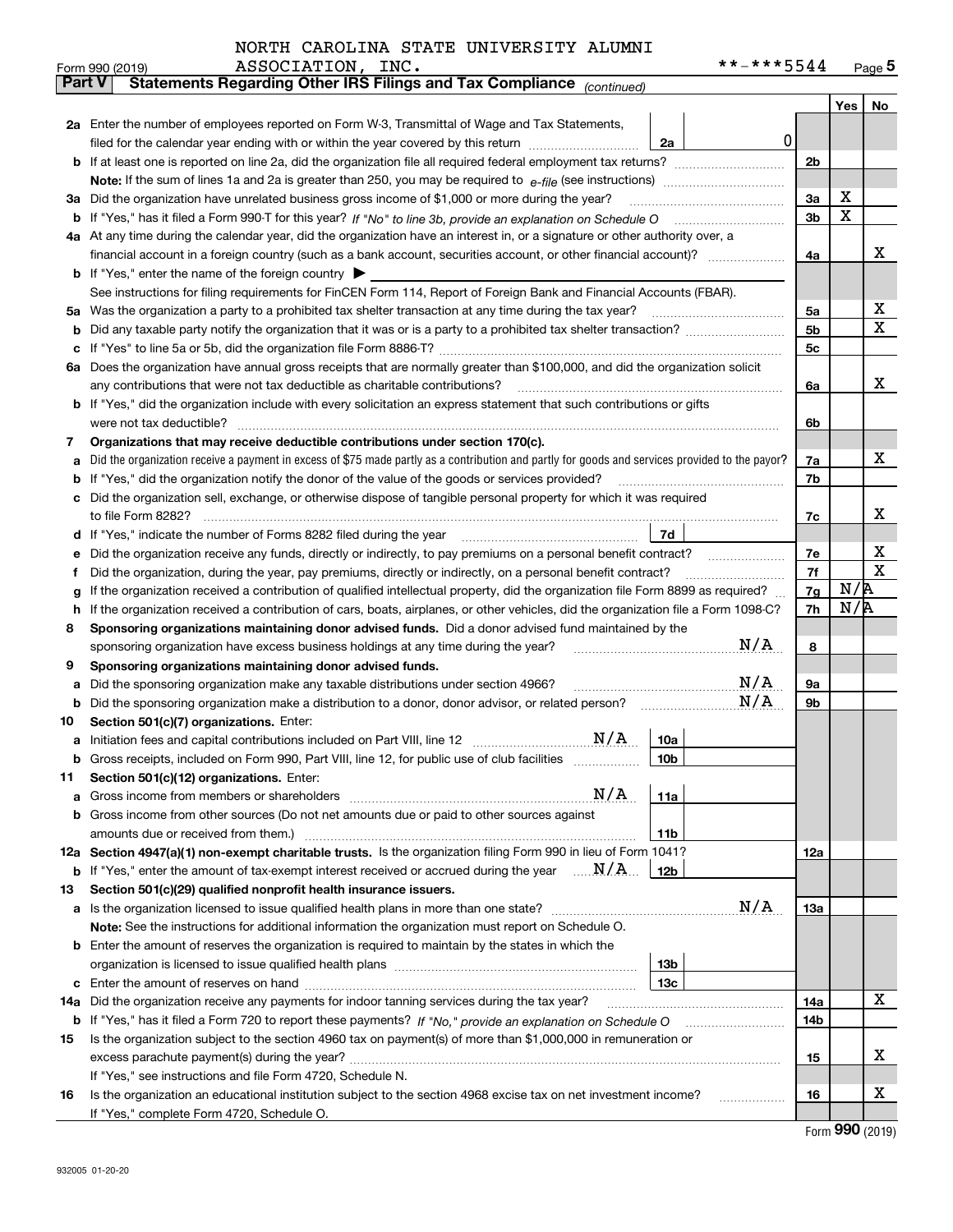*For each "Yes" response to lines 2 through 7b below, and for a "No" response to line 8a, 8b, or 10b below, describe the circumstances, processes, or changes on Schedule O. See instructions.* Form 990 (2019) **ASSOCIATION**, INC.<br>**Part VI Governance, Management, and Disclosure** For each "Yes" response to lines 2 through 7b below, and for a "No" response

|     | Check if Schedule O contains a response or note to any line in this Part VI                                                                                                                                                   |                 |     | $\mathbf{X}$ |  |  |  |  |
|-----|-------------------------------------------------------------------------------------------------------------------------------------------------------------------------------------------------------------------------------|-----------------|-----|--------------|--|--|--|--|
|     | Section A. Governing Body and Management                                                                                                                                                                                      |                 |     |              |  |  |  |  |
|     |                                                                                                                                                                                                                               |                 | Yes | No           |  |  |  |  |
|     | $20\,$<br><b>1a</b> Enter the number of voting members of the governing body at the end of the tax year<br>1a                                                                                                                 |                 |     |              |  |  |  |  |
|     | If there are material differences in voting rights among members of the governing body, or if the governing                                                                                                                   |                 |     |              |  |  |  |  |
|     | body delegated broad authority to an executive committee or similar committee, explain on Schedule O.                                                                                                                         |                 |     |              |  |  |  |  |
| b   | 19<br>Enter the number of voting members included on line 1a, above, who are independent<br>1b                                                                                                                                |                 |     |              |  |  |  |  |
| 2   | Did any officer, director, trustee, or key employee have a family relationship or a business relationship with any other                                                                                                      |                 |     |              |  |  |  |  |
|     | officer, director, trustee, or key employee?                                                                                                                                                                                  |                 |     |              |  |  |  |  |
| 3   | Did the organization delegate control over management duties customarily performed by or under the direct supervision                                                                                                         | 2               |     |              |  |  |  |  |
|     | of officers, directors, trustees, or key employees to a management company or other person?                                                                                                                                   | 3               |     | х            |  |  |  |  |
| 4   | Did the organization make any significant changes to its governing documents since the prior Form 990 was filed?                                                                                                              | 4               |     | X            |  |  |  |  |
| 5   |                                                                                                                                                                                                                               |                 |     |              |  |  |  |  |
| 6   | Did the organization have members or stockholders?                                                                                                                                                                            | 5<br>6          |     | X<br>X       |  |  |  |  |
| 7a  | Did the organization have members, stockholders, or other persons who had the power to elect or appoint one or                                                                                                                |                 |     |              |  |  |  |  |
|     | more members of the governing body?                                                                                                                                                                                           | 7a              |     | X            |  |  |  |  |
|     | <b>b</b> Are any governance decisions of the organization reserved to (or subject to approval by) members, stockholders, or                                                                                                   |                 |     |              |  |  |  |  |
|     | persons other than the governing body?                                                                                                                                                                                        | 7b              |     | x            |  |  |  |  |
| 8   | Did the organization contemporaneously document the meetings held or written actions undertaken during the vear by the following:                                                                                             |                 |     |              |  |  |  |  |
| a   |                                                                                                                                                                                                                               | 8а              | x   |              |  |  |  |  |
| b   |                                                                                                                                                                                                                               | 8b              | X   |              |  |  |  |  |
| 9   | Is there any officer, director, trustee, or key employee listed in Part VII, Section A, who cannot be reached at the                                                                                                          |                 |     |              |  |  |  |  |
|     |                                                                                                                                                                                                                               | 9               |     | x            |  |  |  |  |
|     | <b>Section B. Policies</b> (This Section B requests information about policies not required by the Internal Revenue Code.)                                                                                                    |                 |     |              |  |  |  |  |
|     |                                                                                                                                                                                                                               |                 | Yes | No           |  |  |  |  |
|     |                                                                                                                                                                                                                               | 10a             |     | x            |  |  |  |  |
|     | <b>b</b> If "Yes," did the organization have written policies and procedures governing the activities of such chapters, affiliates,                                                                                           |                 |     |              |  |  |  |  |
|     | and branches to ensure their operations are consistent with the organization's exempt purposes?                                                                                                                               | 10 <sub>b</sub> |     |              |  |  |  |  |
|     | 11a Has the organization provided a complete copy of this Form 990 to all members of its governing body before filing the form?                                                                                               | 11a             | X   |              |  |  |  |  |
| b   | Describe in Schedule O the process, if any, used by the organization to review this Form 990.                                                                                                                                 |                 |     |              |  |  |  |  |
| 12a |                                                                                                                                                                                                                               |                 |     |              |  |  |  |  |
| b   |                                                                                                                                                                                                                               |                 |     |              |  |  |  |  |
|     | c Did the organization regularly and consistently monitor and enforce compliance with the policy? If "Yes." describe                                                                                                          | 12 <sub>b</sub> | X   |              |  |  |  |  |
|     | in Schedule O how this was done www.communication.com/www.communications.com/www.communications.com/                                                                                                                          | 12c             | X   |              |  |  |  |  |
| 13  | Did the organization have a written whistleblower policy?                                                                                                                                                                     | 13              | X   |              |  |  |  |  |
| 14  | Did the organization have a written document retention and destruction policy?                                                                                                                                                | 14              | X   |              |  |  |  |  |
| 15  | Did the process for determining compensation of the following persons include a review and approval by independent                                                                                                            |                 |     |              |  |  |  |  |
|     | persons, comparability data, and contemporaneous substantiation of the deliberation and decision?                                                                                                                             |                 |     |              |  |  |  |  |
| a   | The organization's CEO, Executive Director, or top management official manufactured content content of the organization's CEO, executive Director, or top management official manufactured content of the organization's CEO, | 15a             | х   |              |  |  |  |  |
|     | <b>b</b> Other officers or key employees of the organization                                                                                                                                                                  | 15 <sub>b</sub> | х   |              |  |  |  |  |
|     | If "Yes" to line 15a or 15b, describe the process in Schedule O (see instructions).                                                                                                                                           |                 |     |              |  |  |  |  |
|     | 16a Did the organization invest in, contribute assets to, or participate in a joint venture or similar arrangement with a                                                                                                     |                 |     |              |  |  |  |  |
|     | taxable entity during the year?                                                                                                                                                                                               | 16a             |     | х            |  |  |  |  |
|     | b If "Yes," did the organization follow a written policy or procedure requiring the organization to evaluate its participation                                                                                                |                 |     |              |  |  |  |  |
|     | in joint venture arrangements under applicable federal tax law, and take steps to safequard the organization's                                                                                                                |                 |     |              |  |  |  |  |
|     | exempt status with respect to such arrangements?                                                                                                                                                                              | 16b             |     |              |  |  |  |  |
|     | Section C. Disclosure                                                                                                                                                                                                         |                 |     |              |  |  |  |  |
| 17  | NONE<br>List the states with which a copy of this Form 990 is required to be filed $\blacktriangleright$                                                                                                                      |                 |     |              |  |  |  |  |
| 18  | Section 6104 requires an organization to make its Forms 1023 (1024 or 1024-A, if applicable), 990, and 990-T (Section 501(c)(3)s only) available                                                                              |                 |     |              |  |  |  |  |
|     | for public inspection. Indicate how you made these available. Check all that apply.                                                                                                                                           |                 |     |              |  |  |  |  |
|     | $X$ Own website<br>$\lfloor x \rfloor$ Upon request<br>Another's website<br>Other (explain on Schedule O)                                                                                                                     |                 |     |              |  |  |  |  |
| 19  | Describe on Schedule O whether (and if so, how) the organization made its governing documents, conflict of interest policy, and financial                                                                                     |                 |     |              |  |  |  |  |
|     | statements available to the public during the tax year.                                                                                                                                                                       |                 |     |              |  |  |  |  |
| 20  | State the name, address, and telephone number of the person who possesses the organization's books and records                                                                                                                |                 |     |              |  |  |  |  |
|     | ERIN DELEHANTY - 919-513-7149                                                                                                                                                                                                 |                 |     |              |  |  |  |  |
|     | NCSU BOX 7207,<br>27695<br>RALEIGH, NC                                                                                                                                                                                        |                 |     |              |  |  |  |  |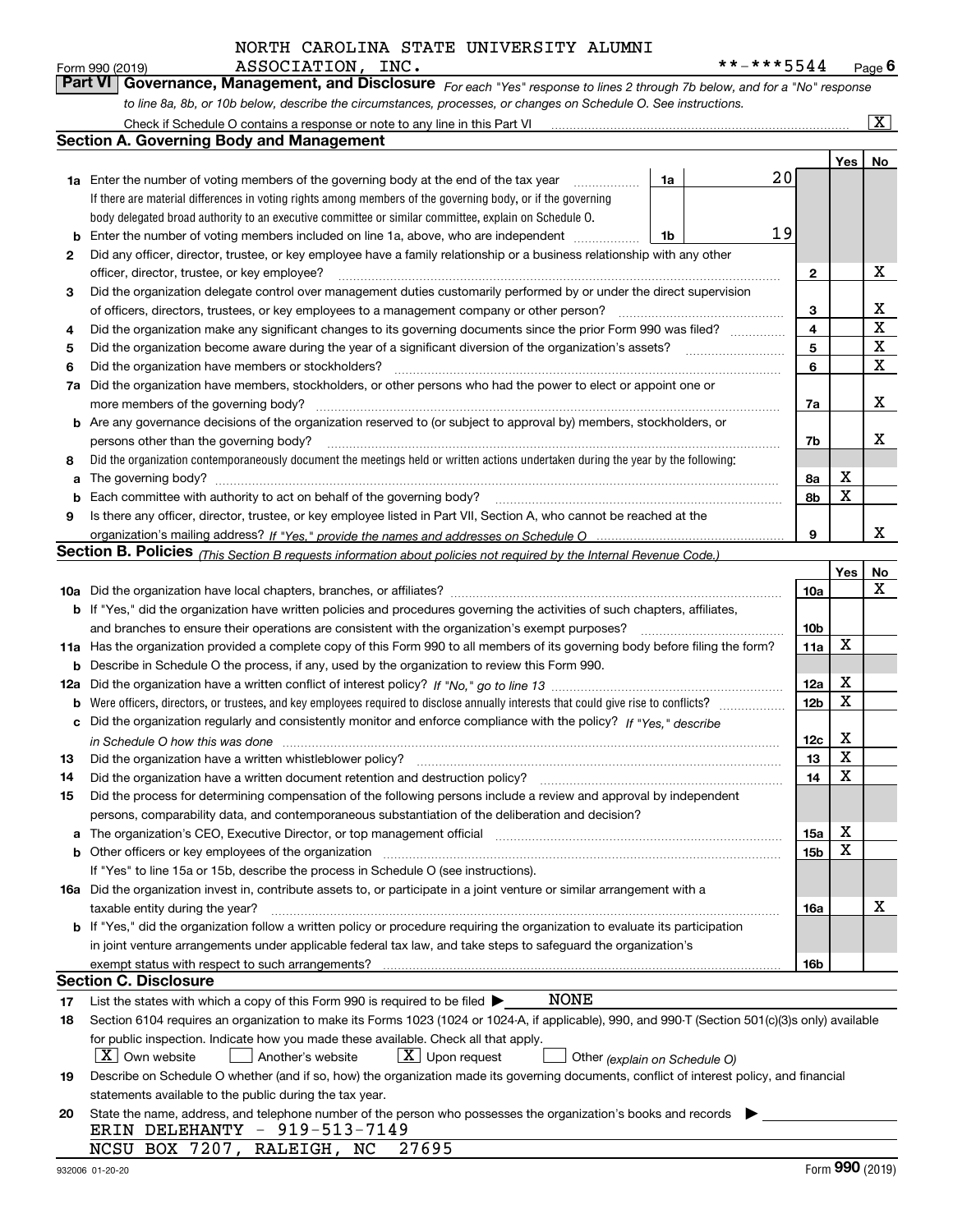|--|

 $\mathcal{L}^{\text{max}}$ 

| Form 990 (2019) | ASSOCIATION, INC.                                                                          | **-***5544 | Page / |
|-----------------|--------------------------------------------------------------------------------------------|------------|--------|
|                 | Part VII Compensation of Officers, Directors, Trustees, Key Employees, Highest Compensated |            |        |
|                 | <b>Employees, and Independent Contractors</b>                                              |            |        |

Check if Schedule O contains a response or note to any line in this Part VII

**Section A. Officers, Directors, Trustees, Key Employees, and Highest Compensated Employees**

**1a**  Complete this table for all persons required to be listed. Report compensation for the calendar year ending with or within the organization's tax year. **•** List all of the organization's current officers, directors, trustees (whether individuals or organizations), regardless of amount of compensation.

Enter -0- in columns (D), (E), and (F) if no compensation was paid.

 $\bullet$  List all of the organization's  $\,$ current key employees, if any. See instructions for definition of "key employee."

• List the organization's five current highest compensated employees (other than an officer, director, trustee, or key employee) who received report-■ List the organization's five current highest compensated employees (other than an officer, director, trustee, or key employee) who received report-<br>able compensation (Box 5 of Form W-2 and/or Box 7 of Form 1099-MISC) of

**•** List all of the organization's former officers, key employees, and highest compensated employees who received more than \$100,000 of reportable compensation from the organization and any related organizations.

**former directors or trustees**  ¥ List all of the organization's that received, in the capacity as a former director or trustee of the organization, more than \$10,000 of reportable compensation from the organization and any related organizations.

See instructions for the order in which to list the persons above.

Check this box if neither the organization nor any related organization compensated any current officer, director, or trustee.  $\mathcal{L}^{\text{max}}$ 

| (A)                          | (B)                    |                                |                                                                  | (C)      |              |                                  |        | (D)             | (E)                              | (F)                      |
|------------------------------|------------------------|--------------------------------|------------------------------------------------------------------|----------|--------------|----------------------------------|--------|-----------------|----------------------------------|--------------------------|
| Name and title               | Average                |                                | (do not check more than one                                      | Position |              |                                  |        | Reportable      | Reportable                       | Estimated                |
|                              | hours per              |                                | box, unless person is both an<br>officer and a director/trustee) |          |              |                                  |        | compensation    | compensation                     | amount of                |
|                              | week                   |                                |                                                                  |          |              |                                  |        | from<br>the     | from related                     | other                    |
|                              | (list any<br>hours for |                                |                                                                  |          |              |                                  |        | organization    | organizations<br>(W-2/1099-MISC) | compensation<br>from the |
|                              | related                |                                |                                                                  |          |              |                                  |        | (W-2/1099-MISC) |                                  | organization             |
|                              | organizations          |                                |                                                                  |          |              |                                  |        |                 |                                  | and related              |
|                              | below                  | Individual trustee or director | Institutional trustee                                            |          | Key employee |                                  |        |                 |                                  | organizations            |
|                              | line)                  |                                |                                                                  | Officer  |              | Highest compensated<br> employee | Former |                 |                                  |                          |
| CARMITA BASS<br>(1)          | 1.00                   |                                |                                                                  |          |              |                                  |        |                 |                                  |                          |
| <b>BOARD MEMBER</b>          |                        | $\mathbf X$                    |                                                                  |          |              |                                  |        | 0.              | $\mathbf 0$ .                    | $0_{.}$                  |
| SUSAN BROOKS<br>(2)          | 1.00                   |                                |                                                                  |          |              |                                  |        |                 |                                  |                          |
| <b>BOARD MEMBER</b>          |                        | $\mathbf X$                    |                                                                  |          |              |                                  |        | $\mathbf 0$ .   | $\mathbf 0$ .                    | $\mathbf 0$ .            |
| TRAVIS B BURKE<br>(3)        | 1.00                   |                                |                                                                  |          |              |                                  |        |                 |                                  |                          |
| <b>BOARD MEMBER</b>          |                        | $\mathbf X$                    |                                                                  |          |              |                                  |        | $\mathbf 0$ .   | $\mathbf 0$ .                    | $0_{.}$                  |
| RYAN DEJONG<br>(4)           | 1.00                   |                                |                                                                  |          |              |                                  |        |                 |                                  |                          |
| <b>BOARD MEMBER</b>          |                        | $\mathbf X$                    |                                                                  |          |              |                                  |        | $\mathbf 0$ .   | $\mathbf 0$ .                    | $\mathbf 0$ .            |
| ANDREA DUHON<br>(5)          | 1.00                   |                                |                                                                  |          |              |                                  |        |                 |                                  |                          |
| <b>BOARD MEMBER</b>          |                        | $\mathbf X$                    |                                                                  |          |              |                                  |        | 0.              | $\mathbf 0$ .                    | $\mathbf 0$ .            |
| <b>RYAN HESTER</b><br>(6)    | 1.00                   |                                |                                                                  |          |              |                                  |        |                 |                                  |                          |
| <b>BOARD MEMBER</b>          |                        | $\mathbf X$                    |                                                                  |          |              |                                  |        | $\mathbf 0$ .   | $\mathbf 0$ .                    | $\mathbf 0$ .            |
| DAVID HOLM<br>(7)            | 1.00                   |                                |                                                                  |          |              |                                  |        |                 |                                  |                          |
| <b>BOARD MEMBER</b>          |                        | $\mathbf X$                    |                                                                  |          |              |                                  |        | $\mathbf 0$ .   | $\mathbf 0$ .                    | $0_{.}$                  |
| <b>GRANT JOHNSTON</b><br>(8) | 1.00                   |                                |                                                                  |          |              |                                  |        |                 |                                  |                          |
| <b>BOARD MEMBER</b>          |                        | $\mathbf X$                    |                                                                  |          |              |                                  |        | $\mathbf 0$ .   | $\mathbf 0$ .                    | $0_{.}$                  |
| GED KING<br>(9)              | 1.00                   |                                |                                                                  |          |              |                                  |        |                 |                                  |                          |
| <b>BOARD MEMBER</b>          |                        | $\mathbf X$                    |                                                                  |          |              |                                  |        | $\mathbf 0$ .   | $\mathbf 0$ .                    | $0_{.}$                  |
| (10) THOMAS LAUNDON          | 1.00                   |                                |                                                                  |          |              |                                  |        |                 |                                  |                          |
| <b>BOARD MEMBER</b>          |                        | $\mathbf X$                    |                                                                  |          |              |                                  |        | $\mathbf 0$ .   | $\mathbf 0$ .                    | $\mathbf 0$ .            |
| (11) AMY M PETTIGREW         | 1.00                   |                                |                                                                  |          |              |                                  |        |                 |                                  |                          |
| BOARD MEMBER                 |                        | $\mathbf X$                    |                                                                  |          |              |                                  |        | $\mathbf 0$ .   | $\mathbf 0$ .                    | $0_{.}$                  |
| (12) WILL QUICK              | 1.00                   |                                |                                                                  |          |              |                                  |        |                 |                                  |                          |
| <b>BOARD MEMBER</b>          |                        | $\mathbf X$                    |                                                                  |          |              |                                  |        | $\mathbf 0$ .   | $\mathbf 0$ .                    | $\mathbf 0$ .            |
| (13) KATHERINE STOWE         | 1.00                   |                                |                                                                  |          |              |                                  |        |                 |                                  |                          |
| <b>BOARD MEMBER</b>          |                        | $\mathbf X$                    |                                                                  |          |              |                                  |        | $\mathbf 0$ .   | $\mathbf 0$ .                    | $\mathbf 0$ .            |
| (14) DANIEL BROWNING         | 1.00                   |                                |                                                                  |          |              |                                  |        |                 |                                  |                          |
| STUDENT MEMBER               |                        | $\mathbf X$                    |                                                                  |          |              |                                  |        | $\mathbf 0$ .   | $\mathbf 0$ .                    | $\mathbf 0$ .            |
| (15) CHARLES FLINK           | 1.00                   |                                |                                                                  |          |              |                                  |        |                 |                                  |                          |
| VICE-PRESIDENT               |                        | $\mathbf X$                    |                                                                  | X        |              |                                  |        | $\mathbf 0$ .   | $\mathbf 0$ .                    | $\mathbf 0$ .            |
| (16) DANIEL C GUNTER, III    | 1.00                   |                                |                                                                  |          |              |                                  |        |                 |                                  |                          |
| IMMEDIATE PAST PRESIDENT     |                        | $\mathbf X$                    |                                                                  | X        |              |                                  |        | $\mathbf 0$ .   | $\mathbf 0$ .                    | $\mathbf 0$ .            |
| (17) MARY KATHRYN KINLEY     | 1.00                   |                                |                                                                  |          |              |                                  |        |                 |                                  |                          |
| STUDENT MEMBER               |                        | $\mathbf X$                    |                                                                  |          |              |                                  |        | $\mathbf 0$ .   | $\mathbf 0$ .                    | 0.                       |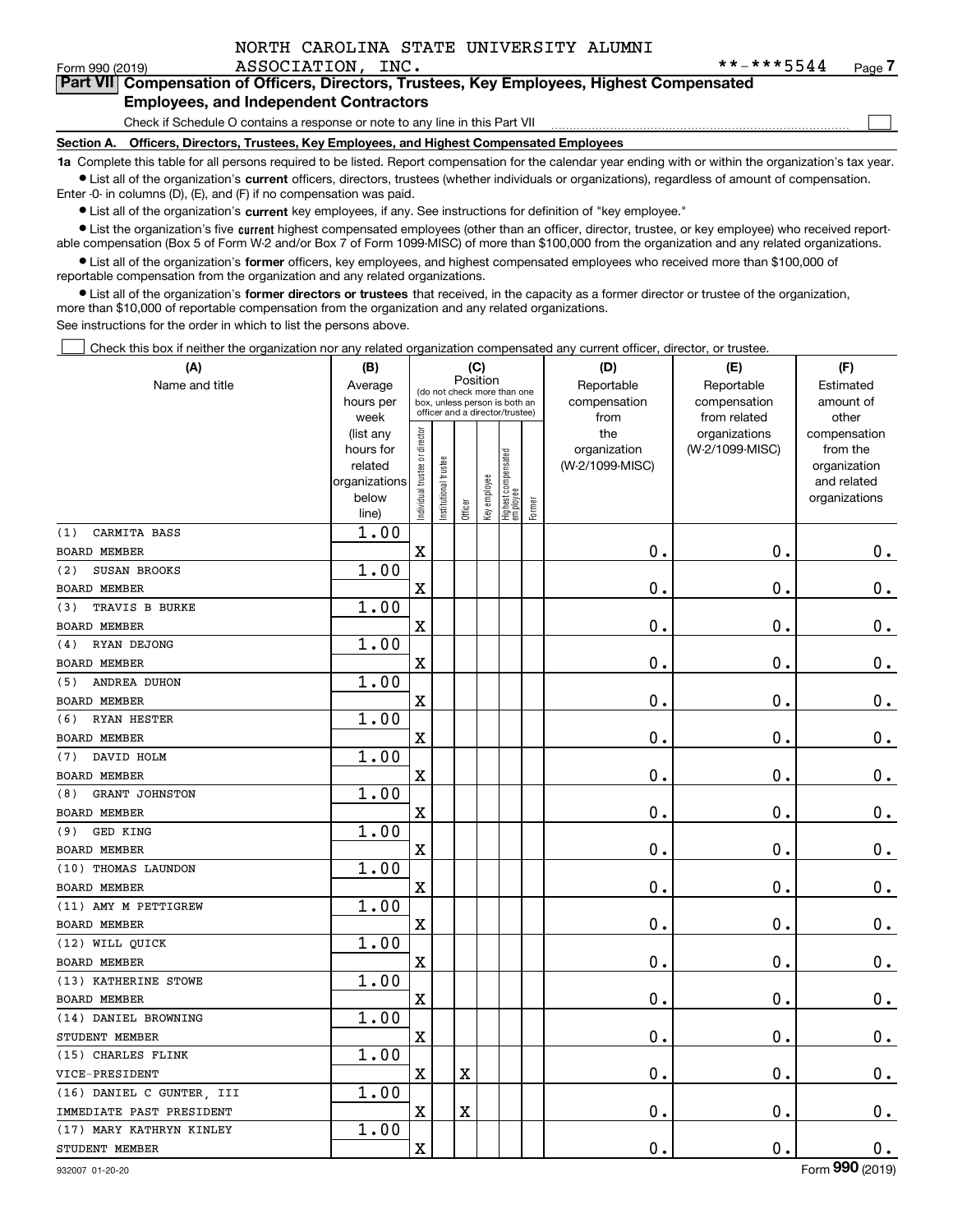|               | NORTH CAROLINA STATE UNIVERSITY ALUMNI |  |
|---------------|----------------------------------------|--|
| - ~~~~----^-- |                                        |  |

| **-***5544 |  |  | Page 8 |
|------------|--|--|--------|
|------------|--|--|--------|

| Section A. Officers, Directors, Trustees, Key Employees, and Highest Compensated Employees (continued)<br>(B)<br>(C)<br>(F)<br>(A)<br>(D)<br>(E)<br>Position<br>Average<br>Name and title<br>Reportable<br>Reportable<br>Estimated<br>(do not check more than one<br>hours per<br>compensation<br>compensation<br>amount of<br>box, unless person is both an<br>officer and a director/trustee)<br>week<br>from related<br>other<br>from<br>(list any<br>ndividual trustee or director<br>the<br>organizations<br>compensation<br>hours for<br>organization<br>(W-2/1099-MISC)<br>from the<br>Highest compensated<br> employee<br>nstitutional trustee<br>related<br>(W-2/1099-MISC)<br>organization<br>Key employee<br>organizations<br>and related<br>below<br>organizations<br>Former<br>Officer<br>line)<br>1.00<br>(18) BEN KINNEY<br>X<br>X<br>0.<br>0.<br>0.<br>PRESIDENT<br>1.00<br>(19) KATHERINE STOWE<br>X<br>X<br>0.<br>0.<br>$0$ .<br>SECRETARY/TREASURER<br>1.00<br>(20) RALPH E SUGGS<br>40.00<br>$\mathbf X$<br>X<br>0.<br>45,886.<br>243, 450.<br>EXECUTIVE DIRECTOR<br>1.00<br>(21) DEREK R BRYAN<br>40.00<br>34,097.<br>X<br>0.<br>144,500.<br>1.00<br>40.00<br>X<br>0.<br>$136,856.$ 32,645.<br>1.00<br>324, 921.   43, 521.<br>40.00<br>X<br>0.<br>$849,727.$ 156,149.<br>0.<br>▶<br>$\overline{0}$ .<br>0.<br>0.<br>c Total from continuation sheets to Part VII, Section A <b>Constant Contact Part</b><br>$\overline{0}$ .<br>$849,727.$ 156,149.<br>Total number of individuals (including but not limited to those listed above) who received more than \$100,000 of reportable<br>$\mathbf{2}$<br>$\bf{0}$<br>compensation from the organization $\blacktriangleright$<br>No<br>Yes<br>Did the organization list any former officer, director, trustee, key employee, or highest compensated employee on<br>3<br>x<br>3<br>line 1a? If "Yes," complete Schedule J for such individual manufactured contained and the line 1a? If "Yes," complete Schedule J for such individual<br>For any individual listed on line 1a, is the sum of reportable compensation and other compensation from the organization<br>х<br>4<br>Did any person listed on line 1a receive or accrue compensation from any unrelated organization or individual for services<br>5<br>x<br>5<br><b>Section B. Independent Contractors</b><br>Complete this table for your five highest compensated independent contractors that received more than \$100,000 of compensation from<br>1.<br>the organization. Report compensation for the calendar year ending with or within the organization's tax year.<br>(C)<br>(A)<br>(B)<br>Name and business address<br>Description of services<br>Compensation<br><b>NONE</b><br>Total number of independent contractors (including but not limited to those listed above) who received more than<br>2<br>0<br>\$100,000 of compensation from the organization | ASSOCIATION, INC.<br>Form 990 (2019) |  |  |  |  | **-***5544 |  | Page 8 |
|---------------------------------------------------------------------------------------------------------------------------------------------------------------------------------------------------------------------------------------------------------------------------------------------------------------------------------------------------------------------------------------------------------------------------------------------------------------------------------------------------------------------------------------------------------------------------------------------------------------------------------------------------------------------------------------------------------------------------------------------------------------------------------------------------------------------------------------------------------------------------------------------------------------------------------------------------------------------------------------------------------------------------------------------------------------------------------------------------------------------------------------------------------------------------------------------------------------------------------------------------------------------------------------------------------------------------------------------------------------------------------------------------------------------------------------------------------------------------------------------------------------------------------------------------------------------------------------------------------------------------------------------------------------------------------------------------------------------------------------------------------------------------------------------------------------------------------------------------------------------------------------------------------------------------------------------------------------------------------------------------------------------------------------------------------------------------------------------------------------------------------------------------------------------------------------------------------------------------------------------------------------------------------------------------------------------------------------------------------------------------------------------------------------------------------------------------------------------------------------------------------------------------------------------------------------------------------------------------------------------------------------------------------------------------------------------------------------------------------------------------------------------------------------------------------------------------------------------------------------------------------------------------------|--------------------------------------|--|--|--|--|------------|--|--------|
|                                                                                                                                                                                                                                                                                                                                                                                                                                                                                                                                                                                                                                                                                                                                                                                                                                                                                                                                                                                                                                                                                                                                                                                                                                                                                                                                                                                                                                                                                                                                                                                                                                                                                                                                                                                                                                                                                                                                                                                                                                                                                                                                                                                                                                                                                                                                                                                                                                                                                                                                                                                                                                                                                                                                                                                                                                                                                                         | <b>Part VII</b>                      |  |  |  |  |            |  |        |
|                                                                                                                                                                                                                                                                                                                                                                                                                                                                                                                                                                                                                                                                                                                                                                                                                                                                                                                                                                                                                                                                                                                                                                                                                                                                                                                                                                                                                                                                                                                                                                                                                                                                                                                                                                                                                                                                                                                                                                                                                                                                                                                                                                                                                                                                                                                                                                                                                                                                                                                                                                                                                                                                                                                                                                                                                                                                                                         |                                      |  |  |  |  |            |  |        |
|                                                                                                                                                                                                                                                                                                                                                                                                                                                                                                                                                                                                                                                                                                                                                                                                                                                                                                                                                                                                                                                                                                                                                                                                                                                                                                                                                                                                                                                                                                                                                                                                                                                                                                                                                                                                                                                                                                                                                                                                                                                                                                                                                                                                                                                                                                                                                                                                                                                                                                                                                                                                                                                                                                                                                                                                                                                                                                         |                                      |  |  |  |  |            |  |        |
|                                                                                                                                                                                                                                                                                                                                                                                                                                                                                                                                                                                                                                                                                                                                                                                                                                                                                                                                                                                                                                                                                                                                                                                                                                                                                                                                                                                                                                                                                                                                                                                                                                                                                                                                                                                                                                                                                                                                                                                                                                                                                                                                                                                                                                                                                                                                                                                                                                                                                                                                                                                                                                                                                                                                                                                                                                                                                                         |                                      |  |  |  |  |            |  |        |
|                                                                                                                                                                                                                                                                                                                                                                                                                                                                                                                                                                                                                                                                                                                                                                                                                                                                                                                                                                                                                                                                                                                                                                                                                                                                                                                                                                                                                                                                                                                                                                                                                                                                                                                                                                                                                                                                                                                                                                                                                                                                                                                                                                                                                                                                                                                                                                                                                                                                                                                                                                                                                                                                                                                                                                                                                                                                                                         |                                      |  |  |  |  |            |  |        |
|                                                                                                                                                                                                                                                                                                                                                                                                                                                                                                                                                                                                                                                                                                                                                                                                                                                                                                                                                                                                                                                                                                                                                                                                                                                                                                                                                                                                                                                                                                                                                                                                                                                                                                                                                                                                                                                                                                                                                                                                                                                                                                                                                                                                                                                                                                                                                                                                                                                                                                                                                                                                                                                                                                                                                                                                                                                                                                         |                                      |  |  |  |  |            |  |        |
|                                                                                                                                                                                                                                                                                                                                                                                                                                                                                                                                                                                                                                                                                                                                                                                                                                                                                                                                                                                                                                                                                                                                                                                                                                                                                                                                                                                                                                                                                                                                                                                                                                                                                                                                                                                                                                                                                                                                                                                                                                                                                                                                                                                                                                                                                                                                                                                                                                                                                                                                                                                                                                                                                                                                                                                                                                                                                                         |                                      |  |  |  |  |            |  |        |
|                                                                                                                                                                                                                                                                                                                                                                                                                                                                                                                                                                                                                                                                                                                                                                                                                                                                                                                                                                                                                                                                                                                                                                                                                                                                                                                                                                                                                                                                                                                                                                                                                                                                                                                                                                                                                                                                                                                                                                                                                                                                                                                                                                                                                                                                                                                                                                                                                                                                                                                                                                                                                                                                                                                                                                                                                                                                                                         |                                      |  |  |  |  |            |  |        |
|                                                                                                                                                                                                                                                                                                                                                                                                                                                                                                                                                                                                                                                                                                                                                                                                                                                                                                                                                                                                                                                                                                                                                                                                                                                                                                                                                                                                                                                                                                                                                                                                                                                                                                                                                                                                                                                                                                                                                                                                                                                                                                                                                                                                                                                                                                                                                                                                                                                                                                                                                                                                                                                                                                                                                                                                                                                                                                         |                                      |  |  |  |  |            |  |        |
|                                                                                                                                                                                                                                                                                                                                                                                                                                                                                                                                                                                                                                                                                                                                                                                                                                                                                                                                                                                                                                                                                                                                                                                                                                                                                                                                                                                                                                                                                                                                                                                                                                                                                                                                                                                                                                                                                                                                                                                                                                                                                                                                                                                                                                                                                                                                                                                                                                                                                                                                                                                                                                                                                                                                                                                                                                                                                                         | ASSISTANT TREASURER                  |  |  |  |  |            |  |        |
|                                                                                                                                                                                                                                                                                                                                                                                                                                                                                                                                                                                                                                                                                                                                                                                                                                                                                                                                                                                                                                                                                                                                                                                                                                                                                                                                                                                                                                                                                                                                                                                                                                                                                                                                                                                                                                                                                                                                                                                                                                                                                                                                                                                                                                                                                                                                                                                                                                                                                                                                                                                                                                                                                                                                                                                                                                                                                                         | (22) ERIN DELEHANTY                  |  |  |  |  |            |  |        |
|                                                                                                                                                                                                                                                                                                                                                                                                                                                                                                                                                                                                                                                                                                                                                                                                                                                                                                                                                                                                                                                                                                                                                                                                                                                                                                                                                                                                                                                                                                                                                                                                                                                                                                                                                                                                                                                                                                                                                                                                                                                                                                                                                                                                                                                                                                                                                                                                                                                                                                                                                                                                                                                                                                                                                                                                                                                                                                         | ASSISTANT TREASURER                  |  |  |  |  |            |  |        |
|                                                                                                                                                                                                                                                                                                                                                                                                                                                                                                                                                                                                                                                                                                                                                                                                                                                                                                                                                                                                                                                                                                                                                                                                                                                                                                                                                                                                                                                                                                                                                                                                                                                                                                                                                                                                                                                                                                                                                                                                                                                                                                                                                                                                                                                                                                                                                                                                                                                                                                                                                                                                                                                                                                                                                                                                                                                                                                         | (23) MARY PELOQUIN-DODD              |  |  |  |  |            |  |        |
|                                                                                                                                                                                                                                                                                                                                                                                                                                                                                                                                                                                                                                                                                                                                                                                                                                                                                                                                                                                                                                                                                                                                                                                                                                                                                                                                                                                                                                                                                                                                                                                                                                                                                                                                                                                                                                                                                                                                                                                                                                                                                                                                                                                                                                                                                                                                                                                                                                                                                                                                                                                                                                                                                                                                                                                                                                                                                                         | <b>ASSISTANT TREASURER</b>           |  |  |  |  |            |  |        |
|                                                                                                                                                                                                                                                                                                                                                                                                                                                                                                                                                                                                                                                                                                                                                                                                                                                                                                                                                                                                                                                                                                                                                                                                                                                                                                                                                                                                                                                                                                                                                                                                                                                                                                                                                                                                                                                                                                                                                                                                                                                                                                                                                                                                                                                                                                                                                                                                                                                                                                                                                                                                                                                                                                                                                                                                                                                                                                         |                                      |  |  |  |  |            |  |        |
|                                                                                                                                                                                                                                                                                                                                                                                                                                                                                                                                                                                                                                                                                                                                                                                                                                                                                                                                                                                                                                                                                                                                                                                                                                                                                                                                                                                                                                                                                                                                                                                                                                                                                                                                                                                                                                                                                                                                                                                                                                                                                                                                                                                                                                                                                                                                                                                                                                                                                                                                                                                                                                                                                                                                                                                                                                                                                                         |                                      |  |  |  |  |            |  |        |
|                                                                                                                                                                                                                                                                                                                                                                                                                                                                                                                                                                                                                                                                                                                                                                                                                                                                                                                                                                                                                                                                                                                                                                                                                                                                                                                                                                                                                                                                                                                                                                                                                                                                                                                                                                                                                                                                                                                                                                                                                                                                                                                                                                                                                                                                                                                                                                                                                                                                                                                                                                                                                                                                                                                                                                                                                                                                                                         |                                      |  |  |  |  |            |  |        |
|                                                                                                                                                                                                                                                                                                                                                                                                                                                                                                                                                                                                                                                                                                                                                                                                                                                                                                                                                                                                                                                                                                                                                                                                                                                                                                                                                                                                                                                                                                                                                                                                                                                                                                                                                                                                                                                                                                                                                                                                                                                                                                                                                                                                                                                                                                                                                                                                                                                                                                                                                                                                                                                                                                                                                                                                                                                                                                         |                                      |  |  |  |  |            |  |        |
|                                                                                                                                                                                                                                                                                                                                                                                                                                                                                                                                                                                                                                                                                                                                                                                                                                                                                                                                                                                                                                                                                                                                                                                                                                                                                                                                                                                                                                                                                                                                                                                                                                                                                                                                                                                                                                                                                                                                                                                                                                                                                                                                                                                                                                                                                                                                                                                                                                                                                                                                                                                                                                                                                                                                                                                                                                                                                                         |                                      |  |  |  |  |            |  |        |
|                                                                                                                                                                                                                                                                                                                                                                                                                                                                                                                                                                                                                                                                                                                                                                                                                                                                                                                                                                                                                                                                                                                                                                                                                                                                                                                                                                                                                                                                                                                                                                                                                                                                                                                                                                                                                                                                                                                                                                                                                                                                                                                                                                                                                                                                                                                                                                                                                                                                                                                                                                                                                                                                                                                                                                                                                                                                                                         |                                      |  |  |  |  |            |  |        |
|                                                                                                                                                                                                                                                                                                                                                                                                                                                                                                                                                                                                                                                                                                                                                                                                                                                                                                                                                                                                                                                                                                                                                                                                                                                                                                                                                                                                                                                                                                                                                                                                                                                                                                                                                                                                                                                                                                                                                                                                                                                                                                                                                                                                                                                                                                                                                                                                                                                                                                                                                                                                                                                                                                                                                                                                                                                                                                         |                                      |  |  |  |  |            |  |        |
|                                                                                                                                                                                                                                                                                                                                                                                                                                                                                                                                                                                                                                                                                                                                                                                                                                                                                                                                                                                                                                                                                                                                                                                                                                                                                                                                                                                                                                                                                                                                                                                                                                                                                                                                                                                                                                                                                                                                                                                                                                                                                                                                                                                                                                                                                                                                                                                                                                                                                                                                                                                                                                                                                                                                                                                                                                                                                                         |                                      |  |  |  |  |            |  |        |
|                                                                                                                                                                                                                                                                                                                                                                                                                                                                                                                                                                                                                                                                                                                                                                                                                                                                                                                                                                                                                                                                                                                                                                                                                                                                                                                                                                                                                                                                                                                                                                                                                                                                                                                                                                                                                                                                                                                                                                                                                                                                                                                                                                                                                                                                                                                                                                                                                                                                                                                                                                                                                                                                                                                                                                                                                                                                                                         |                                      |  |  |  |  |            |  |        |
|                                                                                                                                                                                                                                                                                                                                                                                                                                                                                                                                                                                                                                                                                                                                                                                                                                                                                                                                                                                                                                                                                                                                                                                                                                                                                                                                                                                                                                                                                                                                                                                                                                                                                                                                                                                                                                                                                                                                                                                                                                                                                                                                                                                                                                                                                                                                                                                                                                                                                                                                                                                                                                                                                                                                                                                                                                                                                                         |                                      |  |  |  |  |            |  |        |
|                                                                                                                                                                                                                                                                                                                                                                                                                                                                                                                                                                                                                                                                                                                                                                                                                                                                                                                                                                                                                                                                                                                                                                                                                                                                                                                                                                                                                                                                                                                                                                                                                                                                                                                                                                                                                                                                                                                                                                                                                                                                                                                                                                                                                                                                                                                                                                                                                                                                                                                                                                                                                                                                                                                                                                                                                                                                                                         |                                      |  |  |  |  |            |  |        |
|                                                                                                                                                                                                                                                                                                                                                                                                                                                                                                                                                                                                                                                                                                                                                                                                                                                                                                                                                                                                                                                                                                                                                                                                                                                                                                                                                                                                                                                                                                                                                                                                                                                                                                                                                                                                                                                                                                                                                                                                                                                                                                                                                                                                                                                                                                                                                                                                                                                                                                                                                                                                                                                                                                                                                                                                                                                                                                         |                                      |  |  |  |  |            |  |        |
|                                                                                                                                                                                                                                                                                                                                                                                                                                                                                                                                                                                                                                                                                                                                                                                                                                                                                                                                                                                                                                                                                                                                                                                                                                                                                                                                                                                                                                                                                                                                                                                                                                                                                                                                                                                                                                                                                                                                                                                                                                                                                                                                                                                                                                                                                                                                                                                                                                                                                                                                                                                                                                                                                                                                                                                                                                                                                                         |                                      |  |  |  |  |            |  |        |
|                                                                                                                                                                                                                                                                                                                                                                                                                                                                                                                                                                                                                                                                                                                                                                                                                                                                                                                                                                                                                                                                                                                                                                                                                                                                                                                                                                                                                                                                                                                                                                                                                                                                                                                                                                                                                                                                                                                                                                                                                                                                                                                                                                                                                                                                                                                                                                                                                                                                                                                                                                                                                                                                                                                                                                                                                                                                                                         |                                      |  |  |  |  |            |  |        |
|                                                                                                                                                                                                                                                                                                                                                                                                                                                                                                                                                                                                                                                                                                                                                                                                                                                                                                                                                                                                                                                                                                                                                                                                                                                                                                                                                                                                                                                                                                                                                                                                                                                                                                                                                                                                                                                                                                                                                                                                                                                                                                                                                                                                                                                                                                                                                                                                                                                                                                                                                                                                                                                                                                                                                                                                                                                                                                         |                                      |  |  |  |  |            |  |        |
|                                                                                                                                                                                                                                                                                                                                                                                                                                                                                                                                                                                                                                                                                                                                                                                                                                                                                                                                                                                                                                                                                                                                                                                                                                                                                                                                                                                                                                                                                                                                                                                                                                                                                                                                                                                                                                                                                                                                                                                                                                                                                                                                                                                                                                                                                                                                                                                                                                                                                                                                                                                                                                                                                                                                                                                                                                                                                                         |                                      |  |  |  |  |            |  |        |
|                                                                                                                                                                                                                                                                                                                                                                                                                                                                                                                                                                                                                                                                                                                                                                                                                                                                                                                                                                                                                                                                                                                                                                                                                                                                                                                                                                                                                                                                                                                                                                                                                                                                                                                                                                                                                                                                                                                                                                                                                                                                                                                                                                                                                                                                                                                                                                                                                                                                                                                                                                                                                                                                                                                                                                                                                                                                                                         |                                      |  |  |  |  |            |  |        |
|                                                                                                                                                                                                                                                                                                                                                                                                                                                                                                                                                                                                                                                                                                                                                                                                                                                                                                                                                                                                                                                                                                                                                                                                                                                                                                                                                                                                                                                                                                                                                                                                                                                                                                                                                                                                                                                                                                                                                                                                                                                                                                                                                                                                                                                                                                                                                                                                                                                                                                                                                                                                                                                                                                                                                                                                                                                                                                         |                                      |  |  |  |  |            |  |        |
|                                                                                                                                                                                                                                                                                                                                                                                                                                                                                                                                                                                                                                                                                                                                                                                                                                                                                                                                                                                                                                                                                                                                                                                                                                                                                                                                                                                                                                                                                                                                                                                                                                                                                                                                                                                                                                                                                                                                                                                                                                                                                                                                                                                                                                                                                                                                                                                                                                                                                                                                                                                                                                                                                                                                                                                                                                                                                                         |                                      |  |  |  |  |            |  |        |
|                                                                                                                                                                                                                                                                                                                                                                                                                                                                                                                                                                                                                                                                                                                                                                                                                                                                                                                                                                                                                                                                                                                                                                                                                                                                                                                                                                                                                                                                                                                                                                                                                                                                                                                                                                                                                                                                                                                                                                                                                                                                                                                                                                                                                                                                                                                                                                                                                                                                                                                                                                                                                                                                                                                                                                                                                                                                                                         |                                      |  |  |  |  |            |  |        |
|                                                                                                                                                                                                                                                                                                                                                                                                                                                                                                                                                                                                                                                                                                                                                                                                                                                                                                                                                                                                                                                                                                                                                                                                                                                                                                                                                                                                                                                                                                                                                                                                                                                                                                                                                                                                                                                                                                                                                                                                                                                                                                                                                                                                                                                                                                                                                                                                                                                                                                                                                                                                                                                                                                                                                                                                                                                                                                         |                                      |  |  |  |  |            |  |        |
|                                                                                                                                                                                                                                                                                                                                                                                                                                                                                                                                                                                                                                                                                                                                                                                                                                                                                                                                                                                                                                                                                                                                                                                                                                                                                                                                                                                                                                                                                                                                                                                                                                                                                                                                                                                                                                                                                                                                                                                                                                                                                                                                                                                                                                                                                                                                                                                                                                                                                                                                                                                                                                                                                                                                                                                                                                                                                                         |                                      |  |  |  |  |            |  |        |
|                                                                                                                                                                                                                                                                                                                                                                                                                                                                                                                                                                                                                                                                                                                                                                                                                                                                                                                                                                                                                                                                                                                                                                                                                                                                                                                                                                                                                                                                                                                                                                                                                                                                                                                                                                                                                                                                                                                                                                                                                                                                                                                                                                                                                                                                                                                                                                                                                                                                                                                                                                                                                                                                                                                                                                                                                                                                                                         |                                      |  |  |  |  |            |  |        |
|                                                                                                                                                                                                                                                                                                                                                                                                                                                                                                                                                                                                                                                                                                                                                                                                                                                                                                                                                                                                                                                                                                                                                                                                                                                                                                                                                                                                                                                                                                                                                                                                                                                                                                                                                                                                                                                                                                                                                                                                                                                                                                                                                                                                                                                                                                                                                                                                                                                                                                                                                                                                                                                                                                                                                                                                                                                                                                         |                                      |  |  |  |  |            |  |        |
|                                                                                                                                                                                                                                                                                                                                                                                                                                                                                                                                                                                                                                                                                                                                                                                                                                                                                                                                                                                                                                                                                                                                                                                                                                                                                                                                                                                                                                                                                                                                                                                                                                                                                                                                                                                                                                                                                                                                                                                                                                                                                                                                                                                                                                                                                                                                                                                                                                                                                                                                                                                                                                                                                                                                                                                                                                                                                                         |                                      |  |  |  |  |            |  |        |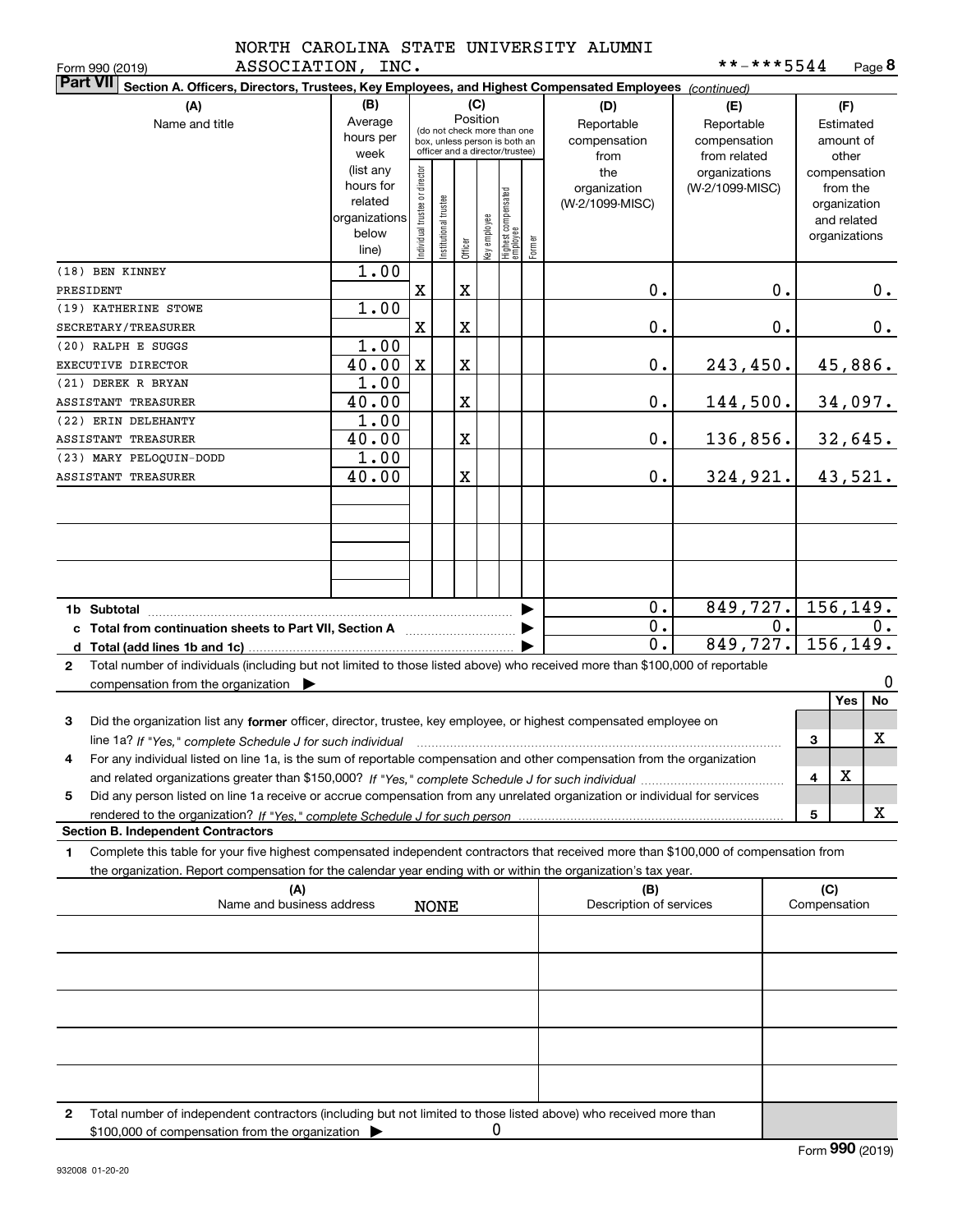ASSOCIATION, INC. NORTH CAROLINA STATE UNIVERSITY ALUMNI

Form 990 (2019) ASSOCIATION,INC。 \*\*-\*\*\*5544 Page **9** \*\*-\*\*\*5544

|                                                           | <b>Part VIII</b> |    | <b>Statement of Revenue</b>                                                         |                      |                      |                                              |                                                 |                                                                 |
|-----------------------------------------------------------|------------------|----|-------------------------------------------------------------------------------------|----------------------|----------------------|----------------------------------------------|-------------------------------------------------|-----------------------------------------------------------------|
|                                                           |                  |    | Check if Schedule O contains a response or note to any line in this Part VIII       |                      |                      |                                              |                                                 |                                                                 |
|                                                           |                  |    |                                                                                     |                      | (A)<br>Total revenue | (B)<br>Related or exempt<br>function revenue | $\overline{C}$<br>Unrelated<br>business revenue | (D)<br>Revenue excluded<br>from tax under<br>sections 512 - 514 |
|                                                           |                  |    | 1 a Federated campaigns<br>1a                                                       |                      |                      |                                              |                                                 |                                                                 |
|                                                           |                  |    | 1 <sub>b</sub><br><b>b</b> Membership dues<br>$\ldots \ldots \ldots \ldots \ldots$  | 614,202.             |                      |                                              |                                                 |                                                                 |
|                                                           |                  |    | 1c<br>c Fundraising events                                                          |                      |                      |                                              |                                                 |                                                                 |
|                                                           |                  |    | 1 <sub>d</sub><br>d Related organizations<br>.                                      | 175,000.             |                      |                                              |                                                 |                                                                 |
|                                                           |                  |    | e Government grants (contributions)<br>1e                                           |                      |                      |                                              |                                                 |                                                                 |
|                                                           |                  |    | f All other contributions, gifts, grants, and                                       |                      |                      |                                              |                                                 |                                                                 |
|                                                           |                  |    | similar amounts not included above<br>1f                                            | 744,402.             |                      |                                              |                                                 |                                                                 |
| Contributions, Gifts, Grants<br>and Other Similar Amounts |                  |    | $1g$ \$<br>Noncash contributions included in lines 1a-1f                            |                      |                      |                                              |                                                 |                                                                 |
|                                                           |                  |    |                                                                                     |                      | 1,533,604.           |                                              |                                                 |                                                                 |
|                                                           |                  |    |                                                                                     | <b>Business Code</b> |                      |                                              |                                                 |                                                                 |
|                                                           |                  | 2а | OTHER PROGRAMS                                                                      | 900099               | 153,448.             | 153,448.                                     |                                                 |                                                                 |
|                                                           |                  | b  | <b>EVENTS</b>                                                                       | 900099               | 110,192.             | 110,192.                                     |                                                 |                                                                 |
|                                                           |                  |    | ALUMNI MAGAZINE & ADVERTISING                                                       | 541800               | 73,249.              |                                              | 73,249.                                         |                                                                 |
|                                                           |                  | d  |                                                                                     |                      |                      |                                              |                                                 |                                                                 |
| Program Service<br>Revenue                                |                  | e  |                                                                                     |                      |                      |                                              |                                                 |                                                                 |
|                                                           |                  |    | f All other program service revenue                                                 |                      |                      |                                              |                                                 |                                                                 |
|                                                           |                  | a  |                                                                                     | ▶                    | 336,889.             |                                              |                                                 |                                                                 |
|                                                           | 3                |    | Investment income (including dividends, interest, and                               |                      |                      |                                              |                                                 |                                                                 |
|                                                           |                  |    |                                                                                     | ▶                    | 77,632.              |                                              |                                                 | 77,632.                                                         |
|                                                           | 4                |    | Income from investment of tax-exempt bond proceeds                                  |                      |                      |                                              |                                                 |                                                                 |
|                                                           | 5                |    |                                                                                     |                      | 288,359.             |                                              |                                                 | 288, 359.                                                       |
|                                                           |                  |    | (i) Real                                                                            | (ii) Personal        |                      |                                              |                                                 |                                                                 |
|                                                           |                  |    | 6 a Gross rents<br>6a<br>.                                                          |                      |                      |                                              |                                                 |                                                                 |
|                                                           |                  |    | <b>b</b> Less: rental expenses<br>6b                                                |                      |                      |                                              |                                                 |                                                                 |
|                                                           |                  |    | c Rental income or (loss)<br>6с                                                     |                      |                      |                                              |                                                 |                                                                 |
|                                                           |                  |    | d Net rental income or (loss)<br>(i) Securities<br>7 a Gross amount from sales of   | (ii) Other           |                      |                                              |                                                 |                                                                 |
|                                                           |                  |    | 2,691,704.<br>assets other than inventory<br>7a                                     |                      |                      |                                              |                                                 |                                                                 |
|                                                           |                  |    | <b>b</b> Less: cost or other basis                                                  |                      |                      |                                              |                                                 |                                                                 |
|                                                           |                  |    | $ 7b $ 1, 759, 752.<br>and sales expenses                                           |                      |                      |                                              |                                                 |                                                                 |
|                                                           |                  |    | 931,952.<br> 7c <br>c Gain or (loss)                                                |                      |                      |                                              |                                                 |                                                                 |
| Revenue                                                   |                  |    |                                                                                     | ▶                    | 931,952.             |                                              |                                                 | 931,952.                                                        |
|                                                           |                  |    | 8 a Gross income from fundraising events (not                                       |                      |                      |                                              |                                                 |                                                                 |
| <b>Othe</b>                                               |                  |    | including \$<br><u> 1990 - Johann Barbara, martin a</u><br>оf                       |                      |                      |                                              |                                                 |                                                                 |
|                                                           |                  |    | contributions reported on line 1c). See                                             |                      |                      |                                              |                                                 |                                                                 |
|                                                           |                  |    | 8a                                                                                  | 55,978.              |                      |                                              |                                                 |                                                                 |
|                                                           |                  |    | 8b                                                                                  | 183,830.             |                      |                                              |                                                 |                                                                 |
|                                                           |                  |    | c Net income or (loss) from fundraising events                                      | ▶                    | $-127,852.$          |                                              |                                                 | $-127,852.$                                                     |
|                                                           |                  |    | 9 a Gross income from gaming activities. See                                        |                      |                      |                                              |                                                 |                                                                 |
|                                                           |                  |    | 9a                                                                                  |                      |                      |                                              |                                                 |                                                                 |
|                                                           |                  |    | 9 <sub>b</sub><br><b>b</b> Less: direct expenses <b>manually</b>                    |                      |                      |                                              |                                                 |                                                                 |
|                                                           |                  |    | c Net income or (loss) from gaming activities                                       | ▶<br>.               |                      |                                              |                                                 |                                                                 |
|                                                           |                  |    | 10 a Gross sales of inventory, less returns                                         |                      |                      |                                              |                                                 |                                                                 |
|                                                           |                  |    | 10a<br>10bl                                                                         |                      |                      |                                              |                                                 |                                                                 |
|                                                           |                  |    | <b>b</b> Less: cost of goods sold<br>c Net income or (loss) from sales of inventory |                      |                      |                                              |                                                 |                                                                 |
|                                                           |                  |    |                                                                                     | <b>Business Code</b> |                      |                                              |                                                 |                                                                 |
|                                                           |                  |    | 11 a NC STATE CLUB                                                                  | 900099               | 106,734.             |                                              |                                                 | 106,734.                                                        |
|                                                           |                  | b  |                                                                                     |                      |                      |                                              |                                                 |                                                                 |
|                                                           |                  | c  |                                                                                     |                      |                      |                                              |                                                 |                                                                 |
| Miscellaneous<br>Revenue                                  |                  |    |                                                                                     |                      |                      |                                              |                                                 |                                                                 |
|                                                           |                  |    |                                                                                     | ▶                    | 106,734.             |                                              |                                                 |                                                                 |
|                                                           | 12               |    |                                                                                     |                      | 3, 147, 318.         | 263,640.                                     | 73, 249.                                        | 1,276,825.                                                      |
|                                                           |                  |    |                                                                                     |                      |                      |                                              |                                                 | $000 \text{ years}$                                             |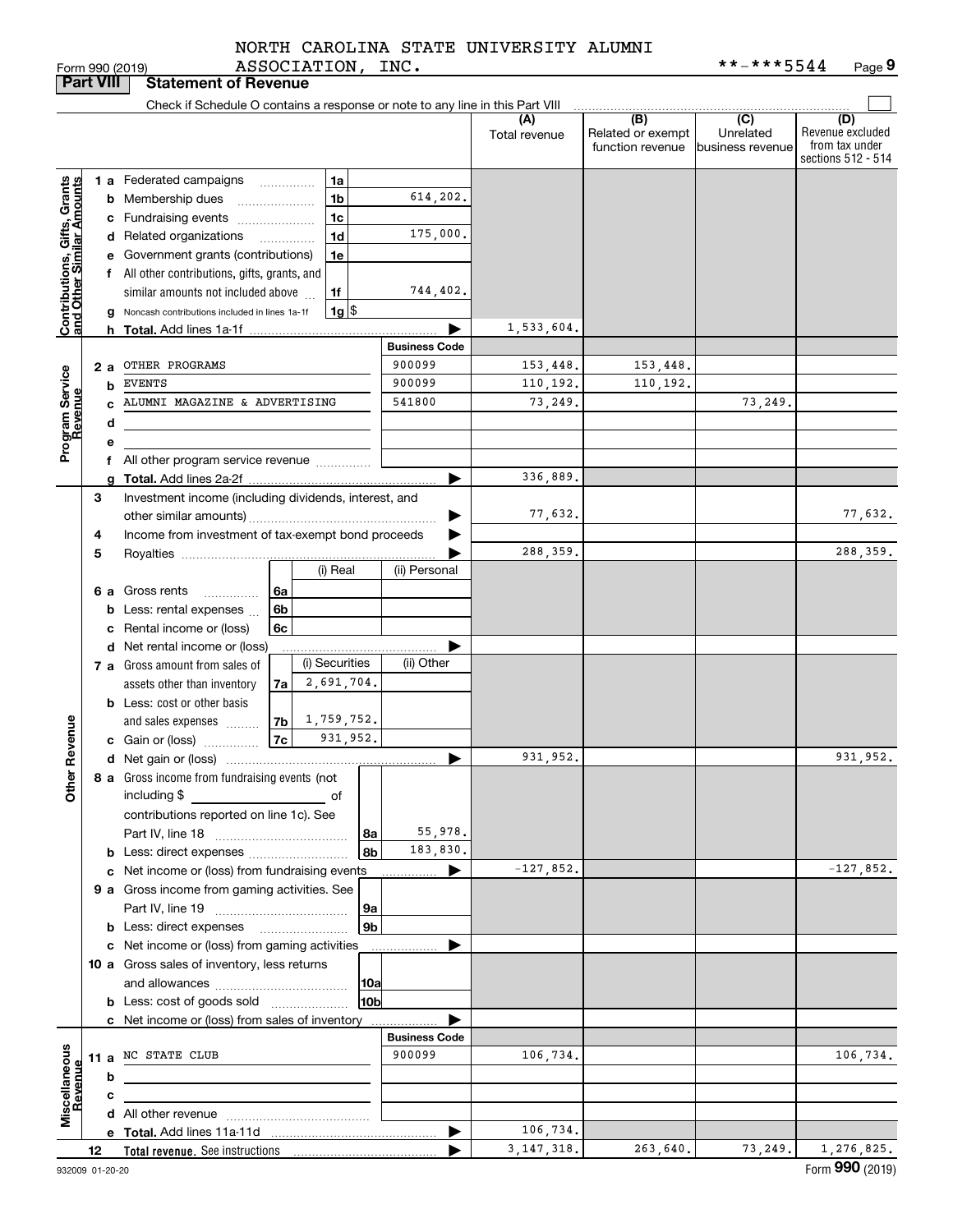#### Form 990 (2019) ASSOCIATION, INC. \* \* - \* \* \* 5544 <sub>Page</sub> **Porm 990 (2019)**<br>**Part IX | Statement of Functional Expenses** NORTH CAROLINA STATE UNIVERSITY ALUMNI

|              | Section 501(c)(3) and 501(c)(4) organizations must complete all columns. All other organizations must complete column (A).                                 |                         |                             |                                    |                                |
|--------------|------------------------------------------------------------------------------------------------------------------------------------------------------------|-------------------------|-----------------------------|------------------------------------|--------------------------------|
|              | Check if Schedule O contains a response or note to any line in this Part IX                                                                                | (A)                     | (B)                         | (C)                                | $\overline{\mathbf{x}}$<br>(D) |
|              | Do not include amounts reported on lines 6b,<br>7b, 8b, 9b, and 10b of Part VIII.                                                                          | Total expenses          | Program service<br>expenses | Management and<br>general expenses | Fundraising<br>expenses        |
| 1.           | Grants and other assistance to domestic organizations                                                                                                      |                         |                             |                                    |                                |
|              | and domestic governments. See Part IV, line 21<br>$\mathbf{r}$                                                                                             | 830,410.                | 830,410.                    |                                    |                                |
| $\mathbf{2}$ | Grants and other assistance to domestic                                                                                                                    |                         |                             |                                    |                                |
|              | individuals. See Part IV, line 22                                                                                                                          |                         |                             |                                    |                                |
| 3            | Grants and other assistance to foreign                                                                                                                     |                         |                             |                                    |                                |
|              | organizations, foreign governments, and foreign                                                                                                            |                         |                             |                                    |                                |
|              | individuals. See Part IV, lines 15 and 16                                                                                                                  |                         |                             |                                    |                                |
| 4            | Benefits paid to or for members                                                                                                                            |                         |                             |                                    |                                |
| 5            | Compensation of current officers, directors,                                                                                                               |                         |                             |                                    |                                |
|              | trustees, and key employees                                                                                                                                |                         |                             |                                    |                                |
| 6            | Compensation not included above to disqualified                                                                                                            |                         |                             |                                    |                                |
|              | persons (as defined under section 4958(f)(1)) and                                                                                                          |                         |                             |                                    |                                |
| 7            | persons described in section $4958(c)(3)(B)$<br>1.1.1.1.1.1.1                                                                                              | $\overline{612, 437}$ . |                             | 3,740.                             | 608,697.                       |
|              |                                                                                                                                                            |                         |                             |                                    |                                |
| 8            | Pension plan accruals and contributions (include<br>section 401(k) and 403(b) employer contributions)                                                      |                         |                             |                                    |                                |
| 9            |                                                                                                                                                            |                         |                             |                                    |                                |
| 10           |                                                                                                                                                            |                         |                             |                                    |                                |
| 11           | Fees for services (nonemployees):                                                                                                                          |                         |                             |                                    |                                |
| a            |                                                                                                                                                            |                         |                             |                                    |                                |
| b            |                                                                                                                                                            |                         |                             |                                    |                                |
| c            |                                                                                                                                                            | 51,500.                 |                             | 51,500.                            |                                |
| d            |                                                                                                                                                            |                         |                             |                                    |                                |
| е            | Professional fundraising services. See Part IV, line 17                                                                                                    |                         |                             |                                    |                                |
| f            | Investment management fees                                                                                                                                 | 229,471.                |                             | 229,471.                           |                                |
| g            | Other. (If line 11g amount exceeds 10% of line 25,                                                                                                         |                         |                             |                                    |                                |
|              | column (A) amount, list line 11g expenses on Sch O.)                                                                                                       |                         |                             |                                    |                                |
| 12           |                                                                                                                                                            | 49,158.                 | 48,158.                     | 1,000.                             |                                |
| 13           |                                                                                                                                                            | 113,772.                | 81,893.                     | $\overline{720}$ .                 | 31,159.                        |
| 14           |                                                                                                                                                            |                         |                             |                                    |                                |
| 15           |                                                                                                                                                            |                         |                             |                                    |                                |
| 16           |                                                                                                                                                            |                         |                             |                                    |                                |
| 17           |                                                                                                                                                            | 123,088.                | 118,798.                    | 465.                               | 3,825.                         |
| 18           | Payments of travel or entertainment expenses                                                                                                               |                         |                             |                                    |                                |
|              | for any federal, state, or local public officials                                                                                                          |                         |                             |                                    |                                |
| 19           | Conferences, conventions, and meetings                                                                                                                     | $\overline{52,605}$ .   | 44,177.                     | 1,849.                             | 6,579.                         |
| 20           | Interest                                                                                                                                                   |                         |                             |                                    |                                |
| 21           |                                                                                                                                                            |                         |                             |                                    |                                |
| 22<br>23     | Depreciation, depletion, and amortization<br>Insurance                                                                                                     | 30, 217.                | 2,229.                      |                                    | 27,988.                        |
| 24           | Other expenses. Itemize expenses not covered                                                                                                               |                         |                             |                                    |                                |
|              | above (List miscellaneous expenses on line 24e. If<br>line 24e amount exceeds 10% of line 25, column (A)<br>amount, list line 24e expenses on Schedule O.) |                         |                             |                                    |                                |
| a            | MISC. SERVICES & FEES                                                                                                                                      | 776,121.                | 468,922.                    | 40,824.                            | 266, 375.                      |
| b            | PRINTING                                                                                                                                                   | 365,897.                | 364,938.                    | 395.                               | 564.                           |
| c            | <b>SUPPLIES</b>                                                                                                                                            | 117,223.                | 104,511.                    | 9,604.                             | 3,108.                         |
| d            | OTHER CONTRACT SERVICES                                                                                                                                    | 82,664.                 | 82,664.                     |                                    |                                |
|              | SCH O<br>SEE<br>e All other expenses                                                                                                                       | 166,577.                | 122,888.                    | 25,937.                            | 17,752.                        |
| 25           | Total functional expenses. Add lines 1 through 24e                                                                                                         | 3,601,140.              | 2,269,588.                  | 365,505.                           | 966,047.                       |
| 26           | Joint costs. Complete this line only if the organization                                                                                                   |                         |                             |                                    |                                |
|              | reported in column (B) joint costs from a combined                                                                                                         |                         |                             |                                    |                                |
|              | educational campaign and fundraising solicitation.                                                                                                         |                         |                             |                                    |                                |
|              | Check here $\blacktriangleright$<br>if following SOP 98-2 (ASC 958-720)                                                                                    |                         |                             |                                    |                                |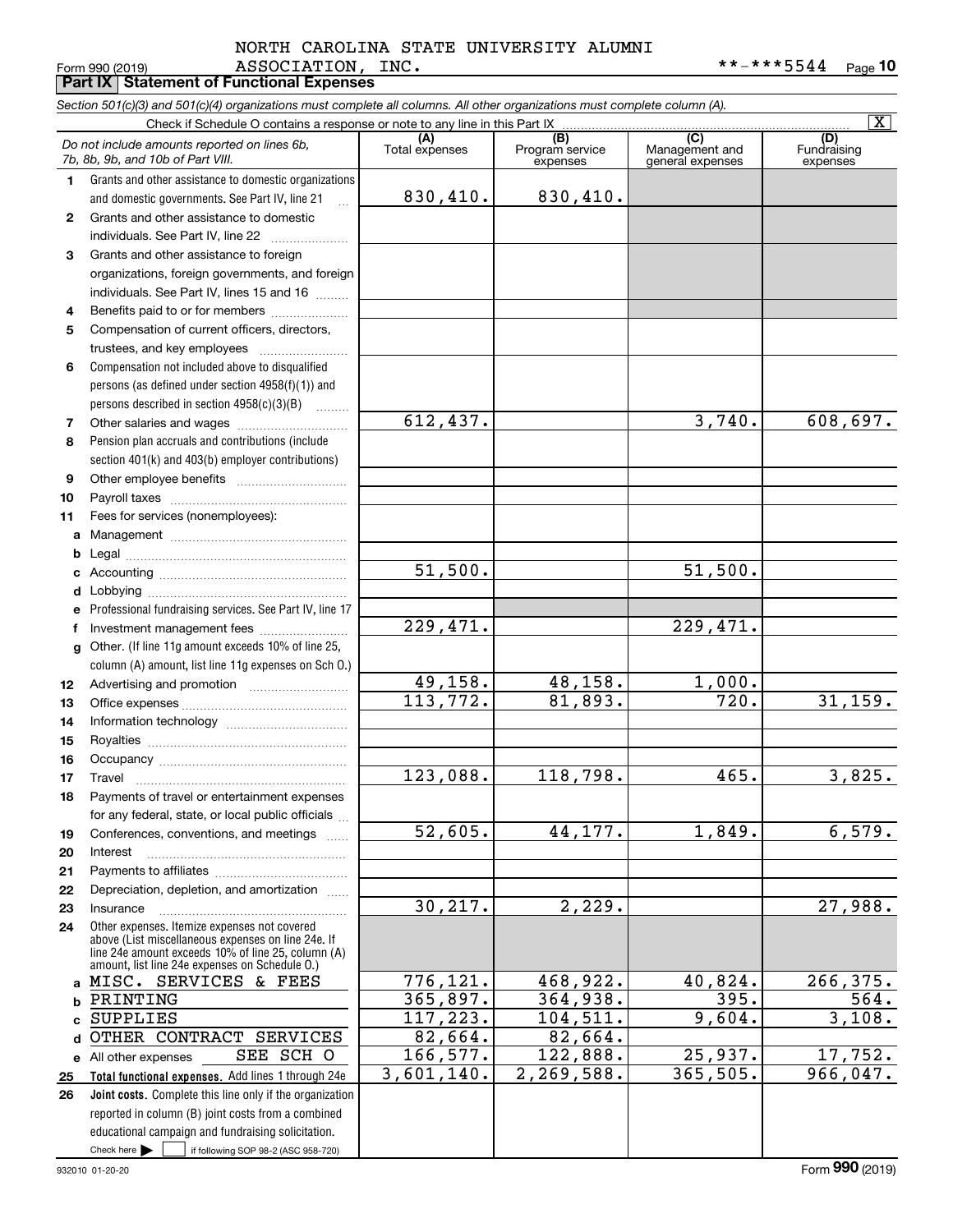|  | Form 990 (2019) |
|--|-----------------|
|  |                 |

#### Form 990 (2019) ASSOCIATION, INC. \* \* - \* \* \* 5544 <sub>Page</sub> NORTH CAROLINA STATE UNIVERSITY ALUMNI

|                             | Part X   | <b>Balance Sheet</b>                                                                                                                                                                                                           |             |            |                             |                 |                       |
|-----------------------------|----------|--------------------------------------------------------------------------------------------------------------------------------------------------------------------------------------------------------------------------------|-------------|------------|-----------------------------|-----------------|-----------------------|
|                             |          | Check if Schedule O contains a response or note to any line in this Part X                                                                                                                                                     |             |            |                             |                 |                       |
|                             |          |                                                                                                                                                                                                                                |             |            | (A)<br>Beginning of year    |                 | (B)<br>End of year    |
|                             | 1        | Cash - non-interest-bearing                                                                                                                                                                                                    |             |            |                             | 1.              |                       |
|                             | 2        |                                                                                                                                                                                                                                |             |            | 2,694,419.                  | $\mathbf{2}$    | 2,885,464.            |
|                             | з        |                                                                                                                                                                                                                                |             |            | 190,079.                    | 3               | 258,816.              |
|                             | 4        |                                                                                                                                                                                                                                |             |            |                             | 4               |                       |
|                             | 5        | Loans and other receivables from any current or former officer, director,                                                                                                                                                      |             |            |                             |                 |                       |
|                             |          | trustee, key employee, creator or founder, substantial contributor, or 35%                                                                                                                                                     |             |            |                             |                 |                       |
|                             |          | controlled entity or family member of any of these persons                                                                                                                                                                     |             |            |                             | 5               |                       |
|                             | 6        | Loans and other receivables from other disqualified persons (as defined                                                                                                                                                        |             |            |                             |                 |                       |
|                             |          | under section $4958(f)(1)$ , and persons described in section $4958(c)(3)(B)$                                                                                                                                                  |             | 6          |                             |                 |                       |
|                             | 7        |                                                                                                                                                                                                                                |             |            |                             | 7               |                       |
| Assets                      | 8        |                                                                                                                                                                                                                                |             |            |                             | 8               |                       |
|                             | 9        | Prepaid expenses and deferred charges                                                                                                                                                                                          |             |            |                             | 9               |                       |
|                             | 10a      | Land, buildings, and equipment: cost or other                                                                                                                                                                                  |             |            |                             |                 |                       |
|                             |          | basis. Complete Part VI of Schedule D    10a   2, 297, 004.                                                                                                                                                                    |             |            |                             |                 |                       |
|                             |          | <b>b</b> Less: accumulated depreciation<br>. 1                                                                                                                                                                                 |             | 2,297,004. | 0.                          | 10 <sub>c</sub> | 0.                    |
|                             | 11       |                                                                                                                                                                                                                                |             |            |                             | 11              |                       |
|                             | 12       |                                                                                                                                                                                                                                | 44,058,780. | 12         | 43,594,274.                 |                 |                       |
|                             | 13       | Investments - program-related. See Part IV, line 11                                                                                                                                                                            |             |            |                             | 13              |                       |
|                             | 14       |                                                                                                                                                                                                                                |             |            |                             | 14              |                       |
|                             | 15       |                                                                                                                                                                                                                                |             |            | 355, 101.                   | 15              | 305, 362.             |
|                             | 16       |                                                                                                                                                                                                                                |             |            | $\overline{47,298,379}$ .   | 16              | 47,043,916.           |
|                             | 17       |                                                                                                                                                                                                                                |             | 19,842.    | 17                          | 26,611.         |                       |
|                             | 18       |                                                                                                                                                                                                                                |             |            | 18                          |                 |                       |
|                             | 19       | Deferred revenue information and contact the contract of the contract of the contract of the contract of the contract of the contract of the contract of the contract of the contract of the contract of the contract of the c |             |            | 2,085,174.                  | 19              | 2, 191, 211.          |
|                             | 20       |                                                                                                                                                                                                                                |             |            |                             | 20              |                       |
|                             | 21       | Escrow or custodial account liability. Complete Part IV of Schedule D                                                                                                                                                          |             |            |                             | 21              |                       |
|                             | 22       | Loans and other payables to any current or former officer, director,                                                                                                                                                           |             |            |                             |                 |                       |
| Liabilities                 |          | trustee, key employee, creator or founder, substantial contributor, or 35%                                                                                                                                                     |             |            |                             |                 |                       |
|                             |          | controlled entity or family member of any of these persons                                                                                                                                                                     |             |            |                             | 22              |                       |
|                             | 23       | Secured mortgages and notes payable to unrelated third parties                                                                                                                                                                 |             | .          |                             | 23              |                       |
|                             | 24       |                                                                                                                                                                                                                                |             |            |                             | 24              |                       |
|                             | 25       | Other liabilities (including federal income tax, payables to related third                                                                                                                                                     |             |            |                             |                 |                       |
|                             |          | parties, and other liabilities not included on lines 17-24). Complete Part X                                                                                                                                                   |             |            |                             |                 |                       |
|                             |          | of Schedule D                                                                                                                                                                                                                  |             |            | 160, 257.                   | 25              | 66,739.<br>2,284,561. |
|                             | 26       | Total liabilities. Add lines 17 through 25                                                                                                                                                                                     |             |            | 2, 265, 273.                | 26              |                       |
|                             |          | Organizations that follow FASB ASC 958, check here $\blacktriangleright \boxed{X}$                                                                                                                                             |             |            |                             |                 |                       |
|                             |          | and complete lines 27, 28, 32, and 33.                                                                                                                                                                                         |             |            | 10, 215, 625.               | 27              | 9,812,801.            |
|                             | 27<br>28 | Net assets without donor restrictions                                                                                                                                                                                          |             |            | 34,817,481.                 | 28              | 34,946,554.           |
|                             |          | Organizations that do not follow FASB ASC 958, check here $\blacktriangleright$                                                                                                                                                |             |            |                             |                 |                       |
|                             |          |                                                                                                                                                                                                                                |             |            |                             |                 |                       |
|                             |          | and complete lines 29 through 33.                                                                                                                                                                                              |             |            | 29                          |                 |                       |
|                             | 29<br>30 | Paid-in or capital surplus, or land, building, or equipment fund                                                                                                                                                               |             |            |                             | 30              |                       |
|                             | 31       | Retained earnings, endowment, accumulated income, or other funds                                                                                                                                                               |             |            |                             | 31              |                       |
| Net Assets or Fund Balances | 32       |                                                                                                                                                                                                                                |             | .          | $\overline{45,033,106}$ .   | 32              | 44,759,355.           |
|                             | 33       |                                                                                                                                                                                                                                |             |            | $\overline{47}$ , 298, 379. | 33              | 47,043,916.           |
|                             |          |                                                                                                                                                                                                                                |             |            |                             |                 | Form 990 (2019)       |
|                             |          |                                                                                                                                                                                                                                |             |            |                             |                 |                       |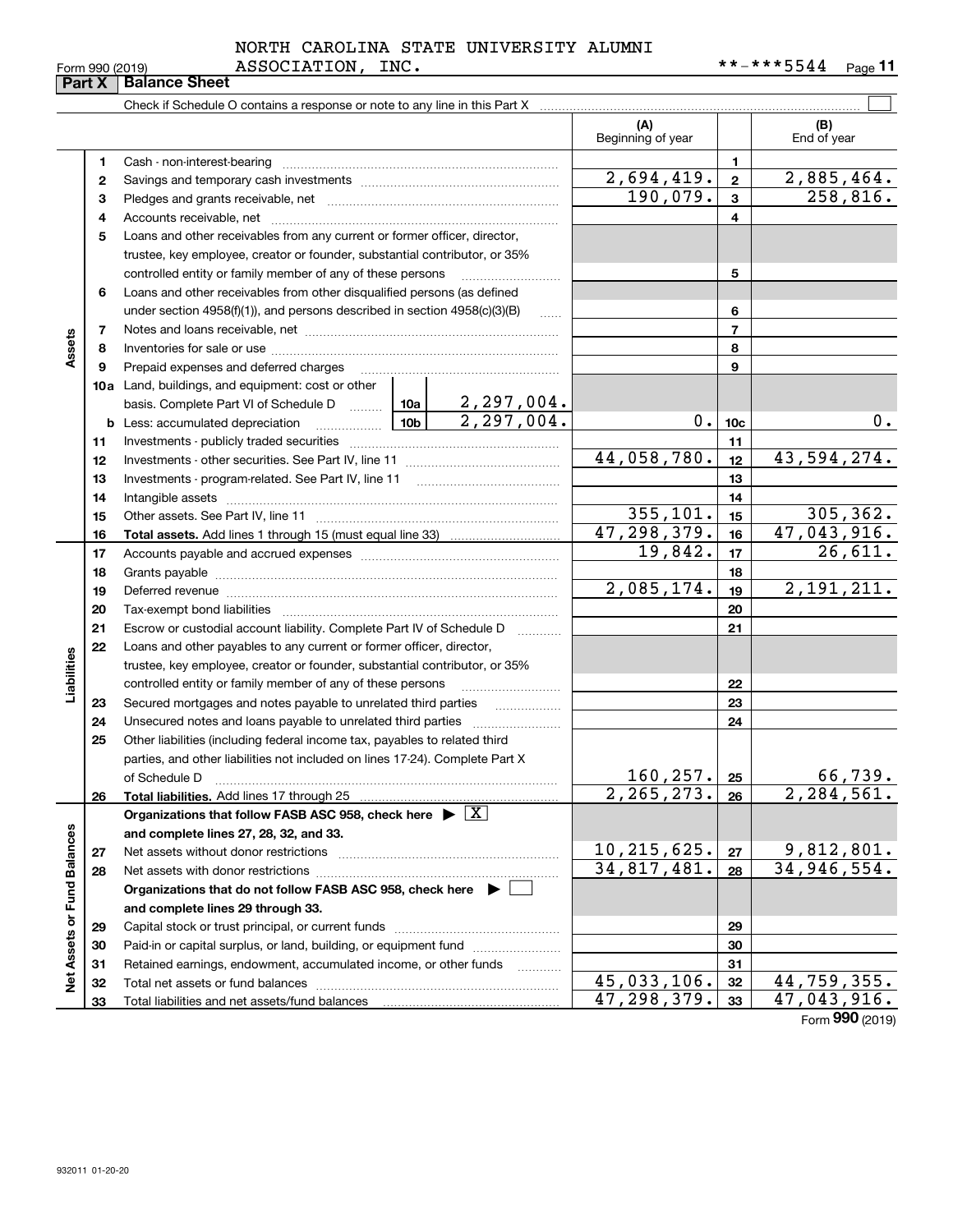|                  | NORTH CAROLINA STATE UNIVERSITY ALUMNI |  |
|------------------|----------------------------------------|--|
| ASSOCIATION INC. |                                        |  |

|    | Form 990 (2019)<br>ASSOCIATION,<br>TMC.                                                                                         |                         | * * - * * * 5544 |            | Page 12                   |
|----|---------------------------------------------------------------------------------------------------------------------------------|-------------------------|------------------|------------|---------------------------|
|    | <b>Part XI   Reconciliation of Net Assets</b>                                                                                   |                         |                  |            |                           |
|    |                                                                                                                                 |                         |                  |            | $\overline{\mathtt{x}}$ ) |
|    |                                                                                                                                 |                         |                  |            |                           |
| 1  |                                                                                                                                 | $\mathbf{1}$            | 3, 147, 318.     |            |                           |
| 2  | Total expenses (must equal Part IX, column (A), line 25)                                                                        | $\mathbf{2}$            | 3,601,140.       |            |                           |
| з  | Revenue less expenses. Subtract line 2 from line 1                                                                              | $\overline{3}$          | $-453,822.$      |            |                           |
| 4  |                                                                                                                                 | $\overline{\mathbf{4}}$ | 45,033,106.      |            |                           |
| 5  |                                                                                                                                 | 5                       | 103, 197.        |            |                           |
| 6  |                                                                                                                                 | 6                       |                  |            |                           |
| 7  | Investment expenses www.communication.communication.com/www.communication.com/www.communication.com                             | $\overline{7}$          |                  |            |                           |
| 8  | Prior period adjustments                                                                                                        | 8                       |                  |            |                           |
| 9  | Other changes in net assets or fund balances (explain on Schedule O)                                                            | 9                       |                  |            | 76,874.                   |
| 10 | Net assets or fund balances at end of year. Combine lines 3 through 9 (must equal Part X, line 32,                              |                         |                  |            |                           |
|    | column (B))                                                                                                                     | 10                      | 44,759,355.      |            |                           |
|    | Part XII Financial Statements and Reporting                                                                                     |                         |                  |            |                           |
|    |                                                                                                                                 |                         |                  |            |                           |
|    |                                                                                                                                 |                         |                  | <b>Yes</b> | No                        |
| 1  | $\boxed{\mathbf{X}}$ Accrual<br>Accounting method used to prepare the Form 990: <u>June</u> Cash<br>Other                       |                         |                  |            |                           |
|    | If the organization changed its method of accounting from a prior year or checked "Other," explain in Schedule O.               |                         |                  |            |                           |
|    | 2a Were the organization's financial statements compiled or reviewed by an independent accountant?                              |                         | 2a               |            | x                         |
|    | If "Yes," check a box below to indicate whether the financial statements for the year were compiled or reviewed on a            |                         |                  |            |                           |
|    | separate basis, consolidated basis, or both:                                                                                    |                         |                  |            |                           |
|    | Separate basis<br>Consolidated basis<br>Both consolidated and separate basis                                                    |                         |                  |            |                           |
|    | <b>b</b> Were the organization's financial statements audited by an independent accountant?                                     |                         | 2 <sub>b</sub>   | х          |                           |
|    | If "Yes," check a box below to indicate whether the financial statements for the year were audited on a separate basis,         |                         |                  |            |                           |
|    | consolidated basis, or both:                                                                                                    |                         |                  |            |                           |
|    | $\boxed{\textbf{X}}$ Separate basis<br><b>Consolidated basis</b><br>Both consolidated and separate basis                        |                         |                  |            |                           |
|    | c If "Yes" to line 2a or 2b, does the organization have a committee that assumes responsibility for oversight of the audit,     |                         |                  |            |                           |
|    |                                                                                                                                 |                         | 2c               | х          |                           |
|    | If the organization changed either its oversight process or selection process during the tax year, explain on Schedule O.       |                         |                  |            |                           |
|    | 3a As a result of a federal award, was the organization required to undergo an audit or audits as set forth in the Single Audit |                         |                  |            |                           |
|    |                                                                                                                                 |                         | За               |            | x                         |
|    | b If "Yes," did the organization undergo the required audit or audits? If the organization did not undergo the required audit   |                         |                  |            |                           |
|    |                                                                                                                                 |                         | 3b               |            |                           |

Form (2019) **990**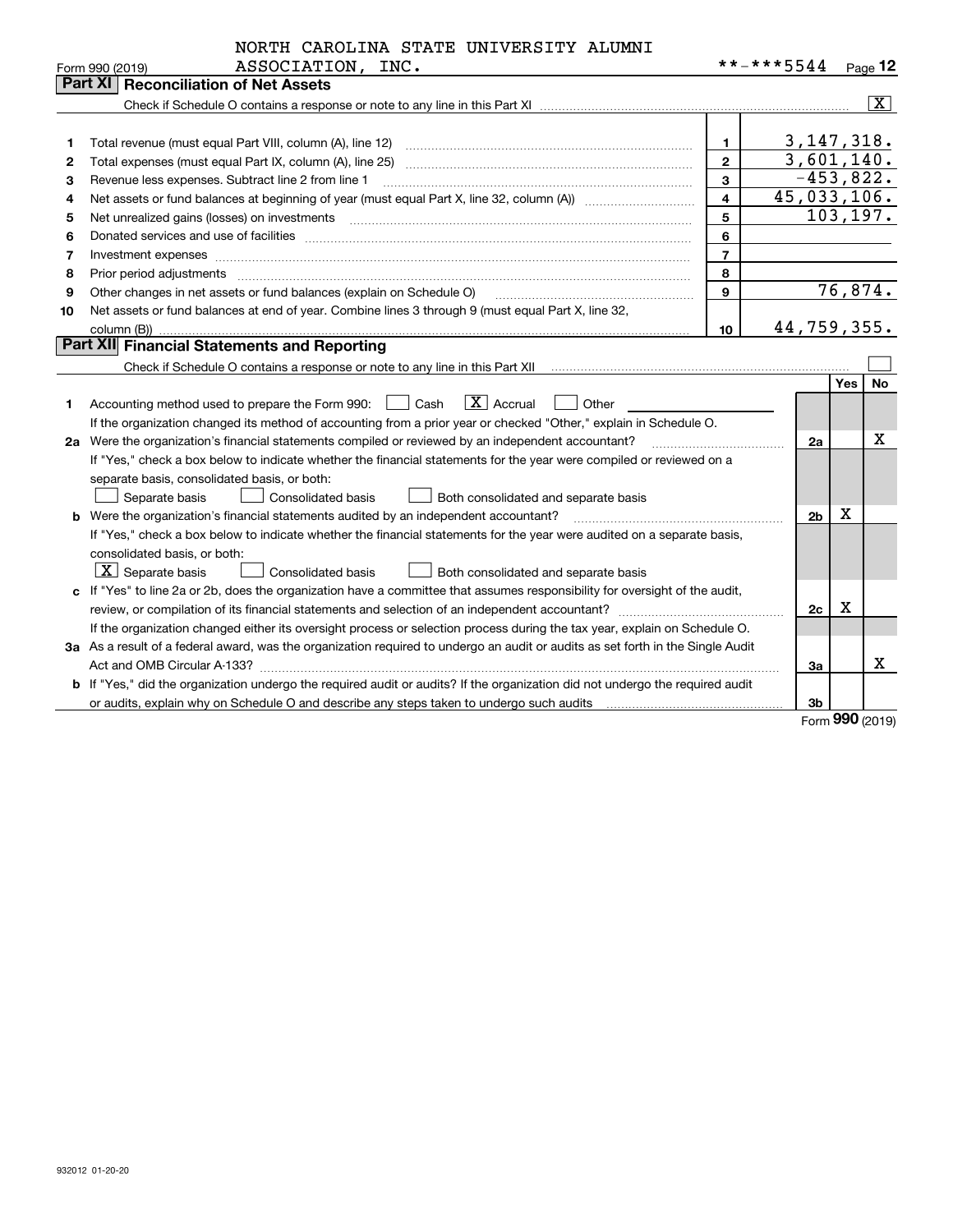| <b>SCHEDULE A</b>                                      |                                                                                                                                                                                                                                                                                            |                                                                        | <b>Public Charity Status and Public Support</b>                                                                                            |                             |                                 |                            |            | OMB No. 1545-0047                     |  |  |
|--------------------------------------------------------|--------------------------------------------------------------------------------------------------------------------------------------------------------------------------------------------------------------------------------------------------------------------------------------------|------------------------------------------------------------------------|--------------------------------------------------------------------------------------------------------------------------------------------|-----------------------------|---------------------------------|----------------------------|------------|---------------------------------------|--|--|
| (Form 990 or 990-EZ)                                   |                                                                                                                                                                                                                                                                                            |                                                                        |                                                                                                                                            |                             |                                 |                            |            |                                       |  |  |
|                                                        |                                                                                                                                                                                                                                                                                            |                                                                        | Complete if the organization is a section 501(c)(3) organization or a section<br>4947(a)(1) nonexempt charitable trust.                    |                             |                                 |                            |            |                                       |  |  |
| Department of the Treasury<br>Internal Revenue Service |                                                                                                                                                                                                                                                                                            |                                                                        | Attach to Form 990 or Form 990-EZ.                                                                                                         |                             |                                 |                            |            | <b>Open to Public</b><br>Inspection   |  |  |
| Name of the organization                               |                                                                                                                                                                                                                                                                                            |                                                                        | Go to www.irs.gov/Form990 for instructions and the latest information.<br>NORTH CAROLINA STATE UNIVERSITY ALUMNI                           |                             |                                 |                            |            | <b>Employer identification number</b> |  |  |
|                                                        |                                                                                                                                                                                                                                                                                            | ASSOCIATION, INC.                                                      |                                                                                                                                            |                             |                                 |                            | **-***5544 |                                       |  |  |
| Part I                                                 |                                                                                                                                                                                                                                                                                            |                                                                        | Reason for Public Charity Status (All organizations must complete this part.) See instructions.                                            |                             |                                 |                            |            |                                       |  |  |
|                                                        |                                                                                                                                                                                                                                                                                            |                                                                        | The organization is not a private foundation because it is: (For lines 1 through 12, check only one box.)                                  |                             |                                 |                            |            |                                       |  |  |
| 1                                                      |                                                                                                                                                                                                                                                                                            |                                                                        | A church, convention of churches, or association of churches described in section 170(b)(1)(A)(i).                                         |                             |                                 |                            |            |                                       |  |  |
| 2                                                      |                                                                                                                                                                                                                                                                                            |                                                                        | A school described in section 170(b)(1)(A)(ii). (Attach Schedule E (Form 990 or 990-EZ).)                                                  |                             |                                 |                            |            |                                       |  |  |
| З                                                      |                                                                                                                                                                                                                                                                                            |                                                                        | A hospital or a cooperative hospital service organization described in section 170(b)(1)(A)(iii).                                          |                             |                                 |                            |            |                                       |  |  |
| 4                                                      |                                                                                                                                                                                                                                                                                            |                                                                        | A medical research organization operated in conjunction with a hospital described in section 170(b)(1)(A)(iii). Enter the hospital's name, |                             |                                 |                            |            |                                       |  |  |
| city, and state:                                       |                                                                                                                                                                                                                                                                                            |                                                                        |                                                                                                                                            |                             |                                 |                            |            |                                       |  |  |
| X<br>5                                                 | An organization operated for the benefit of a college or university owned or operated by a governmental unit described in<br>section 170(b)(1)(A)(iv). (Complete Part II.)                                                                                                                 |                                                                        |                                                                                                                                            |                             |                                 |                            |            |                                       |  |  |
| 6                                                      |                                                                                                                                                                                                                                                                                            |                                                                        | A federal, state, or local government or governmental unit described in section 170(b)(1)(A)(v).                                           |                             |                                 |                            |            |                                       |  |  |
| 7                                                      |                                                                                                                                                                                                                                                                                            |                                                                        | An organization that normally receives a substantial part of its support from a governmental unit or from the general public described in  |                             |                                 |                            |            |                                       |  |  |
|                                                        |                                                                                                                                                                                                                                                                                            | section 170(b)(1)(A)(vi). (Complete Part II.)                          |                                                                                                                                            |                             |                                 |                            |            |                                       |  |  |
| 8                                                      |                                                                                                                                                                                                                                                                                            |                                                                        | A community trust described in section 170(b)(1)(A)(vi). (Complete Part II.)                                                               |                             |                                 |                            |            |                                       |  |  |
| 9                                                      |                                                                                                                                                                                                                                                                                            |                                                                        | An agricultural research organization described in section 170(b)(1)(A)(ix) operated in conjunction with a land-grant college              |                             |                                 |                            |            |                                       |  |  |
|                                                        |                                                                                                                                                                                                                                                                                            |                                                                        | or university or a non-land-grant college of agriculture (see instructions). Enter the name, city, and state of the college or             |                             |                                 |                            |            |                                       |  |  |
| university:                                            |                                                                                                                                                                                                                                                                                            |                                                                        |                                                                                                                                            |                             |                                 |                            |            |                                       |  |  |
| 10                                                     | An organization that normally receives: (1) more than 33 1/3% of its support from contributions, membership fees, and gross receipts from<br>activities related to its exempt functions - subject to certain exceptions, and (2) no more than 33 1/3% of its support from gross investment |                                                                        |                                                                                                                                            |                             |                                 |                            |            |                                       |  |  |
|                                                        |                                                                                                                                                                                                                                                                                            |                                                                        |                                                                                                                                            |                             |                                 |                            |            |                                       |  |  |
|                                                        |                                                                                                                                                                                                                                                                                            | See section 509(a)(2). (Complete Part III.)                            | income and unrelated business taxable income (less section 511 tax) from businesses acquired by the organization after June 30, 1975.      |                             |                                 |                            |            |                                       |  |  |
| 11                                                     |                                                                                                                                                                                                                                                                                            |                                                                        | An organization organized and operated exclusively to test for public safety. See section 509(a)(4).                                       |                             |                                 |                            |            |                                       |  |  |
| 12                                                     |                                                                                                                                                                                                                                                                                            |                                                                        | An organization organized and operated exclusively for the benefit of, to perform the functions of, or to carry out the purposes of one or |                             |                                 |                            |            |                                       |  |  |
|                                                        |                                                                                                                                                                                                                                                                                            |                                                                        | more publicly supported organizations described in section 509(a)(1) or section 509(a)(2). See section 509(a)(3). Check the box in         |                             |                                 |                            |            |                                       |  |  |
|                                                        |                                                                                                                                                                                                                                                                                            |                                                                        | lines 12a through 12d that describes the type of supporting organization and complete lines 12e, 12f, and 12g.                             |                             |                                 |                            |            |                                       |  |  |
| а                                                      |                                                                                                                                                                                                                                                                                            |                                                                        | Type I. A supporting organization operated, supervised, or controlled by its supported organization(s), typically by giving                |                             |                                 |                            |            |                                       |  |  |
|                                                        |                                                                                                                                                                                                                                                                                            |                                                                        | the supported organization(s) the power to regularly appoint or elect a majority of the directors or trustees of the supporting            |                             |                                 |                            |            |                                       |  |  |
|                                                        |                                                                                                                                                                                                                                                                                            | organization. You must complete Part IV, Sections A and B.             |                                                                                                                                            |                             |                                 |                            |            |                                       |  |  |
| b                                                      |                                                                                                                                                                                                                                                                                            |                                                                        | Type II. A supporting organization supervised or controlled in connection with its supported organization(s), by having                    |                             |                                 |                            |            |                                       |  |  |
|                                                        |                                                                                                                                                                                                                                                                                            | organization(s). You must complete Part IV, Sections A and C.          | control or management of the supporting organization vested in the same persons that control or manage the supported                       |                             |                                 |                            |            |                                       |  |  |
| с                                                      |                                                                                                                                                                                                                                                                                            |                                                                        | Type III functionally integrated. A supporting organization operated in connection with, and functionally integrated with,                 |                             |                                 |                            |            |                                       |  |  |
|                                                        |                                                                                                                                                                                                                                                                                            |                                                                        | its supported organization(s) (see instructions). You must complete Part IV, Sections A, D, and E.                                         |                             |                                 |                            |            |                                       |  |  |
| d                                                      |                                                                                                                                                                                                                                                                                            |                                                                        | Type III non-functionally integrated. A supporting organization operated in connection with its supported organization(s)                  |                             |                                 |                            |            |                                       |  |  |
|                                                        |                                                                                                                                                                                                                                                                                            |                                                                        | that is not functionally integrated. The organization generally must satisfy a distribution requirement and an attentiveness               |                             |                                 |                            |            |                                       |  |  |
|                                                        |                                                                                                                                                                                                                                                                                            |                                                                        | requirement (see instructions). You must complete Part IV, Sections A and D, and Part V.                                                   |                             |                                 |                            |            |                                       |  |  |
| е                                                      |                                                                                                                                                                                                                                                                                            |                                                                        | Check this box if the organization received a written determination from the IRS that it is a Type I, Type II, Type III                    |                             |                                 |                            |            |                                       |  |  |
|                                                        |                                                                                                                                                                                                                                                                                            |                                                                        | functionally integrated, or Type III non-functionally integrated supporting organization.                                                  |                             |                                 |                            |            |                                       |  |  |
| Enter the number of supported organizations            |                                                                                                                                                                                                                                                                                            | Provide the following information about the supported organization(s). |                                                                                                                                            |                             |                                 |                            |            |                                       |  |  |
| (i) Name of supported                                  |                                                                                                                                                                                                                                                                                            | (ii) EIN                                                               | (iii) Type of organization                                                                                                                 | in your governing document? | (iv) Is the organization listed | (v) Amount of monetary     |            | (vi) Amount of other                  |  |  |
| organization                                           |                                                                                                                                                                                                                                                                                            |                                                                        | (described on lines 1-10<br>above (see instructions))                                                                                      | Yes                         | <b>No</b>                       | support (see instructions) |            | support (see instructions)            |  |  |
|                                                        |                                                                                                                                                                                                                                                                                            |                                                                        |                                                                                                                                            |                             |                                 |                            |            |                                       |  |  |
|                                                        |                                                                                                                                                                                                                                                                                            |                                                                        |                                                                                                                                            |                             |                                 |                            |            |                                       |  |  |
|                                                        |                                                                                                                                                                                                                                                                                            |                                                                        |                                                                                                                                            |                             |                                 |                            |            |                                       |  |  |
|                                                        |                                                                                                                                                                                                                                                                                            |                                                                        |                                                                                                                                            |                             |                                 |                            |            |                                       |  |  |
|                                                        |                                                                                                                                                                                                                                                                                            |                                                                        |                                                                                                                                            |                             |                                 |                            |            |                                       |  |  |
|                                                        |                                                                                                                                                                                                                                                                                            |                                                                        |                                                                                                                                            |                             |                                 |                            |            |                                       |  |  |
|                                                        |                                                                                                                                                                                                                                                                                            |                                                                        |                                                                                                                                            |                             |                                 |                            |            |                                       |  |  |
|                                                        |                                                                                                                                                                                                                                                                                            |                                                                        |                                                                                                                                            |                             |                                 |                            |            |                                       |  |  |
|                                                        |                                                                                                                                                                                                                                                                                            |                                                                        |                                                                                                                                            |                             |                                 |                            |            |                                       |  |  |
| Total                                                  |                                                                                                                                                                                                                                                                                            |                                                                        |                                                                                                                                            |                             |                                 |                            |            |                                       |  |  |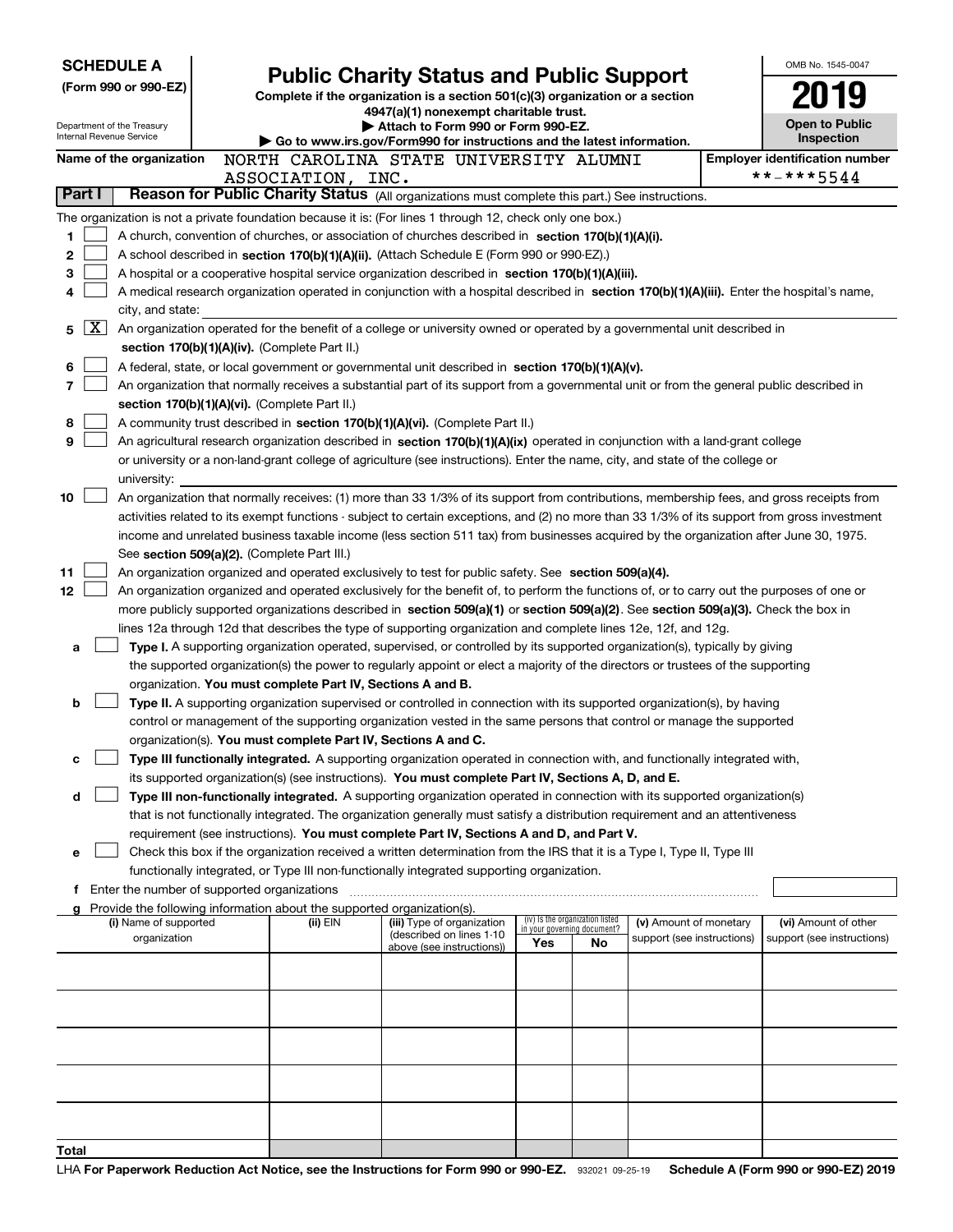#### Schedule A (Form 990 or 990-EZ) 2019  $\, {\rm ASSOCIATION}$  ,  $\, {\rm INC}$  ,  $\,$

**2**

(Complete only if you checked the box on line 5, 7, or 8 of Part I or if the organization failed to qualify under Part III. If the organization fails to qualify under the tests listed below, please complete Part III.) **Part II Support Schedule for Organizations Described in Sections 170(b)(1)(A)(iv) and 170(b)(1)(A)(vi)**

|   | <b>Section A. Public Support</b>                                                                                                               |          |          |            |            |                                                                         |                                          |
|---|------------------------------------------------------------------------------------------------------------------------------------------------|----------|----------|------------|------------|-------------------------------------------------------------------------|------------------------------------------|
|   | Calendar year (or fiscal year beginning in)                                                                                                    | (a) 2015 | (b) 2016 | $(c)$ 2017 | $(d)$ 2018 | (e) 2019                                                                | (f) Total                                |
|   | 1 Gifts, grants, contributions, and                                                                                                            |          |          |            |            |                                                                         |                                          |
|   | membership fees received. (Do not                                                                                                              |          |          |            |            |                                                                         |                                          |
|   | include any "unusual grants.")                                                                                                                 | 1676796. | 1634107. | 2455586.   | 1923551.   | 1533604.                                                                | 9223644.                                 |
|   | 2 Tax revenues levied for the organ-                                                                                                           |          |          |            |            |                                                                         |                                          |
|   | ization's benefit and either paid to                                                                                                           |          |          |            |            |                                                                         |                                          |
|   | or expended on its behalf                                                                                                                      |          |          |            |            |                                                                         |                                          |
|   | 3 The value of services or facilities                                                                                                          |          |          |            |            |                                                                         |                                          |
|   | furnished by a governmental unit to                                                                                                            |          |          |            |            |                                                                         |                                          |
|   | the organization without charge                                                                                                                | 1638000. | 1743000. | 1829000.   | 1924000.   | 1815000.                                                                | 8949000.                                 |
|   | 4 Total. Add lines 1 through 3                                                                                                                 | 3314796. | 3377107. | 4284586.   | 3847551.   |                                                                         | 3348604.18172644.                        |
| 5 | The portion of total contributions                                                                                                             |          |          |            |            |                                                                         |                                          |
|   | by each person (other than a                                                                                                                   |          |          |            |            |                                                                         |                                          |
|   | governmental unit or publicly                                                                                                                  |          |          |            |            |                                                                         |                                          |
|   | supported organization) included                                                                                                               |          |          |            |            |                                                                         |                                          |
|   | on line 1 that exceeds 2% of the                                                                                                               |          |          |            |            |                                                                         |                                          |
|   | amount shown on line 11,                                                                                                                       |          |          |            |            |                                                                         |                                          |
|   | column (f)                                                                                                                                     |          |          |            |            |                                                                         | 1039996.                                 |
|   | 6 Public support. Subtract line 5 from line 4.                                                                                                 |          |          |            |            |                                                                         | 17132648.                                |
|   | <b>Section B. Total Support</b>                                                                                                                |          |          |            |            |                                                                         |                                          |
|   | Calendar year (or fiscal year beginning in)                                                                                                    | (a) 2015 | (b) 2016 | $(c)$ 2017 | $(d)$ 2018 | (e) 2019                                                                | (f) Total                                |
|   | <b>7</b> Amounts from line 4                                                                                                                   | 3314796. | 3377107. | 4284586.   | 3847551.   |                                                                         | 3348604.18172644.                        |
|   | 8 Gross income from interest,                                                                                                                  |          |          |            |            |                                                                         |                                          |
|   | dividends, payments received on                                                                                                                |          |          |            |            |                                                                         |                                          |
|   | securities loans, rents, royalties,                                                                                                            |          |          |            |            |                                                                         |                                          |
|   | and income from similar sources                                                                                                                | 1933789. | 430,820. | 374,870.   | 388,316.   | 365,991.                                                                | 3493786.                                 |
|   | <b>9</b> Net income from unrelated business                                                                                                    |          |          |            |            |                                                                         |                                          |
|   | activities, whether or not the                                                                                                                 |          |          |            |            |                                                                         |                                          |
|   | business is regularly carried on                                                                                                               |          |          |            |            |                                                                         |                                          |
|   | 10 Other income. Do not include gain                                                                                                           |          |          |            |            |                                                                         |                                          |
|   | or loss from the sale of capital                                                                                                               |          |          |            |            |                                                                         |                                          |
|   | assets (Explain in Part VI.)                                                                                                                   |          |          |            |            | $106, 734.$   106, 734.   106, 734.   106, 734.   106, 734.   533, 670. |                                          |
|   | 11 Total support. Add lines 7 through 10                                                                                                       |          |          |            |            |                                                                         | 22200100.                                |
|   | 12 Gross receipts from related activities, etc. (see instructions)                                                                             |          |          |            |            | 12                                                                      | 2,406,018.                               |
|   | 13 First five years. If the Form 990 is for the organization's first, second, third, fourth, or fifth tax year as a section 501(c)(3)          |          |          |            |            |                                                                         |                                          |
|   | organization, check this box and stop here                                                                                                     |          |          |            |            |                                                                         |                                          |
|   | <b>Section C. Computation of Public Support Percentage</b>                                                                                     |          |          |            |            |                                                                         |                                          |
|   |                                                                                                                                                |          |          |            |            | 14                                                                      | 77.17<br>%                               |
|   |                                                                                                                                                |          |          |            |            | 15                                                                      | 76.49<br>%                               |
|   | 16a 33 1/3% support test - 2019. If the organization did not check the box on line 13, and line 14 is 33 1/3% or more, check this box and      |          |          |            |            |                                                                         |                                          |
|   | stop here. The organization qualifies as a publicly supported organization                                                                     |          |          |            |            |                                                                         | $\blacktriangleright$ $\boxed{\text{X}}$ |
|   | b 33 1/3% support test - 2018. If the organization did not check a box on line 13 or 16a, and line 15 is 33 1/3% or more, check this box       |          |          |            |            |                                                                         |                                          |
|   | and stop here. The organization qualifies as a publicly supported organization                                                                 |          |          |            |            |                                                                         |                                          |
|   | 17a 10% -facts-and-circumstances test - 2019. If the organization did not check a box on line 13, 16a, or 16b, and line 14 is 10% or more,     |          |          |            |            |                                                                         |                                          |
|   | and if the organization meets the "facts-and-circumstances" test, check this box and stop here. Explain in Part VI how the organization        |          |          |            |            |                                                                         |                                          |
|   | meets the "facts-and-circumstances" test. The organization qualifies as a publicly supported organization                                      |          |          |            |            |                                                                         |                                          |
|   |                                                                                                                                                |          |          |            |            |                                                                         |                                          |
|   | <b>b 10% -facts-and-circumstances test - 2018.</b> If the organization did not check a box on line 13, 16a, 16b, or 17a, and line 15 is 10% or |          |          |            |            |                                                                         |                                          |
|   | more, and if the organization meets the "facts-and-circumstances" test, check this box and stop here. Explain in Part VI how the               |          |          |            |            |                                                                         |                                          |
|   | organization meets the "facts-and-circumstances" test. The organization qualifies as a publicly supported organization                         |          |          |            |            |                                                                         |                                          |
|   | 18 Private foundation. If the organization did not check a box on line 13, 16a, 16b, 17a, or 17b, check this box and see instructions          |          |          |            |            | <b>Cohodulo A (Form 000 or 000 EZ) 2010</b>                             |                                          |

**Schedule A (Form 990 or 990-EZ) 2019**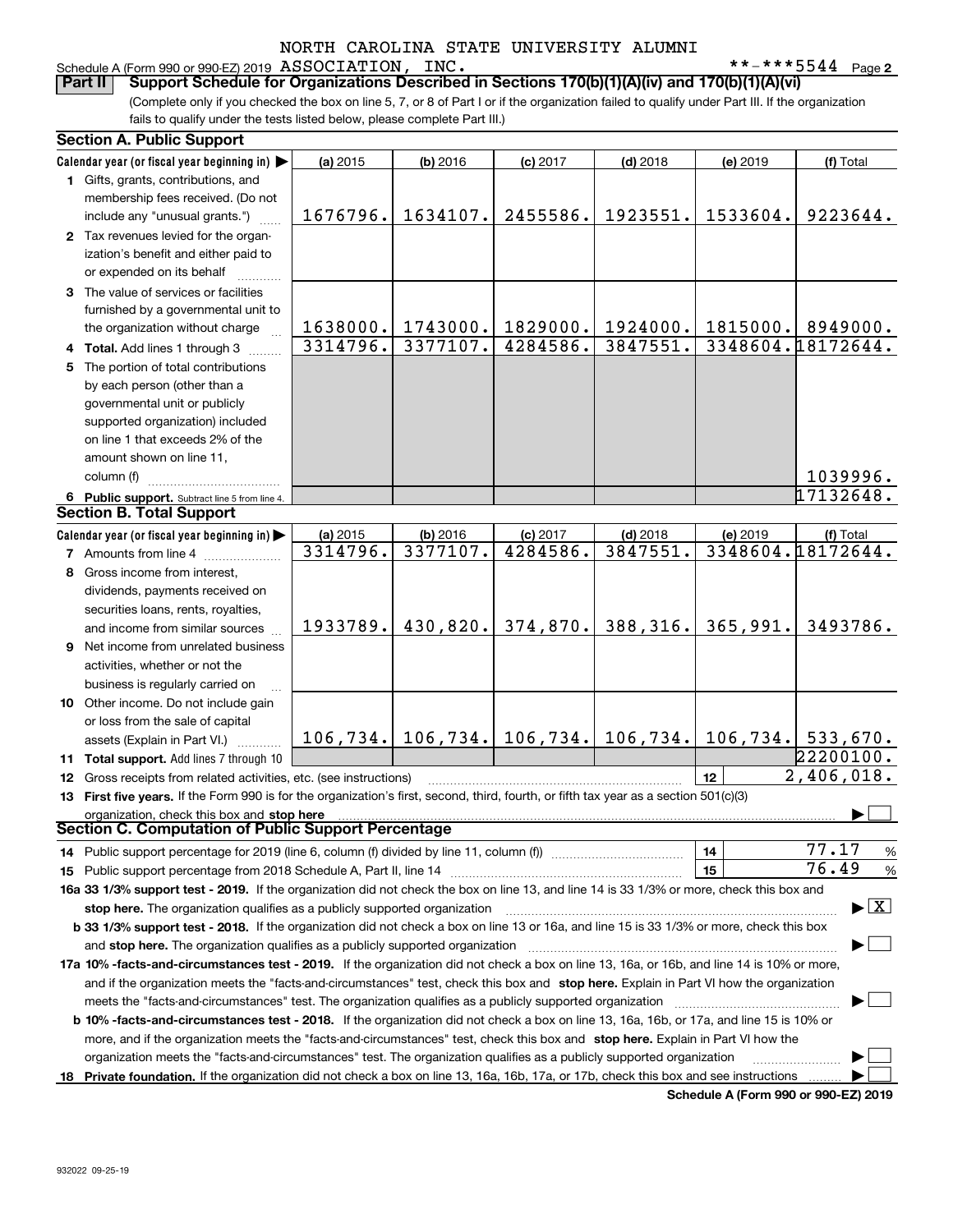Schedule A (Form 990 or 990-EZ) 2019  $\, {\rm ASSOCIATION}$  ,  $\, {\rm INC}$  ,  $\,$ 

**Part III** | Support Schedule for Organizations Described in Section 509(a)(2)

(Complete only if you checked the box on line 10 of Part I or if the organization failed to qualify under Part II. If the organization fails to qualify under the tests listed below, please complete Part II.)

| <b>Section A. Public Support</b>                                                                                                                                                                                                              |          |          |            |            |          |                                             |
|-----------------------------------------------------------------------------------------------------------------------------------------------------------------------------------------------------------------------------------------------|----------|----------|------------|------------|----------|---------------------------------------------|
| Calendar year (or fiscal year beginning in) $\blacktriangleright$                                                                                                                                                                             | (a) 2015 | (b) 2016 | $(c)$ 2017 | $(d)$ 2018 | (e) 2019 | (f) Total                                   |
| 1 Gifts, grants, contributions, and                                                                                                                                                                                                           |          |          |            |            |          |                                             |
| membership fees received. (Do not                                                                                                                                                                                                             |          |          |            |            |          |                                             |
| include any "unusual grants.")                                                                                                                                                                                                                |          |          |            |            |          |                                             |
| <b>2</b> Gross receipts from admissions,<br>merchandise sold or services per-<br>formed, or facilities furnished in<br>any activity that is related to the<br>organization's tax-exempt purpose                                               |          |          |            |            |          |                                             |
| 3 Gross receipts from activities that                                                                                                                                                                                                         |          |          |            |            |          |                                             |
| are not an unrelated trade or bus-<br>iness under section 513                                                                                                                                                                                 |          |          |            |            |          |                                             |
| 4 Tax revenues levied for the organ-                                                                                                                                                                                                          |          |          |            |            |          |                                             |
| ization's benefit and either paid to                                                                                                                                                                                                          |          |          |            |            |          |                                             |
| or expended on its behalf<br>.                                                                                                                                                                                                                |          |          |            |            |          |                                             |
| 5 The value of services or facilities                                                                                                                                                                                                         |          |          |            |            |          |                                             |
| furnished by a governmental unit to                                                                                                                                                                                                           |          |          |            |            |          |                                             |
| the organization without charge                                                                                                                                                                                                               |          |          |            |            |          |                                             |
| <b>6 Total.</b> Add lines 1 through 5                                                                                                                                                                                                         |          |          |            |            |          |                                             |
| 7a Amounts included on lines 1, 2, and                                                                                                                                                                                                        |          |          |            |            |          |                                             |
| 3 received from disqualified persons                                                                                                                                                                                                          |          |          |            |            |          |                                             |
| <b>b</b> Amounts included on lines 2 and 3 received<br>from other than disqualified persons that<br>exceed the greater of \$5,000 or 1% of the<br>amount on line 13 for the year                                                              |          |          |            |            |          |                                             |
| c Add lines 7a and 7b                                                                                                                                                                                                                         |          |          |            |            |          |                                             |
| 8 Public support. (Subtract line 7c from line 6.)                                                                                                                                                                                             |          |          |            |            |          |                                             |
| <b>Section B. Total Support</b>                                                                                                                                                                                                               |          |          |            |            |          |                                             |
| Calendar year (or fiscal year beginning in)                                                                                                                                                                                                   | (a) 2015 | (b) 2016 | $(c)$ 2017 | $(d)$ 2018 | (e) 2019 | (f) Total                                   |
| 9 Amounts from line 6                                                                                                                                                                                                                         |          |          |            |            |          |                                             |
| 10a Gross income from interest,<br>dividends, payments received on<br>securities loans, rents, royalties,<br>and income from similar sources                                                                                                  |          |          |            |            |          |                                             |
| <b>b</b> Unrelated business taxable income                                                                                                                                                                                                    |          |          |            |            |          |                                             |
| (less section 511 taxes) from businesses                                                                                                                                                                                                      |          |          |            |            |          |                                             |
| acquired after June 30, 1975                                                                                                                                                                                                                  |          |          |            |            |          |                                             |
| c Add lines 10a and 10b                                                                                                                                                                                                                       |          |          |            |            |          |                                             |
| 11 Net income from unrelated business<br>activities not included in line 10b,<br>whether or not the business is<br>regularly carried on                                                                                                       |          |          |            |            |          |                                             |
| <b>12</b> Other income. Do not include gain<br>or loss from the sale of capital<br>assets (Explain in Part VI.)                                                                                                                               |          |          |            |            |          |                                             |
| <b>13</b> Total support. (Add lines 9, 10c, 11, and 12.)                                                                                                                                                                                      |          |          |            |            |          |                                             |
| 14 First five years. If the Form 990 is for the organization's first, second, third, fourth, or fifth tax year as a section 501(c)(3) organization,                                                                                           |          |          |            |            |          |                                             |
| check this box and stop here <b>contractly contractly and stop here</b> contractly and stop here <b>contractly and stop here</b> contractly and stop here <b>contractly and stop here</b> contractly and and stop here contractly and stop he |          |          |            |            |          |                                             |
| <b>Section C. Computation of Public Support Percentage</b>                                                                                                                                                                                    |          |          |            |            |          |                                             |
| 15 Public support percentage for 2019 (line 8, column (f), divided by line 13, column (f))                                                                                                                                                    |          |          |            |            | 15       | %                                           |
| 16 Public support percentage from 2018 Schedule A, Part III, line 15                                                                                                                                                                          |          |          |            |            | 16       | %                                           |
| <b>Section D. Computation of Investment Income Percentage</b>                                                                                                                                                                                 |          |          |            |            |          |                                             |
| 17 Investment income percentage for 2019 (line 10c, column (f), divided by line 13, column (f))                                                                                                                                               |          |          |            |            | 17       | %                                           |
| <b>18</b> Investment income percentage from <b>2018</b> Schedule A, Part III, line 17                                                                                                                                                         |          |          |            |            | 18       | %                                           |
| 19a 33 1/3% support tests - 2019. If the organization did not check the box on line 14, and line 15 is more than 33 1/3%, and line 17 is not                                                                                                  |          |          |            |            |          |                                             |
| more than 33 1/3%, check this box and stop here. The organization qualifies as a publicly supported organization                                                                                                                              |          |          |            |            |          |                                             |
| b 33 1/3% support tests - 2018. If the organization did not check a box on line 14 or line 19a, and line 16 is more than 33 1/3%, and                                                                                                         |          |          |            |            |          |                                             |
| line 18 is not more than 33 1/3%, check this box and stop here. The organization qualifies as a publicly supported organization                                                                                                               |          |          |            |            |          |                                             |
| 20 Private foundation. If the organization did not check a box on line 14, 19a, or 19b, check this box and see instructions                                                                                                                   |          |          |            |            |          |                                             |
|                                                                                                                                                                                                                                               |          |          |            |            |          | <b>Cohodulo A (Form 000 or 000 EZ) 2010</b> |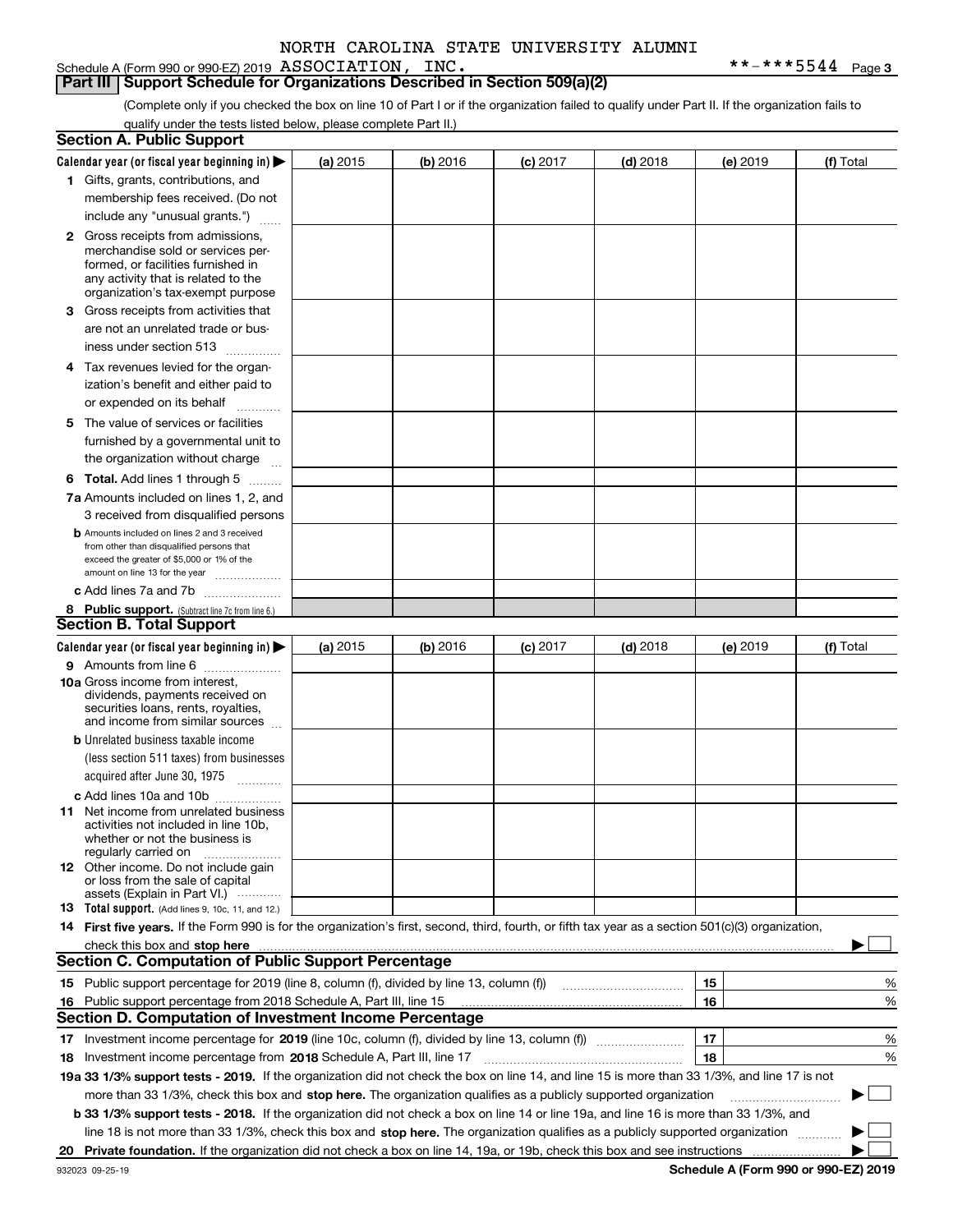#### Schedule A (Form 990 or 990-EZ) 2019  $\, {\rm ASSOCIATION}$  ,  $\, {\rm INC}$  ,  $\,$ **Part IV Supporting Organizations**

(Complete only if you checked a box in line 12 on Part I. If you checked 12a of Part I, complete Sections A and B. If you checked 12b of Part I, complete Sections A and C. If you checked 12c of Part I, complete Sections A, D, and E. If you checked 12d of Part I, complete Sections A and D, and complete Part V.)

#### **Section A. All Supporting Organizations**

- **1** Are all of the organization's supported organizations listed by name in the organization's governing documents? If "No," describe in **Part VI** how the supported organizations are designated. If designated by *class or purpose, describe the designation. If historic and continuing relationship, explain.*
- **2** Did the organization have any supported organization that does not have an IRS determination of status under section 509(a)(1) or (2)? If "Yes," explain in Part VI how the organization determined that the supported *organization was described in section 509(a)(1) or (2).*
- **3a** Did the organization have a supported organization described in section 501(c)(4), (5), or (6)? If "Yes," answer *(b) and (c) below.*
- **b** Did the organization confirm that each supported organization qualified under section 501(c)(4), (5), or (6) and satisfied the public support tests under section 509(a)(2)? If "Yes," describe in **Part VI** when and how the *organization made the determination.*
- **c**Did the organization ensure that all support to such organizations was used exclusively for section 170(c)(2)(B) purposes? If "Yes," explain in **Part VI** what controls the organization put in place to ensure such use.
- **4a***If* Was any supported organization not organized in the United States ("foreign supported organization")? *"Yes," and if you checked 12a or 12b in Part I, answer (b) and (c) below.*
- **b** Did the organization have ultimate control and discretion in deciding whether to make grants to the foreign supported organization? If "Yes," describe in **Part VI** how the organization had such control and discretion *despite being controlled or supervised by or in connection with its supported organizations.*
- **c** Did the organization support any foreign supported organization that does not have an IRS determination under sections 501(c)(3) and 509(a)(1) or (2)? If "Yes," explain in **Part VI** what controls the organization used *to ensure that all support to the foreign supported organization was used exclusively for section 170(c)(2)(B) purposes.*
- **5a***If "Yes,"* Did the organization add, substitute, or remove any supported organizations during the tax year? answer (b) and (c) below (if applicable). Also, provide detail in **Part VI,** including (i) the names and EIN *numbers of the supported organizations added, substituted, or removed; (ii) the reasons for each such action; (iii) the authority under the organization's organizing document authorizing such action; and (iv) how the action was accomplished (such as by amendment to the organizing document).*
- **b** Type I or Type II only. Was any added or substituted supported organization part of a class already designated in the organization's organizing document?
- **cSubstitutions only.**  Was the substitution the result of an event beyond the organization's control?
- **6** Did the organization provide support (whether in the form of grants or the provision of services or facilities) to **Part VI.** *If "Yes," provide detail in* support or benefit one or more of the filing organization's supported organizations? anyone other than (i) its supported organizations, (ii) individuals that are part of the charitable class benefited by one or more of its supported organizations, or (iii) other supporting organizations that also
- **7**Did the organization provide a grant, loan, compensation, or other similar payment to a substantial contributor *If "Yes," complete Part I of Schedule L (Form 990 or 990-EZ).* regard to a substantial contributor? (as defined in section 4958(c)(3)(C)), a family member of a substantial contributor, or a 35% controlled entity with
- **8** Did the organization make a loan to a disqualified person (as defined in section 4958) not described in line 7? *If "Yes," complete Part I of Schedule L (Form 990 or 990-EZ).*
- **9a** Was the organization controlled directly or indirectly at any time during the tax year by one or more in section 509(a)(1) or (2))? If "Yes," *provide detail in* <code>Part VI.</code> disqualified persons as defined in section 4946 (other than foundation managers and organizations described
- **b** Did one or more disqualified persons (as defined in line 9a) hold a controlling interest in any entity in which the supporting organization had an interest? If "Yes," provide detail in P**art VI**.
- **c**Did a disqualified person (as defined in line 9a) have an ownership interest in, or derive any personal benefit from, assets in which the supporting organization also had an interest? If "Yes," provide detail in P**art VI.**
- **10a** Was the organization subject to the excess business holdings rules of section 4943 because of section supporting organizations)? If "Yes," answer 10b below. 4943(f) (regarding certain Type II supporting organizations, and all Type III non-functionally integrated
- **b** Did the organization have any excess business holdings in the tax year? (Use Schedule C, Form 4720, to *determine whether the organization had excess business holdings.)*

**23a3b3c4a4b4c5a5b5c6789a 9b9c10a**

 $***$   $***$  5544 Page 4

**1**

**Yes No**

**10b**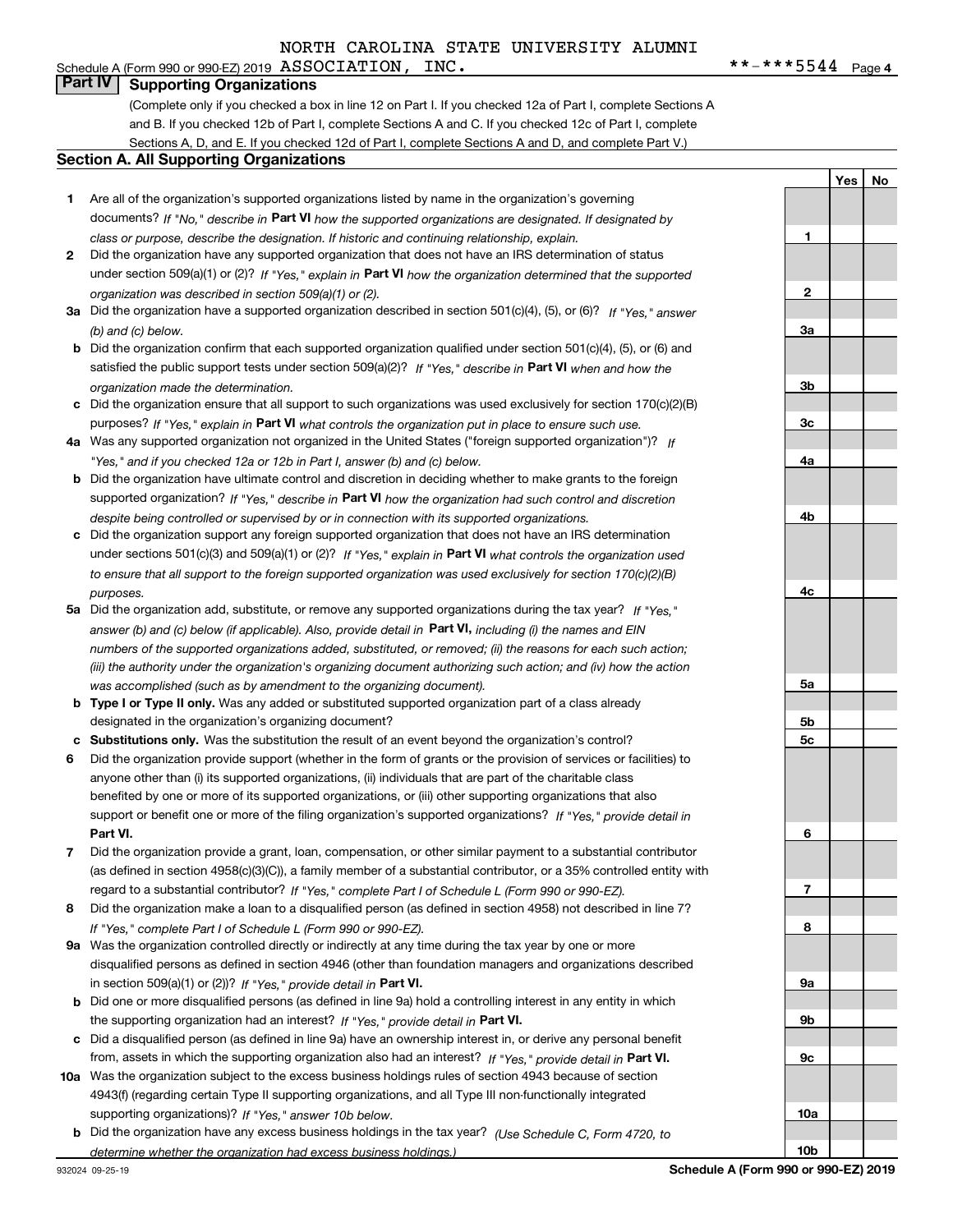**5** Schedule A (Form 990 or 990-EZ) 2019  $\, {\rm ASSUCLATLUN}$  ,  $\, \perp {\rm NC}$  ,  $\, \perp \,$ ASSOCIATION, INC. \*\*-\*\*\*5544

|        | Part IV<br><b>Supporting Organizations (continued)</b>                                                                                                                                                      |              |     |    |
|--------|-------------------------------------------------------------------------------------------------------------------------------------------------------------------------------------------------------------|--------------|-----|----|
|        |                                                                                                                                                                                                             |              | Yes | No |
| 11     | Has the organization accepted a gift or contribution from any of the following persons?                                                                                                                     |              |     |    |
|        | a A person who directly or indirectly controls, either alone or together with persons described in (b) and (c)                                                                                              |              |     |    |
|        | below, the governing body of a supported organization?                                                                                                                                                      | 11a          |     |    |
|        | <b>b</b> A family member of a person described in (a) above?                                                                                                                                                | 11b          |     |    |
|        | c A 35% controlled entity of a person described in (a) or (b) above? If "Yes" to a, b, or c, provide detail in Part VI.                                                                                     | 11c          |     |    |
|        | <b>Section B. Type I Supporting Organizations</b>                                                                                                                                                           |              |     |    |
|        |                                                                                                                                                                                                             |              | Yes | No |
| 1      | Did the directors, trustees, or membership of one or more supported organizations have the power to                                                                                                         |              |     |    |
|        | regularly appoint or elect at least a majority of the organization's directors or trustees at all times during the                                                                                          |              |     |    |
|        | tax year? If "No," describe in Part VI how the supported organization(s) effectively operated, supervised, or                                                                                               |              |     |    |
|        | controlled the organization's activities. If the organization had more than one supported organization,                                                                                                     |              |     |    |
|        | describe how the powers to appoint and/or remove directors or trustees were allocated among the supported                                                                                                   |              |     |    |
|        | organizations and what conditions or restrictions, if any, applied to such powers during the tax year.                                                                                                      | 1            |     |    |
| 2      | Did the organization operate for the benefit of any supported organization other than the supported                                                                                                         |              |     |    |
|        | organization(s) that operated, supervised, or controlled the supporting organization? If "Yes," explain in                                                                                                  |              |     |    |
|        | Part VI how providing such benefit carried out the purposes of the supported organization(s) that operated,                                                                                                 |              |     |    |
|        | supervised, or controlled the supporting organization.                                                                                                                                                      | 2            |     |    |
|        | <b>Section C. Type II Supporting Organizations</b>                                                                                                                                                          |              |     |    |
|        |                                                                                                                                                                                                             |              | Yes | No |
| 1      | Were a majority of the organization's directors or trustees during the tax year also a majority of the directors                                                                                            |              |     |    |
|        | or trustees of each of the organization's supported organization(s)? If "No," describe in Part VI how control                                                                                               |              |     |    |
|        | or management of the supporting organization was vested in the same persons that controlled or managed                                                                                                      |              |     |    |
|        | the supported organization(s).                                                                                                                                                                              | 1            |     |    |
|        | <b>Section D. All Type III Supporting Organizations</b>                                                                                                                                                     |              |     |    |
|        |                                                                                                                                                                                                             |              | Yes | No |
| 1      | Did the organization provide to each of its supported organizations, by the last day of the fifth month of the                                                                                              |              |     |    |
|        | organization's tax year, (i) a written notice describing the type and amount of support provided during the prior tax                                                                                       |              |     |    |
|        | year, (ii) a copy of the Form 990 that was most recently filed as of the date of notification, and (iii) copies of the                                                                                      |              |     |    |
|        | organization's governing documents in effect on the date of notification, to the extent not previously provided?                                                                                            | 1            |     |    |
| 2      | Were any of the organization's officers, directors, or trustees either (i) appointed or elected by the supported                                                                                            |              |     |    |
|        | organization(s) or (ii) serving on the governing body of a supported organization? If "No," explain in Part VI how                                                                                          |              |     |    |
|        | the organization maintained a close and continuous working relationship with the supported organization(s).                                                                                                 | $\mathbf{2}$ |     |    |
| 3      | By reason of the relationship described in (2), did the organization's supported organizations have a                                                                                                       |              |     |    |
|        | significant voice in the organization's investment policies and in directing the use of the organization's                                                                                                  |              |     |    |
|        | income or assets at all times during the tax year? If "Yes," describe in Part VI the role the organization's                                                                                                |              |     |    |
|        | supported organizations played in this regard.<br>Section E. Type III Functionally Integrated Supporting Organizations                                                                                      | 3            |     |    |
|        |                                                                                                                                                                                                             |              |     |    |
| 1<br>a | Check the box next to the method that the organization used to satisfy the Integral Part Test during the year (see instructions).<br>The organization satisfied the Activities Test. Complete line 2 below. |              |     |    |
| b      | The organization is the parent of each of its supported organizations. Complete line 3 below.                                                                                                               |              |     |    |
| c      | The organization supported a governmental entity. Describe in Part VI how you supported a government entity (see instructions),                                                                             |              |     |    |
| 2      | Activities Test. Answer (a) and (b) below.                                                                                                                                                                  |              | Yes | No |
| a      | Did substantially all of the organization's activities during the tax year directly further the exempt purposes of                                                                                          |              |     |    |
|        | the supported organization(s) to which the organization was responsive? If "Yes," then in Part VI identify                                                                                                  |              |     |    |
|        | those supported organizations and explain how these activities directly furthered their exempt purposes,                                                                                                    |              |     |    |
|        | how the organization was responsive to those supported organizations, and how the organization determined                                                                                                   |              |     |    |
|        | that these activities constituted substantially all of its activities.                                                                                                                                      | 2a           |     |    |
|        | <b>b</b> Did the activities described in (a) constitute activities that, but for the organization's involvement, one or more                                                                                |              |     |    |
|        | of the organization's supported organization(s) would have been engaged in? If "Yes," explain in Part VI the                                                                                                |              |     |    |
|        | reasons for the organization's position that its supported organization(s) would have engaged in these                                                                                                      |              |     |    |
|        | activities but for the organization's involvement.                                                                                                                                                          | 2b           |     |    |
| з      | Parent of Supported Organizations. Answer (a) and (b) below.                                                                                                                                                |              |     |    |
| a      | Did the organization have the power to regularly appoint or elect a majority of the officers, directors, or                                                                                                 |              |     |    |
|        | trustees of each of the supported organizations? Provide details in Part VI.                                                                                                                                | За           |     |    |
|        | <b>b</b> Did the organization exercise a substantial degree of direction over the policies, programs, and activities of each                                                                                |              |     |    |
|        | of its supported organizations? If "Yes," describe in Part VI the role played by the organization in this regard.                                                                                           | Зb           |     |    |
|        |                                                                                                                                                                                                             |              |     |    |

**Schedule A (Form 990 or 990-EZ) 2019**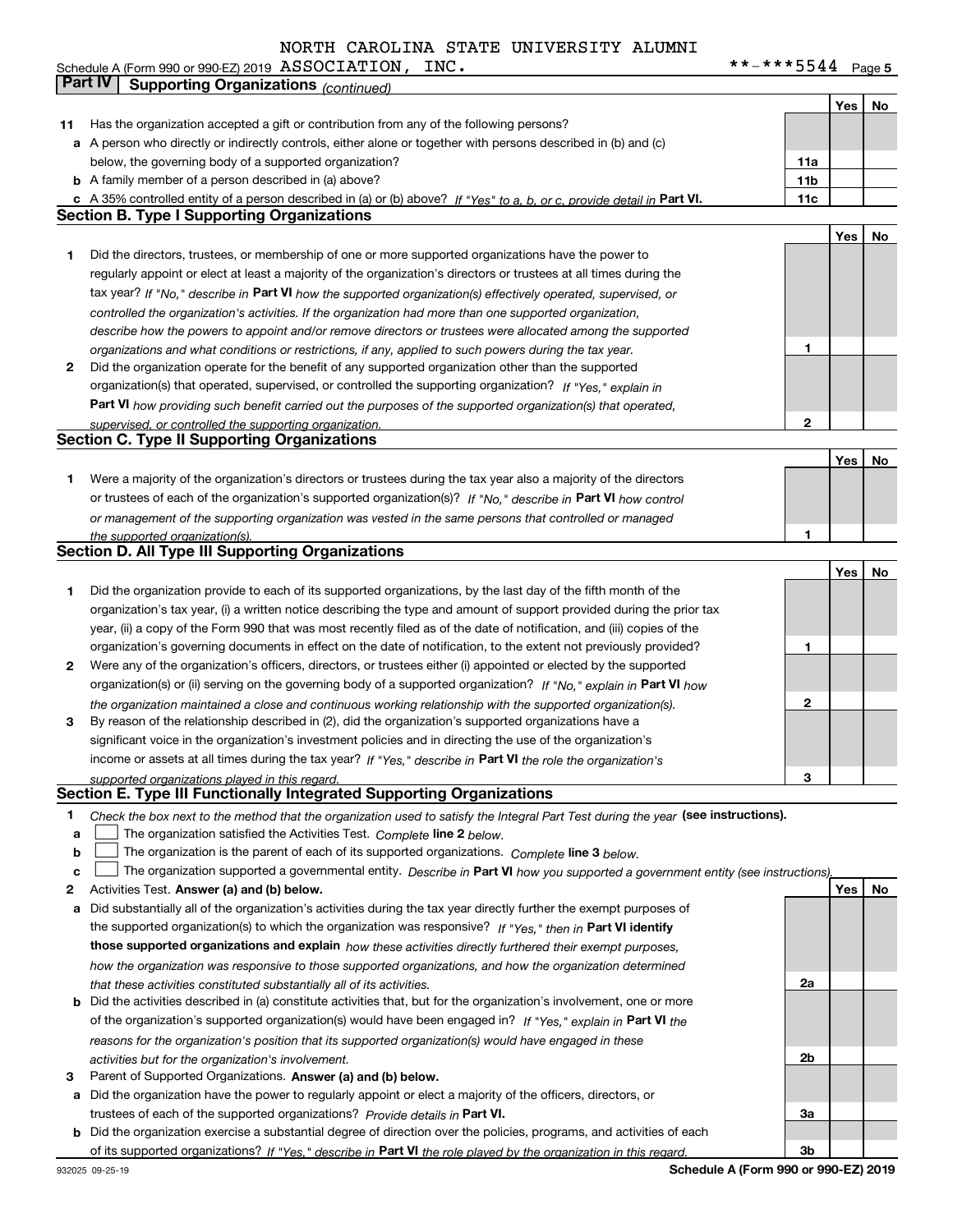|              | <b>Part V</b><br>Type III Non-Functionally Integrated 509(a)(3) Supporting Organizations                                                          |                |                |                                |
|--------------|---------------------------------------------------------------------------------------------------------------------------------------------------|----------------|----------------|--------------------------------|
| 1.           | Check here if the organization satisfied the Integral Part Test as a qualifying trust on Nov. 20, 1970 (explain in Part VI). See instructions. Al |                |                |                                |
|              | other Type III non-functionally integrated supporting organizations must complete Sections A through E.                                           |                |                |                                |
|              | Section A - Adjusted Net Income                                                                                                                   |                | (A) Prior Year | (B) Current Year<br>(optional) |
| 1            | Net short-term capital gain                                                                                                                       | 1              |                |                                |
| $\mathbf{2}$ | Recoveries of prior-year distributions                                                                                                            | $\mathbf{2}$   |                |                                |
| 3            | Other gross income (see instructions)                                                                                                             | 3              |                |                                |
| 4            | Add lines 1 through 3.                                                                                                                            | 4              |                |                                |
| 5            | Depreciation and depletion                                                                                                                        | 5              |                |                                |
| 6            | Portion of operating expenses paid or incurred for production or                                                                                  |                |                |                                |
|              | collection of gross income or for management, conservation, or                                                                                    |                |                |                                |
|              | maintenance of property held for production of income (see instructions)                                                                          | 6              |                |                                |
| 7            | Other expenses (see instructions)                                                                                                                 | $\overline{7}$ |                |                                |
| 8            | Adjusted Net Income (subtract lines 5, 6, and 7 from line 4)                                                                                      | 8              |                |                                |
|              | <b>Section B - Minimum Asset Amount</b>                                                                                                           |                | (A) Prior Year | (B) Current Year<br>(optional) |
| 1            | Aggregate fair market value of all non-exempt-use assets (see                                                                                     |                |                |                                |
|              | instructions for short tax year or assets held for part of year):                                                                                 |                |                |                                |
|              | <b>a</b> Average monthly value of securities                                                                                                      | 1a             |                |                                |
|              | <b>b</b> Average monthly cash balances                                                                                                            | 1b             |                |                                |
|              | c Fair market value of other non-exempt-use assets                                                                                                | 1c             |                |                                |
|              | d Total (add lines 1a, 1b, and 1c)                                                                                                                | 1d             |                |                                |
|              | <b>e</b> Discount claimed for blockage or other                                                                                                   |                |                |                                |
|              | factors (explain in detail in Part VI):                                                                                                           |                |                |                                |
| $\mathbf{2}$ | Acquisition indebtedness applicable to non-exempt-use assets                                                                                      | $\mathbf{2}$   |                |                                |
| 3            | Subtract line 2 from line 1d.                                                                                                                     | 3              |                |                                |
| 4            | Cash deemed held for exempt use. Enter 1-1/2% of line 3 (for greater amount,                                                                      |                |                |                                |
|              | see instructions).                                                                                                                                | 4              |                |                                |
| 5            | Net value of non-exempt-use assets (subtract line 4 from line 3)                                                                                  | 5              |                |                                |
| 6            | Multiply line 5 by .035.                                                                                                                          | 6              |                |                                |
| 7            | Recoveries of prior-year distributions                                                                                                            | $\overline{7}$ |                |                                |
| 8            | <b>Minimum Asset Amount</b> (add line 7 to line 6)                                                                                                | 8              |                |                                |
|              | <b>Section C - Distributable Amount</b>                                                                                                           |                |                | <b>Current Year</b>            |
| 1            | Adjusted net income for prior year (from Section A, line 8, Column A)                                                                             | 1              |                |                                |
| $\mathbf{2}$ | Enter 85% of line 1.                                                                                                                              | $\overline{2}$ |                |                                |
| 3            | Minimum asset amount for prior year (from Section B, line 8, Column A)                                                                            | 3              |                |                                |
| 4            | Enter greater of line 2 or line 3.                                                                                                                | 4              |                |                                |
| 5            | Income tax imposed in prior year                                                                                                                  | 5              |                |                                |
| 6            | <b>Distributable Amount.</b> Subtract line 5 from line 4, unless subject to                                                                       |                |                |                                |
|              | emergency temporary reduction (see instructions).                                                                                                 | 6              |                |                                |

**7**Check here if the current year is the organization's first as a non-functionally integrated Type III supporting organization (see instructions).  $\mathcal{L}^{\text{max}}$ 

**Schedule A (Form 990 or 990-EZ) 2019**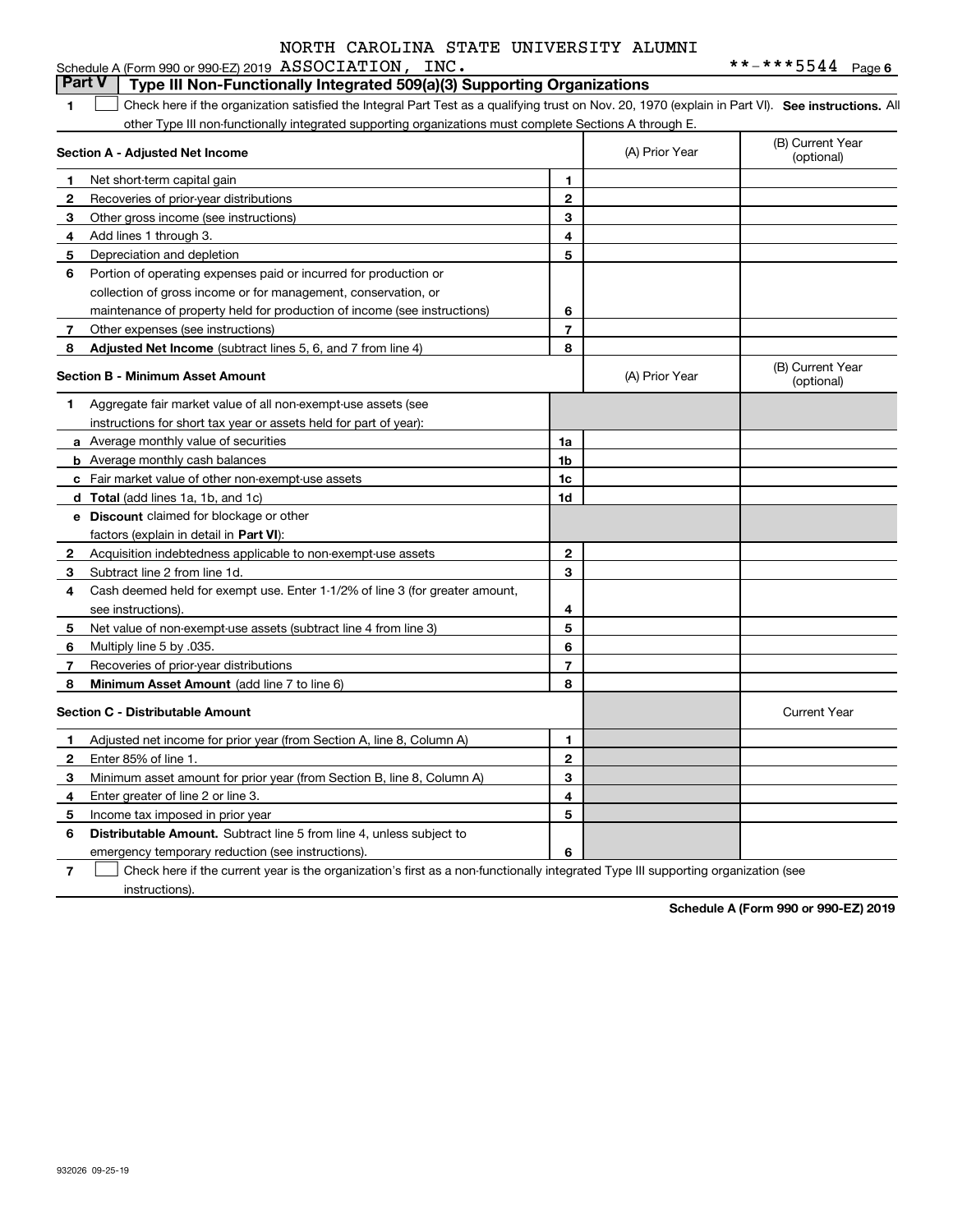|               | Schedule A (Form 990 or 990-EZ) 2019 ASSOCIATION, INC.                                     |                             |                                       | **-***5544<br>Page 7                           |
|---------------|--------------------------------------------------------------------------------------------|-----------------------------|---------------------------------------|------------------------------------------------|
| <b>Part V</b> | Type III Non-Functionally Integrated 509(a)(3) Supporting Organizations                    |                             | (continued)                           |                                                |
|               | <b>Section D - Distributions</b>                                                           |                             |                                       | <b>Current Year</b>                            |
| 1.            | Amounts paid to supported organizations to accomplish exempt purposes                      |                             |                                       |                                                |
| 2             | Amounts paid to perform activity that directly furthers exempt purposes of supported       |                             |                                       |                                                |
|               | organizations, in excess of income from activity                                           |                             |                                       |                                                |
| 3             | Administrative expenses paid to accomplish exempt purposes of supported organizations      |                             |                                       |                                                |
| 4             | Amounts paid to acquire exempt-use assets                                                  |                             |                                       |                                                |
| 5             | Qualified set-aside amounts (prior IRS approval required)                                  |                             |                                       |                                                |
| 6             | Other distributions (describe in Part VI). See instructions.                               |                             |                                       |                                                |
| 7             | Total annual distributions. Add lines 1 through 6.                                         |                             |                                       |                                                |
| 8             | Distributions to attentive supported organizations to which the organization is responsive |                             |                                       |                                                |
|               | (provide details in Part VI). See instructions.                                            |                             |                                       |                                                |
| 9             | Distributable amount for 2019 from Section C, line 6                                       |                             |                                       |                                                |
| 10            | Line 8 amount divided by line 9 amount                                                     |                             |                                       |                                                |
|               |                                                                                            | (i)                         | (ii)                                  | (iii)                                          |
|               | <b>Section E - Distribution Allocations</b> (see instructions)                             | <b>Excess Distributions</b> | <b>Underdistributions</b><br>Pre-2019 | <b>Distributable</b><br><b>Amount for 2019</b> |
| 1             | Distributable amount for 2019 from Section C, line 6                                       |                             |                                       |                                                |
| 2             | Underdistributions, if any, for years prior to 2019 (reason-                               |                             |                                       |                                                |
|               | able cause required-explain in Part VI). See instructions.                                 |                             |                                       |                                                |
| 3             | Excess distributions carryover, if any, to 2019                                            |                             |                                       |                                                |
|               | <b>a</b> From 2014                                                                         |                             |                                       |                                                |
|               | <b>b</b> From 2015                                                                         |                             |                                       |                                                |
|               | $c$ From 2016                                                                              |                             |                                       |                                                |
|               | d From 2017                                                                                |                             |                                       |                                                |
|               | e From 2018                                                                                |                             |                                       |                                                |
|               | f Total of lines 3a through e                                                              |                             |                                       |                                                |
|               | g Applied to underdistributions of prior years                                             |                             |                                       |                                                |
|               | <b>h</b> Applied to 2019 distributable amount                                              |                             |                                       |                                                |
| Ť             | Carryover from 2014 not applied (see instructions)                                         |                             |                                       |                                                |
|               | Remainder. Subtract lines 3g, 3h, and 3i from 3f.                                          |                             |                                       |                                                |
| 4             | Distributions for 2019 from Section D,                                                     |                             |                                       |                                                |
|               | \$<br>line $7:$                                                                            |                             |                                       |                                                |
|               | a Applied to underdistributions of prior years                                             |                             |                                       |                                                |
|               | <b>b</b> Applied to 2019 distributable amount                                              |                             |                                       |                                                |
|               | <b>c</b> Remainder. Subtract lines 4a and 4b from 4.                                       |                             |                                       |                                                |
|               | Remaining underdistributions for years prior to 2019, if                                   |                             |                                       |                                                |
|               | any. Subtract lines 3g and 4a from line 2. For result greater                              |                             |                                       |                                                |
|               | than zero, explain in Part VI. See instructions.                                           |                             |                                       |                                                |
| 6             | Remaining underdistributions for 2019. Subtract lines 3h                                   |                             |                                       |                                                |
|               | and 4b from line 1. For result greater than zero, explain in                               |                             |                                       |                                                |
|               | Part VI. See instructions.                                                                 |                             |                                       |                                                |
| 7             | Excess distributions carryover to 2020. Add lines 3j                                       |                             |                                       |                                                |
|               | and 4c.                                                                                    |                             |                                       |                                                |
| 8             | Breakdown of line 7:                                                                       |                             |                                       |                                                |
|               | a Excess from 2015                                                                         |                             |                                       |                                                |
|               | <b>b</b> Excess from 2016                                                                  |                             |                                       |                                                |
|               | c Excess from 2017                                                                         |                             |                                       |                                                |

**Schedule A (Form 990 or 990-EZ) 2019**

**d** Excess from 2018 **e** Excess from 2019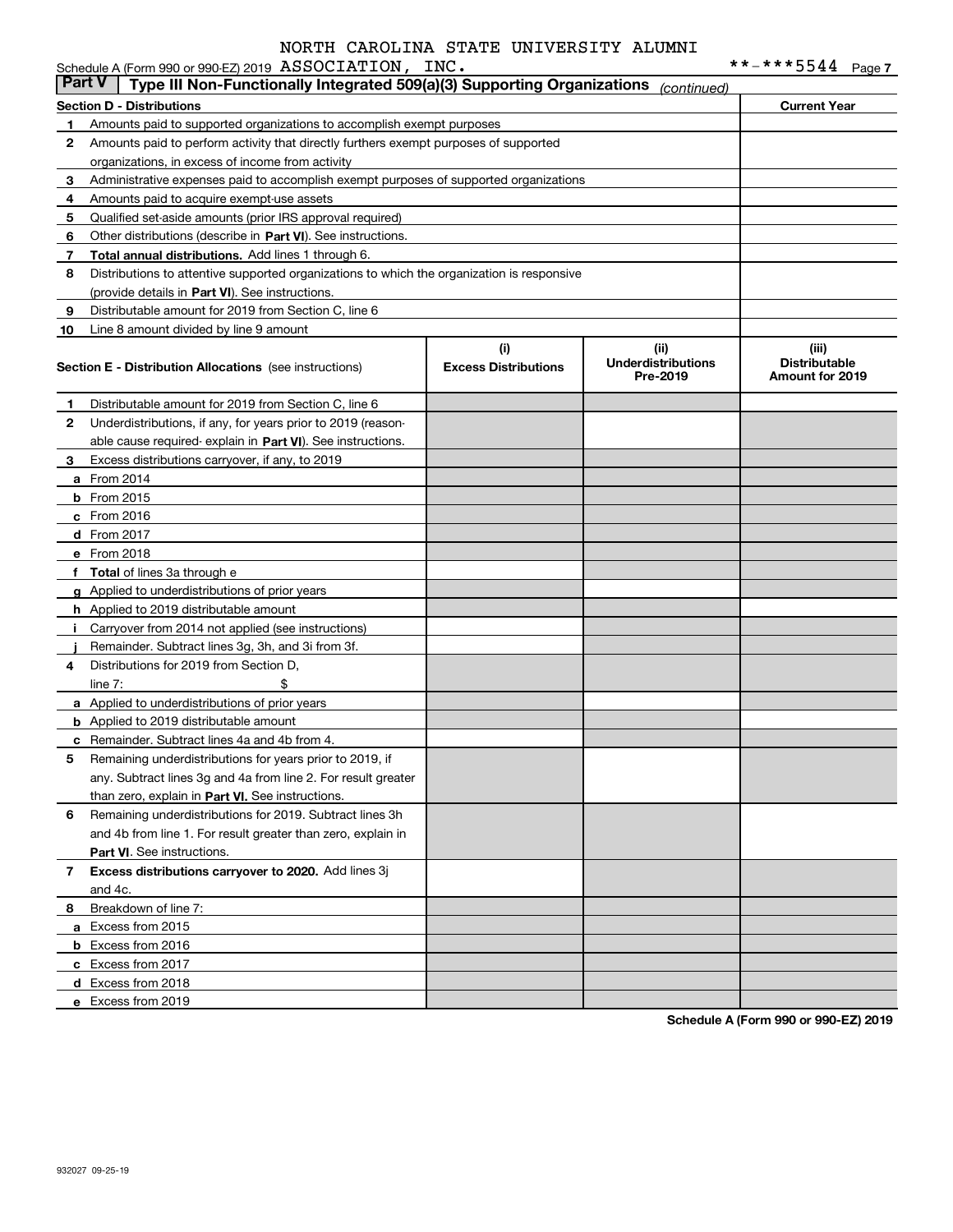|                |                                                                                                                                                                                                                                                                                         |  | NORTH CAROLINA STATE UNIVERSITY ALUMNI |                                                                                                                                                                                                                                                                                                  |
|----------------|-----------------------------------------------------------------------------------------------------------------------------------------------------------------------------------------------------------------------------------------------------------------------------------------|--|----------------------------------------|--------------------------------------------------------------------------------------------------------------------------------------------------------------------------------------------------------------------------------------------------------------------------------------------------|
|                | Schedule A (Form 990 or 990-EZ) 2019 ASSOCIATION, INC.                                                                                                                                                                                                                                  |  |                                        | **-***5544 Page 8                                                                                                                                                                                                                                                                                |
| <b>Part VI</b> | Supplemental Information. Provide the explanations required by Part II, line 10; Part II, line 17a or 17b; Part III, line 12;<br>Section D, lines 5, 6, and 8; and Part V, Section E, lines 2, 5, and 6. Also complete this part for any additional information.<br>(See instructions.) |  |                                        | Part IV, Section A, lines 1, 2, 3b, 3c, 4b, 4c, 5a, 6, 9a, 9b, 9c, 11a, 11b, and 11c; Part IV, Section B, lines 1 and 2; Part IV, Section C,<br>line 1; Part IV, Section D, lines 2 and 3; Part IV, Section E, lines 1c, 2a, 2b, 3a, and 3b; Part V, line 1; Part V, Section B, line 1e; Part V, |
|                |                                                                                                                                                                                                                                                                                         |  |                                        |                                                                                                                                                                                                                                                                                                  |
|                |                                                                                                                                                                                                                                                                                         |  |                                        |                                                                                                                                                                                                                                                                                                  |
|                |                                                                                                                                                                                                                                                                                         |  |                                        |                                                                                                                                                                                                                                                                                                  |
|                |                                                                                                                                                                                                                                                                                         |  |                                        |                                                                                                                                                                                                                                                                                                  |
|                |                                                                                                                                                                                                                                                                                         |  |                                        |                                                                                                                                                                                                                                                                                                  |
|                |                                                                                                                                                                                                                                                                                         |  |                                        |                                                                                                                                                                                                                                                                                                  |
|                |                                                                                                                                                                                                                                                                                         |  |                                        |                                                                                                                                                                                                                                                                                                  |
|                |                                                                                                                                                                                                                                                                                         |  |                                        |                                                                                                                                                                                                                                                                                                  |
|                |                                                                                                                                                                                                                                                                                         |  |                                        |                                                                                                                                                                                                                                                                                                  |
|                |                                                                                                                                                                                                                                                                                         |  |                                        |                                                                                                                                                                                                                                                                                                  |
|                |                                                                                                                                                                                                                                                                                         |  |                                        |                                                                                                                                                                                                                                                                                                  |
|                |                                                                                                                                                                                                                                                                                         |  |                                        |                                                                                                                                                                                                                                                                                                  |
|                |                                                                                                                                                                                                                                                                                         |  |                                        |                                                                                                                                                                                                                                                                                                  |
|                |                                                                                                                                                                                                                                                                                         |  |                                        |                                                                                                                                                                                                                                                                                                  |
|                |                                                                                                                                                                                                                                                                                         |  |                                        |                                                                                                                                                                                                                                                                                                  |
|                |                                                                                                                                                                                                                                                                                         |  |                                        |                                                                                                                                                                                                                                                                                                  |
|                |                                                                                                                                                                                                                                                                                         |  |                                        |                                                                                                                                                                                                                                                                                                  |
|                |                                                                                                                                                                                                                                                                                         |  |                                        |                                                                                                                                                                                                                                                                                                  |
|                |                                                                                                                                                                                                                                                                                         |  |                                        |                                                                                                                                                                                                                                                                                                  |
|                |                                                                                                                                                                                                                                                                                         |  |                                        |                                                                                                                                                                                                                                                                                                  |
|                |                                                                                                                                                                                                                                                                                         |  |                                        |                                                                                                                                                                                                                                                                                                  |
|                |                                                                                                                                                                                                                                                                                         |  |                                        |                                                                                                                                                                                                                                                                                                  |
|                |                                                                                                                                                                                                                                                                                         |  |                                        |                                                                                                                                                                                                                                                                                                  |
|                |                                                                                                                                                                                                                                                                                         |  |                                        |                                                                                                                                                                                                                                                                                                  |
|                |                                                                                                                                                                                                                                                                                         |  |                                        |                                                                                                                                                                                                                                                                                                  |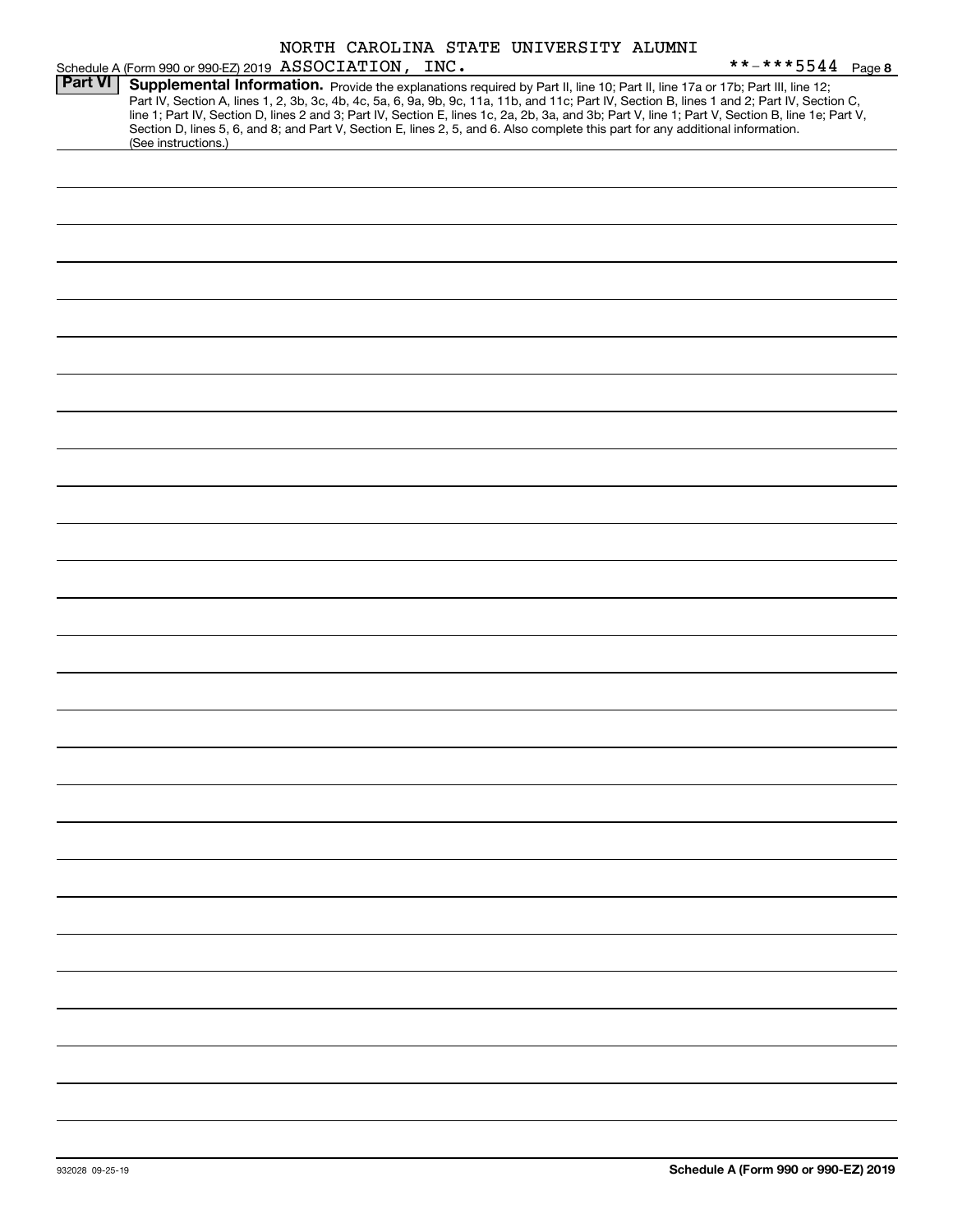Department of the Treasury Internal Revenue Service **(Form 990, 990-EZ, or 990-PF)**

Name of the organization

**Organization type** (check one):

#### \*\* PUBLIC DISCLOSURE COPY \*\*

## **Schedule B Schedule of Contributors**

**| Attach to Form 990, Form 990-EZ, or Form 990-PF. | Go to www.irs.gov/Form990 for the latest information.**

ALUMNI

OMB No. 1545-0047

**2019**

**Employer identification number**

|  | **-***5544 |  |  |  |  |
|--|------------|--|--|--|--|
|  |            |  |  |  |  |

|  |  | NORTH CAROLINA STATE UNIVERSITY |
|--|--|---------------------------------|
|  |  |                                 |

ASSOCIATION, INC.

| Filers of:         | Section:                                                                           |
|--------------------|------------------------------------------------------------------------------------|
| Form 990 or 990-EZ | $\lfloor x \rfloor$ 501(c)( 3) (enter number) organization                         |
|                    | $4947(a)(1)$ nonexempt charitable trust <b>not</b> treated as a private foundation |
|                    | 527 political organization                                                         |
| Form 990-PF        | 501(c)(3) exempt private foundation                                                |
|                    | 4947(a)(1) nonexempt charitable trust treated as a private foundation              |
|                    | 501(c)(3) taxable private foundation                                               |

Check if your organization is covered by the **General Rule** or a **Special Rule.**<br>Nota: Only a section 501(c)(7), (8), or (10) erganization can chock boxes for be **Note:**  Only a section 501(c)(7), (8), or (10) organization can check boxes for both the General Rule and a Special Rule. See instructions.

#### **General Rule**

 $\mathcal{L}^{\text{max}}$ 

For an organization filing Form 990, 990-EZ, or 990-PF that received, during the year, contributions totaling \$5,000 or more (in money or property) from any one contributor. Complete Parts I and II. See instructions for determining a contributor's total contributions.

#### **Special Rules**

any one contributor, during the year, total contributions of the greater of  $\,$  (1) \$5,000; or **(2)** 2% of the amount on (i) Form 990, Part VIII, line 1h;  $\boxed{\textbf{X}}$  For an organization described in section 501(c)(3) filing Form 990 or 990-EZ that met the 33 1/3% support test of the regulations under sections 509(a)(1) and 170(b)(1)(A)(vi), that checked Schedule A (Form 990 or 990-EZ), Part II, line 13, 16a, or 16b, and that received from or (ii) Form 990-EZ, line 1. Complete Parts I and II.

year, total contributions of more than \$1,000 *exclusively* for religious, charitable, scientific, literary, or educational purposes, or for the For an organization described in section 501(c)(7), (8), or (10) filing Form 990 or 990-EZ that received from any one contributor, during the prevention of cruelty to children or animals. Complete Parts I, II, and III.  $\mathcal{L}^{\text{max}}$ 

purpose. Don't complete any of the parts unless the **General Rule** applies to this organization because it received *nonexclusively* year, contributions <sub>exclusively</sub> for religious, charitable, etc., purposes, but no such contributions totaled more than \$1,000. If this box is checked, enter here the total contributions that were received during the year for an  $\;$ exclusively religious, charitable, etc., For an organization described in section 501(c)(7), (8), or (10) filing Form 990 or 990-EZ that received from any one contributor, during the religious, charitable, etc., contributions totaling \$5,000 or more during the year  $\Box$ — $\Box$   $\Box$  $\mathcal{L}^{\text{max}}$ 

**Caution:**  An organization that isn't covered by the General Rule and/or the Special Rules doesn't file Schedule B (Form 990, 990-EZ, or 990-PF), but it **must** answer "No" on Part IV, line 2, of its Form 990; or check the box on line H of its Form 990-EZ or on its Form 990-PF, Part I, line 2, to<br>cortify that it doesn't meet the filipe requirements of Schodule B (Fer certify that it doesn't meet the filing requirements of Schedule B (Form 990, 990-EZ, or 990-PF).

**For Paperwork Reduction Act Notice, see the instructions for Form 990, 990-EZ, or 990-PF. Schedule B (Form 990, 990-EZ, or 990-PF) (2019)** LHA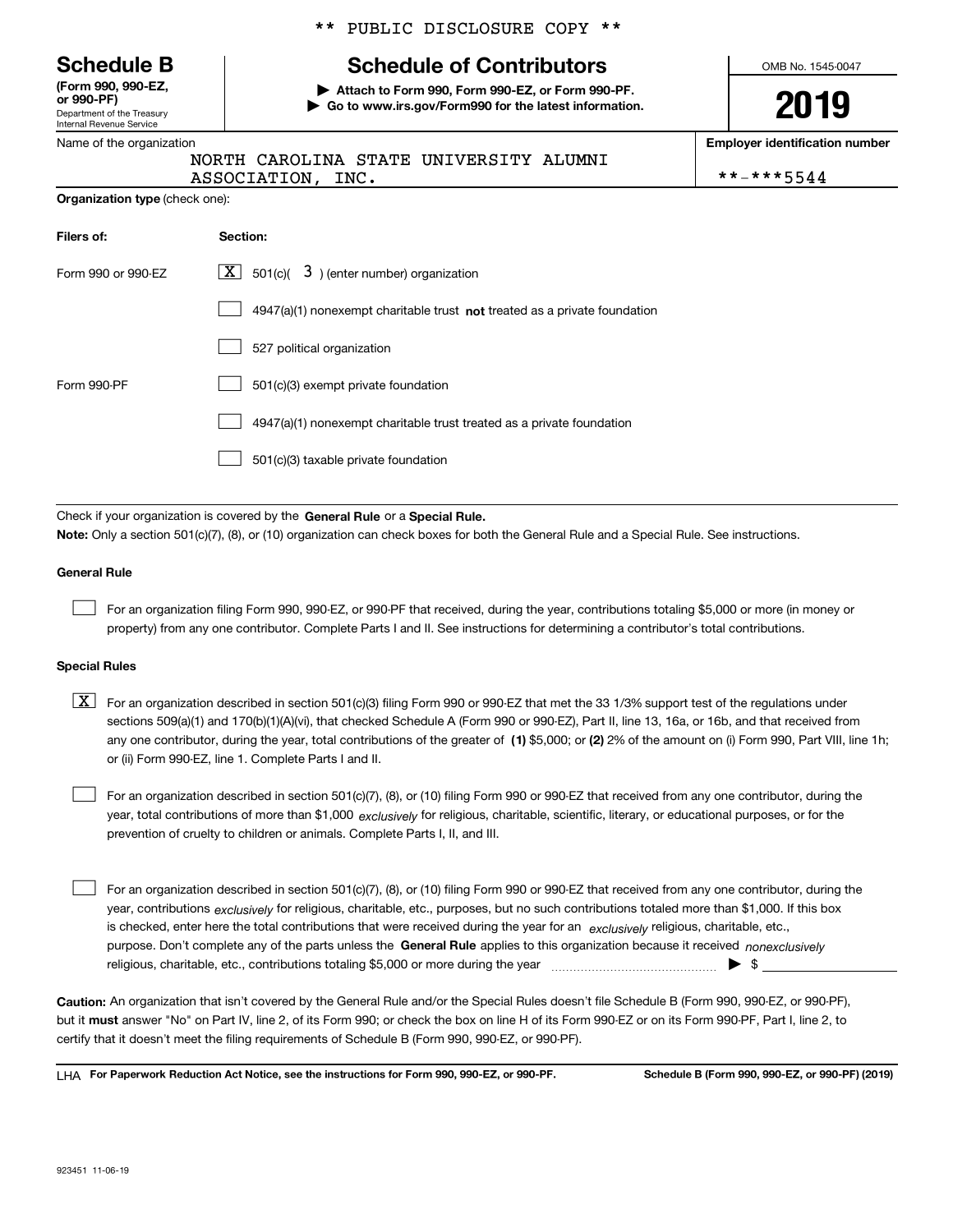### Schedule B (Form 990, 990-EZ, or 990-PF) (2019) Page 2

|            | Schedule B (Form 990, 990-EZ, or 990-PF) (2019)                                                       |                                   | Page 2                                                                                                      |
|------------|-------------------------------------------------------------------------------------------------------|-----------------------------------|-------------------------------------------------------------------------------------------------------------|
|            | Name of organization<br>NORTH CAROLINA STATE UNIVERSITY ALUMNI<br>ASSOCIATION, INC.                   |                                   | <b>Employer identification number</b><br>**-***5544                                                         |
| Part I     | <b>Contributors</b> (see instructions). Use duplicate copies of Part I if additional space is needed. |                                   |                                                                                                             |
| (a)<br>No. | (b)<br>Name, address, and ZIP + 4                                                                     | (c)<br><b>Total contributions</b> | (d)<br>Type of contribution                                                                                 |
| 1          |                                                                                                       | 299,000.<br>\$                    | $\mathbf{X}$<br>Person<br>Payroll<br>Noncash<br>(Complete Part II for<br>noncash contributions.)            |
| (a)<br>No. | (b)<br>Name, address, and ZIP + 4                                                                     | (c)<br><b>Total contributions</b> | (d)<br>Type of contribution                                                                                 |
| 2          |                                                                                                       | 67,000.<br>\$                     | $\overline{\mathbf{X}}$<br>Person<br>Payroll<br>Noncash<br>(Complete Part II for<br>noncash contributions.) |
| (a)<br>No. | (b)<br>Name, address, and ZIP + 4                                                                     | (c)<br><b>Total contributions</b> | (d)<br>Type of contribution                                                                                 |
| 3          |                                                                                                       | 46,080.<br>\$                     | $\overline{\mathbf{X}}$<br>Person<br>Payroll<br>Noncash<br>(Complete Part II for<br>noncash contributions.) |
| (a)<br>No. | (b)<br>Name, address, and ZIP + 4                                                                     | (c)<br><b>Total contributions</b> | (d)<br>Type of contribution                                                                                 |
|            |                                                                                                       | \$                                | Person<br>Payroll<br>Noncash<br>(Complete Part II for<br>noncash contributions.)                            |
| (a)<br>No. | (b)<br>Name, address, and ZIP + 4                                                                     | (c)<br><b>Total contributions</b> | (d)<br>Type of contribution                                                                                 |
|            |                                                                                                       | \$                                | Person<br>Payroll<br>Noncash<br>(Complete Part II for<br>noncash contributions.)                            |
| (a)<br>No. | (b)<br>Name, address, and ZIP + 4                                                                     | (c)<br><b>Total contributions</b> | (d)<br>Type of contribution                                                                                 |
|            |                                                                                                       | \$                                | Person<br>Payroll<br>Noncash<br>(Complete Part II for<br>noncash contributions.)                            |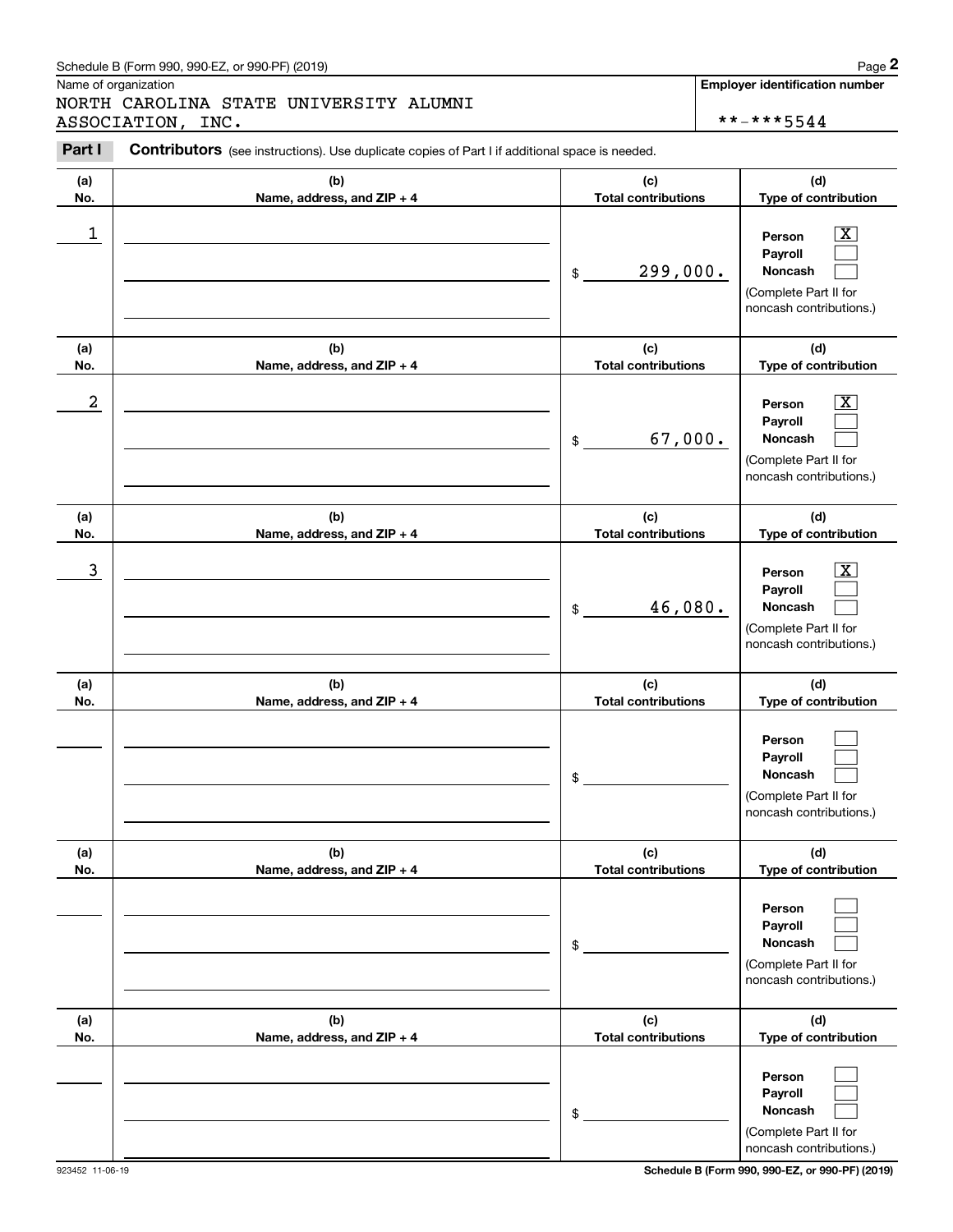|                              | Schedule B (Form 990, 990-EZ, or 990-PF) (2019)                                                     |                                                 | Page 3                                |
|------------------------------|-----------------------------------------------------------------------------------------------------|-------------------------------------------------|---------------------------------------|
|                              | Name of organization<br>NORTH CAROLINA STATE UNIVERSITY ALUMNI                                      |                                                 | <b>Employer identification number</b> |
|                              | ASSOCIATION, INC.                                                                                   |                                                 | **-***5544                            |
| Part II                      | Noncash Property (see instructions). Use duplicate copies of Part II if additional space is needed. |                                                 |                                       |
| (a)<br>No.<br>from<br>Part I | (b)<br>Description of noncash property given                                                        | (c)<br>FMV (or estimate)<br>(See instructions.) | (d)<br>Date received                  |
|                              |                                                                                                     | \$                                              |                                       |
| (a)<br>No.<br>from<br>Part I | (b)<br>Description of noncash property given                                                        | (c)<br>FMV (or estimate)<br>(See instructions.) | (d)<br>Date received                  |
|                              |                                                                                                     | \$                                              |                                       |
| (a)<br>No.<br>from<br>Part I | (b)<br>Description of noncash property given                                                        | (c)<br>FMV (or estimate)<br>(See instructions.) | (d)<br>Date received                  |
|                              |                                                                                                     | \$                                              |                                       |
| (a)<br>No.<br>from<br>Part I | (b)<br>Description of noncash property given                                                        | (c)<br>FMV (or estimate)<br>(See instructions.) | (d)<br>Date received                  |
|                              |                                                                                                     | \$                                              |                                       |
| (a)<br>No.<br>from<br>Part I | (b)<br>Description of noncash property given                                                        | (c)<br>FMV (or estimate)<br>(See instructions.) | (d)<br>Date received                  |
|                              |                                                                                                     | \$                                              |                                       |
| (a)<br>No.<br>from<br>Part I | (b)<br>Description of noncash property given                                                        | (c)<br>FMV (or estimate)<br>(See instructions.) | (d)<br>Date received                  |
|                              |                                                                                                     |                                                 |                                       |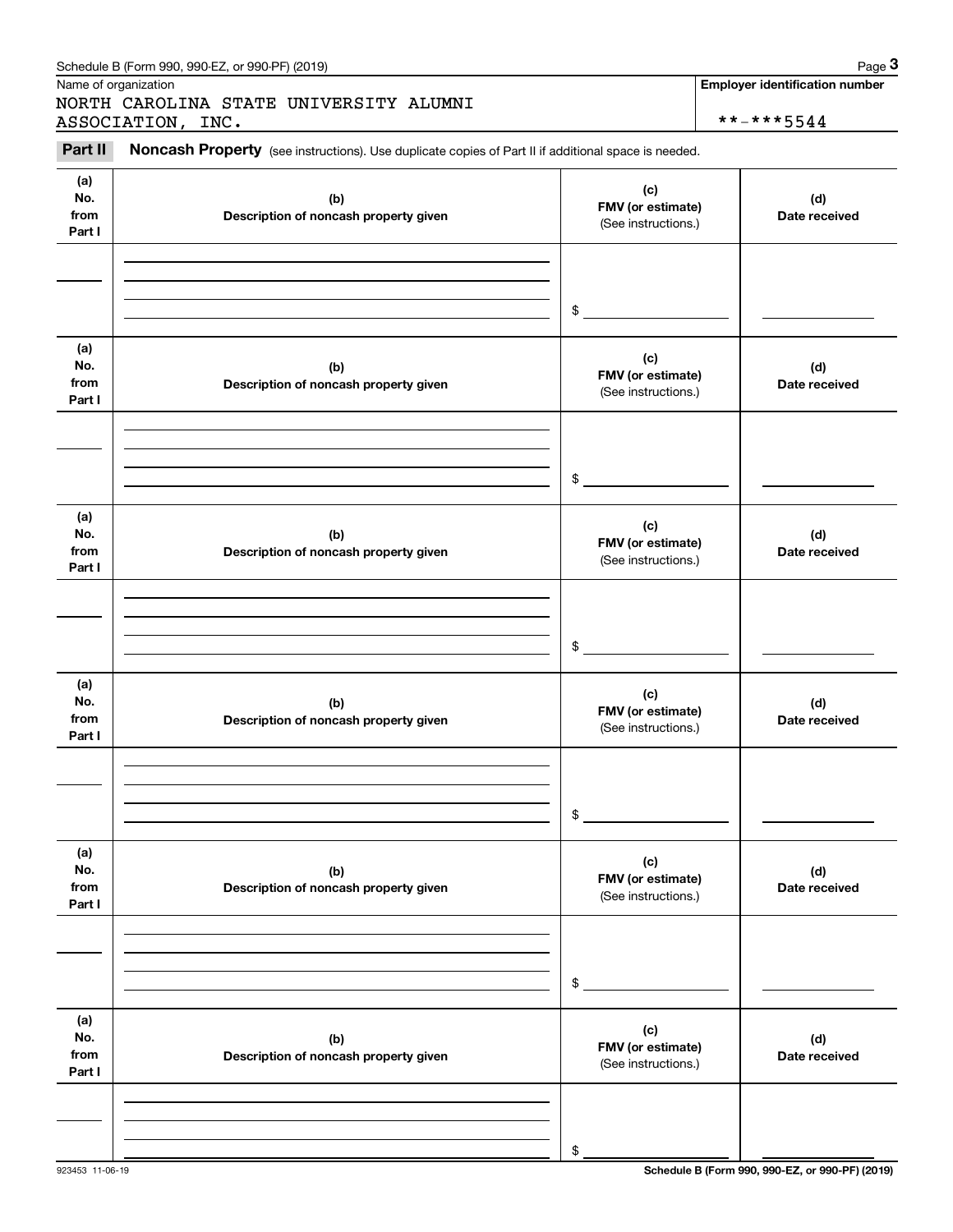|                 | Schedule B (Form 990, 990-EZ, or 990-PF) (2019)                                                                                                                                                                                                                                                                                                                                                                                              |                      |                                          | Page 4                                   |  |  |  |  |
|-----------------|----------------------------------------------------------------------------------------------------------------------------------------------------------------------------------------------------------------------------------------------------------------------------------------------------------------------------------------------------------------------------------------------------------------------------------------------|----------------------|------------------------------------------|------------------------------------------|--|--|--|--|
|                 | Name of organization                                                                                                                                                                                                                                                                                                                                                                                                                         |                      |                                          | <b>Employer identification number</b>    |  |  |  |  |
|                 | NORTH CAROLINA STATE UNIVERSITY ALUMNI                                                                                                                                                                                                                                                                                                                                                                                                       |                      |                                          |                                          |  |  |  |  |
|                 | ASSOCIATION, INC.                                                                                                                                                                                                                                                                                                                                                                                                                            |                      |                                          | **-***5544                               |  |  |  |  |
| Part III        | Exclusively religious, charitable, etc., contributions to organizations described in section 501(c)(7), (8), or (10) that total more than \$1,000 for the year<br>from any one contributor. Complete columns (a) through (e) and the following line entry. For organizations<br>completing Part III, enter the total of exclusively religious, charitable, etc., contributions of \$1,000 or less for the year. (Enter this info. once.) \\$ |                      |                                          |                                          |  |  |  |  |
|                 | Use duplicate copies of Part III if additional space is needed.                                                                                                                                                                                                                                                                                                                                                                              |                      |                                          |                                          |  |  |  |  |
| (a) No.<br>from |                                                                                                                                                                                                                                                                                                                                                                                                                                              |                      |                                          |                                          |  |  |  |  |
| Part I          | (b) Purpose of gift                                                                                                                                                                                                                                                                                                                                                                                                                          | (c) Use of gift      |                                          | (d) Description of how gift is held      |  |  |  |  |
|                 |                                                                                                                                                                                                                                                                                                                                                                                                                                              |                      |                                          |                                          |  |  |  |  |
|                 |                                                                                                                                                                                                                                                                                                                                                                                                                                              |                      |                                          |                                          |  |  |  |  |
|                 |                                                                                                                                                                                                                                                                                                                                                                                                                                              |                      |                                          |                                          |  |  |  |  |
|                 |                                                                                                                                                                                                                                                                                                                                                                                                                                              |                      |                                          |                                          |  |  |  |  |
|                 |                                                                                                                                                                                                                                                                                                                                                                                                                                              | (e) Transfer of gift |                                          |                                          |  |  |  |  |
|                 |                                                                                                                                                                                                                                                                                                                                                                                                                                              |                      |                                          |                                          |  |  |  |  |
|                 | Transferee's name, address, and ZIP + 4                                                                                                                                                                                                                                                                                                                                                                                                      |                      |                                          | Relationship of transferor to transferee |  |  |  |  |
|                 |                                                                                                                                                                                                                                                                                                                                                                                                                                              |                      |                                          |                                          |  |  |  |  |
|                 |                                                                                                                                                                                                                                                                                                                                                                                                                                              |                      |                                          |                                          |  |  |  |  |
|                 |                                                                                                                                                                                                                                                                                                                                                                                                                                              |                      |                                          |                                          |  |  |  |  |
| (a) No.         |                                                                                                                                                                                                                                                                                                                                                                                                                                              |                      |                                          |                                          |  |  |  |  |
| from<br>Part I  | (b) Purpose of gift                                                                                                                                                                                                                                                                                                                                                                                                                          | (c) Use of gift      |                                          | (d) Description of how gift is held      |  |  |  |  |
|                 |                                                                                                                                                                                                                                                                                                                                                                                                                                              |                      |                                          |                                          |  |  |  |  |
|                 |                                                                                                                                                                                                                                                                                                                                                                                                                                              |                      |                                          |                                          |  |  |  |  |
|                 |                                                                                                                                                                                                                                                                                                                                                                                                                                              |                      |                                          |                                          |  |  |  |  |
|                 |                                                                                                                                                                                                                                                                                                                                                                                                                                              |                      |                                          |                                          |  |  |  |  |
|                 | (e) Transfer of gift                                                                                                                                                                                                                                                                                                                                                                                                                         |                      |                                          |                                          |  |  |  |  |
|                 |                                                                                                                                                                                                                                                                                                                                                                                                                                              |                      |                                          |                                          |  |  |  |  |
|                 | Transferee's name, address, and $ZIP + 4$                                                                                                                                                                                                                                                                                                                                                                                                    |                      | Relationship of transferor to transferee |                                          |  |  |  |  |
|                 |                                                                                                                                                                                                                                                                                                                                                                                                                                              |                      |                                          |                                          |  |  |  |  |
|                 |                                                                                                                                                                                                                                                                                                                                                                                                                                              |                      |                                          |                                          |  |  |  |  |
|                 |                                                                                                                                                                                                                                                                                                                                                                                                                                              |                      |                                          |                                          |  |  |  |  |
| (a) No.         |                                                                                                                                                                                                                                                                                                                                                                                                                                              |                      |                                          |                                          |  |  |  |  |
| from<br>Part I  | (b) Purpose of gift                                                                                                                                                                                                                                                                                                                                                                                                                          | (c) Use of gift      |                                          | (d) Description of how gift is held      |  |  |  |  |
|                 |                                                                                                                                                                                                                                                                                                                                                                                                                                              |                      |                                          |                                          |  |  |  |  |
|                 |                                                                                                                                                                                                                                                                                                                                                                                                                                              |                      |                                          |                                          |  |  |  |  |
|                 |                                                                                                                                                                                                                                                                                                                                                                                                                                              |                      |                                          |                                          |  |  |  |  |
|                 |                                                                                                                                                                                                                                                                                                                                                                                                                                              |                      |                                          |                                          |  |  |  |  |
|                 | (e) Transfer of gift                                                                                                                                                                                                                                                                                                                                                                                                                         |                      |                                          |                                          |  |  |  |  |
|                 |                                                                                                                                                                                                                                                                                                                                                                                                                                              |                      |                                          |                                          |  |  |  |  |
|                 | Transferee's name, address, and ZIP + 4                                                                                                                                                                                                                                                                                                                                                                                                      |                      |                                          | Relationship of transferor to transferee |  |  |  |  |
|                 |                                                                                                                                                                                                                                                                                                                                                                                                                                              |                      |                                          |                                          |  |  |  |  |
|                 |                                                                                                                                                                                                                                                                                                                                                                                                                                              |                      |                                          |                                          |  |  |  |  |
|                 |                                                                                                                                                                                                                                                                                                                                                                                                                                              |                      |                                          |                                          |  |  |  |  |
| (a) No.<br>from |                                                                                                                                                                                                                                                                                                                                                                                                                                              |                      |                                          |                                          |  |  |  |  |
| Part I          | (b) Purpose of gift                                                                                                                                                                                                                                                                                                                                                                                                                          | (c) Use of gift      |                                          | (d) Description of how gift is held      |  |  |  |  |
|                 |                                                                                                                                                                                                                                                                                                                                                                                                                                              |                      |                                          |                                          |  |  |  |  |
|                 |                                                                                                                                                                                                                                                                                                                                                                                                                                              |                      |                                          |                                          |  |  |  |  |
|                 |                                                                                                                                                                                                                                                                                                                                                                                                                                              |                      |                                          |                                          |  |  |  |  |
|                 |                                                                                                                                                                                                                                                                                                                                                                                                                                              |                      |                                          |                                          |  |  |  |  |
|                 |                                                                                                                                                                                                                                                                                                                                                                                                                                              | (e) Transfer of gift |                                          |                                          |  |  |  |  |
|                 |                                                                                                                                                                                                                                                                                                                                                                                                                                              |                      |                                          |                                          |  |  |  |  |
|                 | Transferee's name, address, and $ZIP + 4$                                                                                                                                                                                                                                                                                                                                                                                                    |                      |                                          | Relationship of transferor to transferee |  |  |  |  |
|                 |                                                                                                                                                                                                                                                                                                                                                                                                                                              |                      |                                          |                                          |  |  |  |  |
|                 |                                                                                                                                                                                                                                                                                                                                                                                                                                              |                      |                                          |                                          |  |  |  |  |
|                 |                                                                                                                                                                                                                                                                                                                                                                                                                                              |                      |                                          |                                          |  |  |  |  |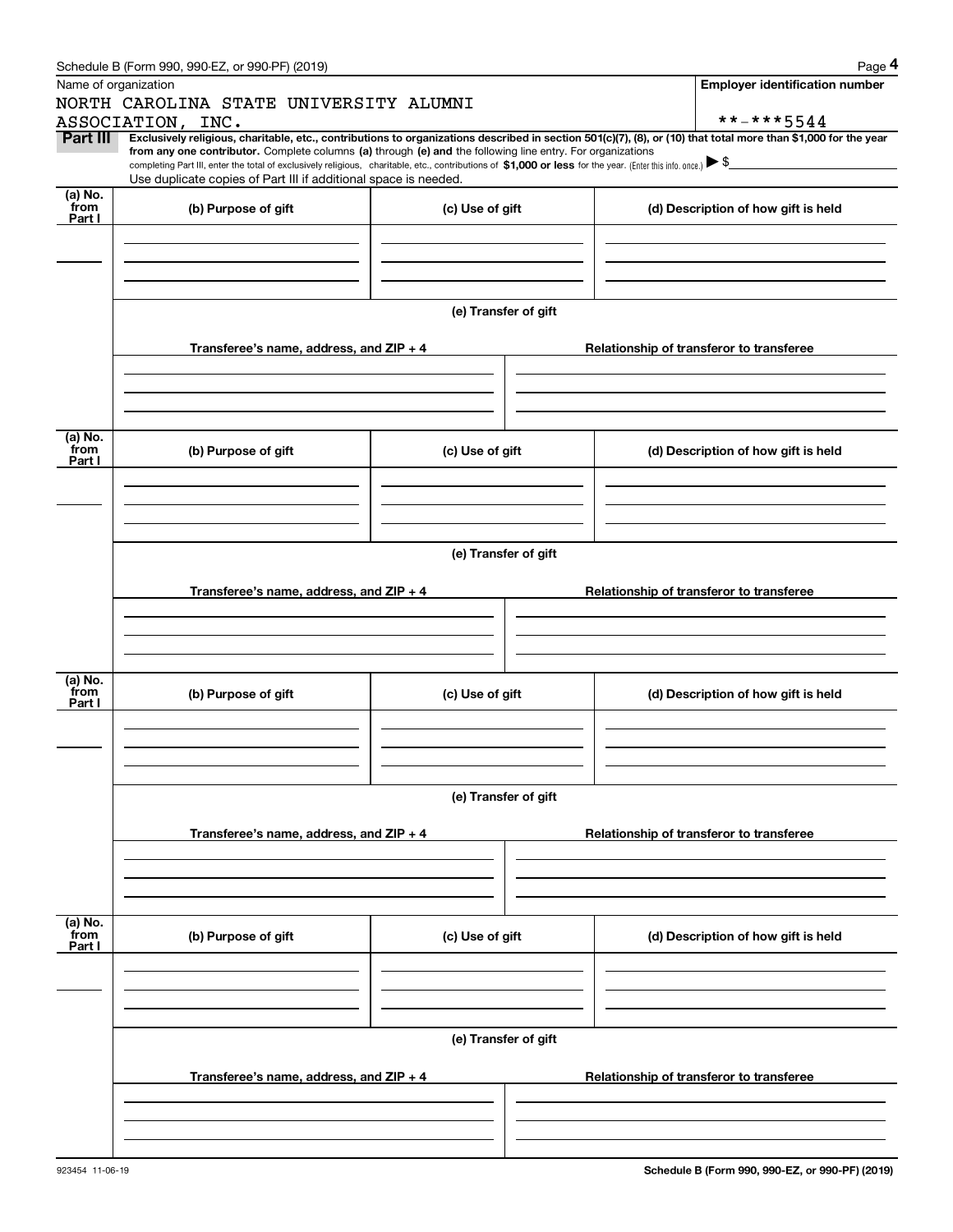| Complete if the organization answered "Yes" on Form 990,<br>(Form 990)<br>Part IV, line 6, 7, 8, 9, 10, 11a, 11b, 11c, 11d, 11e, 11f, 12a, or 12b.<br><b>Open to Public</b><br>Attach to Form 990.<br>Department of the Treasury<br><b>Inspection</b><br>Go to www.irs.gov/Form990 for instructions and the latest information.<br>Internal Revenue Service<br>NORTH CAROLINA STATE UNIVERSITY ALUMNI<br>Name of the organization<br><b>Employer identification number</b><br>**-***5544<br>ASSOCIATION, INC.<br>Organizations Maintaining Donor Advised Funds or Other Similar Funds or Accounts. Complete if the<br>Part I<br>organization answered "Yes" on Form 990, Part IV, line 6.<br>(a) Donor advised funds<br>(b) Funds and other accounts<br>1<br>Aggregate value of contributions to (during year)<br>2<br>З<br><u> 1989 - Johann Stein, Amerikaansk politiker (</u><br>4<br>Did the organization inform all donors and donor advisors in writing that the assets held in donor advised funds<br>5<br>Yes<br><b>No</b><br>Did the organization inform all grantees, donors, and donor advisors in writing that grant funds can be used only<br>6<br>for charitable purposes and not for the benefit of the donor or donor advisor, or for any other purpose conferring<br>Yes<br>No<br>impermissible private benefit?<br>Part II<br>Conservation Easements. Complete if the organization answered "Yes" on Form 990, Part IV, line 7.<br>Purpose(s) of conservation easements held by the organization (check all that apply).<br>1<br>Preservation of land for public use (for example, recreation or education)<br>Preservation of a historically important land area<br>Protection of natural habitat<br>Preservation of a certified historic structure<br>Preservation of open space<br>Complete lines 2a through 2d if the organization held a qualified conservation contribution in the form of a conservation easement on the last<br>2<br>Held at the End of the Tax Year<br>day of the tax year.<br>2a<br>a<br>Total acreage restricted by conservation easements<br>2b<br>b<br>2c<br>с<br>Number of conservation easements included in (c) acquired after 7/25/06, and not on a historic structure<br>d<br>2d<br>listed in the National Register [111] Marshall Register [11] Marshall Register [11] Marshall Register [11] Marshall Register [11] Marshall Register [11] Marshall Register [11] Marshall Register [11] Marshall Register [11]<br>Number of conservation easements modified, transferred, released, extinguished, or terminated by the organization during the tax<br>3<br>year<br>Number of states where property subject to conservation easement is located<br>4<br>Does the organization have a written policy regarding the periodic monitoring, inspection, handling of<br>5<br>Yes<br><b>No</b><br>violations, and enforcement of the conservation easements it holds?<br>Staff and volunteer hours devoted to monitoring, inspecting, handling of violations, and enforcing conservation easements during the year<br>6<br>Amount of expenses incurred in monitoring, inspecting, handling of violations, and enforcing conservation easements during the year<br>7<br>$\blacktriangleright$ \$<br>Does each conservation easement reported on line $2(d)$ above satisfy the requirements of section 170(h)(4)(B)(i)<br>8<br>Yes<br>No<br>In Part XIII, describe how the organization reports conservation easements in its revenue and expense statement and<br>9<br>balance sheet, and include, if applicable, the text of the footnote to the organization's financial statements that describes the<br>organization's accounting for conservation easements.<br>Organizations Maintaining Collections of Art, Historical Treasures, or Other Similar Assets.<br>Part III<br>Complete if the organization answered "Yes" on Form 990, Part IV, line 8.<br>1a If the organization elected, as permitted under FASB ASC 958, not to report in its revenue statement and balance sheet works<br>of art, historical treasures, or other similar assets held for public exhibition, education, or research in furtherance of public<br>service, provide in Part XIII the text of the footnote to its financial statements that describes these items.<br>If the organization elected, as permitted under FASB ASC 958, to report in its revenue statement and balance sheet works of<br>b<br>art, historical treasures, or other similar assets held for public exhibition, education, or research in furtherance of public service,<br>provide the following amounts relating to these items:<br>$\blacktriangleright$ \$<br>$\bullet$ \$<br>(ii) Assets included in Form 990, Part X<br>If the organization received or held works of art, historical treasures, or other similar assets for financial gain, provide<br>2<br>the following amounts required to be reported under FASB ASC 958 relating to these items:<br>Revenue included on Form 990, Part VIII, line 1 [2000] [2000] [2000] [2000] [3000] [3000] [3000] [3000] [3000<br>$\blacktriangleright$ \$<br>а<br>$\blacktriangleright$ s<br>b<br>LHA For Paperwork Reduction Act Notice, see the Instructions for Form 990. | <b>Supplemental Financial Statements</b><br><b>SCHEDULE D</b> |  |  |  |  | OMB No. 1545-0047          |  |  |
|---------------------------------------------------------------------------------------------------------------------------------------------------------------------------------------------------------------------------------------------------------------------------------------------------------------------------------------------------------------------------------------------------------------------------------------------------------------------------------------------------------------------------------------------------------------------------------------------------------------------------------------------------------------------------------------------------------------------------------------------------------------------------------------------------------------------------------------------------------------------------------------------------------------------------------------------------------------------------------------------------------------------------------------------------------------------------------------------------------------------------------------------------------------------------------------------------------------------------------------------------------------------------------------------------------------------------------------------------------------------------------------------------------------------------------------------------------------------------------------------------------------------------------------------------------------------------------------------------------------------------------------------------------------------------------------------------------------------------------------------------------------------------------------------------------------------------------------------------------------------------------------------------------------------------------------------------------------------------------------------------------------------------------------------------------------------------------------------------------------------------------------------------------------------------------------------------------------------------------------------------------------------------------------------------------------------------------------------------------------------------------------------------------------------------------------------------------------------------------------------------------------------------------------------------------------------------------------------------------------------------------------------------------------------------------------------------------------------------------------------------------------------------------------------------------------------------------------------------------------------------------------------------------------------------------------------------------------------------------------------------------------------------------------------------------------------------------------------------------------------------------------------------------------------------------------------------------------------------------------------------------------------------------------------------------------------------------------------------------------------------------------------------------------------------------------------------------------------------------------------------------------------------------------------------------------------------------------------------------------------------------------------------------------------------------------------------------------------------------------------------------------------------------------------------------------------------------------------------------------------------------------------------------------------------------------------------------------------------------------------------------------------------------------------------------------------------------------------------------------------------------------------------------------------------------------------------------------------------------------------------------------------------------------------------------------------------------------------------------------------------------------------------------------------------------------------------------------------------------------------------------------------------------------------------------------------------------------------------------------------------------------------------------------------------------------------------------------------------------------------------------------------------------------------------------------------------------------------------------------------------------------------------------------------------------------------------------------------------------------------------------------------------------------------------------------------------------------------------------------------------------------------------------------------------------------------------------------------------------------|---------------------------------------------------------------|--|--|--|--|----------------------------|--|--|
|                                                                                                                                                                                                                                                                                                                                                                                                                                                                                                                                                                                                                                                                                                                                                                                                                                                                                                                                                                                                                                                                                                                                                                                                                                                                                                                                                                                                                                                                                                                                                                                                                                                                                                                                                                                                                                                                                                                                                                                                                                                                                                                                                                                                                                                                                                                                                                                                                                                                                                                                                                                                                                                                                                                                                                                                                                                                                                                                                                                                                                                                                                                                                                                                                                                                                                                                                                                                                                                                                                                                                                                                                                                                                                                                                                                                                                                                                                                                                                                                                                                                                                                                                                                                                                                                                                                                                                                                                                                                                                                                                                                                                                                                                                                                                                                                                                                                                                                                                                                                                                                                                                                                                                                                                                       |                                                               |  |  |  |  |                            |  |  |
|                                                                                                                                                                                                                                                                                                                                                                                                                                                                                                                                                                                                                                                                                                                                                                                                                                                                                                                                                                                                                                                                                                                                                                                                                                                                                                                                                                                                                                                                                                                                                                                                                                                                                                                                                                                                                                                                                                                                                                                                                                                                                                                                                                                                                                                                                                                                                                                                                                                                                                                                                                                                                                                                                                                                                                                                                                                                                                                                                                                                                                                                                                                                                                                                                                                                                                                                                                                                                                                                                                                                                                                                                                                                                                                                                                                                                                                                                                                                                                                                                                                                                                                                                                                                                                                                                                                                                                                                                                                                                                                                                                                                                                                                                                                                                                                                                                                                                                                                                                                                                                                                                                                                                                                                                                       |                                                               |  |  |  |  |                            |  |  |
|                                                                                                                                                                                                                                                                                                                                                                                                                                                                                                                                                                                                                                                                                                                                                                                                                                                                                                                                                                                                                                                                                                                                                                                                                                                                                                                                                                                                                                                                                                                                                                                                                                                                                                                                                                                                                                                                                                                                                                                                                                                                                                                                                                                                                                                                                                                                                                                                                                                                                                                                                                                                                                                                                                                                                                                                                                                                                                                                                                                                                                                                                                                                                                                                                                                                                                                                                                                                                                                                                                                                                                                                                                                                                                                                                                                                                                                                                                                                                                                                                                                                                                                                                                                                                                                                                                                                                                                                                                                                                                                                                                                                                                                                                                                                                                                                                                                                                                                                                                                                                                                                                                                                                                                                                                       |                                                               |  |  |  |  |                            |  |  |
|                                                                                                                                                                                                                                                                                                                                                                                                                                                                                                                                                                                                                                                                                                                                                                                                                                                                                                                                                                                                                                                                                                                                                                                                                                                                                                                                                                                                                                                                                                                                                                                                                                                                                                                                                                                                                                                                                                                                                                                                                                                                                                                                                                                                                                                                                                                                                                                                                                                                                                                                                                                                                                                                                                                                                                                                                                                                                                                                                                                                                                                                                                                                                                                                                                                                                                                                                                                                                                                                                                                                                                                                                                                                                                                                                                                                                                                                                                                                                                                                                                                                                                                                                                                                                                                                                                                                                                                                                                                                                                                                                                                                                                                                                                                                                                                                                                                                                                                                                                                                                                                                                                                                                                                                                                       |                                                               |  |  |  |  |                            |  |  |
|                                                                                                                                                                                                                                                                                                                                                                                                                                                                                                                                                                                                                                                                                                                                                                                                                                                                                                                                                                                                                                                                                                                                                                                                                                                                                                                                                                                                                                                                                                                                                                                                                                                                                                                                                                                                                                                                                                                                                                                                                                                                                                                                                                                                                                                                                                                                                                                                                                                                                                                                                                                                                                                                                                                                                                                                                                                                                                                                                                                                                                                                                                                                                                                                                                                                                                                                                                                                                                                                                                                                                                                                                                                                                                                                                                                                                                                                                                                                                                                                                                                                                                                                                                                                                                                                                                                                                                                                                                                                                                                                                                                                                                                                                                                                                                                                                                                                                                                                                                                                                                                                                                                                                                                                                                       |                                                               |  |  |  |  |                            |  |  |
|                                                                                                                                                                                                                                                                                                                                                                                                                                                                                                                                                                                                                                                                                                                                                                                                                                                                                                                                                                                                                                                                                                                                                                                                                                                                                                                                                                                                                                                                                                                                                                                                                                                                                                                                                                                                                                                                                                                                                                                                                                                                                                                                                                                                                                                                                                                                                                                                                                                                                                                                                                                                                                                                                                                                                                                                                                                                                                                                                                                                                                                                                                                                                                                                                                                                                                                                                                                                                                                                                                                                                                                                                                                                                                                                                                                                                                                                                                                                                                                                                                                                                                                                                                                                                                                                                                                                                                                                                                                                                                                                                                                                                                                                                                                                                                                                                                                                                                                                                                                                                                                                                                                                                                                                                                       |                                                               |  |  |  |  |                            |  |  |
|                                                                                                                                                                                                                                                                                                                                                                                                                                                                                                                                                                                                                                                                                                                                                                                                                                                                                                                                                                                                                                                                                                                                                                                                                                                                                                                                                                                                                                                                                                                                                                                                                                                                                                                                                                                                                                                                                                                                                                                                                                                                                                                                                                                                                                                                                                                                                                                                                                                                                                                                                                                                                                                                                                                                                                                                                                                                                                                                                                                                                                                                                                                                                                                                                                                                                                                                                                                                                                                                                                                                                                                                                                                                                                                                                                                                                                                                                                                                                                                                                                                                                                                                                                                                                                                                                                                                                                                                                                                                                                                                                                                                                                                                                                                                                                                                                                                                                                                                                                                                                                                                                                                                                                                                                                       |                                                               |  |  |  |  |                            |  |  |
|                                                                                                                                                                                                                                                                                                                                                                                                                                                                                                                                                                                                                                                                                                                                                                                                                                                                                                                                                                                                                                                                                                                                                                                                                                                                                                                                                                                                                                                                                                                                                                                                                                                                                                                                                                                                                                                                                                                                                                                                                                                                                                                                                                                                                                                                                                                                                                                                                                                                                                                                                                                                                                                                                                                                                                                                                                                                                                                                                                                                                                                                                                                                                                                                                                                                                                                                                                                                                                                                                                                                                                                                                                                                                                                                                                                                                                                                                                                                                                                                                                                                                                                                                                                                                                                                                                                                                                                                                                                                                                                                                                                                                                                                                                                                                                                                                                                                                                                                                                                                                                                                                                                                                                                                                                       |                                                               |  |  |  |  |                            |  |  |
|                                                                                                                                                                                                                                                                                                                                                                                                                                                                                                                                                                                                                                                                                                                                                                                                                                                                                                                                                                                                                                                                                                                                                                                                                                                                                                                                                                                                                                                                                                                                                                                                                                                                                                                                                                                                                                                                                                                                                                                                                                                                                                                                                                                                                                                                                                                                                                                                                                                                                                                                                                                                                                                                                                                                                                                                                                                                                                                                                                                                                                                                                                                                                                                                                                                                                                                                                                                                                                                                                                                                                                                                                                                                                                                                                                                                                                                                                                                                                                                                                                                                                                                                                                                                                                                                                                                                                                                                                                                                                                                                                                                                                                                                                                                                                                                                                                                                                                                                                                                                                                                                                                                                                                                                                                       |                                                               |  |  |  |  |                            |  |  |
|                                                                                                                                                                                                                                                                                                                                                                                                                                                                                                                                                                                                                                                                                                                                                                                                                                                                                                                                                                                                                                                                                                                                                                                                                                                                                                                                                                                                                                                                                                                                                                                                                                                                                                                                                                                                                                                                                                                                                                                                                                                                                                                                                                                                                                                                                                                                                                                                                                                                                                                                                                                                                                                                                                                                                                                                                                                                                                                                                                                                                                                                                                                                                                                                                                                                                                                                                                                                                                                                                                                                                                                                                                                                                                                                                                                                                                                                                                                                                                                                                                                                                                                                                                                                                                                                                                                                                                                                                                                                                                                                                                                                                                                                                                                                                                                                                                                                                                                                                                                                                                                                                                                                                                                                                                       |                                                               |  |  |  |  |                            |  |  |
|                                                                                                                                                                                                                                                                                                                                                                                                                                                                                                                                                                                                                                                                                                                                                                                                                                                                                                                                                                                                                                                                                                                                                                                                                                                                                                                                                                                                                                                                                                                                                                                                                                                                                                                                                                                                                                                                                                                                                                                                                                                                                                                                                                                                                                                                                                                                                                                                                                                                                                                                                                                                                                                                                                                                                                                                                                                                                                                                                                                                                                                                                                                                                                                                                                                                                                                                                                                                                                                                                                                                                                                                                                                                                                                                                                                                                                                                                                                                                                                                                                                                                                                                                                                                                                                                                                                                                                                                                                                                                                                                                                                                                                                                                                                                                                                                                                                                                                                                                                                                                                                                                                                                                                                                                                       |                                                               |  |  |  |  |                            |  |  |
|                                                                                                                                                                                                                                                                                                                                                                                                                                                                                                                                                                                                                                                                                                                                                                                                                                                                                                                                                                                                                                                                                                                                                                                                                                                                                                                                                                                                                                                                                                                                                                                                                                                                                                                                                                                                                                                                                                                                                                                                                                                                                                                                                                                                                                                                                                                                                                                                                                                                                                                                                                                                                                                                                                                                                                                                                                                                                                                                                                                                                                                                                                                                                                                                                                                                                                                                                                                                                                                                                                                                                                                                                                                                                                                                                                                                                                                                                                                                                                                                                                                                                                                                                                                                                                                                                                                                                                                                                                                                                                                                                                                                                                                                                                                                                                                                                                                                                                                                                                                                                                                                                                                                                                                                                                       |                                                               |  |  |  |  |                            |  |  |
|                                                                                                                                                                                                                                                                                                                                                                                                                                                                                                                                                                                                                                                                                                                                                                                                                                                                                                                                                                                                                                                                                                                                                                                                                                                                                                                                                                                                                                                                                                                                                                                                                                                                                                                                                                                                                                                                                                                                                                                                                                                                                                                                                                                                                                                                                                                                                                                                                                                                                                                                                                                                                                                                                                                                                                                                                                                                                                                                                                                                                                                                                                                                                                                                                                                                                                                                                                                                                                                                                                                                                                                                                                                                                                                                                                                                                                                                                                                                                                                                                                                                                                                                                                                                                                                                                                                                                                                                                                                                                                                                                                                                                                                                                                                                                                                                                                                                                                                                                                                                                                                                                                                                                                                                                                       |                                                               |  |  |  |  |                            |  |  |
|                                                                                                                                                                                                                                                                                                                                                                                                                                                                                                                                                                                                                                                                                                                                                                                                                                                                                                                                                                                                                                                                                                                                                                                                                                                                                                                                                                                                                                                                                                                                                                                                                                                                                                                                                                                                                                                                                                                                                                                                                                                                                                                                                                                                                                                                                                                                                                                                                                                                                                                                                                                                                                                                                                                                                                                                                                                                                                                                                                                                                                                                                                                                                                                                                                                                                                                                                                                                                                                                                                                                                                                                                                                                                                                                                                                                                                                                                                                                                                                                                                                                                                                                                                                                                                                                                                                                                                                                                                                                                                                                                                                                                                                                                                                                                                                                                                                                                                                                                                                                                                                                                                                                                                                                                                       |                                                               |  |  |  |  |                            |  |  |
|                                                                                                                                                                                                                                                                                                                                                                                                                                                                                                                                                                                                                                                                                                                                                                                                                                                                                                                                                                                                                                                                                                                                                                                                                                                                                                                                                                                                                                                                                                                                                                                                                                                                                                                                                                                                                                                                                                                                                                                                                                                                                                                                                                                                                                                                                                                                                                                                                                                                                                                                                                                                                                                                                                                                                                                                                                                                                                                                                                                                                                                                                                                                                                                                                                                                                                                                                                                                                                                                                                                                                                                                                                                                                                                                                                                                                                                                                                                                                                                                                                                                                                                                                                                                                                                                                                                                                                                                                                                                                                                                                                                                                                                                                                                                                                                                                                                                                                                                                                                                                                                                                                                                                                                                                                       |                                                               |  |  |  |  |                            |  |  |
|                                                                                                                                                                                                                                                                                                                                                                                                                                                                                                                                                                                                                                                                                                                                                                                                                                                                                                                                                                                                                                                                                                                                                                                                                                                                                                                                                                                                                                                                                                                                                                                                                                                                                                                                                                                                                                                                                                                                                                                                                                                                                                                                                                                                                                                                                                                                                                                                                                                                                                                                                                                                                                                                                                                                                                                                                                                                                                                                                                                                                                                                                                                                                                                                                                                                                                                                                                                                                                                                                                                                                                                                                                                                                                                                                                                                                                                                                                                                                                                                                                                                                                                                                                                                                                                                                                                                                                                                                                                                                                                                                                                                                                                                                                                                                                                                                                                                                                                                                                                                                                                                                                                                                                                                                                       |                                                               |  |  |  |  |                            |  |  |
|                                                                                                                                                                                                                                                                                                                                                                                                                                                                                                                                                                                                                                                                                                                                                                                                                                                                                                                                                                                                                                                                                                                                                                                                                                                                                                                                                                                                                                                                                                                                                                                                                                                                                                                                                                                                                                                                                                                                                                                                                                                                                                                                                                                                                                                                                                                                                                                                                                                                                                                                                                                                                                                                                                                                                                                                                                                                                                                                                                                                                                                                                                                                                                                                                                                                                                                                                                                                                                                                                                                                                                                                                                                                                                                                                                                                                                                                                                                                                                                                                                                                                                                                                                                                                                                                                                                                                                                                                                                                                                                                                                                                                                                                                                                                                                                                                                                                                                                                                                                                                                                                                                                                                                                                                                       |                                                               |  |  |  |  |                            |  |  |
|                                                                                                                                                                                                                                                                                                                                                                                                                                                                                                                                                                                                                                                                                                                                                                                                                                                                                                                                                                                                                                                                                                                                                                                                                                                                                                                                                                                                                                                                                                                                                                                                                                                                                                                                                                                                                                                                                                                                                                                                                                                                                                                                                                                                                                                                                                                                                                                                                                                                                                                                                                                                                                                                                                                                                                                                                                                                                                                                                                                                                                                                                                                                                                                                                                                                                                                                                                                                                                                                                                                                                                                                                                                                                                                                                                                                                                                                                                                                                                                                                                                                                                                                                                                                                                                                                                                                                                                                                                                                                                                                                                                                                                                                                                                                                                                                                                                                                                                                                                                                                                                                                                                                                                                                                                       |                                                               |  |  |  |  |                            |  |  |
|                                                                                                                                                                                                                                                                                                                                                                                                                                                                                                                                                                                                                                                                                                                                                                                                                                                                                                                                                                                                                                                                                                                                                                                                                                                                                                                                                                                                                                                                                                                                                                                                                                                                                                                                                                                                                                                                                                                                                                                                                                                                                                                                                                                                                                                                                                                                                                                                                                                                                                                                                                                                                                                                                                                                                                                                                                                                                                                                                                                                                                                                                                                                                                                                                                                                                                                                                                                                                                                                                                                                                                                                                                                                                                                                                                                                                                                                                                                                                                                                                                                                                                                                                                                                                                                                                                                                                                                                                                                                                                                                                                                                                                                                                                                                                                                                                                                                                                                                                                                                                                                                                                                                                                                                                                       |                                                               |  |  |  |  |                            |  |  |
|                                                                                                                                                                                                                                                                                                                                                                                                                                                                                                                                                                                                                                                                                                                                                                                                                                                                                                                                                                                                                                                                                                                                                                                                                                                                                                                                                                                                                                                                                                                                                                                                                                                                                                                                                                                                                                                                                                                                                                                                                                                                                                                                                                                                                                                                                                                                                                                                                                                                                                                                                                                                                                                                                                                                                                                                                                                                                                                                                                                                                                                                                                                                                                                                                                                                                                                                                                                                                                                                                                                                                                                                                                                                                                                                                                                                                                                                                                                                                                                                                                                                                                                                                                                                                                                                                                                                                                                                                                                                                                                                                                                                                                                                                                                                                                                                                                                                                                                                                                                                                                                                                                                                                                                                                                       |                                                               |  |  |  |  |                            |  |  |
|                                                                                                                                                                                                                                                                                                                                                                                                                                                                                                                                                                                                                                                                                                                                                                                                                                                                                                                                                                                                                                                                                                                                                                                                                                                                                                                                                                                                                                                                                                                                                                                                                                                                                                                                                                                                                                                                                                                                                                                                                                                                                                                                                                                                                                                                                                                                                                                                                                                                                                                                                                                                                                                                                                                                                                                                                                                                                                                                                                                                                                                                                                                                                                                                                                                                                                                                                                                                                                                                                                                                                                                                                                                                                                                                                                                                                                                                                                                                                                                                                                                                                                                                                                                                                                                                                                                                                                                                                                                                                                                                                                                                                                                                                                                                                                                                                                                                                                                                                                                                                                                                                                                                                                                                                                       |                                                               |  |  |  |  |                            |  |  |
|                                                                                                                                                                                                                                                                                                                                                                                                                                                                                                                                                                                                                                                                                                                                                                                                                                                                                                                                                                                                                                                                                                                                                                                                                                                                                                                                                                                                                                                                                                                                                                                                                                                                                                                                                                                                                                                                                                                                                                                                                                                                                                                                                                                                                                                                                                                                                                                                                                                                                                                                                                                                                                                                                                                                                                                                                                                                                                                                                                                                                                                                                                                                                                                                                                                                                                                                                                                                                                                                                                                                                                                                                                                                                                                                                                                                                                                                                                                                                                                                                                                                                                                                                                                                                                                                                                                                                                                                                                                                                                                                                                                                                                                                                                                                                                                                                                                                                                                                                                                                                                                                                                                                                                                                                                       |                                                               |  |  |  |  |                            |  |  |
|                                                                                                                                                                                                                                                                                                                                                                                                                                                                                                                                                                                                                                                                                                                                                                                                                                                                                                                                                                                                                                                                                                                                                                                                                                                                                                                                                                                                                                                                                                                                                                                                                                                                                                                                                                                                                                                                                                                                                                                                                                                                                                                                                                                                                                                                                                                                                                                                                                                                                                                                                                                                                                                                                                                                                                                                                                                                                                                                                                                                                                                                                                                                                                                                                                                                                                                                                                                                                                                                                                                                                                                                                                                                                                                                                                                                                                                                                                                                                                                                                                                                                                                                                                                                                                                                                                                                                                                                                                                                                                                                                                                                                                                                                                                                                                                                                                                                                                                                                                                                                                                                                                                                                                                                                                       |                                                               |  |  |  |  |                            |  |  |
|                                                                                                                                                                                                                                                                                                                                                                                                                                                                                                                                                                                                                                                                                                                                                                                                                                                                                                                                                                                                                                                                                                                                                                                                                                                                                                                                                                                                                                                                                                                                                                                                                                                                                                                                                                                                                                                                                                                                                                                                                                                                                                                                                                                                                                                                                                                                                                                                                                                                                                                                                                                                                                                                                                                                                                                                                                                                                                                                                                                                                                                                                                                                                                                                                                                                                                                                                                                                                                                                                                                                                                                                                                                                                                                                                                                                                                                                                                                                                                                                                                                                                                                                                                                                                                                                                                                                                                                                                                                                                                                                                                                                                                                                                                                                                                                                                                                                                                                                                                                                                                                                                                                                                                                                                                       |                                                               |  |  |  |  |                            |  |  |
|                                                                                                                                                                                                                                                                                                                                                                                                                                                                                                                                                                                                                                                                                                                                                                                                                                                                                                                                                                                                                                                                                                                                                                                                                                                                                                                                                                                                                                                                                                                                                                                                                                                                                                                                                                                                                                                                                                                                                                                                                                                                                                                                                                                                                                                                                                                                                                                                                                                                                                                                                                                                                                                                                                                                                                                                                                                                                                                                                                                                                                                                                                                                                                                                                                                                                                                                                                                                                                                                                                                                                                                                                                                                                                                                                                                                                                                                                                                                                                                                                                                                                                                                                                                                                                                                                                                                                                                                                                                                                                                                                                                                                                                                                                                                                                                                                                                                                                                                                                                                                                                                                                                                                                                                                                       |                                                               |  |  |  |  |                            |  |  |
|                                                                                                                                                                                                                                                                                                                                                                                                                                                                                                                                                                                                                                                                                                                                                                                                                                                                                                                                                                                                                                                                                                                                                                                                                                                                                                                                                                                                                                                                                                                                                                                                                                                                                                                                                                                                                                                                                                                                                                                                                                                                                                                                                                                                                                                                                                                                                                                                                                                                                                                                                                                                                                                                                                                                                                                                                                                                                                                                                                                                                                                                                                                                                                                                                                                                                                                                                                                                                                                                                                                                                                                                                                                                                                                                                                                                                                                                                                                                                                                                                                                                                                                                                                                                                                                                                                                                                                                                                                                                                                                                                                                                                                                                                                                                                                                                                                                                                                                                                                                                                                                                                                                                                                                                                                       |                                                               |  |  |  |  |                            |  |  |
|                                                                                                                                                                                                                                                                                                                                                                                                                                                                                                                                                                                                                                                                                                                                                                                                                                                                                                                                                                                                                                                                                                                                                                                                                                                                                                                                                                                                                                                                                                                                                                                                                                                                                                                                                                                                                                                                                                                                                                                                                                                                                                                                                                                                                                                                                                                                                                                                                                                                                                                                                                                                                                                                                                                                                                                                                                                                                                                                                                                                                                                                                                                                                                                                                                                                                                                                                                                                                                                                                                                                                                                                                                                                                                                                                                                                                                                                                                                                                                                                                                                                                                                                                                                                                                                                                                                                                                                                                                                                                                                                                                                                                                                                                                                                                                                                                                                                                                                                                                                                                                                                                                                                                                                                                                       |                                                               |  |  |  |  |                            |  |  |
|                                                                                                                                                                                                                                                                                                                                                                                                                                                                                                                                                                                                                                                                                                                                                                                                                                                                                                                                                                                                                                                                                                                                                                                                                                                                                                                                                                                                                                                                                                                                                                                                                                                                                                                                                                                                                                                                                                                                                                                                                                                                                                                                                                                                                                                                                                                                                                                                                                                                                                                                                                                                                                                                                                                                                                                                                                                                                                                                                                                                                                                                                                                                                                                                                                                                                                                                                                                                                                                                                                                                                                                                                                                                                                                                                                                                                                                                                                                                                                                                                                                                                                                                                                                                                                                                                                                                                                                                                                                                                                                                                                                                                                                                                                                                                                                                                                                                                                                                                                                                                                                                                                                                                                                                                                       |                                                               |  |  |  |  |                            |  |  |
|                                                                                                                                                                                                                                                                                                                                                                                                                                                                                                                                                                                                                                                                                                                                                                                                                                                                                                                                                                                                                                                                                                                                                                                                                                                                                                                                                                                                                                                                                                                                                                                                                                                                                                                                                                                                                                                                                                                                                                                                                                                                                                                                                                                                                                                                                                                                                                                                                                                                                                                                                                                                                                                                                                                                                                                                                                                                                                                                                                                                                                                                                                                                                                                                                                                                                                                                                                                                                                                                                                                                                                                                                                                                                                                                                                                                                                                                                                                                                                                                                                                                                                                                                                                                                                                                                                                                                                                                                                                                                                                                                                                                                                                                                                                                                                                                                                                                                                                                                                                                                                                                                                                                                                                                                                       |                                                               |  |  |  |  |                            |  |  |
|                                                                                                                                                                                                                                                                                                                                                                                                                                                                                                                                                                                                                                                                                                                                                                                                                                                                                                                                                                                                                                                                                                                                                                                                                                                                                                                                                                                                                                                                                                                                                                                                                                                                                                                                                                                                                                                                                                                                                                                                                                                                                                                                                                                                                                                                                                                                                                                                                                                                                                                                                                                                                                                                                                                                                                                                                                                                                                                                                                                                                                                                                                                                                                                                                                                                                                                                                                                                                                                                                                                                                                                                                                                                                                                                                                                                                                                                                                                                                                                                                                                                                                                                                                                                                                                                                                                                                                                                                                                                                                                                                                                                                                                                                                                                                                                                                                                                                                                                                                                                                                                                                                                                                                                                                                       |                                                               |  |  |  |  |                            |  |  |
|                                                                                                                                                                                                                                                                                                                                                                                                                                                                                                                                                                                                                                                                                                                                                                                                                                                                                                                                                                                                                                                                                                                                                                                                                                                                                                                                                                                                                                                                                                                                                                                                                                                                                                                                                                                                                                                                                                                                                                                                                                                                                                                                                                                                                                                                                                                                                                                                                                                                                                                                                                                                                                                                                                                                                                                                                                                                                                                                                                                                                                                                                                                                                                                                                                                                                                                                                                                                                                                                                                                                                                                                                                                                                                                                                                                                                                                                                                                                                                                                                                                                                                                                                                                                                                                                                                                                                                                                                                                                                                                                                                                                                                                                                                                                                                                                                                                                                                                                                                                                                                                                                                                                                                                                                                       |                                                               |  |  |  |  |                            |  |  |
|                                                                                                                                                                                                                                                                                                                                                                                                                                                                                                                                                                                                                                                                                                                                                                                                                                                                                                                                                                                                                                                                                                                                                                                                                                                                                                                                                                                                                                                                                                                                                                                                                                                                                                                                                                                                                                                                                                                                                                                                                                                                                                                                                                                                                                                                                                                                                                                                                                                                                                                                                                                                                                                                                                                                                                                                                                                                                                                                                                                                                                                                                                                                                                                                                                                                                                                                                                                                                                                                                                                                                                                                                                                                                                                                                                                                                                                                                                                                                                                                                                                                                                                                                                                                                                                                                                                                                                                                                                                                                                                                                                                                                                                                                                                                                                                                                                                                                                                                                                                                                                                                                                                                                                                                                                       |                                                               |  |  |  |  |                            |  |  |
|                                                                                                                                                                                                                                                                                                                                                                                                                                                                                                                                                                                                                                                                                                                                                                                                                                                                                                                                                                                                                                                                                                                                                                                                                                                                                                                                                                                                                                                                                                                                                                                                                                                                                                                                                                                                                                                                                                                                                                                                                                                                                                                                                                                                                                                                                                                                                                                                                                                                                                                                                                                                                                                                                                                                                                                                                                                                                                                                                                                                                                                                                                                                                                                                                                                                                                                                                                                                                                                                                                                                                                                                                                                                                                                                                                                                                                                                                                                                                                                                                                                                                                                                                                                                                                                                                                                                                                                                                                                                                                                                                                                                                                                                                                                                                                                                                                                                                                                                                                                                                                                                                                                                                                                                                                       |                                                               |  |  |  |  |                            |  |  |
|                                                                                                                                                                                                                                                                                                                                                                                                                                                                                                                                                                                                                                                                                                                                                                                                                                                                                                                                                                                                                                                                                                                                                                                                                                                                                                                                                                                                                                                                                                                                                                                                                                                                                                                                                                                                                                                                                                                                                                                                                                                                                                                                                                                                                                                                                                                                                                                                                                                                                                                                                                                                                                                                                                                                                                                                                                                                                                                                                                                                                                                                                                                                                                                                                                                                                                                                                                                                                                                                                                                                                                                                                                                                                                                                                                                                                                                                                                                                                                                                                                                                                                                                                                                                                                                                                                                                                                                                                                                                                                                                                                                                                                                                                                                                                                                                                                                                                                                                                                                                                                                                                                                                                                                                                                       |                                                               |  |  |  |  |                            |  |  |
|                                                                                                                                                                                                                                                                                                                                                                                                                                                                                                                                                                                                                                                                                                                                                                                                                                                                                                                                                                                                                                                                                                                                                                                                                                                                                                                                                                                                                                                                                                                                                                                                                                                                                                                                                                                                                                                                                                                                                                                                                                                                                                                                                                                                                                                                                                                                                                                                                                                                                                                                                                                                                                                                                                                                                                                                                                                                                                                                                                                                                                                                                                                                                                                                                                                                                                                                                                                                                                                                                                                                                                                                                                                                                                                                                                                                                                                                                                                                                                                                                                                                                                                                                                                                                                                                                                                                                                                                                                                                                                                                                                                                                                                                                                                                                                                                                                                                                                                                                                                                                                                                                                                                                                                                                                       |                                                               |  |  |  |  |                            |  |  |
|                                                                                                                                                                                                                                                                                                                                                                                                                                                                                                                                                                                                                                                                                                                                                                                                                                                                                                                                                                                                                                                                                                                                                                                                                                                                                                                                                                                                                                                                                                                                                                                                                                                                                                                                                                                                                                                                                                                                                                                                                                                                                                                                                                                                                                                                                                                                                                                                                                                                                                                                                                                                                                                                                                                                                                                                                                                                                                                                                                                                                                                                                                                                                                                                                                                                                                                                                                                                                                                                                                                                                                                                                                                                                                                                                                                                                                                                                                                                                                                                                                                                                                                                                                                                                                                                                                                                                                                                                                                                                                                                                                                                                                                                                                                                                                                                                                                                                                                                                                                                                                                                                                                                                                                                                                       |                                                               |  |  |  |  |                            |  |  |
|                                                                                                                                                                                                                                                                                                                                                                                                                                                                                                                                                                                                                                                                                                                                                                                                                                                                                                                                                                                                                                                                                                                                                                                                                                                                                                                                                                                                                                                                                                                                                                                                                                                                                                                                                                                                                                                                                                                                                                                                                                                                                                                                                                                                                                                                                                                                                                                                                                                                                                                                                                                                                                                                                                                                                                                                                                                                                                                                                                                                                                                                                                                                                                                                                                                                                                                                                                                                                                                                                                                                                                                                                                                                                                                                                                                                                                                                                                                                                                                                                                                                                                                                                                                                                                                                                                                                                                                                                                                                                                                                                                                                                                                                                                                                                                                                                                                                                                                                                                                                                                                                                                                                                                                                                                       |                                                               |  |  |  |  |                            |  |  |
|                                                                                                                                                                                                                                                                                                                                                                                                                                                                                                                                                                                                                                                                                                                                                                                                                                                                                                                                                                                                                                                                                                                                                                                                                                                                                                                                                                                                                                                                                                                                                                                                                                                                                                                                                                                                                                                                                                                                                                                                                                                                                                                                                                                                                                                                                                                                                                                                                                                                                                                                                                                                                                                                                                                                                                                                                                                                                                                                                                                                                                                                                                                                                                                                                                                                                                                                                                                                                                                                                                                                                                                                                                                                                                                                                                                                                                                                                                                                                                                                                                                                                                                                                                                                                                                                                                                                                                                                                                                                                                                                                                                                                                                                                                                                                                                                                                                                                                                                                                                                                                                                                                                                                                                                                                       |                                                               |  |  |  |  |                            |  |  |
|                                                                                                                                                                                                                                                                                                                                                                                                                                                                                                                                                                                                                                                                                                                                                                                                                                                                                                                                                                                                                                                                                                                                                                                                                                                                                                                                                                                                                                                                                                                                                                                                                                                                                                                                                                                                                                                                                                                                                                                                                                                                                                                                                                                                                                                                                                                                                                                                                                                                                                                                                                                                                                                                                                                                                                                                                                                                                                                                                                                                                                                                                                                                                                                                                                                                                                                                                                                                                                                                                                                                                                                                                                                                                                                                                                                                                                                                                                                                                                                                                                                                                                                                                                                                                                                                                                                                                                                                                                                                                                                                                                                                                                                                                                                                                                                                                                                                                                                                                                                                                                                                                                                                                                                                                                       |                                                               |  |  |  |  |                            |  |  |
|                                                                                                                                                                                                                                                                                                                                                                                                                                                                                                                                                                                                                                                                                                                                                                                                                                                                                                                                                                                                                                                                                                                                                                                                                                                                                                                                                                                                                                                                                                                                                                                                                                                                                                                                                                                                                                                                                                                                                                                                                                                                                                                                                                                                                                                                                                                                                                                                                                                                                                                                                                                                                                                                                                                                                                                                                                                                                                                                                                                                                                                                                                                                                                                                                                                                                                                                                                                                                                                                                                                                                                                                                                                                                                                                                                                                                                                                                                                                                                                                                                                                                                                                                                                                                                                                                                                                                                                                                                                                                                                                                                                                                                                                                                                                                                                                                                                                                                                                                                                                                                                                                                                                                                                                                                       |                                                               |  |  |  |  |                            |  |  |
|                                                                                                                                                                                                                                                                                                                                                                                                                                                                                                                                                                                                                                                                                                                                                                                                                                                                                                                                                                                                                                                                                                                                                                                                                                                                                                                                                                                                                                                                                                                                                                                                                                                                                                                                                                                                                                                                                                                                                                                                                                                                                                                                                                                                                                                                                                                                                                                                                                                                                                                                                                                                                                                                                                                                                                                                                                                                                                                                                                                                                                                                                                                                                                                                                                                                                                                                                                                                                                                                                                                                                                                                                                                                                                                                                                                                                                                                                                                                                                                                                                                                                                                                                                                                                                                                                                                                                                                                                                                                                                                                                                                                                                                                                                                                                                                                                                                                                                                                                                                                                                                                                                                                                                                                                                       |                                                               |  |  |  |  |                            |  |  |
|                                                                                                                                                                                                                                                                                                                                                                                                                                                                                                                                                                                                                                                                                                                                                                                                                                                                                                                                                                                                                                                                                                                                                                                                                                                                                                                                                                                                                                                                                                                                                                                                                                                                                                                                                                                                                                                                                                                                                                                                                                                                                                                                                                                                                                                                                                                                                                                                                                                                                                                                                                                                                                                                                                                                                                                                                                                                                                                                                                                                                                                                                                                                                                                                                                                                                                                                                                                                                                                                                                                                                                                                                                                                                                                                                                                                                                                                                                                                                                                                                                                                                                                                                                                                                                                                                                                                                                                                                                                                                                                                                                                                                                                                                                                                                                                                                                                                                                                                                                                                                                                                                                                                                                                                                                       |                                                               |  |  |  |  |                            |  |  |
|                                                                                                                                                                                                                                                                                                                                                                                                                                                                                                                                                                                                                                                                                                                                                                                                                                                                                                                                                                                                                                                                                                                                                                                                                                                                                                                                                                                                                                                                                                                                                                                                                                                                                                                                                                                                                                                                                                                                                                                                                                                                                                                                                                                                                                                                                                                                                                                                                                                                                                                                                                                                                                                                                                                                                                                                                                                                                                                                                                                                                                                                                                                                                                                                                                                                                                                                                                                                                                                                                                                                                                                                                                                                                                                                                                                                                                                                                                                                                                                                                                                                                                                                                                                                                                                                                                                                                                                                                                                                                                                                                                                                                                                                                                                                                                                                                                                                                                                                                                                                                                                                                                                                                                                                                                       |                                                               |  |  |  |  |                            |  |  |
|                                                                                                                                                                                                                                                                                                                                                                                                                                                                                                                                                                                                                                                                                                                                                                                                                                                                                                                                                                                                                                                                                                                                                                                                                                                                                                                                                                                                                                                                                                                                                                                                                                                                                                                                                                                                                                                                                                                                                                                                                                                                                                                                                                                                                                                                                                                                                                                                                                                                                                                                                                                                                                                                                                                                                                                                                                                                                                                                                                                                                                                                                                                                                                                                                                                                                                                                                                                                                                                                                                                                                                                                                                                                                                                                                                                                                                                                                                                                                                                                                                                                                                                                                                                                                                                                                                                                                                                                                                                                                                                                                                                                                                                                                                                                                                                                                                                                                                                                                                                                                                                                                                                                                                                                                                       |                                                               |  |  |  |  |                            |  |  |
|                                                                                                                                                                                                                                                                                                                                                                                                                                                                                                                                                                                                                                                                                                                                                                                                                                                                                                                                                                                                                                                                                                                                                                                                                                                                                                                                                                                                                                                                                                                                                                                                                                                                                                                                                                                                                                                                                                                                                                                                                                                                                                                                                                                                                                                                                                                                                                                                                                                                                                                                                                                                                                                                                                                                                                                                                                                                                                                                                                                                                                                                                                                                                                                                                                                                                                                                                                                                                                                                                                                                                                                                                                                                                                                                                                                                                                                                                                                                                                                                                                                                                                                                                                                                                                                                                                                                                                                                                                                                                                                                                                                                                                                                                                                                                                                                                                                                                                                                                                                                                                                                                                                                                                                                                                       |                                                               |  |  |  |  |                            |  |  |
|                                                                                                                                                                                                                                                                                                                                                                                                                                                                                                                                                                                                                                                                                                                                                                                                                                                                                                                                                                                                                                                                                                                                                                                                                                                                                                                                                                                                                                                                                                                                                                                                                                                                                                                                                                                                                                                                                                                                                                                                                                                                                                                                                                                                                                                                                                                                                                                                                                                                                                                                                                                                                                                                                                                                                                                                                                                                                                                                                                                                                                                                                                                                                                                                                                                                                                                                                                                                                                                                                                                                                                                                                                                                                                                                                                                                                                                                                                                                                                                                                                                                                                                                                                                                                                                                                                                                                                                                                                                                                                                                                                                                                                                                                                                                                                                                                                                                                                                                                                                                                                                                                                                                                                                                                                       |                                                               |  |  |  |  |                            |  |  |
|                                                                                                                                                                                                                                                                                                                                                                                                                                                                                                                                                                                                                                                                                                                                                                                                                                                                                                                                                                                                                                                                                                                                                                                                                                                                                                                                                                                                                                                                                                                                                                                                                                                                                                                                                                                                                                                                                                                                                                                                                                                                                                                                                                                                                                                                                                                                                                                                                                                                                                                                                                                                                                                                                                                                                                                                                                                                                                                                                                                                                                                                                                                                                                                                                                                                                                                                                                                                                                                                                                                                                                                                                                                                                                                                                                                                                                                                                                                                                                                                                                                                                                                                                                                                                                                                                                                                                                                                                                                                                                                                                                                                                                                                                                                                                                                                                                                                                                                                                                                                                                                                                                                                                                                                                                       |                                                               |  |  |  |  |                            |  |  |
|                                                                                                                                                                                                                                                                                                                                                                                                                                                                                                                                                                                                                                                                                                                                                                                                                                                                                                                                                                                                                                                                                                                                                                                                                                                                                                                                                                                                                                                                                                                                                                                                                                                                                                                                                                                                                                                                                                                                                                                                                                                                                                                                                                                                                                                                                                                                                                                                                                                                                                                                                                                                                                                                                                                                                                                                                                                                                                                                                                                                                                                                                                                                                                                                                                                                                                                                                                                                                                                                                                                                                                                                                                                                                                                                                                                                                                                                                                                                                                                                                                                                                                                                                                                                                                                                                                                                                                                                                                                                                                                                                                                                                                                                                                                                                                                                                                                                                                                                                                                                                                                                                                                                                                                                                                       |                                                               |  |  |  |  |                            |  |  |
|                                                                                                                                                                                                                                                                                                                                                                                                                                                                                                                                                                                                                                                                                                                                                                                                                                                                                                                                                                                                                                                                                                                                                                                                                                                                                                                                                                                                                                                                                                                                                                                                                                                                                                                                                                                                                                                                                                                                                                                                                                                                                                                                                                                                                                                                                                                                                                                                                                                                                                                                                                                                                                                                                                                                                                                                                                                                                                                                                                                                                                                                                                                                                                                                                                                                                                                                                                                                                                                                                                                                                                                                                                                                                                                                                                                                                                                                                                                                                                                                                                                                                                                                                                                                                                                                                                                                                                                                                                                                                                                                                                                                                                                                                                                                                                                                                                                                                                                                                                                                                                                                                                                                                                                                                                       |                                                               |  |  |  |  |                            |  |  |
|                                                                                                                                                                                                                                                                                                                                                                                                                                                                                                                                                                                                                                                                                                                                                                                                                                                                                                                                                                                                                                                                                                                                                                                                                                                                                                                                                                                                                                                                                                                                                                                                                                                                                                                                                                                                                                                                                                                                                                                                                                                                                                                                                                                                                                                                                                                                                                                                                                                                                                                                                                                                                                                                                                                                                                                                                                                                                                                                                                                                                                                                                                                                                                                                                                                                                                                                                                                                                                                                                                                                                                                                                                                                                                                                                                                                                                                                                                                                                                                                                                                                                                                                                                                                                                                                                                                                                                                                                                                                                                                                                                                                                                                                                                                                                                                                                                                                                                                                                                                                                                                                                                                                                                                                                                       |                                                               |  |  |  |  |                            |  |  |
|                                                                                                                                                                                                                                                                                                                                                                                                                                                                                                                                                                                                                                                                                                                                                                                                                                                                                                                                                                                                                                                                                                                                                                                                                                                                                                                                                                                                                                                                                                                                                                                                                                                                                                                                                                                                                                                                                                                                                                                                                                                                                                                                                                                                                                                                                                                                                                                                                                                                                                                                                                                                                                                                                                                                                                                                                                                                                                                                                                                                                                                                                                                                                                                                                                                                                                                                                                                                                                                                                                                                                                                                                                                                                                                                                                                                                                                                                                                                                                                                                                                                                                                                                                                                                                                                                                                                                                                                                                                                                                                                                                                                                                                                                                                                                                                                                                                                                                                                                                                                                                                                                                                                                                                                                                       |                                                               |  |  |  |  |                            |  |  |
|                                                                                                                                                                                                                                                                                                                                                                                                                                                                                                                                                                                                                                                                                                                                                                                                                                                                                                                                                                                                                                                                                                                                                                                                                                                                                                                                                                                                                                                                                                                                                                                                                                                                                                                                                                                                                                                                                                                                                                                                                                                                                                                                                                                                                                                                                                                                                                                                                                                                                                                                                                                                                                                                                                                                                                                                                                                                                                                                                                                                                                                                                                                                                                                                                                                                                                                                                                                                                                                                                                                                                                                                                                                                                                                                                                                                                                                                                                                                                                                                                                                                                                                                                                                                                                                                                                                                                                                                                                                                                                                                                                                                                                                                                                                                                                                                                                                                                                                                                                                                                                                                                                                                                                                                                                       |                                                               |  |  |  |  |                            |  |  |
|                                                                                                                                                                                                                                                                                                                                                                                                                                                                                                                                                                                                                                                                                                                                                                                                                                                                                                                                                                                                                                                                                                                                                                                                                                                                                                                                                                                                                                                                                                                                                                                                                                                                                                                                                                                                                                                                                                                                                                                                                                                                                                                                                                                                                                                                                                                                                                                                                                                                                                                                                                                                                                                                                                                                                                                                                                                                                                                                                                                                                                                                                                                                                                                                                                                                                                                                                                                                                                                                                                                                                                                                                                                                                                                                                                                                                                                                                                                                                                                                                                                                                                                                                                                                                                                                                                                                                                                                                                                                                                                                                                                                                                                                                                                                                                                                                                                                                                                                                                                                                                                                                                                                                                                                                                       |                                                               |  |  |  |  |                            |  |  |
|                                                                                                                                                                                                                                                                                                                                                                                                                                                                                                                                                                                                                                                                                                                                                                                                                                                                                                                                                                                                                                                                                                                                                                                                                                                                                                                                                                                                                                                                                                                                                                                                                                                                                                                                                                                                                                                                                                                                                                                                                                                                                                                                                                                                                                                                                                                                                                                                                                                                                                                                                                                                                                                                                                                                                                                                                                                                                                                                                                                                                                                                                                                                                                                                                                                                                                                                                                                                                                                                                                                                                                                                                                                                                                                                                                                                                                                                                                                                                                                                                                                                                                                                                                                                                                                                                                                                                                                                                                                                                                                                                                                                                                                                                                                                                                                                                                                                                                                                                                                                                                                                                                                                                                                                                                       |                                                               |  |  |  |  | Schedule D (Form 990) 2019 |  |  |

932051 10-02-19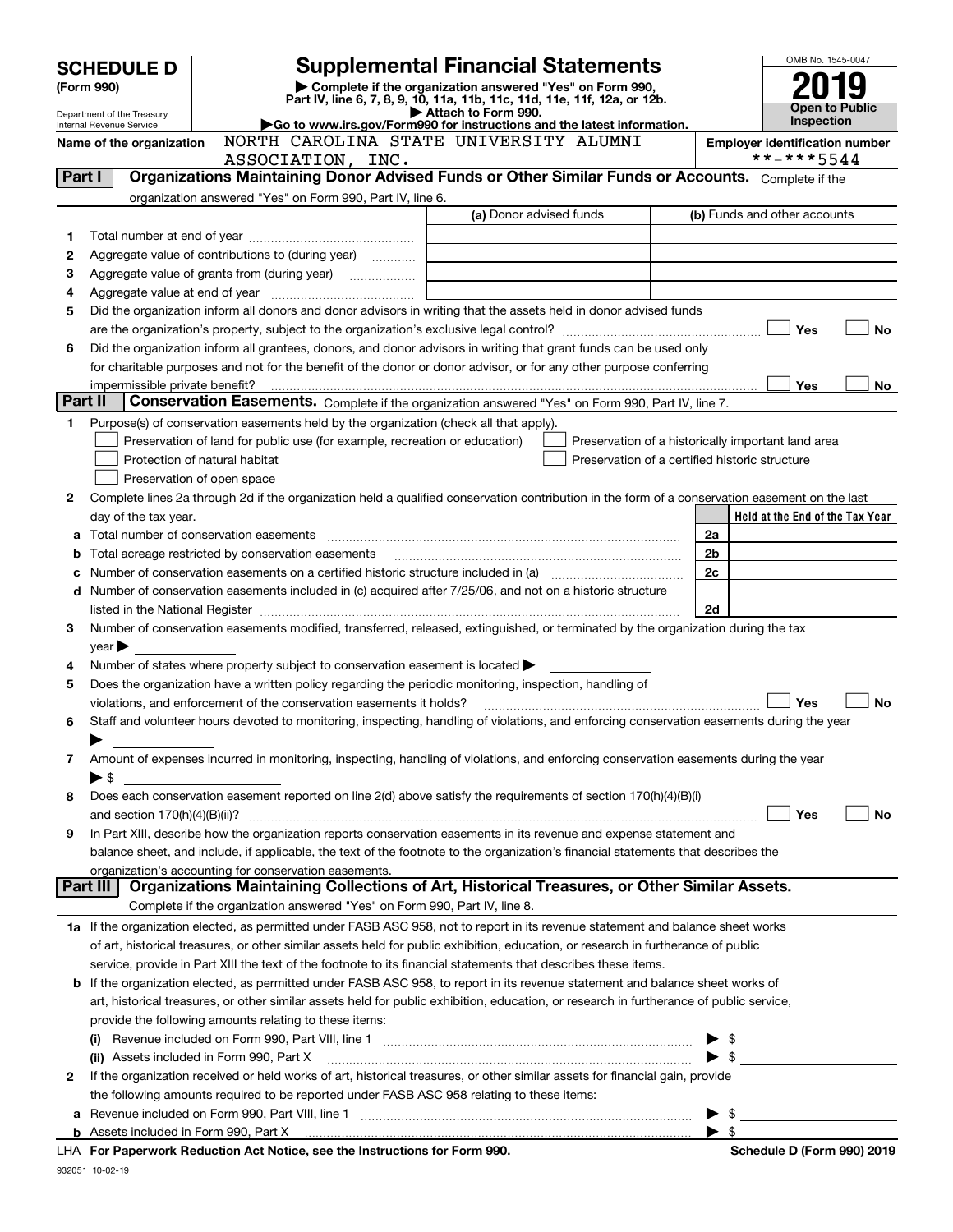|               |                                                                                                                                                                                                                                                                  | NORTH CAROLINA STATE UNIVERSITY ALUMNI  |                |                                                                                                                                                                                                                                |             |                                 |                      |                            |             |
|---------------|------------------------------------------------------------------------------------------------------------------------------------------------------------------------------------------------------------------------------------------------------------------|-----------------------------------------|----------------|--------------------------------------------------------------------------------------------------------------------------------------------------------------------------------------------------------------------------------|-------------|---------------------------------|----------------------|----------------------------|-------------|
|               | Schedule D (Form 990) 2019<br>Part III                                                                                                                                                                                                                           | ASSOCIATION, INC.                       |                |                                                                                                                                                                                                                                |             |                                 |                      | **-***5544 Page 2          |             |
|               | Organizations Maintaining Collections of Art, Historical Treasures, or Other Similar Assets (continued)                                                                                                                                                          |                                         |                |                                                                                                                                                                                                                                |             |                                 |                      |                            |             |
| 3             | Using the organization's acquisition, accession, and other records, check any of the following that make significant use of its                                                                                                                                  |                                         |                |                                                                                                                                                                                                                                |             |                                 |                      |                            |             |
|               | collection items (check all that apply):                                                                                                                                                                                                                         |                                         |                |                                                                                                                                                                                                                                |             |                                 |                      |                            |             |
| a             | Public exhibition                                                                                                                                                                                                                                                |                                         |                | Loan or exchange program                                                                                                                                                                                                       |             |                                 |                      |                            |             |
| b             | Scholarly research                                                                                                                                                                                                                                               |                                         |                | Other and the control of the control of the control of the control of the control of the control of the control of the control of the control of the control of the control of the control of the control of the control of th |             |                                 |                      |                            |             |
| c             | Preservation for future generations                                                                                                                                                                                                                              |                                         |                |                                                                                                                                                                                                                                |             |                                 |                      |                            |             |
| 5             | Provide a description of the organization's collections and explain how they further the organization's exempt purpose in Part XIII.<br>During the year, did the organization solicit or receive donations of art, historical treasures, or other similar assets |                                         |                |                                                                                                                                                                                                                                |             |                                 |                      |                            |             |
|               |                                                                                                                                                                                                                                                                  |                                         |                |                                                                                                                                                                                                                                |             |                                 |                      | Yes                        | No          |
|               | <b>Part IV</b><br>Escrow and Custodial Arrangements. Complete if the organization answered "Yes" on Form 990, Part IV, line 9, or                                                                                                                                |                                         |                |                                                                                                                                                                                                                                |             |                                 |                      |                            |             |
|               | reported an amount on Form 990, Part X, line 21.                                                                                                                                                                                                                 |                                         |                |                                                                                                                                                                                                                                |             |                                 |                      |                            |             |
|               | 1a Is the organization an agent, trustee, custodian or other intermediary for contributions or other assets not included                                                                                                                                         |                                         |                |                                                                                                                                                                                                                                |             |                                 |                      |                            |             |
|               |                                                                                                                                                                                                                                                                  |                                         |                |                                                                                                                                                                                                                                |             |                                 |                      | Yes                        | No          |
|               | b If "Yes," explain the arrangement in Part XIII and complete the following table:                                                                                                                                                                               |                                         |                |                                                                                                                                                                                                                                |             |                                 |                      |                            |             |
|               |                                                                                                                                                                                                                                                                  |                                         |                |                                                                                                                                                                                                                                |             |                                 |                      | Amount                     |             |
|               | c Beginning balance measurements and the contract of the contract of the contract of the contract of the contract of the contract of the contract of the contract of the contract of the contract of the contract of the contr                                   |                                         |                |                                                                                                                                                                                                                                |             | 1c                              |                      |                            |             |
|               | d Additions during the year manufactured and an account of the state of a distribution of Additions during the year                                                                                                                                              |                                         |                |                                                                                                                                                                                                                                |             | 1d                              |                      |                            |             |
|               | e Distributions during the year manufactured and continuum control of the control of the control of the control of the control of the control of the control of the control of the control of the control of the control of th                                   |                                         |                |                                                                                                                                                                                                                                |             | 1e                              |                      |                            |             |
| Ť.            | Ending balance manufactured and contract the contract of the contract of the contract of the contract of the contract of the contract of the contract of the contract of the contract of the contract of the contract of the c                                   |                                         |                |                                                                                                                                                                                                                                |             | 1f                              |                      |                            |             |
|               | 2a Did the organization include an amount on Form 990, Part X, line 21, for escrow or custodial account liability?                                                                                                                                               |                                         |                |                                                                                                                                                                                                                                |             |                                 |                      | Yes                        | No          |
|               | <b>b</b> If "Yes," explain the arrangement in Part XIII. Check here if the explanation has been provided on Part XIII                                                                                                                                            |                                         |                |                                                                                                                                                                                                                                |             |                                 |                      |                            |             |
| <b>Part V</b> | Endowment Funds. Complete if the organization answered "Yes" on Form 990, Part IV, line 10.                                                                                                                                                                      |                                         |                |                                                                                                                                                                                                                                |             |                                 |                      |                            |             |
|               |                                                                                                                                                                                                                                                                  | (a) Current year                        | (b) Prior year | (c) Two years back                                                                                                                                                                                                             |             |                                 | (d) Three years back | (e) Four years back        |             |
|               | 1a Beginning of year balance                                                                                                                                                                                                                                     | 44,149,859.                             | 41,916,594.    | 37, 275, 818.                                                                                                                                                                                                                  |             |                                 | 33,609,710.          |                            | 33,455,097. |
|               |                                                                                                                                                                                                                                                                  | 878,827.                                | 1,162,511.     |                                                                                                                                                                                                                                | 1,702,722.  |                                 | 1,193,256.           |                            | 758,606.    |
|               | c Net investment earnings, gains, and losses                                                                                                                                                                                                                     | 913,189.                                | 2,921,345.     |                                                                                                                                                                                                                                | 4,456,251.  |                                 | 3,863,159.           |                            | $-554,644.$ |
|               |                                                                                                                                                                                                                                                                  |                                         |                |                                                                                                                                                                                                                                |             |                                 |                      |                            |             |
|               | e Other expenditures for facilities                                                                                                                                                                                                                              |                                         |                |                                                                                                                                                                                                                                |             |                                 |                      |                            |             |
|               | and programs                                                                                                                                                                                                                                                     | 2,125,667.                              | 1,850,591.     |                                                                                                                                                                                                                                | 1,518,197.  |                                 | 1,390,307.           |                            | 49,349.     |
|               | f Administrative expenses                                                                                                                                                                                                                                        |                                         |                |                                                                                                                                                                                                                                |             |                                 |                      |                            |             |
|               | $g$ End of year balance $\ldots$                                                                                                                                                                                                                                 | 43,816,208.                             | 44, 149, 859.  |                                                                                                                                                                                                                                | 41,916,594. |                                 | 37, 275, 818.        |                            | 33,609,710. |
| 2             | Provide the estimated percentage of the current year end balance (line 1g, column (a)) held as:                                                                                                                                                                  |                                         |                |                                                                                                                                                                                                                                |             |                                 |                      |                            |             |
|               | a Board designated or quasi-endowment >                                                                                                                                                                                                                          | 26.89                                   | %              |                                                                                                                                                                                                                                |             |                                 |                      |                            |             |
|               | 49.77<br><b>b</b> Permanent endowment $\blacktriangleright$                                                                                                                                                                                                      | $\%$                                    |                |                                                                                                                                                                                                                                |             |                                 |                      |                            |             |
|               | 23.34<br>$\mathbf c$ Term endowment $\blacktriangleright$                                                                                                                                                                                                        | %                                       |                |                                                                                                                                                                                                                                |             |                                 |                      |                            |             |
|               | The percentages on lines 2a, 2b, and 2c should equal 100%.                                                                                                                                                                                                       |                                         |                |                                                                                                                                                                                                                                |             |                                 |                      |                            |             |
|               | 3a Are there endowment funds not in the possession of the organization that are held and administered for the organization                                                                                                                                       |                                         |                |                                                                                                                                                                                                                                |             |                                 |                      |                            |             |
|               | by:                                                                                                                                                                                                                                                              |                                         |                |                                                                                                                                                                                                                                |             |                                 |                      |                            | Yes<br>No   |
|               | (i)                                                                                                                                                                                                                                                              |                                         |                |                                                                                                                                                                                                                                |             |                                 |                      | 3a(i)                      | х           |
|               |                                                                                                                                                                                                                                                                  |                                         |                |                                                                                                                                                                                                                                |             |                                 |                      | 3a(ii)                     | X           |
|               |                                                                                                                                                                                                                                                                  |                                         |                |                                                                                                                                                                                                                                |             |                                 |                      | 3b                         |             |
|               | Describe in Part XIII the intended uses of the organization's endowment funds.                                                                                                                                                                                   |                                         |                |                                                                                                                                                                                                                                |             |                                 |                      |                            |             |
|               | <b>Part VI</b><br>Land, Buildings, and Equipment.                                                                                                                                                                                                                |                                         |                |                                                                                                                                                                                                                                |             |                                 |                      |                            |             |
|               | Complete if the organization answered "Yes" on Form 990, Part IV, line 11a. See Form 990, Part X, line 10.                                                                                                                                                       |                                         |                |                                                                                                                                                                                                                                |             |                                 |                      |                            |             |
|               | Description of property                                                                                                                                                                                                                                          | (a) Cost or other<br>basis (investment) |                | (b) Cost or other<br>basis (other)                                                                                                                                                                                             |             | (c) Accumulated<br>depreciation |                      | (d) Book value             |             |
|               |                                                                                                                                                                                                                                                                  |                                         |                |                                                                                                                                                                                                                                |             |                                 |                      |                            |             |
|               |                                                                                                                                                                                                                                                                  |                                         |                |                                                                                                                                                                                                                                |             |                                 |                      |                            |             |
|               |                                                                                                                                                                                                                                                                  |                                         |                |                                                                                                                                                                                                                                |             |                                 |                      |                            |             |
|               |                                                                                                                                                                                                                                                                  |                                         |                | 780,431.                                                                                                                                                                                                                       |             | 780,431.                        |                      |                            | 0.          |
|               |                                                                                                                                                                                                                                                                  |                                         |                | 1,516,573.                                                                                                                                                                                                                     |             | $\overline{1,516,573}$ .        |                      |                            | 0.          |
|               |                                                                                                                                                                                                                                                                  |                                         |                |                                                                                                                                                                                                                                |             |                                 |                      | Schodule D (Form 000) 2010 | 0.          |
|               |                                                                                                                                                                                                                                                                  |                                         |                |                                                                                                                                                                                                                                |             |                                 |                      |                            |             |

**Schedule D (Form 990) 2019**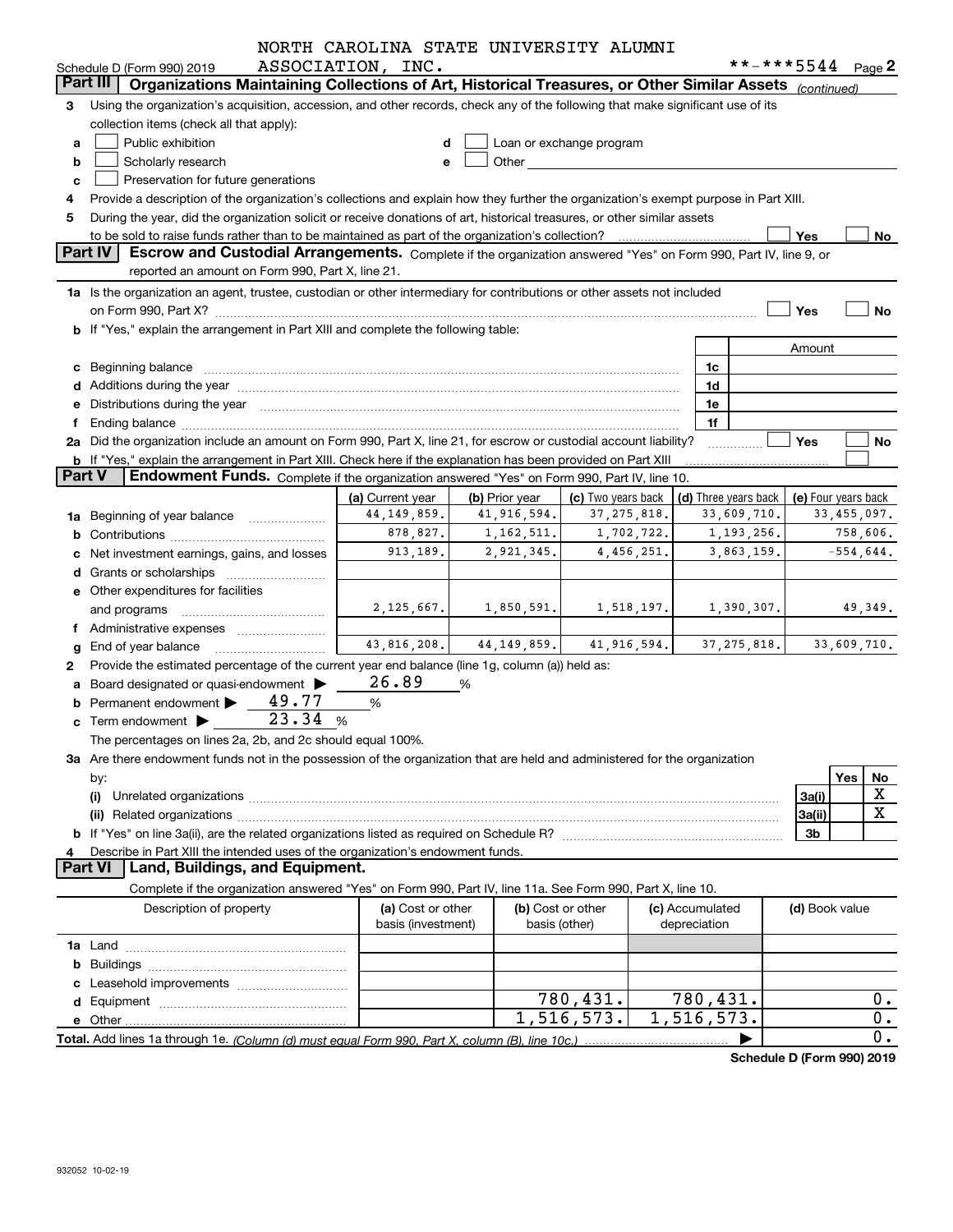#### ASSOCIATION, INC. NORTH CAROLINA STATE UNIVERSITY ALUMNI

| ASSOCIATION, INC.<br>Schedule D (Form 990) 2019                                                            |                | **-***5544<br>Page $3$                                    |  |  |  |  |  |
|------------------------------------------------------------------------------------------------------------|----------------|-----------------------------------------------------------|--|--|--|--|--|
| Part VII Investments - Other Securities.                                                                   |                |                                                           |  |  |  |  |  |
| Complete if the organization answered "Yes" on Form 990, Part IV, line 11b. See Form 990, Part X, line 12. |                |                                                           |  |  |  |  |  |
| (a) Description of security or category (including name of security)                                       | (b) Book value | (c) Method of valuation: Cost or end-of-year market value |  |  |  |  |  |
| (1) Financial derivatives                                                                                  |                |                                                           |  |  |  |  |  |
| (2) Closely held equity interests                                                                          |                |                                                           |  |  |  |  |  |
| (3) Other                                                                                                  |                |                                                           |  |  |  |  |  |
| NC STATE INVESTMENT FUND,<br>(A)                                                                           |                |                                                           |  |  |  |  |  |
| INC.<br>(B)                                                                                                | 43,436,038.    | END-OF-YEAR MARKET<br>VALUE                               |  |  |  |  |  |
| KASPICK-LIFE INCOME FUNDS<br>(C)                                                                           | 82,336.        | END-OF-YEAR MARKET<br>VALUE                               |  |  |  |  |  |
| STIF<br>(D)                                                                                                | 75,900.        | END-OF-YEAR MARKET VALUE                                  |  |  |  |  |  |
| (E)                                                                                                        |                |                                                           |  |  |  |  |  |

| (G)                                                                                                        |                |                               |
|------------------------------------------------------------------------------------------------------------|----------------|-------------------------------|
| (H)                                                                                                        |                |                               |
| <b>Total.</b> (Col. (b) must equal Form 990, Part X, col. (B) line 12.) $\blacktriangleright$              | 43,594,274.    |                               |
| <b>Part VIII Investments - Program Related.</b>                                                            |                |                               |
| Complete if the organization answered "Yes" on Form 990, Part IV, line 11c. See Form 990, Part X, line 13. |                |                               |
| (a) Description of investment                                                                              | (b) Book value | (c) Method of valuation: Cost |

| (a) Description of investment                                                           | (b) Book value | (c) Method of valuation: Cost or end-of-year market value |
|-----------------------------------------------------------------------------------------|----------------|-----------------------------------------------------------|
| (1)                                                                                     |                |                                                           |
| (2)                                                                                     |                |                                                           |
| (3)                                                                                     |                |                                                           |
| (4)                                                                                     |                |                                                           |
| $\frac{1}{2}$                                                                           |                |                                                           |
| (6)                                                                                     |                |                                                           |
| (7)                                                                                     |                |                                                           |
| (8)                                                                                     |                |                                                           |
| (9)                                                                                     |                |                                                           |
| Total. (Col. (b) must equal Form 990, Part X, col. (B) line $13.$ $\blacktriangleright$ |                |                                                           |

#### **Part IX Other Assets.**

Complete if the organization answered "Yes" on Form 990, Part IV, line 11d. See Form 990, Part X, line 15.

|               | (a) Description                                                                                                   | (b) Book value |
|---------------|-------------------------------------------------------------------------------------------------------------------|----------------|
| (1)           |                                                                                                                   |                |
| (2)           |                                                                                                                   |                |
| (3)           |                                                                                                                   |                |
| (4)           |                                                                                                                   |                |
| (5)           |                                                                                                                   |                |
| (6)           |                                                                                                                   |                |
| (7)           |                                                                                                                   |                |
| (8)           |                                                                                                                   |                |
| (9)           |                                                                                                                   |                |
|               |                                                                                                                   |                |
| <b>Part X</b> | <b>Other Liabilities.</b>                                                                                         |                |
|               | Complete if the organization answered "Yes" on Form 990, Part IV, line 11e or 11f. See Form 990, Part X, line 25. |                |
| 1.            | (a) Description of liability                                                                                      | (b) Book value |

| <br>$\cdot$ $\cdot$              | $\cdot$ $\cdot$ |
|----------------------------------|-----------------|
| (1) Federal income taxes         |                 |
| LIFE INCOME FUNDS PAYABLE<br>(2) | 66,739.         |
| (3)                              |                 |
| (4)                              |                 |
| $\frac{1}{2}$ (5)                |                 |
| (6)                              |                 |
| (7)                              |                 |
| (8)                              |                 |
| (9)                              |                 |
|                                  | 66,73           |

**Total.**  *(Column (b) must equal Form 990, Part X, col. (B) line 25.)*

**2.** | Liability for uncertain tax positions. In Part XIII, provide the text of the footnote to the organization's financial statements that reports the organization's liability for uncertain tax positions under FASB ASC 740. Check here if the text of the footnote has been provided in Part XIII  $\vert$  X  $\vert$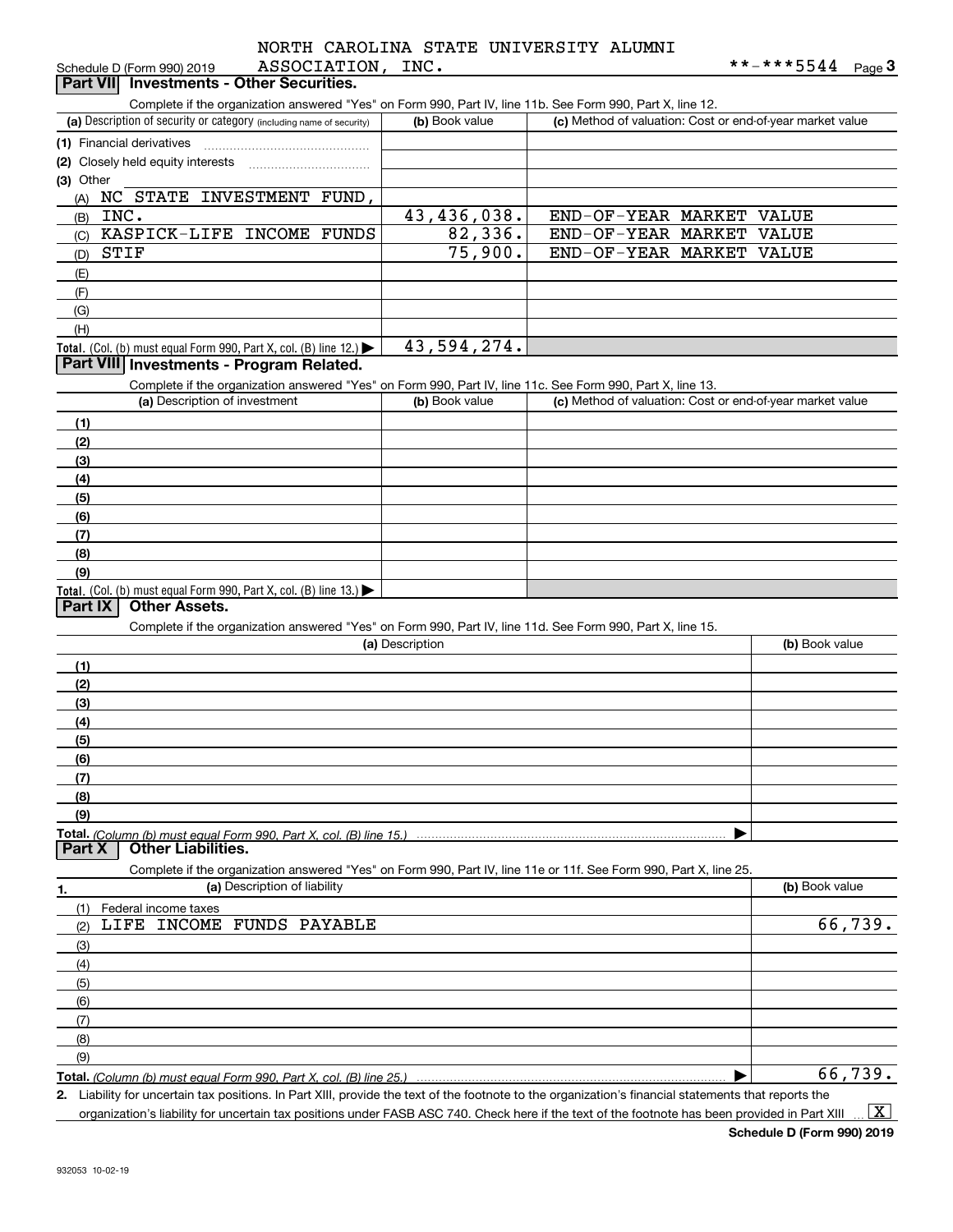|    | ASSOCIATION, INC.<br>Schedule D (Form 990) 2019                                                                                                                                                                                     |                |             |                 | **-***5544 Page 4       |          |
|----|-------------------------------------------------------------------------------------------------------------------------------------------------------------------------------------------------------------------------------------|----------------|-------------|-----------------|-------------------------|----------|
|    | Reconciliation of Revenue per Audited Financial Statements With Revenue per Return.<br><b>Part XI</b>                                                                                                                               |                |             |                 |                         |          |
|    | Complete if the organization answered "Yes" on Form 990, Part IV, line 12a.                                                                                                                                                         |                |             |                 |                         |          |
| 1  | Total revenue, gains, and other support per audited financial statements                                                                                                                                                            |                |             | $\blacksquare$  | 5,088,548.              |          |
| 2  | Amounts included on line 1 but not on Form 990, Part VIII, line 12:                                                                                                                                                                 |                |             |                 |                         |          |
| a  |                                                                                                                                                                                                                                     | 2a             | 103, 197.   |                 |                         |          |
| b  |                                                                                                                                                                                                                                     | 2 <sub>b</sub> | 1,815,000.  |                 |                         |          |
| c  |                                                                                                                                                                                                                                     | 2 <sub>c</sub> |             |                 |                         |          |
| d  | Other (Describe in Part XIII.) <b>Construction Contract Construction</b> Chern Construction Chern Chern Chern Chern Chern Chern Chern Chern Chern Chern Chern Chern Chern Chern Chern Chern Chern Chern Chern Chern Chern Chern Che | 2d             | 68,674.     |                 |                         |          |
| е  | Add lines 2a through 2d                                                                                                                                                                                                             |                |             | 2e              | 1,986,871.              |          |
| 3  |                                                                                                                                                                                                                                     |                |             | $\mathbf{3}$    | $\overline{3,101,677.}$ |          |
| 4  | Amounts included on Form 990, Part VIII, line 12, but not on line 1:                                                                                                                                                                |                |             |                 |                         |          |
| a  |                                                                                                                                                                                                                                     | 4a             | 229,471.    |                 |                         |          |
| b  |                                                                                                                                                                                                                                     | 4 <sub>h</sub> | $-183,830.$ |                 |                         |          |
|    | c Add lines 4a and 4b                                                                                                                                                                                                               |                |             | 4с              |                         | 45,641.  |
| 5  |                                                                                                                                                                                                                                     |                |             | $5\phantom{.0}$ | 3, 147, 318.            |          |
|    | Part XII   Reconciliation of Expenses per Audited Financial Statements With Expenses per Return.                                                                                                                                    |                |             |                 |                         |          |
|    | Complete if the organization answered "Yes" on Form 990, Part IV, line 12a.                                                                                                                                                         |                |             |                 |                         |          |
| 1  | Total expenses and losses per audited financial statements [111] [12] contraction controller and contract the statements [13] [13] and contract the statements [13] and contract the statement of the statement of the stateme      |                |             | $\blacksquare$  | 5,370,499.              |          |
| 2  | Amounts included on line 1 but not on Form 990, Part IX, line 25:                                                                                                                                                                   |                |             |                 |                         |          |
| a  |                                                                                                                                                                                                                                     | 2a             | 1,815,000.  |                 |                         |          |
| b  |                                                                                                                                                                                                                                     | 2 <sub>b</sub> |             |                 |                         |          |
| c  |                                                                                                                                                                                                                                     | 2c             |             |                 |                         |          |
| d  |                                                                                                                                                                                                                                     | 2d             | 183,830.    |                 |                         |          |
| е  | Add lines 2a through 2d <b>manufactures</b> in the contract of the contract of the contract of the contract of the contract of the contract of the contract of the contract of the contract of the contract of the contract of the  |                |             | <b>2e</b>       | 1,998,830.              |          |
| 3  |                                                                                                                                                                                                                                     |                |             | 3               | 3,371,669.              |          |
| 4  | Amounts included on Form 990, Part IX, line 25, but not on line 1:                                                                                                                                                                  |                |             |                 |                         |          |
| a  | Investment expenses not included on Form 990, Part VIII, line 7b [1000000000000000000000000000000000                                                                                                                                | 4a l           | 229,471.    |                 |                         |          |
| b  | Other (Describe in Part XIII.) <b>COLOGIST:</b> (2010)                                                                                                                                                                              | 4b             |             |                 |                         |          |
|    | Add lines 4a and 4b                                                                                                                                                                                                                 |                |             | 4с              |                         | 229,471. |
| 5. |                                                                                                                                                                                                                                     |                |             | 5               | 3,601,140.              |          |
|    | Part XIII Supplemental Information.                                                                                                                                                                                                 |                |             |                 |                         |          |
|    | Provide the descriptions required for Part II, lines 3, 5, and 9; Part III, lines 1a and 4; Part IV, lines 1b and 2b; Part V, line 4; Part X, line 2; Part XI,                                                                      |                |             |                 |                         |          |

lines 2d and 4b; and Part XII, lines 2d and 4b. Also complete this part to provide any additional information.

#### PART V, LINE 4:

THE ASSOCIATION'S ENDOWMENT CONSISTS OF APPROXIMATELY 170 INDIVIDUAL FUNDS

ESTABLISHED FOR CALDWELL SCHOLARSHIPS AND A VARIETY OF OTHER PURPOSES

RELATED TO THE MISSION OF THE UNIVERSITY.

PART X, LINE 2:

MANAGEMENT HAS ANALYZED THE TAX POSITIONS TAKEN BY THE ASSOCIATION, AND

HAS CONCLUDED THAT AS OF JUNE 30, 2020, THERE ARE NO UNCERTAIN POSITIONS

TAKEN OR EXPECTED TO BE TAKEN THAT WOULD REQUIRE RECOGNITION OF A

LIABILITY (OR ASSET) OR DISCLOSURE IN THE ACCOMPANYING FINANCIAL

STATEMENTS. THE ASSOCIATION IS SUBJECT TO ROUTINE AUDITS BY TAXING

JURISDICTIONS; HOWEVER, THERE ARE CURRENTLY NO AUDITS FOR ANY TAX PERIODS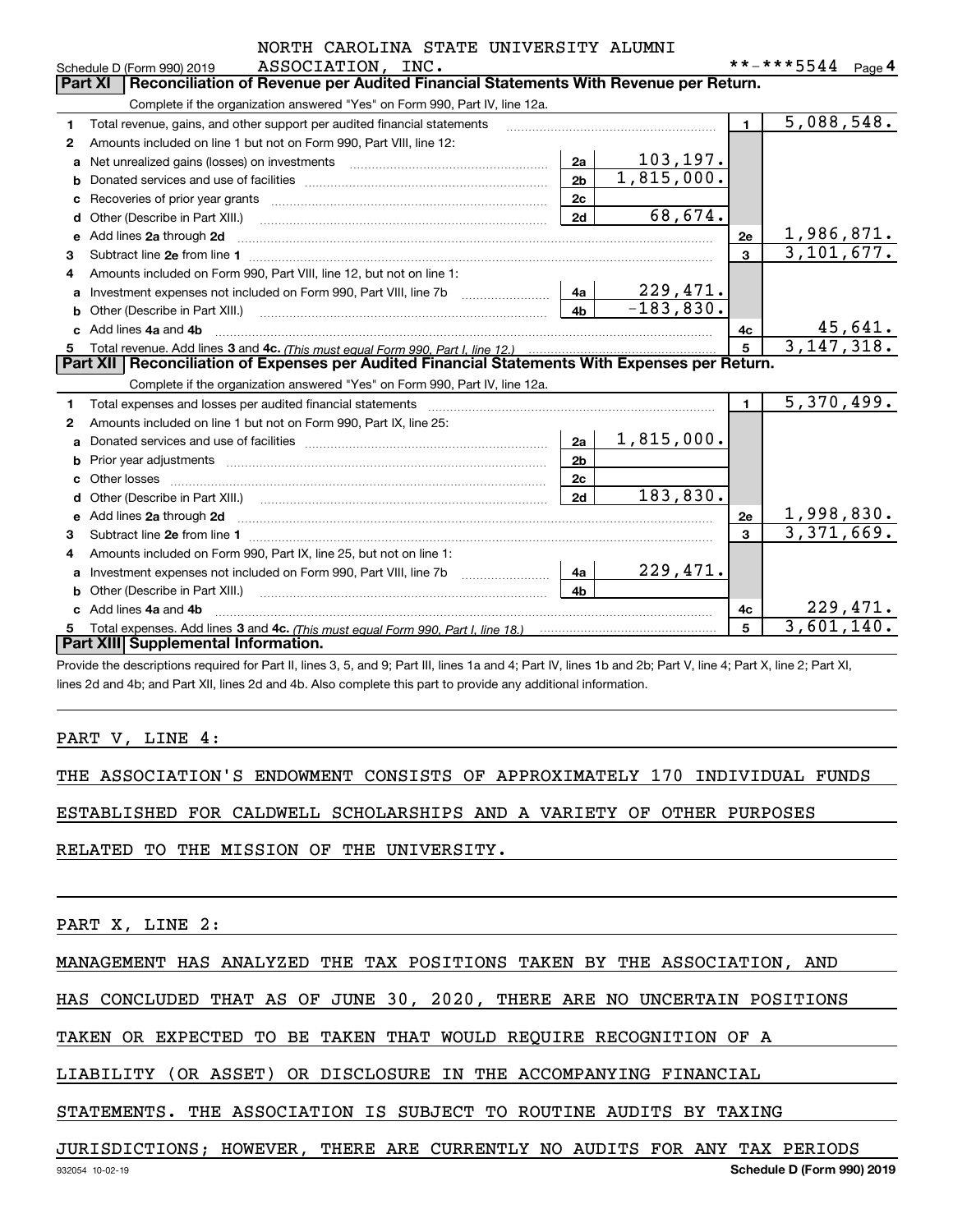| NORTH CAROLINA STATE UNIVERSITY ALUMNI                                                                                                                                                                                         |                   |
|--------------------------------------------------------------------------------------------------------------------------------------------------------------------------------------------------------------------------------|-------------------|
| ASSOCIATION, INC.<br>Schedule D (Form 990) 2019<br><b>Part XIII Supplemental Information</b> (continued)                                                                                                                       | **-***5544 Page 5 |
| IN PROGRESS. MANAGEMENT BELIEVES IT IS NO LONGER SUBJECT TO INCOME TAX                                                                                                                                                         |                   |
|                                                                                                                                                                                                                                |                   |
| EXAMINATIONS FOR YEARS PRIOR TO TAX YEAR 2016.                                                                                                                                                                                 |                   |
|                                                                                                                                                                                                                                |                   |
| PART XI, LINE 2D - OTHER ADJUSTMENTS:                                                                                                                                                                                          |                   |
| INCREASE IN VALUE OF SPLIT INTEREST                                                                                                                                                                                            | 110, 147.         |
| DECREASE IN VALUE OF CHARITABLE LEAD TRUST FROM THE RESERVING THAT AND THE RESERVING OF STRING THAT THE RESERVING THAT AND THE RESERVING OF STRING THAT AND THE RESERVING OF STRING THAT AND THE RESERVING OF THE RESERVING OF |                   |
| $\overbrace{68,674}$ .<br>TOTAL TO SCHEDULE D, PART XI, LINE 2D                                                                                                                                                                |                   |
|                                                                                                                                                                                                                                |                   |
| PART XI, LINE 4B - OTHER ADJUSTMENTS:                                                                                                                                                                                          |                   |
| FUNDRAISING EXPENSES NETTED WITH REVENUE                                                                                                                                                                                       | $-183,830.$       |
|                                                                                                                                                                                                                                |                   |
|                                                                                                                                                                                                                                |                   |
| PART XII, LINE 2D - OTHER ADJUSTMENTS:                                                                                                                                                                                         |                   |
| FUNDRAISING EXPENSES NETTED WITH REVENUE                                                                                                                                                                                       | 183,830.          |
|                                                                                                                                                                                                                                |                   |
|                                                                                                                                                                                                                                |                   |
|                                                                                                                                                                                                                                |                   |
|                                                                                                                                                                                                                                |                   |
|                                                                                                                                                                                                                                |                   |
|                                                                                                                                                                                                                                |                   |
|                                                                                                                                                                                                                                |                   |
|                                                                                                                                                                                                                                |                   |
|                                                                                                                                                                                                                                |                   |
|                                                                                                                                                                                                                                |                   |
|                                                                                                                                                                                                                                |                   |
|                                                                                                                                                                                                                                |                   |
|                                                                                                                                                                                                                                |                   |
|                                                                                                                                                                                                                                |                   |
|                                                                                                                                                                                                                                |                   |
|                                                                                                                                                                                                                                |                   |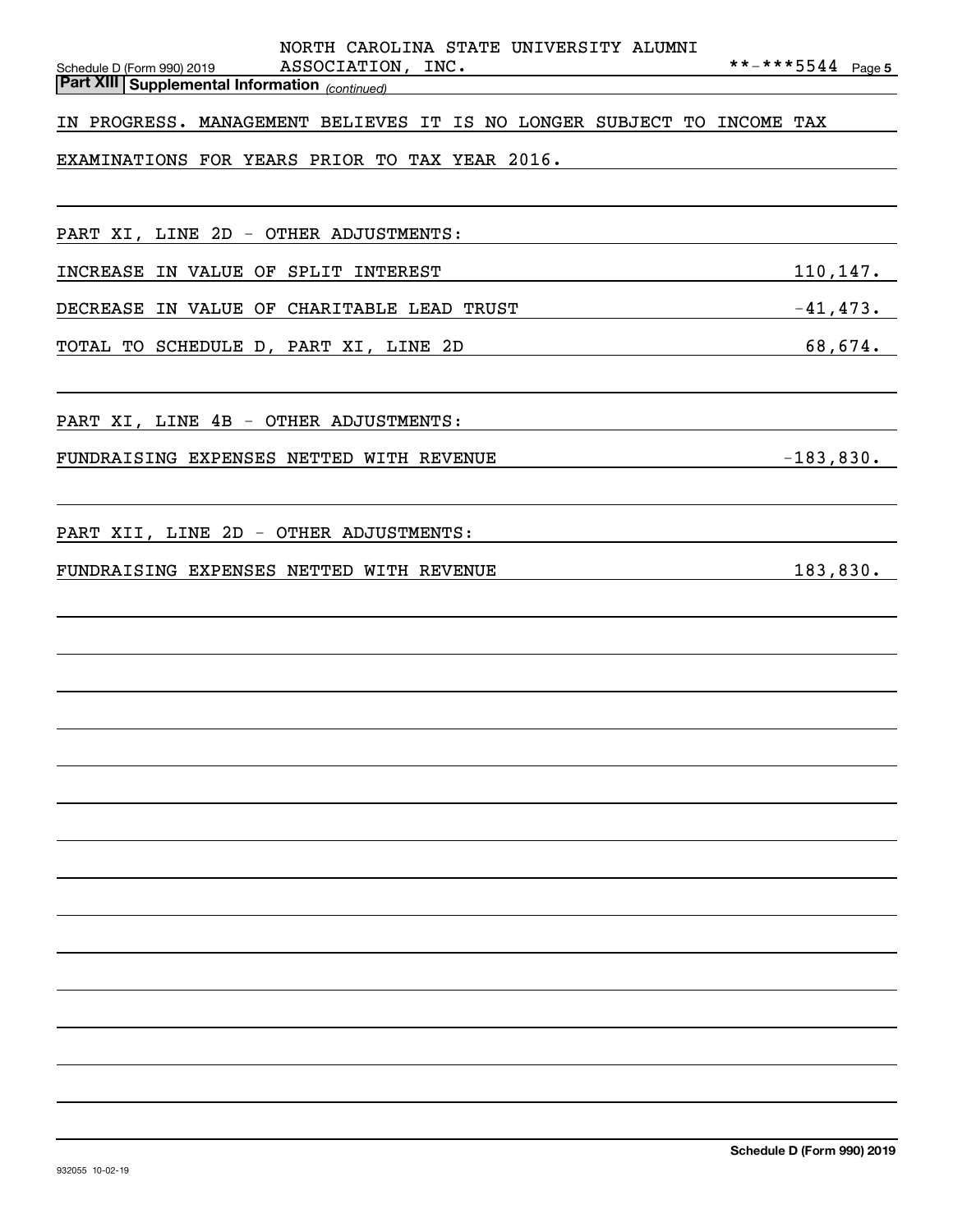| <b>SCHEDULE G</b>                                 |                                  | <b>Supplemental Information Regarding Fundraising or Gaming Activities</b>                                                                                          |     |                               |                                       |                                        | OMB No. 1545-0047                     |
|---------------------------------------------------|----------------------------------|---------------------------------------------------------------------------------------------------------------------------------------------------------------------|-----|-------------------------------|---------------------------------------|----------------------------------------|---------------------------------------|
| (Form 990 or 990-EZ)                              |                                  | Complete if the organization answered "Yes" on Form 990, Part IV, line 17, 18, or 19, or if the<br>organization entered more than \$15,000 on Form 990-EZ, line 6a. |     |                               |                                       |                                        | 2019                                  |
| Department of the Treasury                        |                                  | Attach to Form 990 or Form 990-EZ.                                                                                                                                  |     |                               |                                       |                                        | <b>Open to Public</b>                 |
| Internal Revenue Service                          |                                  | Go to www.irs.gov/Form990 for instructions and the latest information.                                                                                              |     |                               |                                       |                                        | Inspection                            |
| Name of the organization                          |                                  | NORTH CAROLINA STATE UNIVERSITY ALUMNI                                                                                                                              |     |                               |                                       |                                        | <b>Employer identification number</b> |
|                                                   |                                  | ASSOCIATION, INC.                                                                                                                                                   |     |                               |                                       | **-***5544                             |                                       |
| Part I                                            | required to complete this part.  | Fundraising Activities. Complete if the organization answered "Yes" on Form 990, Part IV, line 17. Form 990-EZ filers are not                                       |     |                               |                                       |                                        |                                       |
|                                                   |                                  | 1 Indicate whether the organization raised funds through any of the following activities. Check all that apply.                                                     |     |                               |                                       |                                        |                                       |
| Mail solicitations<br>a                           |                                  | е                                                                                                                                                                   |     |                               | Solicitation of non-government grants |                                        |                                       |
| b                                                 | Internet and email solicitations | f                                                                                                                                                                   |     |                               | Solicitation of government grants     |                                        |                                       |
| Phone solicitations<br>с                          |                                  | Special fundraising events<br>g                                                                                                                                     |     |                               |                                       |                                        |                                       |
| In-person solicitations<br>d                      |                                  |                                                                                                                                                                     |     |                               |                                       |                                        |                                       |
|                                                   |                                  | 2 a Did the organization have a written or oral agreement with any individual (including officers, directors, trustees, or                                          |     |                               |                                       |                                        |                                       |
|                                                   |                                  | key employees listed in Form 990, Part VII) or entity in connection with professional fundraising services?                                                         |     |                               |                                       | Yes                                    | No                                    |
|                                                   |                                  | <b>b</b> If "Yes," list the 10 highest paid individuals or entities (fundraisers) pursuant to agreements under which the fundraiser is to be                        |     |                               |                                       |                                        |                                       |
| compensated at least \$5,000 by the organization. |                                  |                                                                                                                                                                     |     |                               |                                       |                                        |                                       |
|                                                   |                                  |                                                                                                                                                                     |     |                               |                                       |                                        |                                       |
| (i) Name and address of individual                |                                  |                                                                                                                                                                     |     | (iii) Did<br>fundraiser       | (iv) Gross receipts                   | (v) Amount paid<br>to (or retained by) | (vi) Amount paid                      |
| or entity (fundraiser)                            |                                  | (ii) Activity                                                                                                                                                       |     | have custody<br>or control of | from activity                         | fundraiser                             | to (or retained by)<br>organization   |
|                                                   |                                  |                                                                                                                                                                     |     | contributions?                |                                       | listed in col. (i)                     |                                       |
|                                                   |                                  |                                                                                                                                                                     | Yes | No                            |                                       |                                        |                                       |
|                                                   |                                  |                                                                                                                                                                     |     |                               |                                       |                                        |                                       |
|                                                   |                                  |                                                                                                                                                                     |     |                               |                                       |                                        |                                       |
|                                                   |                                  |                                                                                                                                                                     |     |                               |                                       |                                        |                                       |
|                                                   |                                  |                                                                                                                                                                     |     |                               |                                       |                                        |                                       |
|                                                   |                                  |                                                                                                                                                                     |     |                               |                                       |                                        |                                       |
|                                                   |                                  |                                                                                                                                                                     |     |                               |                                       |                                        |                                       |
|                                                   |                                  |                                                                                                                                                                     |     |                               |                                       |                                        |                                       |
|                                                   |                                  |                                                                                                                                                                     |     |                               |                                       |                                        |                                       |
|                                                   |                                  |                                                                                                                                                                     |     |                               |                                       |                                        |                                       |
|                                                   |                                  |                                                                                                                                                                     |     |                               |                                       |                                        |                                       |
|                                                   |                                  |                                                                                                                                                                     |     |                               |                                       |                                        |                                       |
|                                                   |                                  |                                                                                                                                                                     |     |                               |                                       |                                        |                                       |
|                                                   |                                  |                                                                                                                                                                     |     |                               |                                       |                                        |                                       |
|                                                   |                                  |                                                                                                                                                                     |     |                               |                                       |                                        |                                       |
|                                                   |                                  |                                                                                                                                                                     |     |                               |                                       |                                        |                                       |
|                                                   |                                  |                                                                                                                                                                     |     |                               |                                       |                                        |                                       |
|                                                   |                                  |                                                                                                                                                                     |     |                               |                                       |                                        |                                       |
|                                                   |                                  |                                                                                                                                                                     |     |                               |                                       |                                        |                                       |
|                                                   |                                  |                                                                                                                                                                     |     |                               |                                       |                                        |                                       |
| Total                                             |                                  |                                                                                                                                                                     |     |                               |                                       |                                        |                                       |
|                                                   |                                  | 3 List all states in which the organization is registered or licensed to solicit contributions or has been notified it is exempt from registration                  |     |                               |                                       |                                        |                                       |
| or licensing.                                     |                                  |                                                                                                                                                                     |     |                               |                                       |                                        |                                       |
|                                                   |                                  |                                                                                                                                                                     |     |                               |                                       |                                        |                                       |
|                                                   |                                  |                                                                                                                                                                     |     |                               |                                       |                                        |                                       |
|                                                   |                                  |                                                                                                                                                                     |     |                               |                                       |                                        |                                       |
|                                                   |                                  |                                                                                                                                                                     |     |                               |                                       |                                        |                                       |
|                                                   |                                  |                                                                                                                                                                     |     |                               |                                       |                                        |                                       |
|                                                   |                                  |                                                                                                                                                                     |     |                               |                                       |                                        |                                       |

LHA For Paperwork Reduction Act Notice, see the Instructions for Form 990 or 990-EZ. Schedule G (Form 990 or 990-EZ) 2019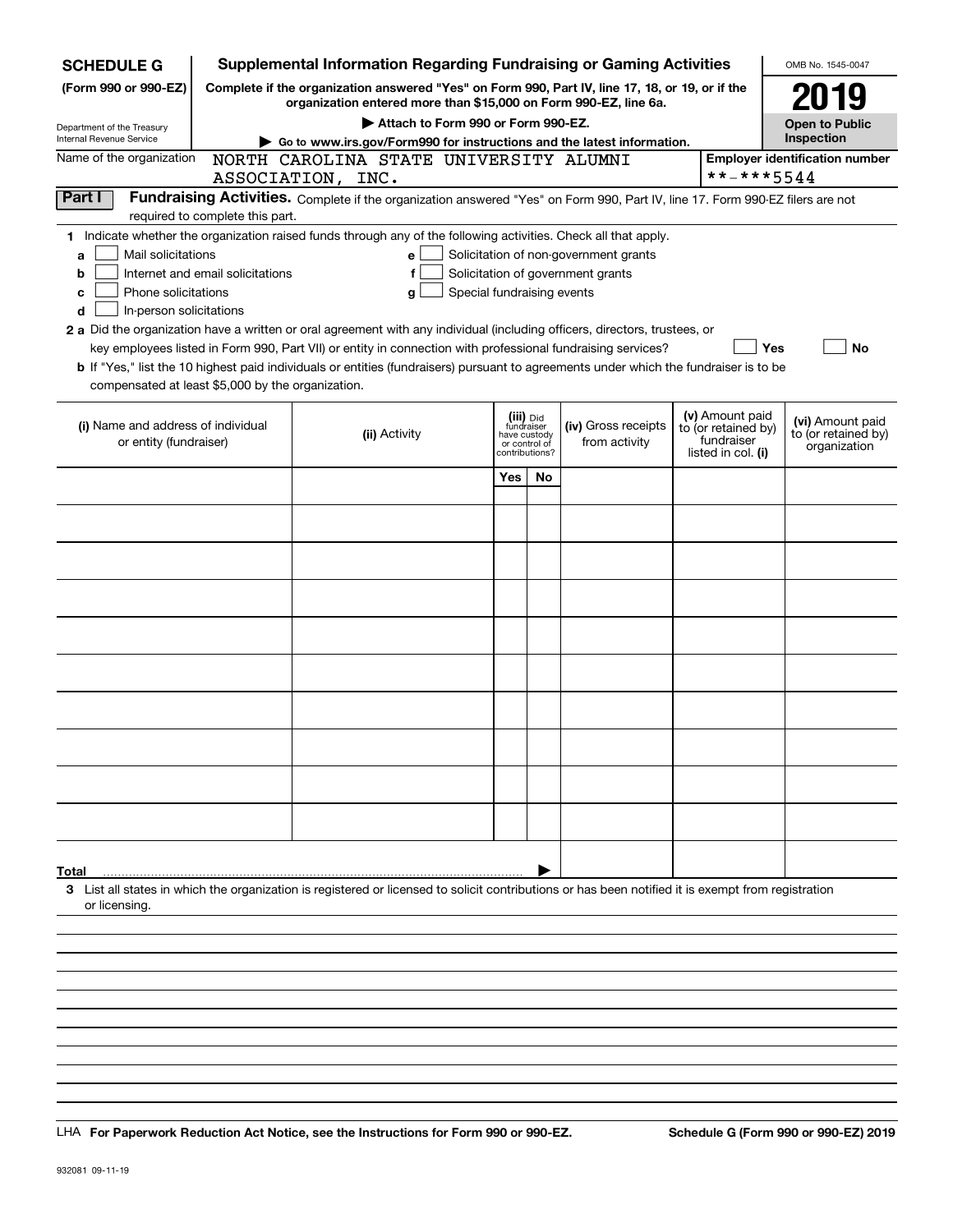**2**

Schedule G (Form 990 or 990-EZ) 2019 Page ASSOCIATION, INC. \*\*-\*\*\*5544 **Part II Fundraising Events.** Complete if the organization answered "Yes" on Form 990, Part IV, line 18, or reported more than \$15,000<br>15.000 of fundraising event contributions and gross income on Form 990-EZ. lines 1 an of fundraising event contributions and gross income on Form 990-EZ, lines 1 and 6b. List events with gross receipts greater than \$5,000. **(a)** Event  $#1$  **(b)** Event  $#2$ (c) Other events **(d)**  Total events EVENING OF (add col. **(a)** through BAS SOCIAL | 2 STARS col. **(c)**) (event type) (event type) (total number) Revenue Revenue 19,870. 24,168. 11,940. 55,978. Gross receipts **12**Less: Contributions

|        |    | LUUU. UUITIINUITUITU                                        |         |         |          |                           |
|--------|----|-------------------------------------------------------------|---------|---------|----------|---------------------------|
|        | 3  | Gross income (line 1 minus line 2)                          | 19,870. | 24,168. | 11,940.  | 55,978.                   |
|        | 4  | Cash prizes                                                 |         |         |          |                           |
|        | 5  | Noncash prizes                                              |         |         |          |                           |
| penses |    | Rent/facility costs                                         | 16,279. | 790.    | 11, 210. | 28,279.                   |
|        |    | Food and beverages                                          | 17,037. | 23,456. | 11,770.  | 52, 263.                  |
| Direct | 8  | Entertainment                                               | 41,000. | 19,833. | 3,150.   |                           |
|        | 9  | Other direct expenses                                       | 15,656. | 12,331. | 11,318.  | $\frac{63,983.}{39,305.}$ |
|        | 10 | Direct expense summary. Add lines 4 through 9 in column (d) |         |         |          | 183,830.                  |
|        |    | $-127,852.$                                                 |         |         |          |                           |

Part III **Part III** Net income summary. Subtract line 10 from line 3, column (d)<br>**Part III Gaming.** Complete if the organization answered "Yes" on Form 990, Part IV, line 19, or reported more than \$15,000 on Form 990-F7. line 6a.

\$15,000 on Form 990-EZ, line 6a.

| Revenue         |   |                                                                                                                                                                                                                                | (a) Bingo      | (b) Pull tabs/instant<br>bingo/progressive bingo | (c) Other gaming             | (d) Total gaming (add<br>$ col. (a)$ through col. $(c)$ |
|-----------------|---|--------------------------------------------------------------------------------------------------------------------------------------------------------------------------------------------------------------------------------|----------------|--------------------------------------------------|------------------------------|---------------------------------------------------------|
|                 |   |                                                                                                                                                                                                                                |                |                                                  |                              |                                                         |
|                 | 2 |                                                                                                                                                                                                                                |                |                                                  |                              |                                                         |
| Direct Expenses | 3 |                                                                                                                                                                                                                                |                |                                                  |                              |                                                         |
|                 | 4 |                                                                                                                                                                                                                                |                |                                                  |                              |                                                         |
|                 | 5 |                                                                                                                                                                                                                                |                |                                                  |                              |                                                         |
|                 | 6 |                                                                                                                                                                                                                                | %<br><b>No</b> | Yes<br>%<br><b>No</b>                            | Yes $\_\_$<br>%<br><b>No</b> |                                                         |
|                 |   | Direct expense summary. Add lines 2 through 5 in column (d) [11] manus and the summan manuscription of the summan manuscription of the summan manuscription of the summan manuscription of the summan manuscription of the sum |                |                                                  | ▶                            |                                                         |
|                 |   |                                                                                                                                                                                                                                |                |                                                  |                              |                                                         |
| 9               |   |                                                                                                                                                                                                                                |                |                                                  |                              |                                                         |
|                 |   |                                                                                                                                                                                                                                |                |                                                  |                              | Yes<br><b>No</b>                                        |
|                 |   |                                                                                                                                                                                                                                |                |                                                  |                              |                                                         |
|                 |   |                                                                                                                                                                                                                                |                |                                                  |                              | Yes<br><b>No</b>                                        |
|                 |   |                                                                                                                                                                                                                                |                |                                                  |                              |                                                         |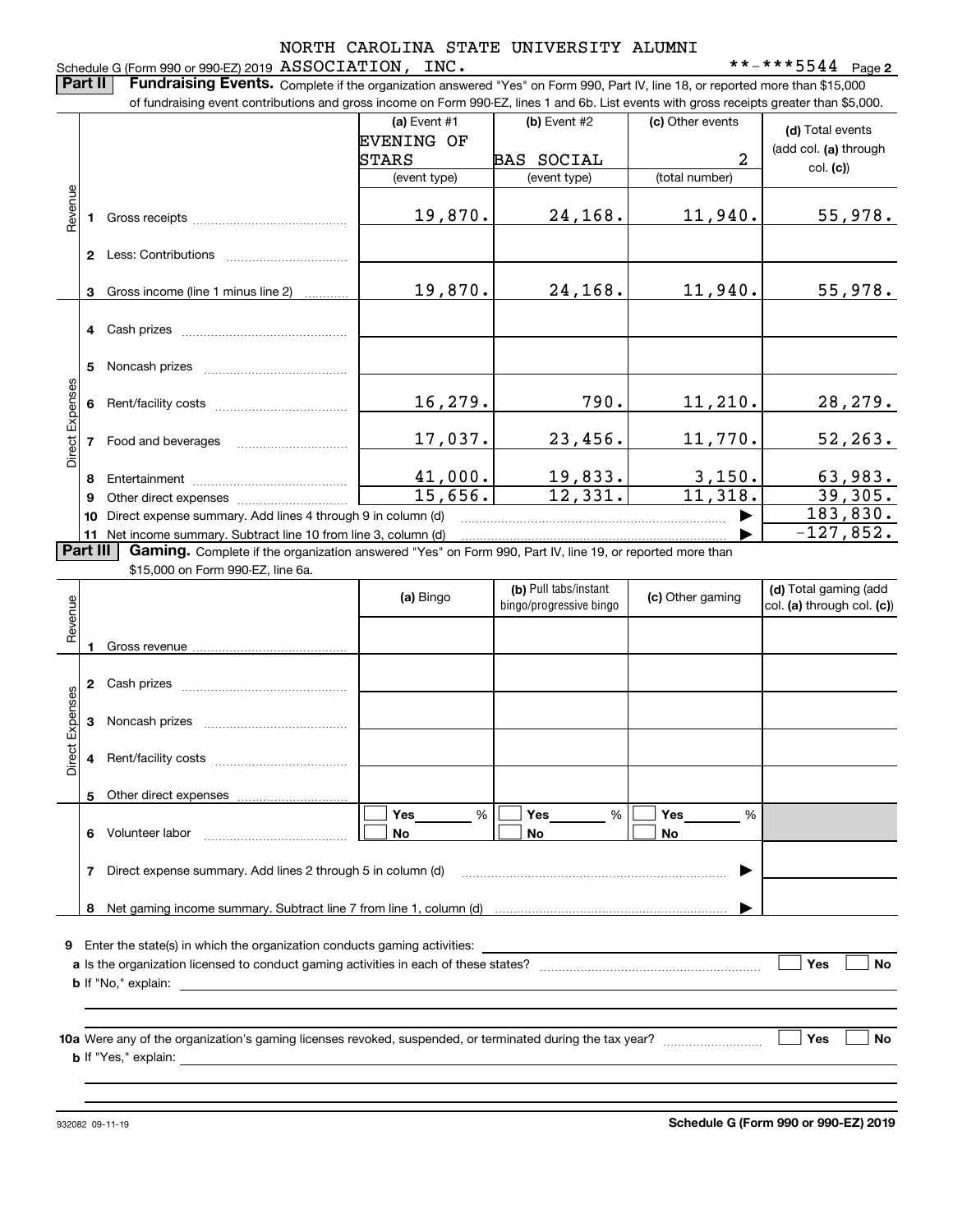|  | NORTH CAROLINA STATE UNIVERSITY ALUMNI |
|--|----------------------------------------|
|--|----------------------------------------|

| Schedule G (Form 990 or 990-EZ) 2019 $\, {\rm ASSOCIATION}$ , $\, {\rm INC}$ .                                                                                                                                                                        | **-***5544      |       | Page 3    |
|-------------------------------------------------------------------------------------------------------------------------------------------------------------------------------------------------------------------------------------------------------|-----------------|-------|-----------|
|                                                                                                                                                                                                                                                       |                 | Yes   | <b>No</b> |
| 12 Is the organization a grantor, beneficiary or trustee of a trust, or a member of a partnership or other entity formed                                                                                                                              |                 |       |           |
|                                                                                                                                                                                                                                                       |                 | Yes   | No        |
| 13 Indicate the percentage of gaming activity conducted in:                                                                                                                                                                                           |                 |       |           |
|                                                                                                                                                                                                                                                       | 13a             |       | %         |
|                                                                                                                                                                                                                                                       | 13 <sub>b</sub> |       | %         |
| 14 Enter the name and address of the person who prepares the organization's gaming/special events books and records:                                                                                                                                  |                 |       |           |
| Name $\blacktriangleright$<br><u> 1989 - Johann Stoff, deutscher Stoff, der Stoff, der Stoff, der Stoff, der Stoff, der Stoff, der Stoff, der S</u>                                                                                                   |                 |       |           |
| Address $\blacktriangleright$<br><u> 1989 - Johann John Stone, market fan de Amerikaanske kommunister († 1958)</u>                                                                                                                                    |                 |       |           |
| 15a Does the organization have a contract with a third party from whom the organization receives gaming revenue?                                                                                                                                      |                 | Yes   | No        |
|                                                                                                                                                                                                                                                       |                 |       |           |
|                                                                                                                                                                                                                                                       |                 |       |           |
| c If "Yes," enter name and address of the third party:                                                                                                                                                                                                |                 |       |           |
| Name $\blacktriangleright$<br><u> 1980 - Andrea Andrew Maria (h. 1980).</u>                                                                                                                                                                           |                 |       |           |
| Address $\blacktriangleright$<br><u> Andreas Andreas Andreas Andreas Andreas Andreas Andreas Andreas Andreas Andreas Andreas Andreas Andreas Andr</u>                                                                                                 |                 |       |           |
| 16 Gaming manager information:                                                                                                                                                                                                                        |                 |       |           |
| Name $\blacktriangleright$<br><u> 1980 - Andrea Aonaichte, ann an t-Èireann an t-Èireann an t-Èireann an t-Èireann an t-Èireann an t-Èireann an </u>                                                                                                  |                 |       |           |
| Gaming manager compensation > \$                                                                                                                                                                                                                      |                 |       |           |
|                                                                                                                                                                                                                                                       |                 |       |           |
| $Description of services provided$ $\triangleright$                                                                                                                                                                                                   |                 |       |           |
|                                                                                                                                                                                                                                                       |                 |       |           |
|                                                                                                                                                                                                                                                       |                 |       |           |
| Employee<br>Director/officer<br>Independent contractor                                                                                                                                                                                                |                 |       |           |
| 17 Mandatory distributions:                                                                                                                                                                                                                           |                 |       |           |
| a Is the organization required under state law to make charitable distributions from the gaming proceeds to                                                                                                                                           |                 |       |           |
| retain the state gaming license?                                                                                                                                                                                                                      |                 | ∣ Yes | 」No       |
| b Enter the amount of distributions required under state law to be distributed to other exempt organizations or spent in the                                                                                                                          |                 |       |           |
| organization's own exempt activities during the tax year $\triangleright$ \$                                                                                                                                                                          |                 |       |           |
| Part IV<br>Supplemental Information. Provide the explanations required by Part I, line 2b, columns (iii) and (v); and Part III, lines 9, 9b, 10b,<br>15b, 15c, 16, and 17b, as applicable. Also provide any additional information. See instructions. |                 |       |           |
|                                                                                                                                                                                                                                                       |                 |       |           |
|                                                                                                                                                                                                                                                       |                 |       |           |
|                                                                                                                                                                                                                                                       |                 |       |           |
|                                                                                                                                                                                                                                                       |                 |       |           |
|                                                                                                                                                                                                                                                       |                 |       |           |
|                                                                                                                                                                                                                                                       |                 |       |           |
|                                                                                                                                                                                                                                                       |                 |       |           |
|                                                                                                                                                                                                                                                       |                 |       |           |
|                                                                                                                                                                                                                                                       |                 |       |           |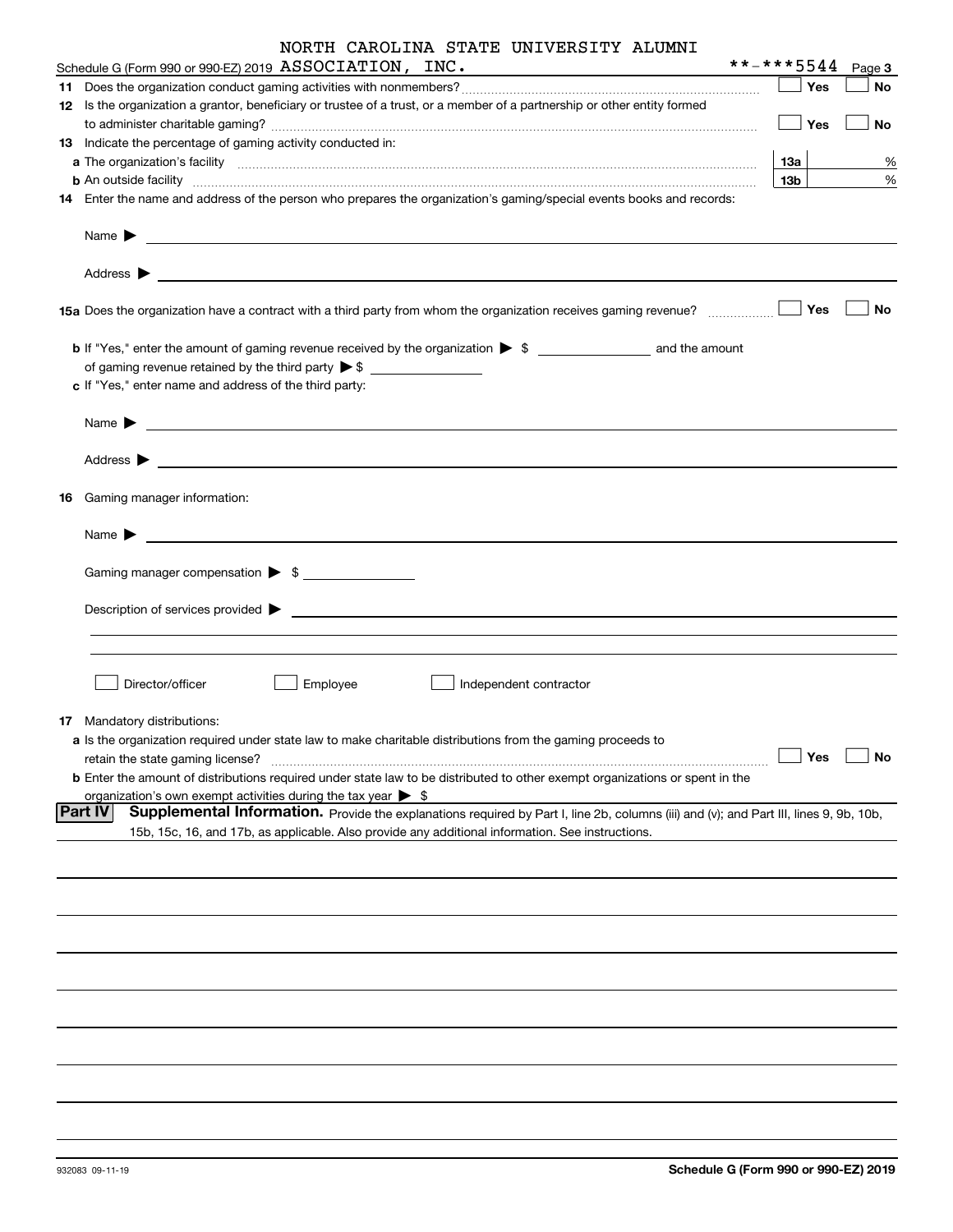|                                                                                               | NORTH CAROLINA STATE UNIVERSITY ALUMNI | **-***5 <u>544 Page 4</u> |
|-----------------------------------------------------------------------------------------------|----------------------------------------|---------------------------|
| Schedule G (Form 990 or 990-EZ) ASSOCIATION<br>Part IV   Supplemental Information (continued) | ASSOCIATION, INC.                      |                           |
|                                                                                               |                                        |                           |
|                                                                                               |                                        |                           |
|                                                                                               |                                        |                           |
|                                                                                               |                                        |                           |
|                                                                                               |                                        |                           |
|                                                                                               |                                        |                           |
|                                                                                               |                                        |                           |
|                                                                                               |                                        |                           |
|                                                                                               |                                        |                           |
|                                                                                               |                                        |                           |
|                                                                                               |                                        |                           |
|                                                                                               |                                        |                           |
|                                                                                               |                                        |                           |
|                                                                                               |                                        |                           |
|                                                                                               |                                        |                           |
|                                                                                               |                                        |                           |
|                                                                                               |                                        |                           |
|                                                                                               |                                        |                           |
|                                                                                               |                                        |                           |
|                                                                                               |                                        |                           |
|                                                                                               |                                        |                           |
|                                                                                               |                                        |                           |
|                                                                                               |                                        |                           |
|                                                                                               |                                        |                           |
|                                                                                               |                                        |                           |
|                                                                                               |                                        |                           |
|                                                                                               |                                        |                           |
|                                                                                               |                                        |                           |
|                                                                                               |                                        |                           |
|                                                                                               |                                        |                           |
|                                                                                               |                                        |                           |
|                                                                                               |                                        |                           |
|                                                                                               |                                        |                           |
|                                                                                               |                                        |                           |
|                                                                                               |                                        |                           |
|                                                                                               |                                        |                           |
|                                                                                               |                                        |                           |
|                                                                                               |                                        |                           |
|                                                                                               |                                        |                           |
|                                                                                               |                                        |                           |
|                                                                                               |                                        |                           |
|                                                                                               |                                        |                           |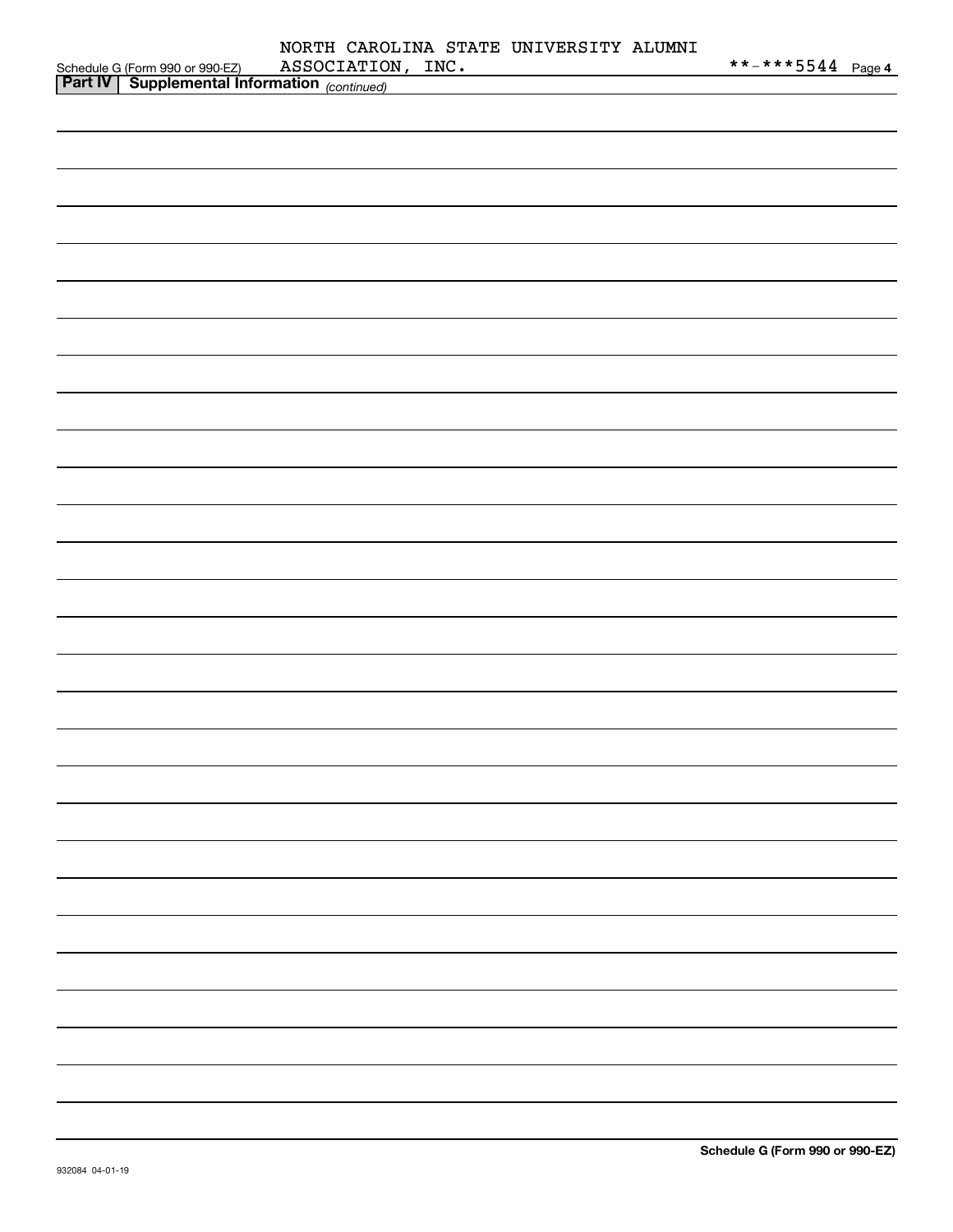| <b>SCHEDULE I</b><br>(Form 990) | <b>Grants and Other Assistance to Organizations,</b><br>Governments, and Individuals in the United States                                                                 |            |                                                                                  |                                                       |                                         |                                               |                                          |                                       | OMB No. 1545-0047     |
|---------------------------------|---------------------------------------------------------------------------------------------------------------------------------------------------------------------------|------------|----------------------------------------------------------------------------------|-------------------------------------------------------|-----------------------------------------|-----------------------------------------------|------------------------------------------|---------------------------------------|-----------------------|
|                                 |                                                                                                                                                                           |            | Complete if the organization answered "Yes" on Form 990, Part IV, line 21 or 22. |                                                       |                                         |                                               |                                          |                                       | 2019                  |
| Department of the Treasury      |                                                                                                                                                                           |            |                                                                                  | Attach to Form 990.                                   |                                         |                                               |                                          |                                       | <b>Open to Public</b> |
| Internal Revenue Service        |                                                                                                                                                                           |            |                                                                                  | Go to www.irs.gov/Form990 for the latest information. |                                         |                                               |                                          |                                       | Inspection            |
| Name of the organization        | ASSOCIATION, INC.                                                                                                                                                         |            | NORTH CAROLINA STATE UNIVERSITY ALUMNI                                           |                                                       |                                         |                                               |                                          | <b>Employer identification number</b> | **-***5544            |
| Part I                          | <b>General Information on Grants and Assistance</b>                                                                                                                       |            |                                                                                  |                                                       |                                         |                                               |                                          |                                       |                       |
| 1.                              | Does the organization maintain records to substantiate the amount of the grants or assistance, the grantees' eligibility for the grants or assistance, and the selection  |            |                                                                                  |                                                       |                                         |                                               |                                          |                                       |                       |
|                                 |                                                                                                                                                                           |            |                                                                                  |                                                       |                                         |                                               |                                          | $\boxed{\text{X}}$ Yes                | l No                  |
| $\mathbf{2}$                    | Describe in Part IV the organization's procedures for monitoring the use of grant funds in the United States.                                                             |            |                                                                                  |                                                       |                                         |                                               |                                          |                                       |                       |
| Part II                         | Grants and Other Assistance to Domestic Organizations and Domestic Governments. Complete if the organization answered "Yes" on Form 990, Part IV, line 21, for any        |            |                                                                                  |                                                       |                                         |                                               |                                          |                                       |                       |
|                                 | recipient that received more than \$5,000. Part II can be duplicated if additional space is needed.                                                                       |            |                                                                                  |                                                       |                                         | (f) Method of                                 |                                          |                                       |                       |
|                                 | <b>1 (a)</b> Name and address of organization<br>or government                                                                                                            | $(b)$ EIN  | (c) IRC section<br>(if applicable)                                               | (d) Amount of<br>cash grant                           | (e) Amount of<br>non-cash<br>assistance | valuation (book,<br>FMV, appraisal,<br>other) | (g) Description of<br>noncash assistance | (h) Purpose of grant<br>or assistance |                       |
| NORTH CAROLINA STATE UNIVERSITY |                                                                                                                                                                           |            |                                                                                  |                                                       |                                         |                                               |                                          |                                       |                       |
| NCSU BOX 7205                   |                                                                                                                                                                           |            |                                                                                  |                                                       |                                         |                                               |                                          | SCHOLARSHIPS AND OTHER                |                       |
| RALEIGH, NC 27695               |                                                                                                                                                                           | **_******* | 170(C)(1)                                                                        | 830,410                                               |                                         | 0. BOOK VALUE                                 | N/A                                      | UNIVERSITY SUPPORT                    |                       |
|                                 |                                                                                                                                                                           |            |                                                                                  |                                                       |                                         |                                               |                                          |                                       |                       |
|                                 |                                                                                                                                                                           |            |                                                                                  |                                                       |                                         |                                               |                                          |                                       |                       |
|                                 |                                                                                                                                                                           |            |                                                                                  |                                                       |                                         |                                               |                                          |                                       |                       |
|                                 |                                                                                                                                                                           |            |                                                                                  |                                                       |                                         |                                               |                                          |                                       |                       |
|                                 |                                                                                                                                                                           |            |                                                                                  |                                                       |                                         |                                               |                                          |                                       |                       |
|                                 |                                                                                                                                                                           |            |                                                                                  |                                                       |                                         |                                               |                                          |                                       |                       |
|                                 |                                                                                                                                                                           |            |                                                                                  |                                                       |                                         |                                               |                                          |                                       |                       |
|                                 |                                                                                                                                                                           |            |                                                                                  |                                                       |                                         |                                               |                                          |                                       |                       |
|                                 |                                                                                                                                                                           |            |                                                                                  |                                                       |                                         |                                               |                                          |                                       |                       |
|                                 |                                                                                                                                                                           |            |                                                                                  |                                                       |                                         |                                               |                                          |                                       |                       |
|                                 |                                                                                                                                                                           |            |                                                                                  |                                                       |                                         |                                               |                                          |                                       |                       |
|                                 |                                                                                                                                                                           |            |                                                                                  |                                                       |                                         |                                               |                                          |                                       |                       |
|                                 |                                                                                                                                                                           |            |                                                                                  |                                                       |                                         |                                               |                                          |                                       |                       |
|                                 |                                                                                                                                                                           |            |                                                                                  |                                                       |                                         |                                               |                                          |                                       |                       |
|                                 |                                                                                                                                                                           |            |                                                                                  |                                                       |                                         |                                               |                                          |                                       |                       |
|                                 |                                                                                                                                                                           |            |                                                                                  |                                                       |                                         |                                               |                                          |                                       |                       |
|                                 |                                                                                                                                                                           |            |                                                                                  |                                                       |                                         |                                               |                                          |                                       |                       |
|                                 |                                                                                                                                                                           |            |                                                                                  |                                                       |                                         |                                               |                                          |                                       |                       |
|                                 |                                                                                                                                                                           |            |                                                                                  |                                                       |                                         |                                               |                                          |                                       | $1$ .                 |
| $\mathbf{2}$<br>3               | Enter total number of section $501(c)(3)$ and government organizations listed in the line 1 table<br>Enter total number of other organizations listed in the line 1 table |            |                                                                                  |                                                       |                                         |                                               |                                          |                                       |                       |
|                                 | LHA For Paperwork Reduction Act Notice, see the Instructions for Form 990.                                                                                                |            |                                                                                  |                                                       |                                         |                                               |                                          | Schedule I (Form 990) (2019)          |                       |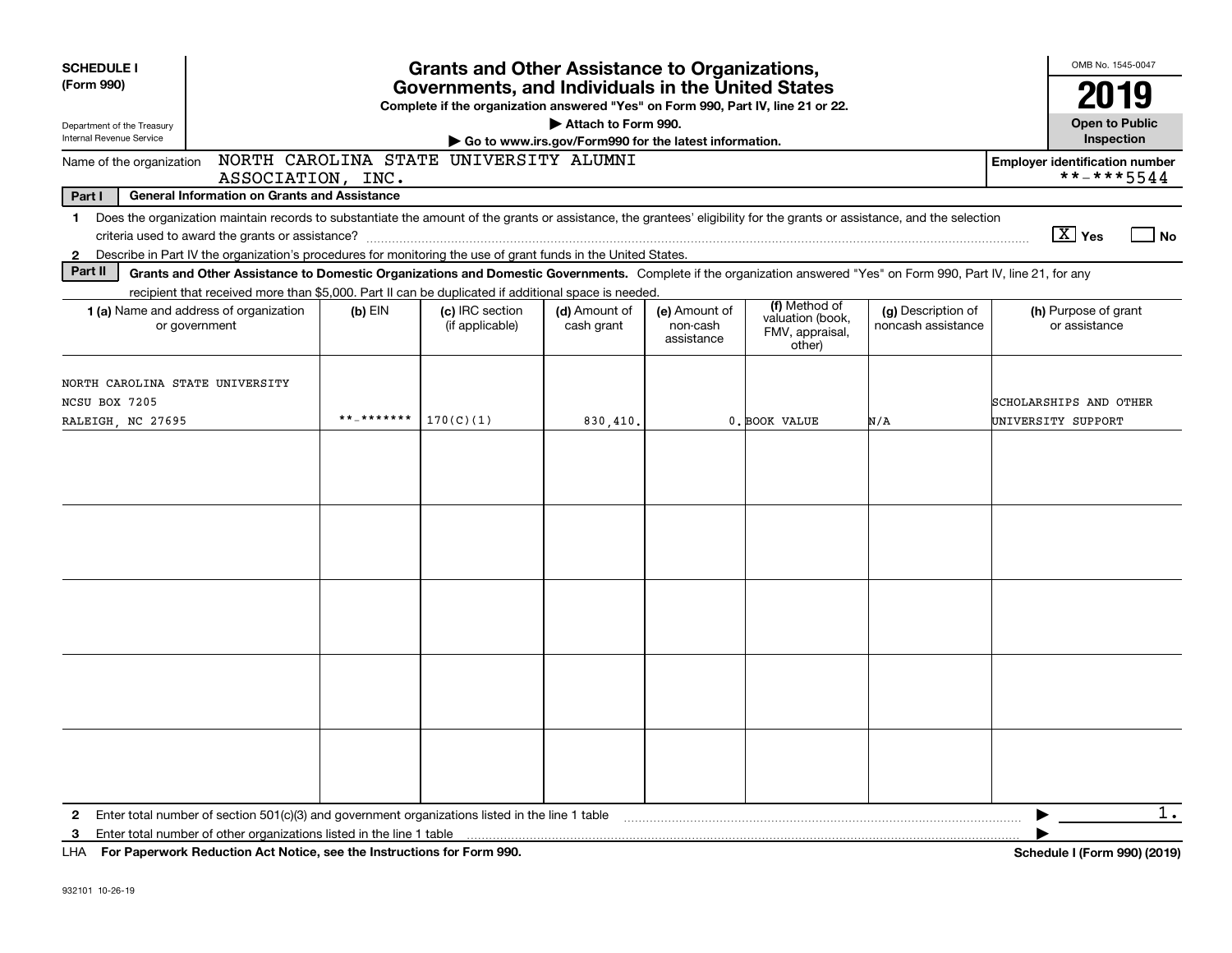**Part III** | Grants and Other Assistance to Domestic Individuals. Complete if the organization answered "Yes" on Form 990, Part IV, line 22. Part III can be duplicated if additional space is needed.

| (a) Type of grant or assistance | (b) Number of<br>recipients | (c) Amount of<br>cash grant | (d) Amount of non-<br>cash assistance | (e) Method of valuation<br>(book, FMV, appraisal, other) | (f) Description of noncash assistance |
|---------------------------------|-----------------------------|-----------------------------|---------------------------------------|----------------------------------------------------------|---------------------------------------|
|                                 |                             |                             |                                       |                                                          |                                       |
|                                 |                             |                             |                                       |                                                          |                                       |
|                                 |                             |                             |                                       |                                                          |                                       |
|                                 |                             |                             |                                       |                                                          |                                       |
|                                 |                             |                             |                                       |                                                          |                                       |
|                                 |                             |                             |                                       |                                                          |                                       |
|                                 |                             |                             |                                       |                                                          |                                       |
|                                 |                             |                             |                                       |                                                          |                                       |
|                                 |                             |                             |                                       |                                                          |                                       |
|                                 |                             |                             |                                       |                                                          |                                       |

**Part IV** | Supplemental Information. Provide the information required in Part I, line 2; Part III, column (b); and any other additional information.<br>

PART I, LINE 2:

GRANTS REPRESENT REIMBURSEMENT OF SCHOLARSHIP EXPENSES PROCESSED THROUGH

THE UNIVERSITY'S ACCOUNTING SYSTEMS, AND ARE SUBJECT TO UNIVERSITY AND

STATE OF NORTH CAROLINA GUIDELINES, IN ADDITION TO ANY RESTRICTIONS PLACED

DIRECTLY BY DONORS.

Schedule I (Form 990) (2019) ASSOCIATION, INC. \* \* – \* \* \* 5544 Page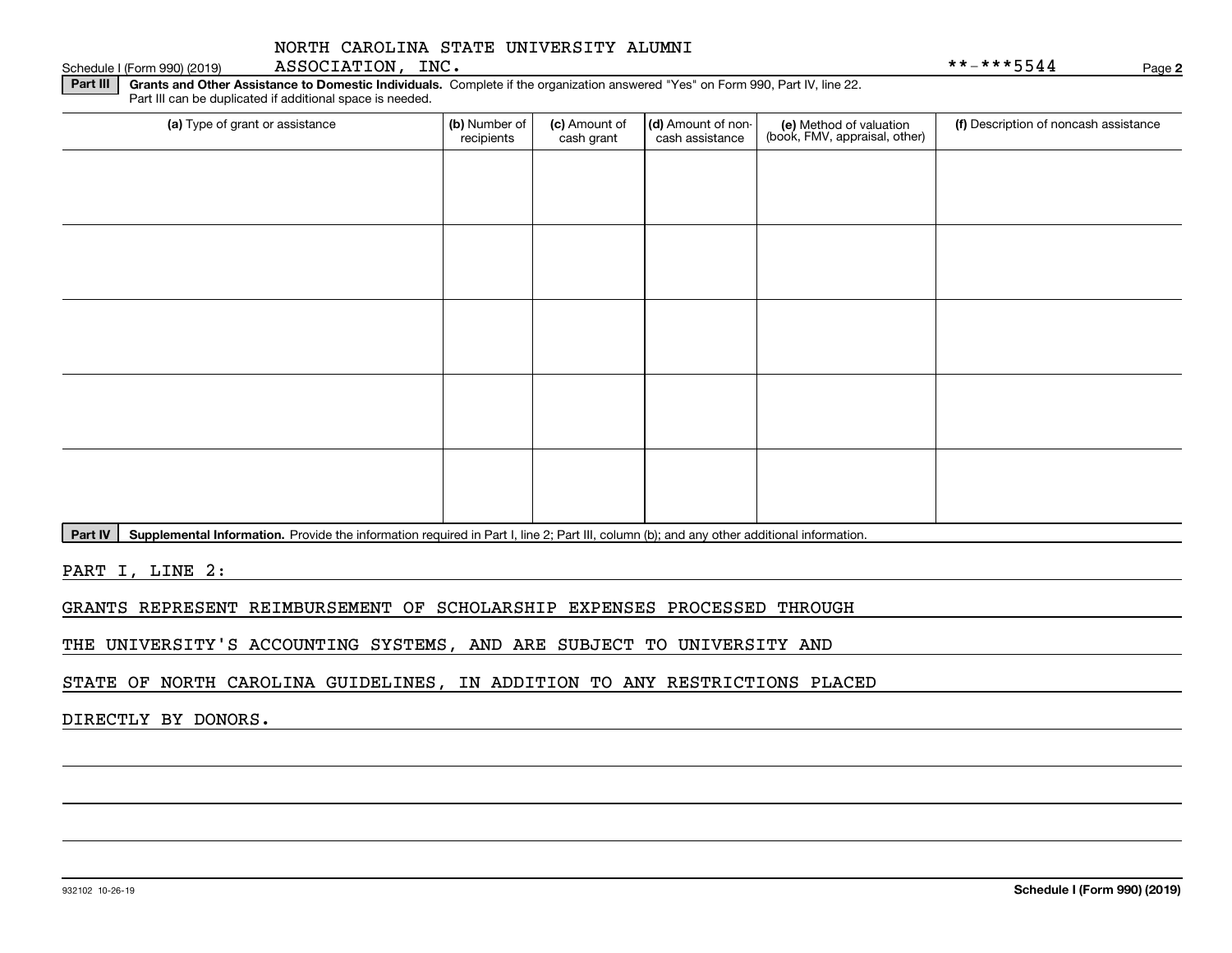|   | <b>SCHEDULE J</b>                       | <b>Compensation Information</b>                                                                                                                                                                                                      |                                       | OMB No. 1545-0047          |     |    |  |  |
|---|-----------------------------------------|--------------------------------------------------------------------------------------------------------------------------------------------------------------------------------------------------------------------------------------|---------------------------------------|----------------------------|-----|----|--|--|
|   | (Form 990)                              | For certain Officers, Directors, Trustees, Key Employees, and Highest                                                                                                                                                                |                                       |                            |     |    |  |  |
|   |                                         | <b>Compensated Employees</b><br>Complete if the organization answered "Yes" on Form 990, Part IV, line 23.                                                                                                                           |                                       | 2019                       |     |    |  |  |
|   | Department of the Treasury              | Attach to Form 990.                                                                                                                                                                                                                  |                                       | <b>Open to Public</b>      |     |    |  |  |
|   | Internal Revenue Service                | Go to www.irs.gov/Form990 for instructions and the latest information.                                                                                                                                                               |                                       | <b>Inspection</b>          |     |    |  |  |
|   | Name of the organization                | NORTH CAROLINA STATE UNIVERSITY ALUMNI                                                                                                                                                                                               | <b>Employer identification number</b> |                            |     |    |  |  |
|   |                                         | ASSOCIATION, INC.                                                                                                                                                                                                                    |                                       | **-***5544                 |     |    |  |  |
|   | Part I                                  | <b>Questions Regarding Compensation</b>                                                                                                                                                                                              |                                       |                            |     |    |  |  |
|   |                                         |                                                                                                                                                                                                                                      |                                       |                            | Yes | No |  |  |
|   |                                         | <b>1a</b> Check the appropriate box(es) if the organization provided any of the following to or for a person listed on Form 990,                                                                                                     |                                       |                            |     |    |  |  |
|   |                                         | Part VII, Section A, line 1a. Complete Part III to provide any relevant information regarding these items.                                                                                                                           |                                       |                            |     |    |  |  |
|   | First-class or charter travel           | Housing allowance or residence for personal use                                                                                                                                                                                      |                                       |                            |     |    |  |  |
|   | Travel for companions                   | Payments for business use of personal residence                                                                                                                                                                                      |                                       |                            |     |    |  |  |
|   |                                         | Health or social club dues or initiation fees<br>Tax indemnification and gross-up payments                                                                                                                                           |                                       |                            |     |    |  |  |
|   |                                         | Discretionary spending account<br>Personal services (such as maid, chauffeur, chef)                                                                                                                                                  |                                       |                            |     |    |  |  |
|   |                                         |                                                                                                                                                                                                                                      |                                       |                            |     |    |  |  |
|   |                                         | <b>b</b> If any of the boxes on line 1a are checked, did the organization follow a written policy regarding payment or                                                                                                               |                                       |                            |     |    |  |  |
|   |                                         |                                                                                                                                                                                                                                      |                                       | 1b                         |     |    |  |  |
| 2 |                                         | Did the organization require substantiation prior to reimbursing or allowing expenses incurred by all directors,                                                                                                                     |                                       | $\mathbf{2}$               |     |    |  |  |
|   |                                         |                                                                                                                                                                                                                                      |                                       |                            |     |    |  |  |
| з |                                         | Indicate which, if any, of the following the organization used to establish the compensation of the organization's                                                                                                                   |                                       |                            |     |    |  |  |
|   |                                         | CEO/Executive Director. Check all that apply. Do not check any boxes for methods used by a related organization to                                                                                                                   |                                       |                            |     |    |  |  |
|   |                                         | establish compensation of the CEO/Executive Director, but explain in Part III.                                                                                                                                                       |                                       |                            |     |    |  |  |
|   | Compensation committee                  | Written employment contract                                                                                                                                                                                                          |                                       |                            |     |    |  |  |
|   |                                         | Compensation survey or study<br>Independent compensation consultant                                                                                                                                                                  |                                       |                            |     |    |  |  |
|   |                                         | $\mathbf{X}$ Approval by the board or compensation committee<br>Form 990 of other organizations                                                                                                                                      |                                       |                            |     |    |  |  |
|   |                                         |                                                                                                                                                                                                                                      |                                       |                            |     |    |  |  |
| 4 |                                         | During the year, did any person listed on Form 990, Part VII, Section A, line 1a, with respect to the filing                                                                                                                         |                                       |                            |     |    |  |  |
|   | organization or a related organization: |                                                                                                                                                                                                                                      |                                       |                            |     |    |  |  |
| а |                                         | Receive a severance payment or change-of-control payment?                                                                                                                                                                            |                                       | 4a                         |     | х  |  |  |
| b |                                         |                                                                                                                                                                                                                                      |                                       | 4b                         |     | X  |  |  |
|   |                                         |                                                                                                                                                                                                                                      |                                       | 4c                         |     | X  |  |  |
|   |                                         | If "Yes" to any of lines 4a-c, list the persons and provide the applicable amounts for each item in Part III.                                                                                                                        |                                       |                            |     |    |  |  |
|   |                                         |                                                                                                                                                                                                                                      |                                       |                            |     |    |  |  |
|   |                                         | Only section 501(c)(3), 501(c)(4), and 501(c)(29) organizations must complete lines 5-9.                                                                                                                                             |                                       |                            |     |    |  |  |
|   |                                         | For persons listed on Form 990, Part VII, Section A, line 1a, did the organization pay or accrue any compensation                                                                                                                    |                                       |                            |     |    |  |  |
|   | contingent on the revenues of:          |                                                                                                                                                                                                                                      |                                       |                            |     |    |  |  |
| a |                                         | The organization? <b>With the contract of the contract of the contract of the contract of the contract of the contract of the contract of the contract of the contract of the contract of the contract of the contract of the co</b> |                                       | 5а                         |     | х  |  |  |
|   |                                         |                                                                                                                                                                                                                                      |                                       | 5b                         |     | X  |  |  |
|   |                                         | If "Yes" on line 5a or 5b, describe in Part III.                                                                                                                                                                                     |                                       |                            |     |    |  |  |
| 6 |                                         | For persons listed on Form 990, Part VII, Section A, line 1a, did the organization pay or accrue any compensation                                                                                                                    |                                       |                            |     |    |  |  |
|   | contingent on the net earnings of:      |                                                                                                                                                                                                                                      |                                       |                            |     |    |  |  |
| a |                                         | The organization? <b>With the contract of the contract of the contract of the contract of the contract of the contract of the contract of the contract of the contract of the contract of the contract of the contract of the co</b> |                                       | 6a                         |     | х  |  |  |
|   |                                         |                                                                                                                                                                                                                                      |                                       | 6b                         |     | X  |  |  |
|   |                                         | If "Yes" on line 6a or 6b, describe in Part III.                                                                                                                                                                                     |                                       |                            |     |    |  |  |
|   |                                         | 7 For persons listed on Form 990, Part VII, Section A, line 1a, did the organization provide any nonfixed payments                                                                                                                   |                                       |                            |     |    |  |  |
|   |                                         |                                                                                                                                                                                                                                      |                                       | 7                          |     | х  |  |  |
| 8 |                                         | Were any amounts reported on Form 990, Part VII, paid or accrued pursuant to a contract that was subject to the                                                                                                                      |                                       |                            |     |    |  |  |
|   |                                         | initial contract exception described in Regulations section 53.4958-4(a)(3)? If "Yes," describe in Part III                                                                                                                          |                                       | 8                          |     | х  |  |  |
| 9 |                                         | If "Yes" on line 8, did the organization also follow the rebuttable presumption procedure described in                                                                                                                               |                                       |                            |     |    |  |  |
|   |                                         |                                                                                                                                                                                                                                      |                                       | 9                          |     |    |  |  |
|   |                                         | LHA For Paperwork Reduction Act Notice, see the Instructions for Form 990.                                                                                                                                                           |                                       | Schedule J (Form 990) 2019 |     |    |  |  |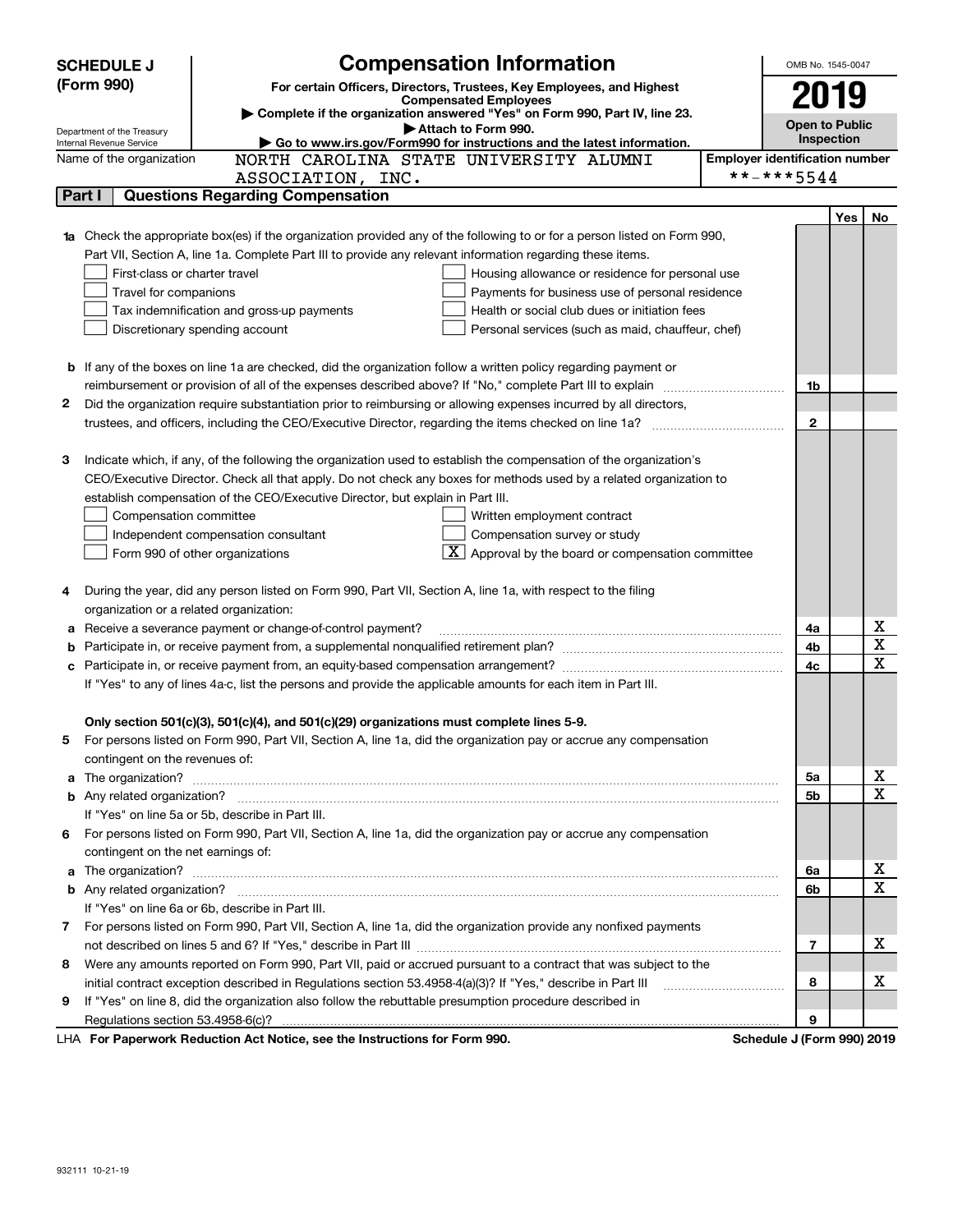ASSOCIATION, INC.

\*\*-\*\*\*5544

**2**

# **Part II Officers, Directors, Trustees, Key Employees, and Highest Compensated Employees.**  Schedule J (Form 990) 2019 Page Use duplicate copies if additional space is needed.

For each individual whose compensation must be reported on Schedule J, report compensation from the organization on row (i) and from related organizations, described in the instructions, on row (ii). Do not list any individuals that aren't listed on Form 990, Part VII.

**Note:**  The sum of columns (B)(i)-(iii) for each listed individual must equal the total amount of Form 990, Part VII, Section A, line 1a, applicable column (D) and (E) amounts for that individual.

|                           |      |                          | (B) Breakdown of W-2 and/or 1099-MISC compensation |                                           | (C) Retirement and<br>other deferred | (D) Nontaxable<br>benefits | (E) Total of columns<br>$(B)(i)-(D)$ | (F) Compensation<br>in column (B)         |
|---------------------------|------|--------------------------|----------------------------------------------------|-------------------------------------------|--------------------------------------|----------------------------|--------------------------------------|-------------------------------------------|
| (A) Name and Title        |      | (i) Base<br>compensation | (ii) Bonus &<br>incentive<br>compensation          | (iii) Other<br>reportable<br>compensation | compensation                         |                            |                                      | reported as deferred<br>on prior Form 990 |
| RALPH E SUGGS<br>(1)      | (i)  | 0.                       | 0.                                                 | $\overline{0}$ .                          | 0.                                   | $0$ .                      | $\mathbf 0$                          | 0.                                        |
| EXECUTIVE DIRECTOR        | (ii) | 238,000.                 | $\overline{0}$ .                                   | $\overline{5,450}$ .                      | 45,886.                              | $\overline{0}$ .           | 289, 336.                            | $\overline{0}$ .                          |
| DEREK R BRYAN<br>(2)      | (i)  | 0.                       | $\overline{0}$ .                                   | 0.                                        | 0.                                   | $\overline{0}$ .           | $\mathbf 0$                          | $\overline{0}$ .                          |
| ASSISTANT TREASURER       | (ii) | 144,500.                 | $\overline{0}$ .                                   | $\overline{0}$ .                          | 27,860.                              | 6, 237.                    | 178,597.                             | $\overline{0}$ .                          |
| ERIN DELEHANTY<br>(3)     | (i)  | 0.                       | $\overline{0}$ .                                   | 0.                                        | $\overline{0}$ .                     | 0.                         | $\mathbf 0$ .                        | $\overline{0}$ .                          |
| ASSISTANT TREASURER       | (ii) | 136,856.                 | 0.                                                 | 0.                                        | 26, 408.                             | 6, 237.                    | 169, 501.                            | $\overline{0}$ .                          |
| MARY PELOQUIN-DODD<br>(4) | (i)  | 0.                       | 0.                                                 | 0.                                        | 0.                                   | $0$ .                      | $\mathbf 0$ .                        | $\overline{0}$ .                          |
| ASSISTANT TREASURER       | (ii) | 324,921.                 | 0.                                                 | 0.                                        | 37,284.                              | 6, 237.                    | 368,442.                             | $\overline{0}$ .                          |
|                           | (i)  |                          |                                                    |                                           |                                      |                            |                                      |                                           |
|                           | (ii) |                          |                                                    |                                           |                                      |                            |                                      |                                           |
|                           | (i)  |                          |                                                    |                                           |                                      |                            |                                      |                                           |
|                           | (ii) |                          |                                                    |                                           |                                      |                            |                                      |                                           |
|                           | (i)  |                          |                                                    |                                           |                                      |                            |                                      |                                           |
|                           | (ii) |                          |                                                    |                                           |                                      |                            |                                      |                                           |
|                           | (i)  |                          |                                                    |                                           |                                      |                            |                                      |                                           |
|                           | (ii) |                          |                                                    |                                           |                                      |                            |                                      |                                           |
|                           | (i)  |                          |                                                    |                                           |                                      |                            |                                      |                                           |
|                           | (ii) |                          |                                                    |                                           |                                      |                            |                                      |                                           |
|                           | (i)  |                          |                                                    |                                           |                                      |                            |                                      |                                           |
|                           | (ii) |                          |                                                    |                                           |                                      |                            |                                      |                                           |
|                           | (i)  |                          |                                                    |                                           |                                      |                            |                                      |                                           |
|                           | (ii) |                          |                                                    |                                           |                                      |                            |                                      |                                           |
|                           | (i)  |                          |                                                    |                                           |                                      |                            |                                      |                                           |
|                           | (ii) |                          |                                                    |                                           |                                      |                            |                                      |                                           |
|                           | (i)  |                          |                                                    |                                           |                                      |                            |                                      |                                           |
|                           | (ii) |                          |                                                    |                                           |                                      |                            |                                      |                                           |
|                           | (i)  |                          |                                                    |                                           |                                      |                            |                                      |                                           |
|                           | (ii) |                          |                                                    |                                           |                                      |                            |                                      |                                           |
|                           | (i)  |                          |                                                    |                                           |                                      |                            |                                      |                                           |
|                           | (ii) |                          |                                                    |                                           |                                      |                            |                                      |                                           |
|                           | (i)  |                          |                                                    |                                           |                                      |                            |                                      |                                           |
|                           | (ii) |                          |                                                    |                                           |                                      |                            |                                      |                                           |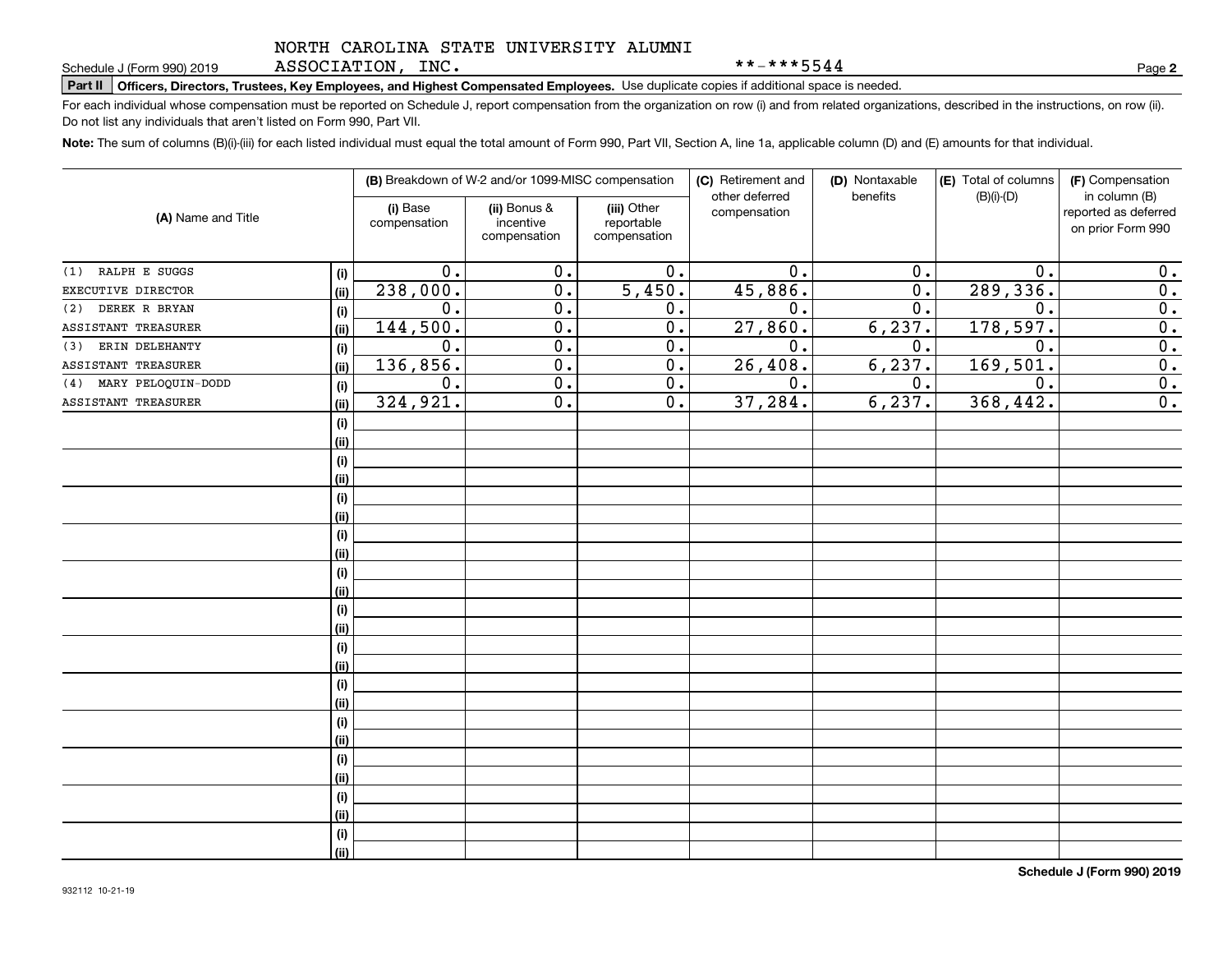### **Part III Supplemental Information**

Schedule J (Form 990) 2019 ASSOCIATION, INC.<br>Part III Supplemental Information<br>Provide the information, explanation, or descriptions required for Part I, lines 1a, 1b, 3, 4a, 4b, 4c, 5a, 5b, 6a, 6b, 7, and 8, and for Part

**Schedule J (Form 990) 2019**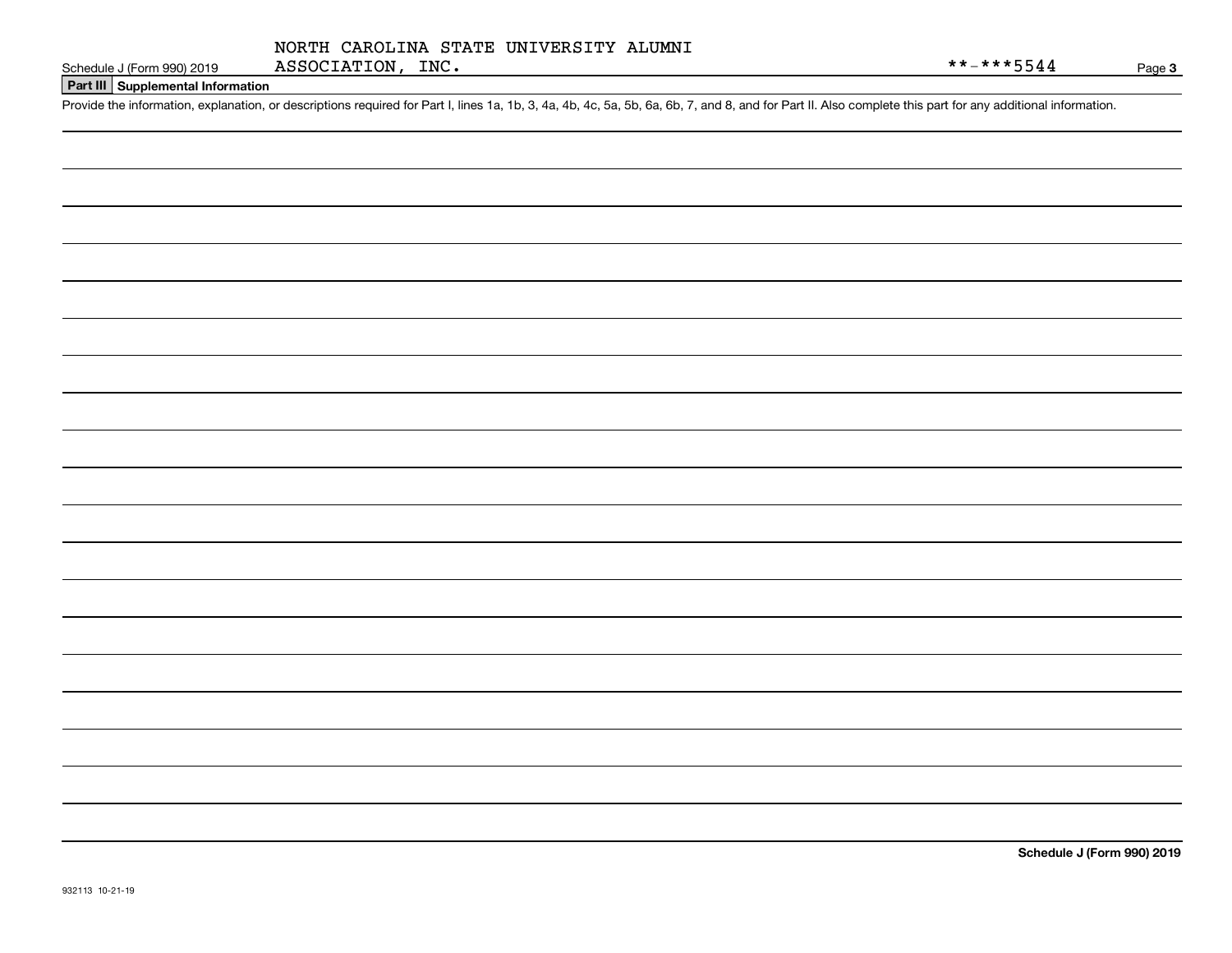**(Form 990 or 990-EZ)**

Department of the Treasury Internal Revenue Service Name of the organization

# **SCHEDULE O Supplemental Information to Form 990 or 990-EZ**

**Complete to provide information for responses to specific questions on Form 990 or 990-EZ or to provide any additional information. | Attach to Form 990 or 990-EZ. | Go to www.irs.gov/Form990 for the latest information.** NORTH CAROLINA STATE UNIVERSITY ALUMNI



**Employer identification number**<br>\*\*-\*\*\*5544

FORM 990, PART VI, SECTION A, LINE 1:

ASSOCIATION, INC.

EXECUTIVE COMMITTEE

1. THE EXECUTIVE COMMITTEE SHALL BE COMPOSED OF THE PRESIDENT, VICE

PRESIDENT, IMMEDIATE PAST PRESIDENT, SECRETARY-TREASURER AND SUCH

ADDITIONAL MEMBERS OF THE BOARD AS ARE APPOINTED BY THE PRESIDENT, NOT TO

EXCEED TEN. MEMBERS OF THE EXECUTIVE COMMITTEE SHALL SERVE UNTIL DECEMBER

31 OF THE CURRENT YEAR OR UNTIL THEIR SUCCESSORS ARE DULY CHOSEN AND

QUALIFIED. THE EXECUTIVE DIRECTOR SHALL BE A MEMBER.

2. THE EXECUTIVE COMMITTEE SHALL POSSESS AND IS AUTHORIZED TO EXERCISE ALL

POWERS OF THE BOARD OF DIRECTORS AND SHALL BE RESPONSIBLE FOR CONDUCT AND

AFFAIRS OF THE ASSOCIATION IN THE INTERIM BETWEEN BOARD MEETINGS, EXCEPT

THE FOLLOWING:

ARTICLE III, SECTION 1 B- ELECTION OF HONORARY MEMBERS

ARTICLE III, SECTION 3A- FILLING VACANCIES AMONG ELECTED OFFICERS

ARTICLE VII, SECTION 2- ADMINISTRATION AND MANAGEMENT OF PERMANENT FUNDS

ARTICLE VII, SECTION 3- MAKING AGREEMENTS RELATIVE TO GIFTS OR BEQUESTS

ARTICLE VIII- ADOPTING OR AMENDING BYLAWS

3. THE EXECUTIVE COMMITTEE SHALL MEET AT SUCH TIME AND PLACE AS MAY BE

DESIGNATED BY THE PRESIDENT. NOTICE OF THE MEETING OF THE EXECUTIVE

COMMITTEE SHALL BE COMMUNICATED TO MEMBERS THROUGH COMMONLY ACCEPTED

COMMUNICATION METHODS (E-MAIL, MAIL, FAX , TELEPHONE) AT LEAST FIVE DAYS IN

ADVANCE OF SUCH MEETING. IF THE COMMITTEE MEETS BY TELECONFERENCE, NOTICE

SHALL BE ISSUED TO THE MEMBERS AS SOON AS POSSIBLE IN ADVANCE OF THE

TELECONFERENCE. TWO-THIRDS OF THE EXECUTIVE COMMITTEE MEMBERS SHALL

CONSTITUTE A QUORUM FOR THE TRANSACTION OF OFFICIAL BUSINESS AND AN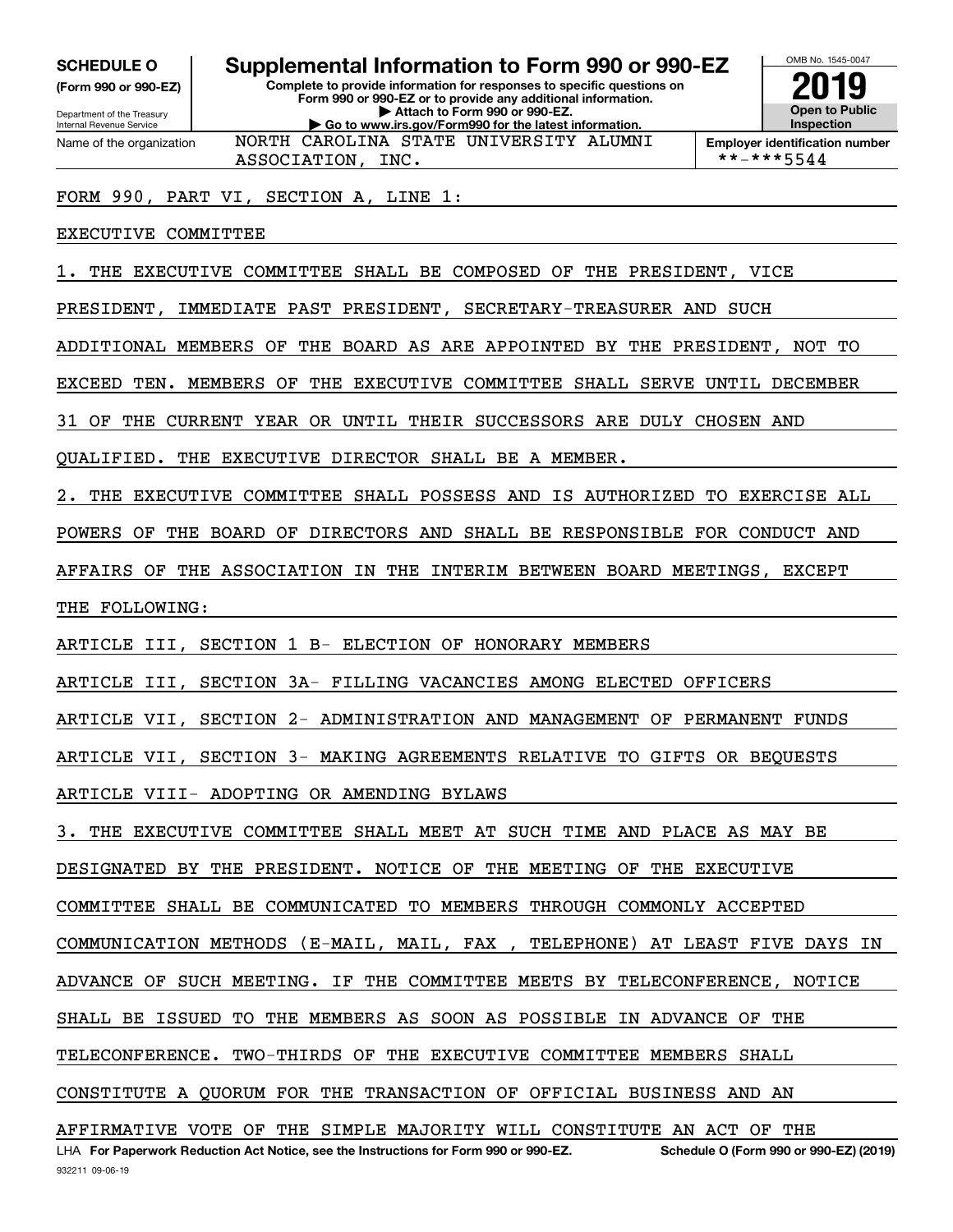| Schedule O (Form 990 or 990-EZ) (2019) |                   |                                                                           | Page 2                                              |
|----------------------------------------|-------------------|---------------------------------------------------------------------------|-----------------------------------------------------|
| Name of the organization               | ASSOCIATION, INC. | NORTH CAROLINA STATE UNIVERSITY ALUMNI                                    | <b>Employer identification number</b><br>**-***5544 |
|                                        |                   | EXECUTIVE COMMITTEE. THE EXECUTIVE COMMITTEE SHALL ALSO BE EMPOWERED      | TO ACT                                              |
|                                        |                   | BY THE WRITTEN CONSENT OF THE SIMPLE MAJORITY OF THE EXECUTIVE COMMITTEE, |                                                     |
|                                        |                   | ALTHOUGH NOT FORMALLY CONVENED. IN THE EVENT THE EXECUTIVE COMMITTEE      | SHALL                                               |
|                                        |                   | BE EOUALLY DIVIDED ON ANY MATTER, SUCH MATTER SHALL BE REFERRED TO THE    |                                                     |
| BOARD OF DIRECTORS.                    |                   |                                                                           |                                                     |

FORM 990, PART VI, SECTION B, LINE 11B:

THE DRAFT 990 IS DISTRIBUTED TO THE AUDIT & INVESTMENT COMMITTEE FOR THEIR REVIEW AND IS MADE AVAILABLE TO ALL BOARD MEMBERS FOR THEIR REVIEW PRIOR TO FILING.

FORM 990, PART VI, SECTION B, LINE 12C:

AT THE BEGINNING OF EACH BOARD MEETING, THE PRESIDENT OF THE BOARD READS THE FOLLOWING ETHICS POLICY: " AS CHAIR OF THE ALUMNI ASSOCIATION, IT IS MY RESPONSIBILITY TO REMIND ALL MEMBERS OF THE COMMITTEE OF THEIR DUTY UNDER THE STATE GOVERNMENT ETHICS ACT TO AVOID CONFLICTS OF INTEREST AND APPEARANCES OF CONFLICT OF INTEREST AS REQUIRED BY THIS ACT. EACH MEMBER HAS RECEIVED THE AGENDA AND RELATED INFORMATION FOR THIS MEETING. IF ANY MEMBER KNOWS OF ANY CONFLICT OF INTEREST OR APPEARANCE OF CONFLICT WITH RESPECT TO ANY MATTER COMING BEFORE THE ALUMNI ASSOCIATION AT THIS MEETING, THE CONFLICT OR APPEARANCE OF CONFLICT SHOULD BE IDENTIFIED AT THIS TIME." IF A CONFLICT IS IDENTIFIED, THE MEMBER WHO HAS THE CONFLICT SHOULD RECUSE HIMSELF OR HERSELF FROM ANY DISCUSSION OR CONSIDERATION OF THE AGENDA ITEM. RECUSAL MEANS LEAVING THE ROOM AND NOT PARTICIPATING IN ANY DISCUSSION OR CONSIDERATION OF THE AGENDA ITEM. THE BOARD CHAIR SHOULD SEE THAT THIS OCCURS BEFORE ANY DISCUSSION OF THE ITEM PRESENTING THE CONFLICT OR APPEARANCE OF CONFLICT TAKES PLACE.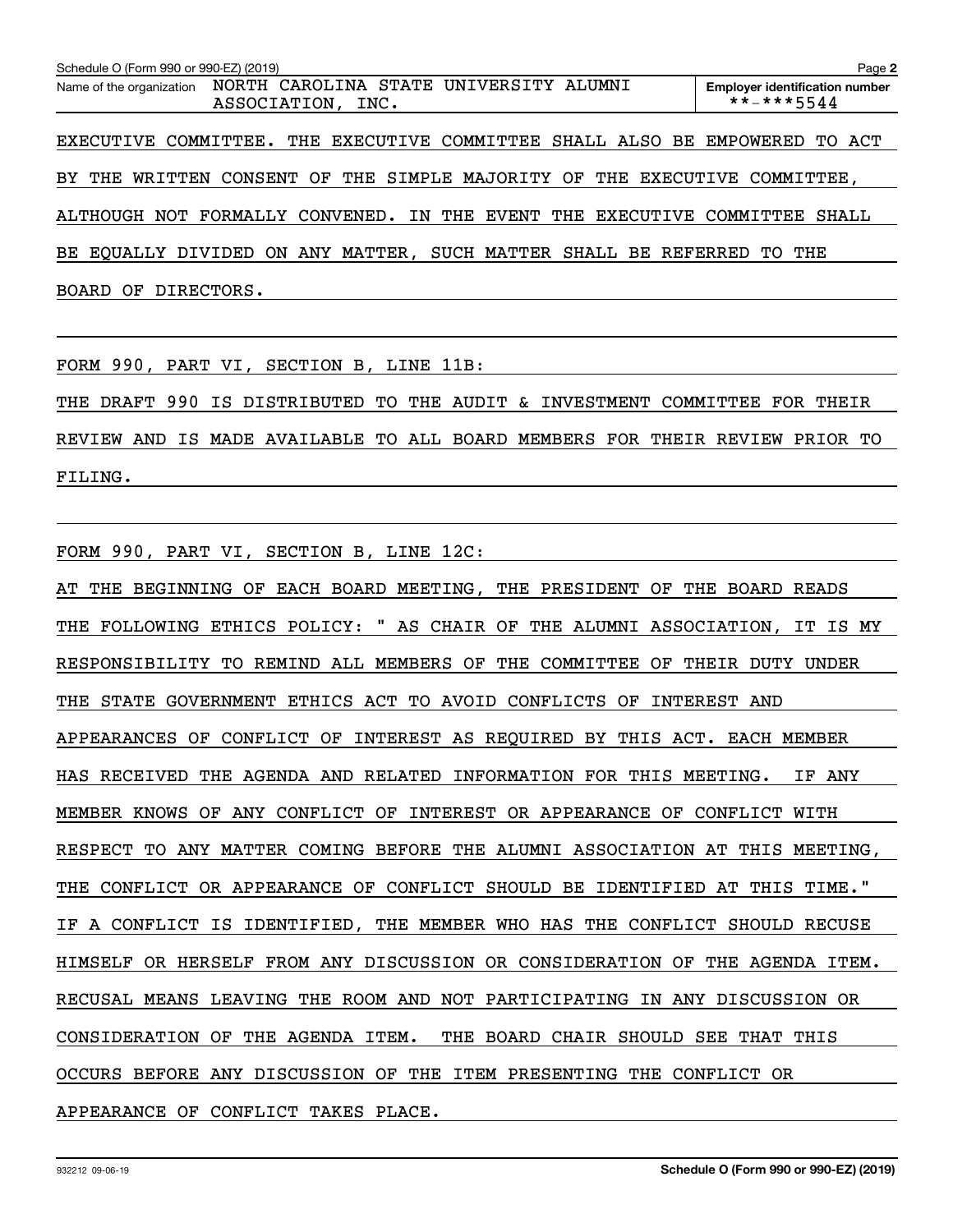| Schedule O (Form 990 or 990-EZ) (2019)<br>Name of the organization  NORTH CAROLINA STATE  UNIVERSITY  ALUMNI<br>ASSOCIATION, INC. | Page 2<br><b>Employer identification number</b><br>**-***5544 |
|-----------------------------------------------------------------------------------------------------------------------------------|---------------------------------------------------------------|
| FORM 990, PART VI, SECTION B, LINE 15:                                                                                            |                                                               |
| THE BOARD OF DIRECTORS AND OFFICERS OF NORTH CAROLINA STATE UNIVERSITY                                                            |                                                               |
| ALUMNI ASSOCIATION THAT DO RECEIVE COMPENSATION ARE COMPENSATED BY NC STATE                                                       |                                                               |
| UNIVERSITY, A $170(C)(1)$ ORGANIZATION RELATED TO NORTH CAROLINA STATE                                                            |                                                               |
| UNIVERSITY ALUMNI ASSOCIATION. NC STATE UNIVERSITY SETS THE COMPENSATION                                                          |                                                               |
| THESE EMPLOYEES BY ACQUIRING COMPARABILITY DATA WHICH IS REVIEWED AND<br>OF                                                       |                                                               |
| APPROVED BY INDEPENDENT PERSONS WITH CONTEMPORANEOUS SUBSTANTIATION OF THE                                                        |                                                               |
| DECISION.                                                                                                                         |                                                               |
|                                                                                                                                   |                                                               |
| FORM 990, PART VI, SECTION C, LINE 18:                                                                                            |                                                               |
| THE 990 IS LISTED ON THE WEBSITE. FORM 1023 (WHICH WAS FILED PRIOR TO JULY                                                        |                                                               |
| 15, 1987) IS NOT PUBLICLY AVAILABLE.                                                                                              |                                                               |
|                                                                                                                                   |                                                               |
| FORM 990, PART VI, SECTION C, LINE 19:                                                                                            |                                                               |
| THE AUDITED FINANCIAL STATEMENTS ARE AVAILABLE ON THE WEBSITE                                                                     |                                                               |
| HTTP://FOUNDATIONSACCOUNTING.OFA.NCSU.EDU/FOUNDATIONS/NC-STATE-UNIVERSITY-                                                        |                                                               |
| ALUMNI-ASSOCIATION-INC. OTHER GOVERNING DOCUMENTS ARE MADE AVAILABLE UPON                                                         |                                                               |
| REQUEST.                                                                                                                          |                                                               |
|                                                                                                                                   |                                                               |
| FORM 990, PART IX, LINE 24E, ALL OTHER FUNCTIONAL EXPENSES:                                                                       |                                                               |
| EDUCATIONAL EQUIPMENT:                                                                                                            |                                                               |

PROGRAM SERVICE EXPENSES 60,447. MANAGEMENT AND GENERAL EXPENSES 19,091. FUNDRAISING EXPENSES 2,051. TOTAL EXPENSES 81,589.

EQUIPMENT RENTAL & MAINTENANCE:

#### PROGRAM SERVICE EXPENSES 49,846.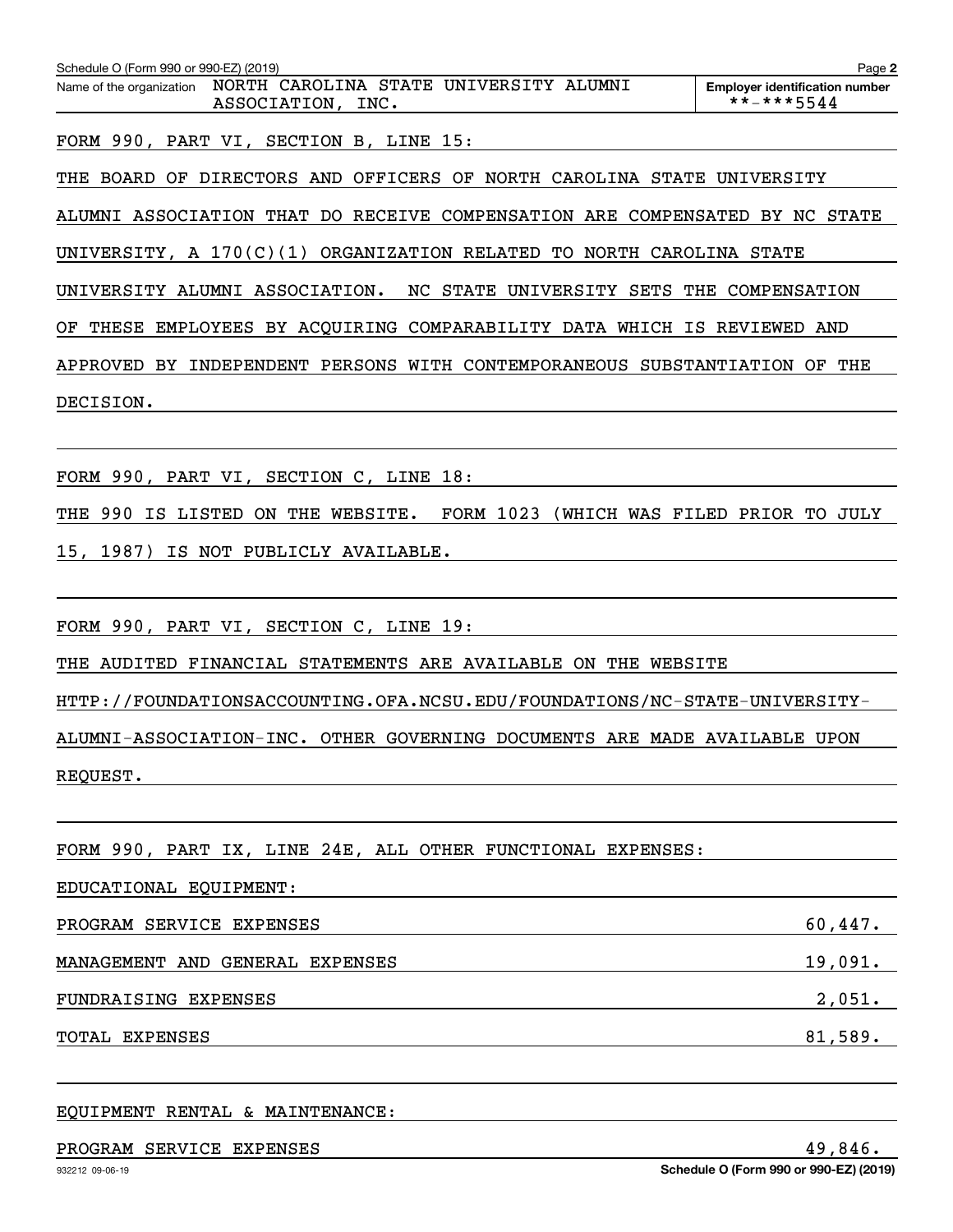| Schedule O (Form 990 or 990-EZ) (2019)                                                    | Page 2                                              |
|-------------------------------------------------------------------------------------------|-----------------------------------------------------|
| Name of the organization  NORTH  CAROLINA  STATE  UNIVERSITY  ALUMNI<br>ASSOCIATION, INC. | <b>Employer identification number</b><br>**-***5544 |
| MANAGEMENT AND GENERAL EXPENSES                                                           | 4,346.                                              |
| FUNDRAISING EXPENSES                                                                      | <u>15,701.</u>                                      |
| TOTAL EXPENSES                                                                            | 69,893.                                             |
| DUES & SUBSCRIPTIONS:                                                                     |                                                     |
| PROGRAM SERVICE EXPENSES                                                                  | $12,595$ .                                          |
| MANAGEMENT AND GENERAL EXPENSES                                                           | 2,500.                                              |
| FUNDRAISING EXPENSES                                                                      | 0.                                                  |
| TOTAL EXPENSES                                                                            | $15,095$ .                                          |
| TOTAL OTHER EXPENSES ON FORM 990, PART IX, LINE 24E, COL A 166,577.                       |                                                     |
| FORM 990, PART XI, LINE 9, CHANGES IN NET ASSETS:                                         |                                                     |
| INCREASE IN VALUE OF SPLIT INTEREST AGREEMENT                                             | $110, 147$ .                                        |
| TRANSFERS FROM OTHER UNIVERSITY ASSOCIATED ENTITIES                                       | 8,200.                                              |
| DECREASE IN VALUE OF CHARITABLE LEAD TRUST                                                | $-41,473.$                                          |
|                                                                                           | 76,874.                                             |
| PAGE 1, ITEM J                                                                            |                                                     |
| WEBSITE -                                                                                 |                                                     |
| HTTP://FOUNDATIONSACCOUNTING.OFA.NCSU.EDU/FOUNDATIONS/NC-STATE-                           |                                                     |
| UNIVERSITY-ALUMNI-ASSOCIATION-INC                                                         |                                                     |
|                                                                                           |                                                     |
|                                                                                           |                                                     |
|                                                                                           |                                                     |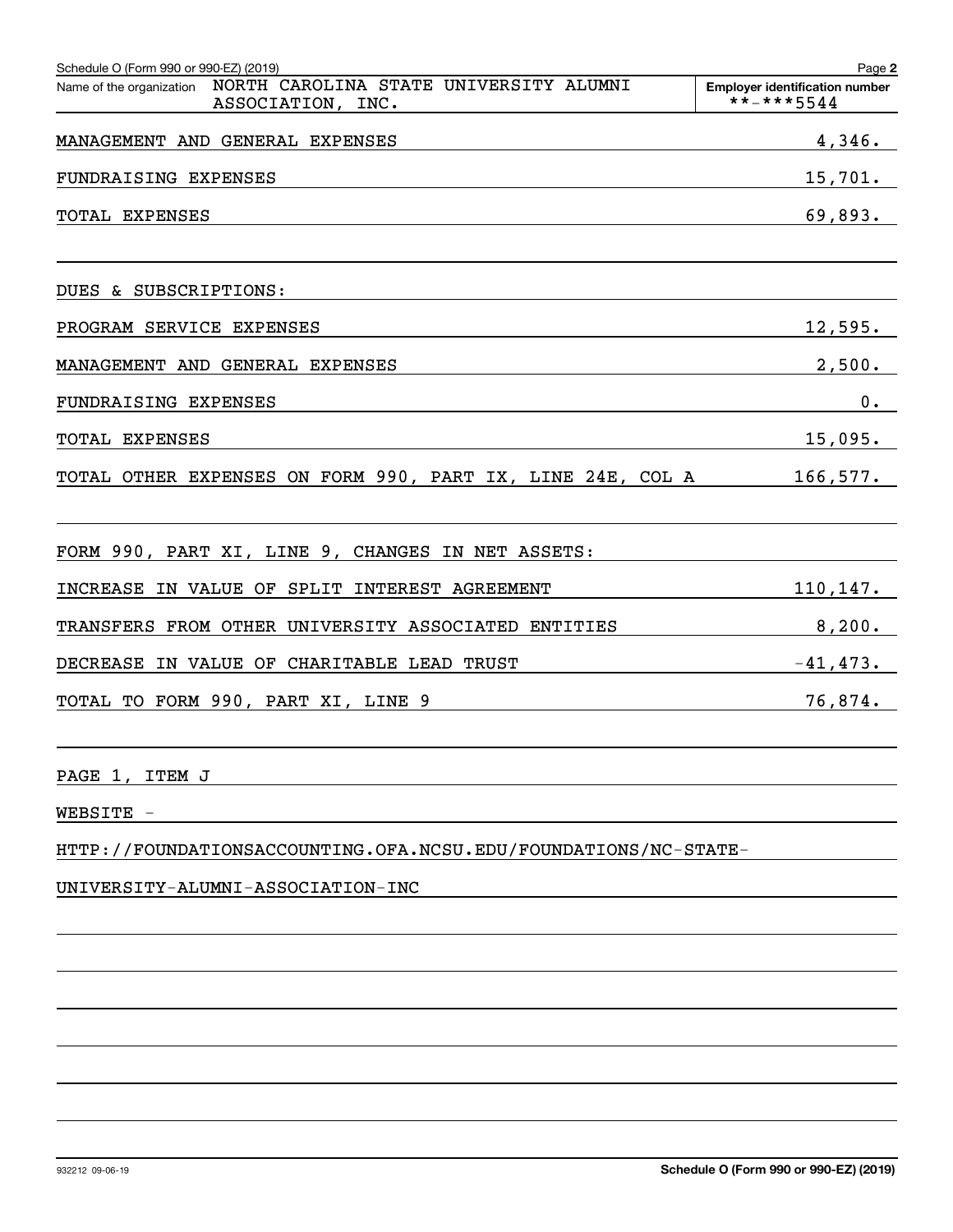| <b>SCHEDULE R</b><br>(Form 990)                                                          |                                                                        | <b>Related Organizations and Unrelated Partnerships</b><br>> Complete if the organization answered "Yes" on Form 990, Part IV, line 33, 34, 35b, 36, or 37.<br>Attach to Form 990. |                                                     |                                      | OMB No. 1545-0047<br><b>2019</b><br><b>Open to Public</b> |     |                                                     |                                     |                                                            |
|------------------------------------------------------------------------------------------|------------------------------------------------------------------------|------------------------------------------------------------------------------------------------------------------------------------------------------------------------------------|-----------------------------------------------------|--------------------------------------|-----------------------------------------------------------|-----|-----------------------------------------------------|-------------------------------------|------------------------------------------------------------|
| Department of the Treasury<br>Internal Revenue Service                                   |                                                                        | Go to www.irs.gov/Form990 for instructions and the latest information.                                                                                                             |                                                     |                                      |                                                           |     |                                                     | Inspection                          |                                                            |
| Name of the organization                                                                 | ASSOCIATION, INC.                                                      | NORTH CAROLINA STATE UNIVERSITY ALUMNI                                                                                                                                             |                                                     |                                      |                                                           |     | <b>Employer identification number</b><br>**-***5544 |                                     |                                                            |
| Part I                                                                                   |                                                                        | Identification of Disregarded Entities. Complete if the organization answered "Yes" on Form 990, Part IV, line 33.                                                                 |                                                     |                                      |                                                           |     |                                                     |                                     |                                                            |
|                                                                                          | (a)<br>Name, address, and EIN (if applicable)<br>of disregarded entity | (b)<br>Primary activity                                                                                                                                                            | (c)<br>Legal domicile (state or<br>foreign country) | (d)<br>Total income                  | (e)<br>End-of-year assets                                 |     |                                                     | (f)<br>Direct controlling<br>entity |                                                            |
|                                                                                          |                                                                        |                                                                                                                                                                                    |                                                     |                                      |                                                           |     |                                                     |                                     |                                                            |
|                                                                                          |                                                                        |                                                                                                                                                                                    |                                                     |                                      |                                                           |     |                                                     |                                     |                                                            |
| Part II                                                                                  | organizations during the tax year.                                     | Identification of Related Tax-Exempt Organizations. Complete if the organization answered "Yes" on Form 990, Part IV, line 34, because it had one or more related tax-exempt       |                                                     |                                      |                                                           |     |                                                     |                                     |                                                            |
|                                                                                          | (a)<br>Name, address, and EIN<br>of related organization               | (b)<br>Primary activity                                                                                                                                                            | (c)<br>Legal domicile (state or<br>foreign country) | (d)<br><b>Exempt Code</b><br>section | (e)<br>Public charity<br>status (if section<br>501(c)(3)  |     | (f)<br>Direct controlling<br>entity                 | <b>Yes</b>                          | $(g)$<br>Section 512(b)(13)<br>controlled<br>entity?<br>No |
| NC STATE UNIVERSITY FOUNDATION INC. -<br>56-6049503, NCSU BOX 7207, RALEIGH, NC<br>27695 |                                                                        | SUPPORTS THE VARIOUS<br>COLLEGES WITHIN THE<br>UNIVERSITY                                                                                                                          | NORTH CAROLINA                                      | 501(C)(3)                            | 170(B)(1)(A)<br>IV)                                       | N/A |                                                     |                                     | x                                                          |
| NC STATE UNIVERSITY - 56-6000756<br>NCSU BOX 7205                                        |                                                                        |                                                                                                                                                                                    |                                                     |                                      |                                                           |     |                                                     |                                     |                                                            |
| RALEIGH, NC 27695                                                                        |                                                                        | <b>EDUCATION</b>                                                                                                                                                                   | NORTH CAROLINA                                      | 170(C)(1)                            |                                                           | N/A |                                                     |                                     | х                                                          |
| NC STATE ALUMNI CLUB INC. - 20-4145790                                                   |                                                                        |                                                                                                                                                                                    |                                                     |                                      |                                                           |     |                                                     |                                     |                                                            |
| 2450 ALUMNI DRIVE                                                                        |                                                                        | PROVIDES DINING FACILITY                                                                                                                                                           |                                                     |                                      |                                                           |     |                                                     |                                     |                                                            |
| RALEIGH, NC 27606                                                                        |                                                                        | FOR NCSU ALUMNI AND STAFF                                                                                                                                                          | NORTH CAROLINA                                      | 501(C)(7)                            |                                                           | N/A |                                                     |                                     | $\mathbf X$                                                |
|                                                                                          | NC STATE UNIVERSITY STUDENT AID ASSOCIATION                            |                                                                                                                                                                                    |                                                     |                                      |                                                           |     |                                                     |                                     |                                                            |
|                                                                                          | INC. - 56-0650623, PO BOX 37100, RALEIGH, NC                           | SUPPORTS ATHLETIC PROGRAM                                                                                                                                                          |                                                     |                                      | 170(B)(1)(A)                                              |     |                                                     |                                     |                                                            |
| 27627                                                                                    |                                                                        | AT NCSU                                                                                                                                                                            | NORTH CAROLINA                                      | 501(C)(3)                            | IV)                                                       | N/A |                                                     |                                     | $\mathbf X$                                                |
|                                                                                          | For Paperwork Reduction Act Notice, see the Instructions for Form 990. |                                                                                                                                                                                    |                                                     |                                      |                                                           |     | Schedule R (Form 990) 2019                          |                                     |                                                            |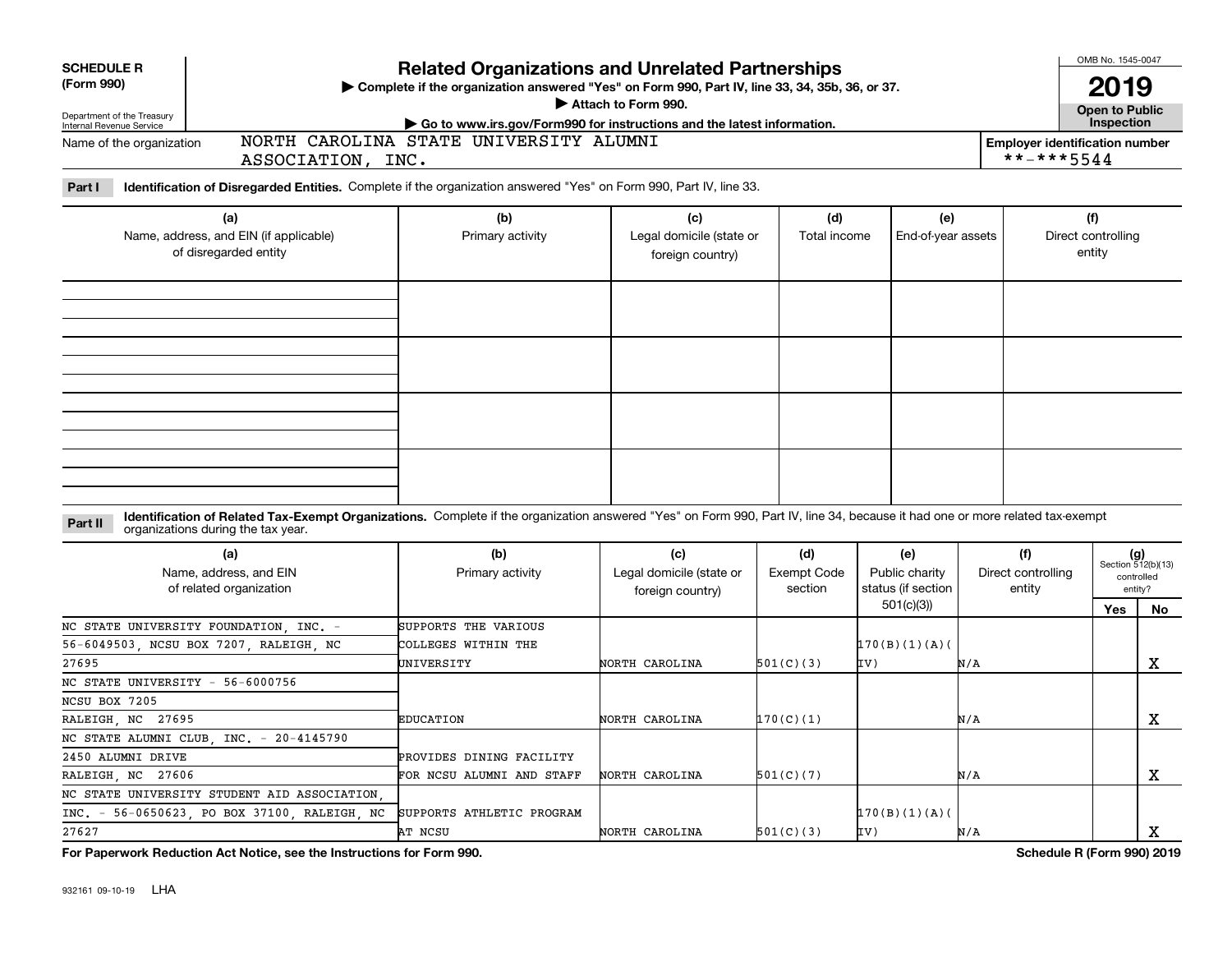Schedule R (Form 990)

ASSOCIATION, INC.  $***-***5544$ 

**Part II Continuation of Identification of Related Tax-Exempt Organizations**

| (a)<br>Name, address, and EIN<br>of related organization | (b)<br>Primary activity    | (c)<br>Legal domicile (state or<br>foreign country) | (d)<br><b>Exempt Code</b><br>section | (e)<br>Public charity<br>status (if section | (f)<br>Direct controlling<br>entity | $(g)$<br>Section 512(b)(13)<br>controlled<br>organization? |             |
|----------------------------------------------------------|----------------------------|-----------------------------------------------------|--------------------------------------|---------------------------------------------|-------------------------------------|------------------------------------------------------------|-------------|
|                                                          |                            |                                                     |                                      | 501(c)(3)                                   |                                     | Yes                                                        | No          |
| NC STATE ENGINEERING FOUNDATION, INC -                   |                            |                                                     |                                      |                                             |                                     |                                                            |             |
| 56-6046987, NCSU BOX 7207, RALEIGH, NC                   | SUPPORTS THE COLLEGE OF    |                                                     |                                      | 170(B)(1)(A)                                |                                     |                                                            |             |
| 27695                                                    | ENGINEERING AT NCSU        | NORTH CAROLINA                                      | 501(C)(3)                            | IV)                                         | N/A                                 |                                                            | X           |
| THE NORTH CAROLINA AGRICULTURAL FOUNDATION               | SUPPORTS THE COLLEGE OF    |                                                     |                                      |                                             |                                     |                                                            |             |
| INC. - 56-6049304, NCSU BOX 7207, RALEIGH                | AGRICULTURE AND LIFE       |                                                     |                                      | 170(B)(1)(A)                                |                                     |                                                            |             |
| NC 27695                                                 | SCIENCES AT NCSU           | NORTH CAROLINA                                      | 501(C)(3)                            | IV)                                         | N/A                                 |                                                            | X           |
| NC STATE INVESTMENT FUND, INC - 31-1607634               | INVEST FUNDS OF NC STATE   |                                                     |                                      |                                             |                                     |                                                            |             |
| NCSU BOX 7207                                            | UNIVERSITY AND RELATED     |                                                     |                                      |                                             |                                     |                                                            |             |
| RALEIGH, NC 27606                                        | ENTITIES                   | NORTH CAROLINA                                      | 501(C)(3)                            | 509(A)(3)                                   | N/A                                 |                                                            | X           |
| NC STATE NATURAL RESOURCES FOUNDATION, INC -             |                            |                                                     |                                      |                                             |                                     |                                                            |             |
| 56-0653350, NCSU BOX 7207, RALEIGH, NC                   | SUPPORTS THE COLLEGE OF    |                                                     |                                      | 170(B)(1)(A)                                |                                     |                                                            |             |
| 27695                                                    | NATURAL RESOURCES AT NCSU  | NORTH CAROLINA                                      | 501(C)(3)                            | IV)                                         | N/A                                 |                                                            | X           |
| NC STATE UNIVERSITY COLLEGE OF SCIENCES                  |                            |                                                     |                                      |                                             |                                     |                                                            |             |
| FOUNDATION, INC. - 58-1524289, NCSU BOX                  | SUPPORTS THE COLLEGE OF    |                                                     |                                      | 170(B)(1)(A)                                |                                     |                                                            |             |
| 7207, RALEIGH, NC 27695                                  | SCIENCES AT NCSU           | NORTH CAROLINA                                      | 501(C)(3)                            | IV)                                         | N/A                                 |                                                            | X           |
| NORTH CAROLINA TOBACCO FOUNDATION, INC -                 |                            |                                                     |                                      |                                             |                                     |                                                            |             |
| 59-1715828, NCSU BOX 7207, RALEIGH, NC                   | SUPPORTS THE TOBACCO       |                                                     |                                      | 170(B)(1)(A)                                |                                     |                                                            |             |
| 27695                                                    | CURRICULUM AT NCSU         | NORTH CAROLINA                                      | 501(C)(3)                            | IV)                                         | N/A                                 |                                                            | $\mathbf X$ |
| NORTH CAROLINA VETERINARY MEDICAL                        | PROVIDES FINANCIAL SUPPORT |                                                     |                                      |                                             |                                     |                                                            |             |
| FOUNDATION, INC - 58-1344473, NCSU BOX 7207,             | IN THE FIELD OF VETERINARY |                                                     |                                      | 170(B)(1)(A)                                |                                     |                                                            |             |
| RALEIGH, NC 27695                                        | MEDICINE                   | NORTH CAROLINA                                      | 501(C)(3)                            | IV)                                         | N/A                                 |                                                            | $\mathbf X$ |
| NC STATE UNIVERSITY PARTNERSHIP CORPORATION              |                            |                                                     |                                      |                                             |                                     |                                                            |             |
| - 56-1444287, NCSU BOX 7207, RALEIGH, NC                 | SUPPORT ORGANIZATION OF NC |                                                     |                                      |                                             |                                     |                                                            |             |
| 27695                                                    | STATE UNIVERSITY           | NORTH CAROLINA                                      | 501(C)(3)                            | 509(A)(3)                                   | N/A                                 |                                                            | $\mathbf X$ |
| NORTH CAROLINA TEXTILE FOUNDATION, INC. -                | AIDS EDUCATION & RESEARCH  |                                                     |                                      |                                             |                                     |                                                            |             |
| 56-6045324, NCSU BOX 8301, RALEIGH, NC                   | IN THE COLLEGE OF TEXTILES |                                                     |                                      | 170(B)(1)(A)                                |                                     |                                                            |             |
| 27695                                                    | AT NCSU                    | NORTH CAROLINA                                      | 501(C)(3)                            | IV)                                         | N/A                                 |                                                            | x           |
|                                                          |                            |                                                     |                                      |                                             |                                     |                                                            |             |
|                                                          |                            |                                                     |                                      |                                             |                                     |                                                            |             |
|                                                          |                            |                                                     |                                      |                                             |                                     |                                                            |             |
|                                                          |                            |                                                     |                                      |                                             |                                     |                                                            |             |
|                                                          |                            |                                                     |                                      |                                             |                                     |                                                            |             |
|                                                          |                            |                                                     |                                      |                                             |                                     |                                                            |             |
|                                                          |                            |                                                     |                                      |                                             |                                     |                                                            |             |
|                                                          |                            |                                                     |                                      |                                             |                                     |                                                            |             |
|                                                          |                            |                                                     |                                      |                                             |                                     |                                                            |             |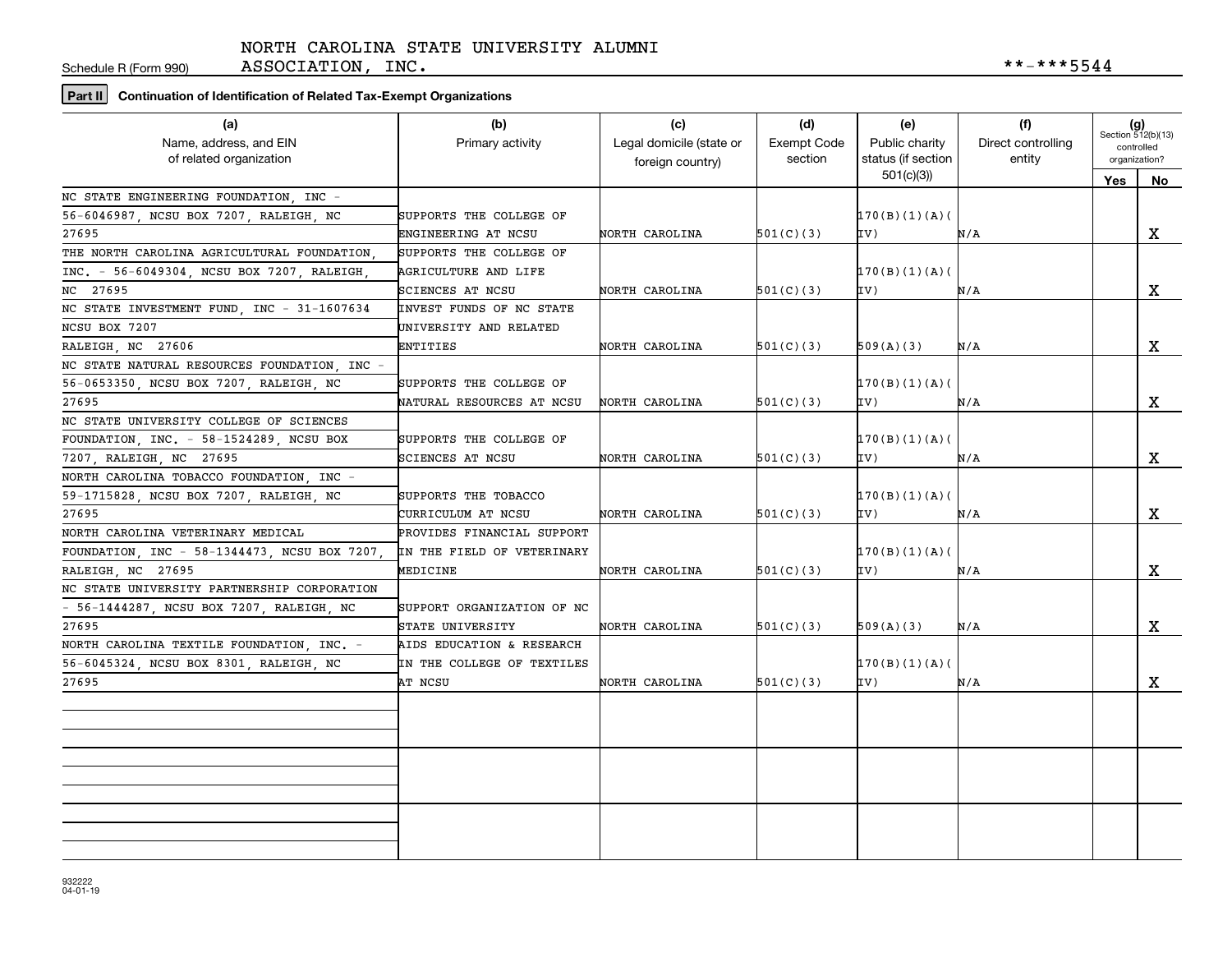#### Schedule R (Form 990) 2019 Page ASSOCIATION, INC. \*\*-\*\*\*5544

**2**

**Identification of Related Organizations Taxable as a Partnership.** Complete if the organization answered "Yes" on Form 990, Part IV, line 34, because it had one or more related **Part III** organizations treated as a partnership during the tax year.

| (a)                                               | (b)              | (c)                  | (d)                          | (e)                                                                                       | (f)                      | (g)                     |                                  | (h) | (i)                                      | (i) | (k)                                                     |
|---------------------------------------------------|------------------|----------------------|------------------------------|-------------------------------------------------------------------------------------------|--------------------------|-------------------------|----------------------------------|-----|------------------------------------------|-----|---------------------------------------------------------|
| Name, address, and EIN<br>of related organization | Primary activity | Legal<br>domicile    | Direct controlling<br>entity | Predominant income<br>related, unrelated,<br>excluded from tax under<br>sections 512-514) | Share of total<br>income | Share of<br>end-of-year | Disproportionate<br>allocations? |     | Code V-UBI<br>amount in box              |     | General or Percentage<br>managing ownership<br>partner? |
|                                                   |                  | (state or<br>foreign |                              |                                                                                           |                          | assets                  |                                  |     |                                          |     |                                                         |
|                                                   |                  | country)             |                              |                                                                                           |                          |                         | Yes $ $                          | No  | 20 of Schedule<br>K-1 (Form 1065) Yes No |     |                                                         |
|                                                   |                  |                      |                              |                                                                                           |                          |                         |                                  |     |                                          |     |                                                         |
|                                                   |                  |                      |                              |                                                                                           |                          |                         |                                  |     |                                          |     |                                                         |
|                                                   |                  |                      |                              |                                                                                           |                          |                         |                                  |     |                                          |     |                                                         |
|                                                   |                  |                      |                              |                                                                                           |                          |                         |                                  |     |                                          |     |                                                         |
|                                                   |                  |                      |                              |                                                                                           |                          |                         |                                  |     |                                          |     |                                                         |
|                                                   |                  |                      |                              |                                                                                           |                          |                         |                                  |     |                                          |     |                                                         |
|                                                   |                  |                      |                              |                                                                                           |                          |                         |                                  |     |                                          |     |                                                         |
|                                                   |                  |                      |                              |                                                                                           |                          |                         |                                  |     |                                          |     |                                                         |
|                                                   |                  |                      |                              |                                                                                           |                          |                         |                                  |     |                                          |     |                                                         |
|                                                   |                  |                      |                              |                                                                                           |                          |                         |                                  |     |                                          |     |                                                         |
|                                                   |                  |                      |                              |                                                                                           |                          |                         |                                  |     |                                          |     |                                                         |
|                                                   |                  |                      |                              |                                                                                           |                          |                         |                                  |     |                                          |     |                                                         |
|                                                   |                  |                      |                              |                                                                                           |                          |                         |                                  |     |                                          |     |                                                         |
|                                                   |                  |                      |                              |                                                                                           |                          |                         |                                  |     |                                          |     |                                                         |
|                                                   |                  |                      |                              |                                                                                           |                          |                         |                                  |     |                                          |     |                                                         |
|                                                   |                  |                      |                              |                                                                                           |                          |                         |                                  |     |                                          |     |                                                         |
|                                                   |                  |                      |                              |                                                                                           |                          |                         |                                  |     |                                          |     |                                                         |

**Identification of Related Organizations Taxable as a Corporation or Trust.** Complete if the organization answered "Yes" on Form 990, Part IV, line 34, because it had one or more related **Part IV** organizations treated as a corporation or trust during the tax year.

| (a)<br>Name, address, and EIN<br>of related organization | (b)<br>Primary activity | (c)<br>Legal domicile<br>(state or<br>foreign | (d)<br>Direct controlling<br>entity | (e)<br>Type of entity<br>(C corp, S corp,<br>or trust) | (f)<br>Share of total<br>income | (g)<br>Share of<br>end-of-year<br>assets | (h)<br>Percentage<br>ownership | (i)<br>Section | 512(b)(13)<br>controlled<br>entity? |
|----------------------------------------------------------|-------------------------|-----------------------------------------------|-------------------------------------|--------------------------------------------------------|---------------------------------|------------------------------------------|--------------------------------|----------------|-------------------------------------|
|                                                          |                         | country)                                      |                                     |                                                        |                                 |                                          |                                |                | Yes   No                            |
| CHARITABLE LEAD TRUSTS (1)                               | ASSET INVESTMENT        | NC                                            | N/A                                 | TRUST                                                  |                                 |                                          |                                |                | X                                   |
|                                                          |                         |                                               |                                     |                                                        |                                 |                                          |                                |                |                                     |
|                                                          |                         |                                               |                                     |                                                        |                                 |                                          |                                |                |                                     |
|                                                          |                         |                                               |                                     |                                                        |                                 |                                          |                                |                |                                     |
|                                                          |                         |                                               |                                     |                                                        |                                 |                                          |                                |                |                                     |
|                                                          |                         |                                               |                                     |                                                        |                                 |                                          |                                |                |                                     |
|                                                          |                         |                                               |                                     |                                                        |                                 |                                          |                                |                |                                     |
|                                                          |                         |                                               |                                     |                                                        |                                 |                                          |                                |                |                                     |
|                                                          |                         |                                               |                                     |                                                        |                                 |                                          |                                |                |                                     |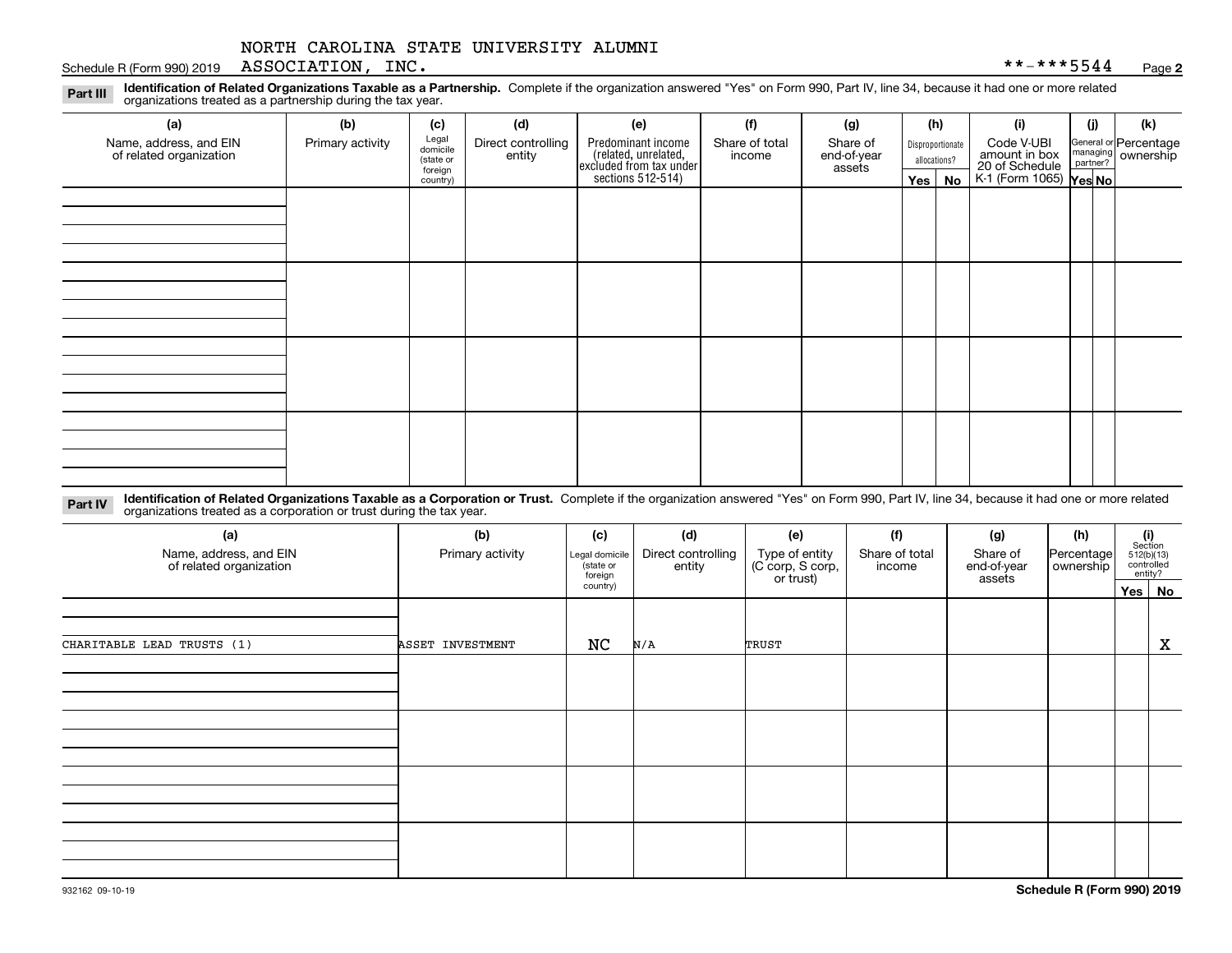| Schedule R (Form 990) 2019 | ASSOCIATION, | INC . | ……安全安居民 4.11<br>**<br>5544 | Page |  |
|----------------------------|--------------|-------|----------------------------|------|--|
|----------------------------|--------------|-------|----------------------------|------|--|

| Part V Transactions With Related Organizations. Complete if the organization answered "Yes" on Form 990, Part IV, line 34, 35b, or 36 |  |  |
|---------------------------------------------------------------------------------------------------------------------------------------|--|--|
|                                                                                                                                       |  |  |

| Note: Complete line 1 if any entity is listed in Parts II, III, or IV of this schedule.                                                                                                                                        |                 | Yes l       | No |
|--------------------------------------------------------------------------------------------------------------------------------------------------------------------------------------------------------------------------------|-----------------|-------------|----|
| 1 During the tax year, did the organization engage in any of the following transactions with one or more related organizations listed in Parts II-IV?                                                                          |                 |             |    |
| a Receipt of (i) interest, (ii) annuities, (iii) royalties, or (iv) rent from a controlled entity [1] controlled entity [1] controlled entimed to the controlled entity [1] content content content content of (i) interest, ( | 1a              |             | x  |
|                                                                                                                                                                                                                                | 1 <sub>b</sub>  | х           |    |
| c Gift, grant, or capital contribution from related organization(s) matches contains and content and contribution from related organization(s) matches contains and contribution from related organization(s) matches contains | 1 <sub>c</sub>  | X           |    |
|                                                                                                                                                                                                                                | 1 <sub>d</sub>  |             | X  |
|                                                                                                                                                                                                                                | 1e              |             | X  |
|                                                                                                                                                                                                                                |                 |             |    |
| f Dividends from related organization(s) manufactured contains and contained a series of the contact of the contact of the contact of the contact of the contact of the contact of the contact of the contact of the contact o | 1f              |             | х  |
| g Sale of assets to related organization(s) www.assettion.com/www.assettion.com/www.assettion.com/www.assettion.com/www.assettion.com/www.assettion.com/www.assettion.com/www.assettion.com/www.assettion.com/www.assettion.co | 1g              |             | X  |
| h Purchase of assets from related organization(s) manufactured and content to content the content of assets from related organization(s)                                                                                       | 1h              |             | X  |
|                                                                                                                                                                                                                                | 1i              |             | X  |
|                                                                                                                                                                                                                                | 1i.             |             | X  |
|                                                                                                                                                                                                                                |                 |             |    |
| k Lease of facilities, equipment, or other assets from related organization(s) manufaction content and content to the content of facilities, equipment, or other assets from related organization(s) manufaction content and c | 1k              |             | X  |
| Performance of services or membership or fundraising solicitations for related organization(s)                                                                                                                                 | 11              |             | X  |
| m Performance of services or membership or fundraising solicitations by related organization(s)                                                                                                                                | 1 <sub>m</sub>  |             | X  |
|                                                                                                                                                                                                                                | 1n              | $\mathbf X$ |    |
| o Sharing of paid employees with related organization(s) manufactured and content to the content of the content of the content of the content of the content of the content of the content of the content of the content of th | 10 <sub>o</sub> | X           |    |
|                                                                                                                                                                                                                                |                 |             |    |
|                                                                                                                                                                                                                                | 1p              | X           |    |
|                                                                                                                                                                                                                                | 1q              | х           |    |
|                                                                                                                                                                                                                                |                 |             |    |
|                                                                                                                                                                                                                                | 1r              |             | x  |
|                                                                                                                                                                                                                                | 1s              | X           |    |

**2**If the answer to any of the above is "Yes," see the instructions for information on who must complete this line, including covered relationships and transaction thresholds.

| (a)<br>Name of related organization | (b)<br>Transaction<br>type (a-s) | (c)<br>Amount involved | (d)<br>Method of determining amount involved |
|-------------------------------------|----------------------------------|------------------------|----------------------------------------------|
| (1)                                 |                                  |                        |                                              |
| (2)                                 |                                  |                        |                                              |
| (3)                                 |                                  |                        |                                              |
| (4)                                 |                                  |                        |                                              |
| (5)                                 |                                  |                        |                                              |
| (6)                                 |                                  |                        |                                              |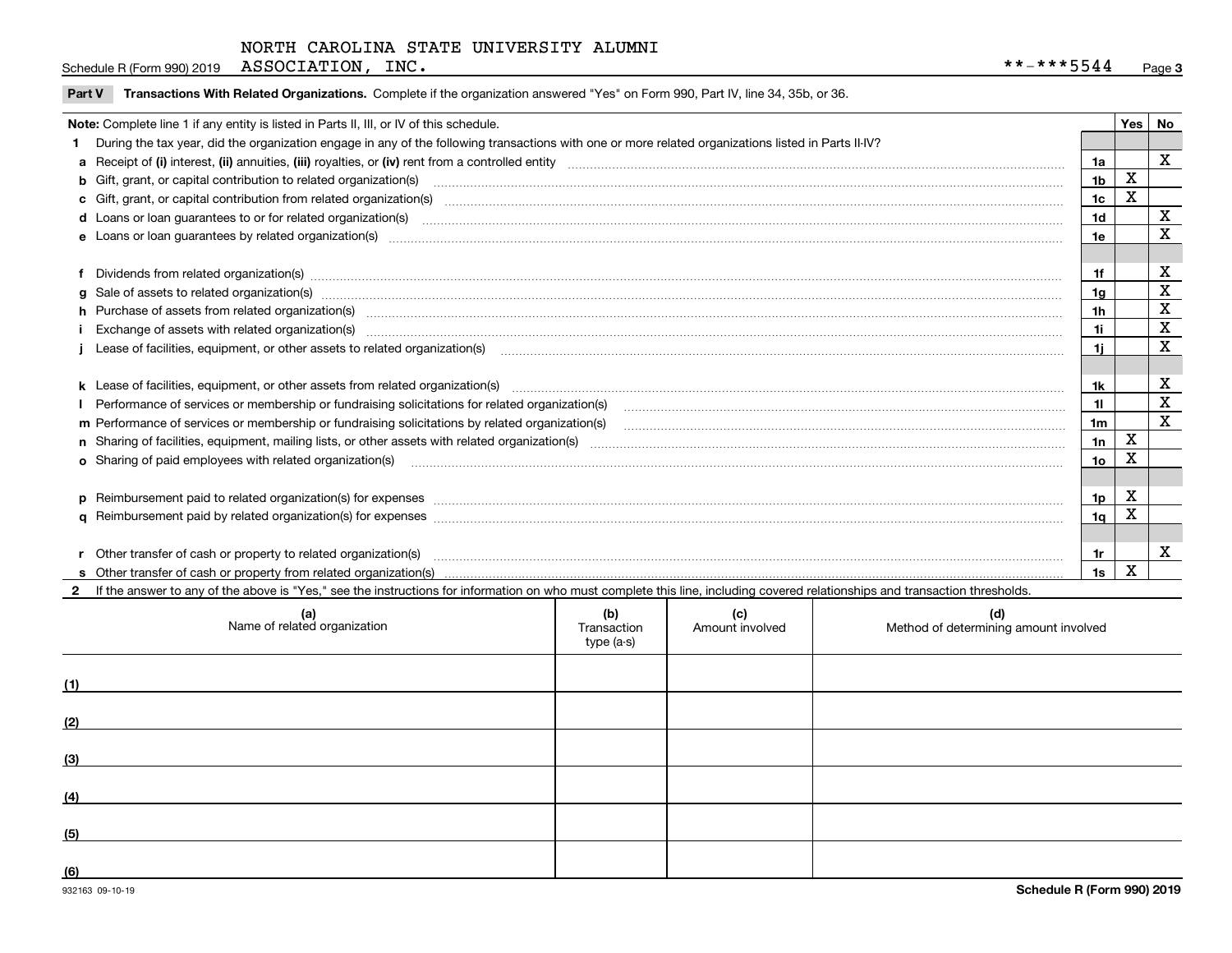Schedule R (Form 990) 2019 Page ASSOCIATION, INC. \*\*-\*\*\*5544

**Part VI Unrelated Organizations Taxable as a Partnership.**  Complete if the organization answered "Yes" on Form 990, Part IV, line 37.

Provide the following information for each entity taxed as a partnership through which the organization conducted more than five percent of its activities (measured by total assets or gross revenue) that was not a related organization. See instructions regarding exclusion for certain investment partnerships.

| - - - - -<br>(a)                    | − ອ−<br>. <del>.</del><br>(b) | (c)                                 | (d)                                                                                        |                                                                                                                  |  | (f)               | (g)                     | (h)                                   |  | (i)                                                                                          | (i)    | (k) |  |  |  |  |  |  |  |  |
|-------------------------------------|-------------------------------|-------------------------------------|--------------------------------------------------------------------------------------------|------------------------------------------------------------------------------------------------------------------|--|-------------------|-------------------------|---------------------------------------|--|----------------------------------------------------------------------------------------------|--------|-----|--|--|--|--|--|--|--|--|
| Name, address, and EIN<br>of entity | Primary activity              | Legal domicile<br>(state or foreign | Predominant income<br>(related, unrelated,<br>excluded from tax under<br>sections 512-514) | $\begin{array}{c} \textbf{(e)}\\ \text{Are all} \\ \text{partners sec.}\\ 501(c)(3)\\ \text{orgs.?} \end{array}$ |  | Share of<br>total | Share of<br>end-of-year | Dispropor-<br>tionate<br>allocations? |  | Code V-UBI<br>amount in box 20 managing<br>of Schedule K-1 partner?<br>(Form 1065)<br>ves No |        |     |  |  |  |  |  |  |  |  |
|                                     |                               | country)                            |                                                                                            | Yes No                                                                                                           |  | income            | assets                  | Yes No                                |  |                                                                                              | Yes No |     |  |  |  |  |  |  |  |  |
|                                     |                               |                                     |                                                                                            |                                                                                                                  |  |                   |                         |                                       |  |                                                                                              |        |     |  |  |  |  |  |  |  |  |
|                                     |                               |                                     |                                                                                            |                                                                                                                  |  |                   |                         |                                       |  |                                                                                              |        |     |  |  |  |  |  |  |  |  |
|                                     |                               |                                     |                                                                                            |                                                                                                                  |  |                   |                         |                                       |  |                                                                                              |        |     |  |  |  |  |  |  |  |  |
|                                     |                               |                                     |                                                                                            |                                                                                                                  |  |                   |                         |                                       |  |                                                                                              |        |     |  |  |  |  |  |  |  |  |
|                                     |                               |                                     |                                                                                            |                                                                                                                  |  |                   |                         |                                       |  |                                                                                              |        |     |  |  |  |  |  |  |  |  |
|                                     |                               |                                     |                                                                                            |                                                                                                                  |  |                   |                         |                                       |  |                                                                                              |        |     |  |  |  |  |  |  |  |  |
|                                     |                               |                                     |                                                                                            |                                                                                                                  |  |                   |                         |                                       |  |                                                                                              |        |     |  |  |  |  |  |  |  |  |
|                                     |                               |                                     |                                                                                            |                                                                                                                  |  |                   |                         |                                       |  |                                                                                              |        |     |  |  |  |  |  |  |  |  |
|                                     |                               |                                     |                                                                                            |                                                                                                                  |  |                   |                         |                                       |  |                                                                                              |        |     |  |  |  |  |  |  |  |  |
|                                     |                               |                                     |                                                                                            |                                                                                                                  |  |                   |                         |                                       |  |                                                                                              |        |     |  |  |  |  |  |  |  |  |
|                                     |                               |                                     |                                                                                            |                                                                                                                  |  |                   |                         |                                       |  |                                                                                              |        |     |  |  |  |  |  |  |  |  |
|                                     |                               |                                     |                                                                                            |                                                                                                                  |  |                   |                         |                                       |  |                                                                                              |        |     |  |  |  |  |  |  |  |  |
|                                     |                               |                                     |                                                                                            |                                                                                                                  |  |                   |                         |                                       |  |                                                                                              |        |     |  |  |  |  |  |  |  |  |
|                                     |                               |                                     |                                                                                            |                                                                                                                  |  |                   |                         |                                       |  |                                                                                              |        |     |  |  |  |  |  |  |  |  |
|                                     |                               |                                     |                                                                                            |                                                                                                                  |  |                   |                         |                                       |  |                                                                                              |        |     |  |  |  |  |  |  |  |  |
|                                     |                               |                                     |                                                                                            |                                                                                                                  |  |                   |                         |                                       |  |                                                                                              |        |     |  |  |  |  |  |  |  |  |
|                                     |                               |                                     |                                                                                            |                                                                                                                  |  |                   |                         |                                       |  |                                                                                              |        |     |  |  |  |  |  |  |  |  |
|                                     |                               |                                     |                                                                                            |                                                                                                                  |  |                   |                         |                                       |  |                                                                                              |        |     |  |  |  |  |  |  |  |  |
|                                     |                               |                                     |                                                                                            |                                                                                                                  |  |                   |                         |                                       |  |                                                                                              |        |     |  |  |  |  |  |  |  |  |
|                                     |                               |                                     |                                                                                            |                                                                                                                  |  |                   |                         |                                       |  |                                                                                              |        |     |  |  |  |  |  |  |  |  |
|                                     |                               |                                     |                                                                                            |                                                                                                                  |  |                   |                         |                                       |  |                                                                                              |        |     |  |  |  |  |  |  |  |  |
|                                     |                               |                                     |                                                                                            |                                                                                                                  |  |                   |                         |                                       |  |                                                                                              |        |     |  |  |  |  |  |  |  |  |
|                                     |                               |                                     |                                                                                            |                                                                                                                  |  |                   |                         |                                       |  |                                                                                              |        |     |  |  |  |  |  |  |  |  |
|                                     |                               |                                     |                                                                                            |                                                                                                                  |  |                   |                         |                                       |  |                                                                                              |        |     |  |  |  |  |  |  |  |  |
|                                     |                               |                                     |                                                                                            |                                                                                                                  |  |                   |                         |                                       |  |                                                                                              |        |     |  |  |  |  |  |  |  |  |
|                                     |                               |                                     |                                                                                            |                                                                                                                  |  |                   |                         |                                       |  |                                                                                              |        |     |  |  |  |  |  |  |  |  |
|                                     |                               |                                     |                                                                                            |                                                                                                                  |  |                   |                         |                                       |  |                                                                                              |        |     |  |  |  |  |  |  |  |  |
|                                     |                               |                                     |                                                                                            |                                                                                                                  |  |                   |                         |                                       |  |                                                                                              |        |     |  |  |  |  |  |  |  |  |
|                                     |                               |                                     |                                                                                            |                                                                                                                  |  |                   |                         |                                       |  |                                                                                              |        |     |  |  |  |  |  |  |  |  |
|                                     |                               |                                     |                                                                                            |                                                                                                                  |  |                   |                         |                                       |  |                                                                                              |        |     |  |  |  |  |  |  |  |  |
|                                     |                               |                                     |                                                                                            |                                                                                                                  |  |                   |                         |                                       |  |                                                                                              |        |     |  |  |  |  |  |  |  |  |
|                                     |                               |                                     |                                                                                            |                                                                                                                  |  |                   |                         |                                       |  |                                                                                              |        |     |  |  |  |  |  |  |  |  |

**Schedule R (Form 990) 2019**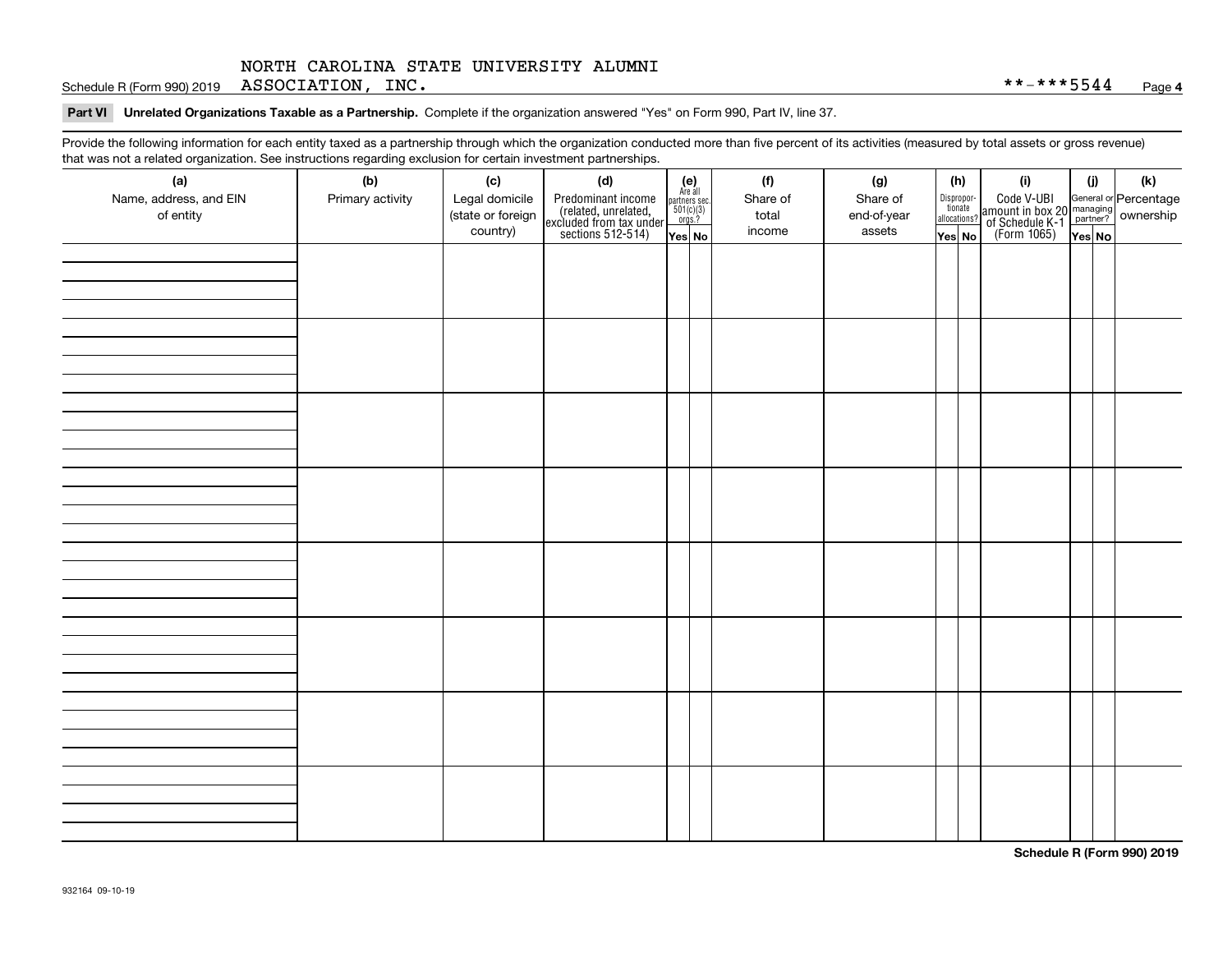| Part VII Supplemental Information |  |
|-----------------------------------|--|
|                                   |  |

Provide additional information for responses to questions on Schedule R. See instructions.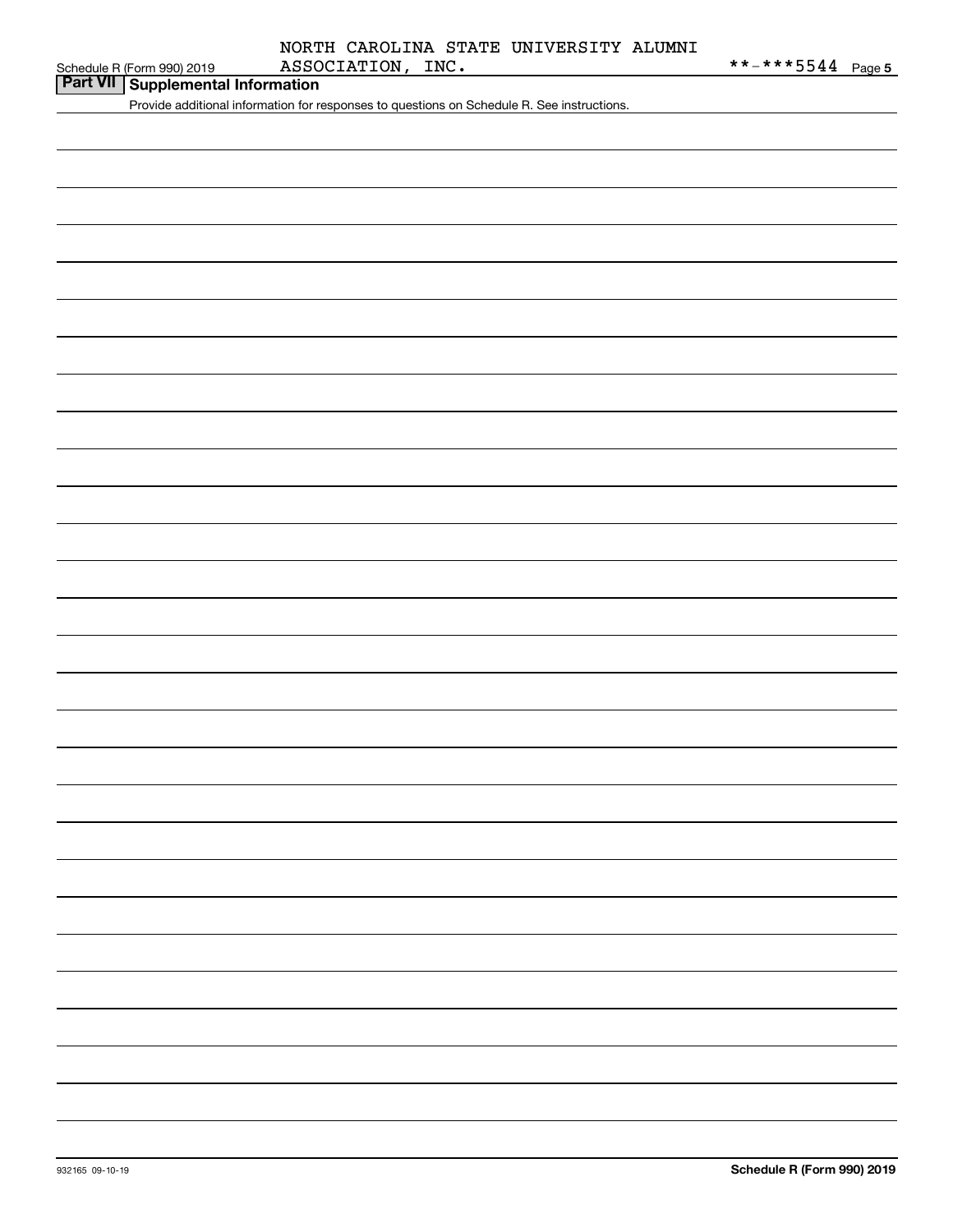|                                                        | ** PUBLIC DISCLOSURE COPY **                                                                                                                                                                                                       |                                 |                                                  |                                                |                                                               |  |  |  |  |  |  |  |
|--------------------------------------------------------|------------------------------------------------------------------------------------------------------------------------------------------------------------------------------------------------------------------------------------|---------------------------------|--------------------------------------------------|------------------------------------------------|---------------------------------------------------------------|--|--|--|--|--|--|--|
| Form 990-T                                             | <b>Exempt Organization Business Income Tax Return</b>                                                                                                                                                                              |                                 |                                                  |                                                | OMB No. 1545-0047                                             |  |  |  |  |  |  |  |
|                                                        |                                                                                                                                                                                                                                    |                                 | (and proxy tax under section 6033(e))            |                                                |                                                               |  |  |  |  |  |  |  |
|                                                        | For calendar year 2019 or other tax year beginning $JUL$ 1, $2019$ , and ending $JUN$ 30, $2020$ .                                                                                                                                 |                                 |                                                  |                                                | 2019                                                          |  |  |  |  |  |  |  |
| Department of the Treasury<br>Internal Revenue Service | Go to www.irs.gov/Form990T for instructions and the latest information.<br>bo not enter SSN numbers on this form as it may be made public if your organization is a $501(c)(3)$ .                                                  |                                 |                                                  |                                                | Open to Public Inspection for<br>501(c)(3) Organizations Only |  |  |  |  |  |  |  |
| Check box if<br>A                                      | Name of organization (                                                                                                                                                                                                             |                                 | Check box if name changed and see instructions.) |                                                | D Employer identification number                              |  |  |  |  |  |  |  |
| address changed                                        | NORTH CAROLINA STATE UNIVERSITY ALUMNI                                                                                                                                                                                             |                                 |                                                  |                                                | (Employees' trust, see<br>instructions.)                      |  |  |  |  |  |  |  |
| <b>B</b> Exempt under section                          | Print                                                                                                                                                                                                                              | **-***5544<br>ASSOCIATION, INC. |                                                  |                                                |                                                               |  |  |  |  |  |  |  |
| $ \mathbf{X} $ 501( <b>c</b> )(3)                      | F Unrelated business activity code<br>0ľ<br>Number, street, and room or suite no. If a P.O. box, see instructions.<br>(See instructions.)                                                                                          |                                 |                                                  |                                                |                                                               |  |  |  |  |  |  |  |
| 220(e)<br>408(e)                                       | Type<br>NCSU BOX 7207                                                                                                                                                                                                              |                                 |                                                  |                                                |                                                               |  |  |  |  |  |  |  |
| 408A<br>530(a)                                         | City or town, state or province, country, and ZIP or foreign postal code                                                                                                                                                           |                                 |                                                  |                                                |                                                               |  |  |  |  |  |  |  |
| 529(a)                                                 | RALEIGH, NC<br>27695                                                                                                                                                                                                               |                                 |                                                  |                                                | 541800                                                        |  |  |  |  |  |  |  |
|                                                        | C Book value of all assets<br>$47,043,916$ .<br>$6$ Check organization type $\sqrt{\frac{X}{X}}$ 501(c) corporation                                                                                                                |                                 |                                                  |                                                |                                                               |  |  |  |  |  |  |  |
|                                                        |                                                                                                                                                                                                                                    | $\overline{1}$                  | $501(c)$ trust                                   | $401(a)$ trust                                 | Other trust                                                   |  |  |  |  |  |  |  |
|                                                        | $\mathsf H$ Enter the number of the organization's unrelated trades or businesses. $\blacktriangleright$<br>trade or business here > ADVERTISING REVENUE FROM MAGAZINE . If only one, complete Parts I-V. If more than one,        |                                 | Describe the only (or first) unrelated           |                                                |                                                               |  |  |  |  |  |  |  |
|                                                        | describe the first in the blank space at the end of the previous sentence, complete Parts I and II, complete a Schedule M for each additional trade or                                                                             |                                 |                                                  |                                                |                                                               |  |  |  |  |  |  |  |
| business, then complete Parts III-V.                   |                                                                                                                                                                                                                                    |                                 |                                                  |                                                |                                                               |  |  |  |  |  |  |  |
|                                                        | During the tax year, was the corporation a subsidiary in an affiliated group or a parent-subsidiary controlled group?                                                                                                              |                                 |                                                  |                                                | $\boxed{\text{X}}$ No<br>Yes                                  |  |  |  |  |  |  |  |
|                                                        | If "Yes," enter the name and identifying number of the parent corporation.                                                                                                                                                         |                                 |                                                  |                                                |                                                               |  |  |  |  |  |  |  |
|                                                        | J The books are in care of > ERIN DELEHANTY                                                                                                                                                                                        |                                 |                                                  | Telephone number $\triangleright$ 919-513-7149 |                                                               |  |  |  |  |  |  |  |
|                                                        | <b>Part I</b> Unrelated Trade or Business Income                                                                                                                                                                                   |                                 | (A) Income                                       | (B) Expenses                                   | $(C)$ Net                                                     |  |  |  |  |  |  |  |
| <b>1a</b> Gross receipts or sales                      |                                                                                                                                                                                                                                    |                                 |                                                  |                                                |                                                               |  |  |  |  |  |  |  |
| Less returns and allowances<br>b                       | $\bullet$ Balance $\qquad \qquad \bullet$                                                                                                                                                                                          | 1c                              |                                                  |                                                |                                                               |  |  |  |  |  |  |  |
| 2                                                      |                                                                                                                                                                                                                                    | $\overline{2}$<br>$\mathbf{3}$  |                                                  |                                                |                                                               |  |  |  |  |  |  |  |
| 3                                                      | Gross profit. Subtract line 2 from line 1c [11] [11] [12] [12] [13] [14] [15] [15] [15] [15] [15] [15] [15] [1                                                                                                                     | 4a                              |                                                  |                                                |                                                               |  |  |  |  |  |  |  |
| b                                                      |                                                                                                                                                                                                                                    | 4 <sub>b</sub>                  |                                                  |                                                |                                                               |  |  |  |  |  |  |  |
| C                                                      |                                                                                                                                                                                                                                    | 4c                              |                                                  |                                                |                                                               |  |  |  |  |  |  |  |
| 5                                                      | Income (loss) from a partnership or an S corporation (attach statement)                                                                                                                                                            | 5                               |                                                  |                                                |                                                               |  |  |  |  |  |  |  |
| 6                                                      |                                                                                                                                                                                                                                    | 6                               |                                                  |                                                |                                                               |  |  |  |  |  |  |  |
| 7                                                      | Unrelated debt-financed income (Schedule E) [11] [2010] [2010] [2010] [2010] [2010] [2010] [2010] [2010] [2010                                                                                                                     | $\overline{7}$                  |                                                  |                                                |                                                               |  |  |  |  |  |  |  |
| 8                                                      | Interest, annuities, royalties, and rents from a controlled organization (Schedule F)                                                                                                                                              | 8                               |                                                  |                                                |                                                               |  |  |  |  |  |  |  |
| 9                                                      | Investment income of a section 501(c)(7), (9), or (17) organization (Schedule G)                                                                                                                                                   | 9                               |                                                  |                                                |                                                               |  |  |  |  |  |  |  |
| 10                                                     |                                                                                                                                                                                                                                    | 10                              |                                                  |                                                |                                                               |  |  |  |  |  |  |  |
| 11                                                     |                                                                                                                                                                                                                                    | 11                              | 73, 249.                                         | 44,368.                                        | 28,881.                                                       |  |  |  |  |  |  |  |
| 12<br>13                                               |                                                                                                                                                                                                                                    | 12 <sup>°</sup><br>13           | 73, 249.                                         | 44,368.                                        | 28,881.                                                       |  |  |  |  |  |  |  |
| Part II                                                | <b>Deductions Not Taken Elsewhere</b> (See instructions for limitations on deductions.)                                                                                                                                            |                                 |                                                  |                                                |                                                               |  |  |  |  |  |  |  |
|                                                        | (Deductions must be directly connected with the unrelated business income.)                                                                                                                                                        |                                 |                                                  |                                                |                                                               |  |  |  |  |  |  |  |
| 14                                                     | Compensation of officers, directors, and trustees (Schedule K) [11] [2010] Compensation of officers, directors, and trustees (Schedule K) [11] [2010] [2010] [2010] [2010] [2010] [2010] [2010] [2010] [2010] [2010] [2010] [2     |                                 |                                                  |                                                | 14                                                            |  |  |  |  |  |  |  |
| 15                                                     | Salaries and wages <i>[11] marror marror marror marror marror marror marror marror marror marror marror</i> marror marror marror marror marror marror marror marror marror marror marror marror marror marror marror marror marror |                                 |                                                  | 15                                             |                                                               |  |  |  |  |  |  |  |
| 16                                                     | Repairs and maintenance <i>[1] [1] [1] [1] [1] [1] [1] [1] [1]</i> [1] <b>[1] [1] [1] [1] [1] [1] [1] [1] [1] [1] [1] [1] [1] [1] [1] [1] [1] [1] [1] [1] [1] [1] [1] [1] [1] [1]</b>                                              |                                 |                                                  | 16                                             |                                                               |  |  |  |  |  |  |  |
| 17                                                     |                                                                                                                                                                                                                                    |                                 |                                                  | 17                                             |                                                               |  |  |  |  |  |  |  |
| 18                                                     | Interest (attach schedule) (see instructions) www.communications.communications.communications.communications.                                                                                                                     |                                 |                                                  | 18                                             |                                                               |  |  |  |  |  |  |  |
| 19                                                     | Taxes and licenses <b>Entrarrow Constructs</b> and all censors and licenses <b>and licenses Entrarrow Constructs and licenses</b>                                                                                                  |                                 |                                                  | 19                                             |                                                               |  |  |  |  |  |  |  |
| 20<br>21                                               |                                                                                                                                                                                                                                    |                                 |                                                  | 21 <sub>b</sub>                                |                                                               |  |  |  |  |  |  |  |
| 22                                                     |                                                                                                                                                                                                                                    |                                 |                                                  | 22                                             |                                                               |  |  |  |  |  |  |  |
| 23                                                     | Contributions to deferred compensation plans [11] manufactured manufactured manufactured manufactured manufactured manufactured manufactured manufactured manufactured manufactured manufactured manufactured manufactured man     |                                 |                                                  | 23                                             |                                                               |  |  |  |  |  |  |  |
| 24                                                     |                                                                                                                                                                                                                                    |                                 |                                                  | 24                                             |                                                               |  |  |  |  |  |  |  |
| 25                                                     |                                                                                                                                                                                                                                    |                                 |                                                  | 25                                             |                                                               |  |  |  |  |  |  |  |
| 26                                                     |                                                                                                                                                                                                                                    |                                 |                                                  | 26                                             | 28,881.                                                       |  |  |  |  |  |  |  |
| 27                                                     | Other deductions (attach schedule) www.communications.communications.communications.communications.communications.com                                                                                                              |                                 |                                                  | 27                                             |                                                               |  |  |  |  |  |  |  |
| 28                                                     |                                                                                                                                                                                                                                    |                                 |                                                  | 28                                             | 28,881.                                                       |  |  |  |  |  |  |  |
| 29                                                     | Unrelated business taxable income before net operating loss deduction. Subtract line 28 from line 13                                                                                                                               |                                 |                                                  | 29                                             | $0$ .                                                         |  |  |  |  |  |  |  |
| 30                                                     | Deduction for net operating loss arising in tax years beginning on or after January 1, 2018                                                                                                                                        |                                 |                                                  |                                                | $0$ .                                                         |  |  |  |  |  |  |  |
|                                                        | (see instructions) www.communications.com/interventions.com/interventions.com/interventions.com/interventions.<br>Unrelated business taxable income. Subtract line 30 from line 29 [11] manufacture incommunications and the Uni   |                                 |                                                  | 30<br>31                                       | $\overline{0}$ .                                              |  |  |  |  |  |  |  |
| 31                                                     |                                                                                                                                                                                                                                    |                                 |                                                  |                                                | 000T                                                          |  |  |  |  |  |  |  |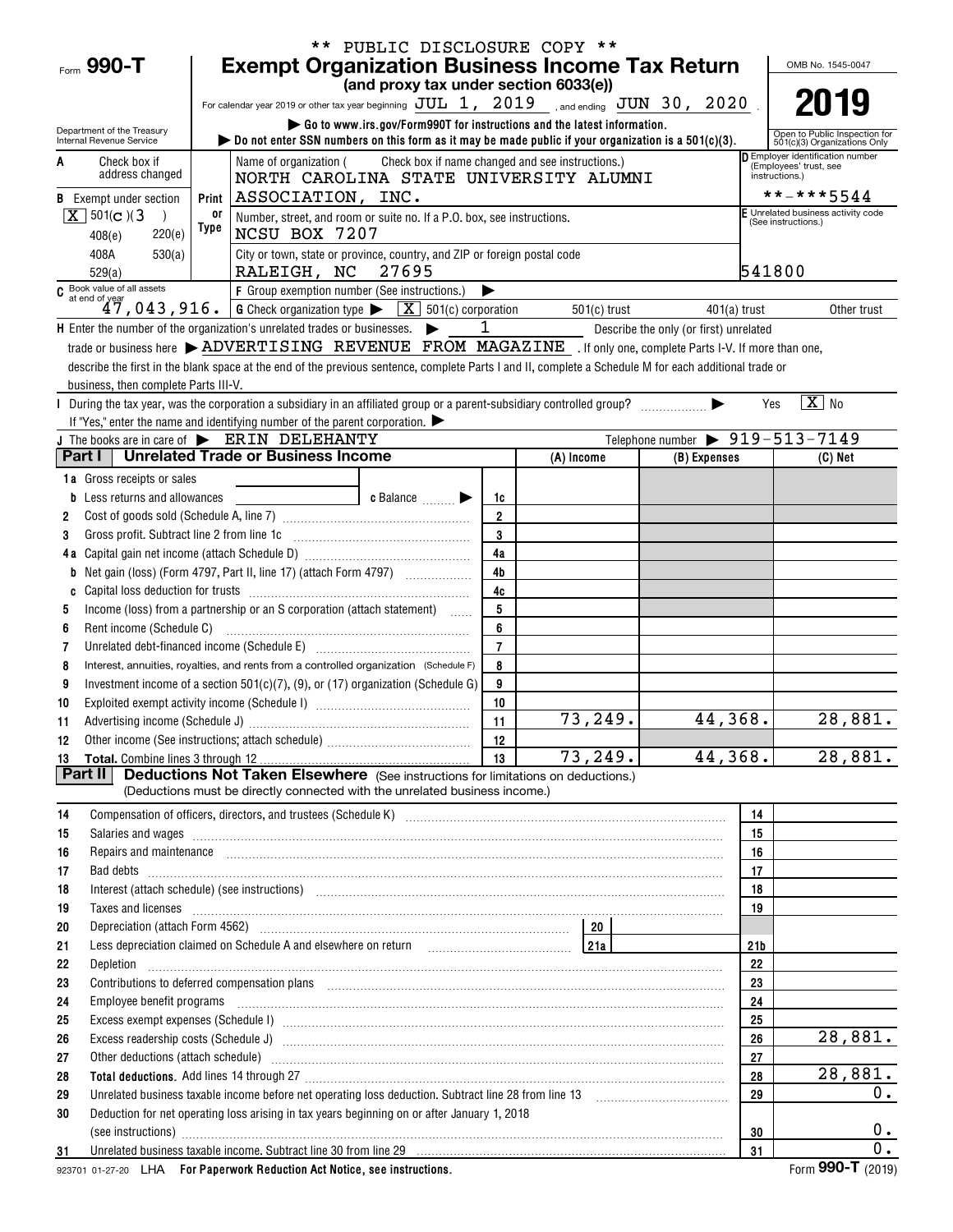|                |                 | Form 990-T (2019) NORTH CAROLINA STATE UNIVERSITY ALUMNI ASSOCIATION,                                                                                                                                                                                               |                              |                        |           |                            | ΙN      | **-***5544 Page 2                       |        |                         |
|----------------|-----------------|---------------------------------------------------------------------------------------------------------------------------------------------------------------------------------------------------------------------------------------------------------------------|------------------------------|------------------------|-----------|----------------------------|---------|-----------------------------------------|--------|-------------------------|
| Part III       |                 | <b>Total Unrelated Business Taxable Income</b>                                                                                                                                                                                                                      |                              |                        |           |                            |         |                                         |        |                         |
| 32             |                 |                                                                                                                                                                                                                                                                     |                              |                        |           |                            | 32      |                                         |        | 0.                      |
| 33             |                 | Amounts paid for disallowed fringes                                                                                                                                                                                                                                 |                              |                        |           |                            | 33      |                                         |        |                         |
| 34             |                 |                                                                                                                                                                                                                                                                     |                              |                        |           |                            | 34      |                                         |        | 0.                      |
| 35             |                 | Total unrelated business taxable income before pre-2018 NOLs and specific deduction. Subtract line 34 from the sum of lines 32 and 33                                                                                                                               | 35                           |                        |           |                            |         |                                         |        |                         |
| 36             |                 | Deduction for net operating loss arising in tax years beginning before January 1, 2018 (see instructions) $\ldots$ STMT 1.                                                                                                                                          | 36                           |                        |           | 0.                         |         |                                         |        |                         |
| 37             |                 | Total of unrelated business taxable income before specific deduction. Subtract line 36 from line 35 [11] [11] Total of unrelated business taxable income before specific deduction. Subtract line 35                                                                | 37                           |                        |           |                            |         |                                         |        |                         |
| 38             |                 | Specific deduction (Generally \$1,000, but see line 38 instructions for exceptions)                                                                                                                                                                                 |                              |                        |           |                            | 38      |                                         | 1,000. |                         |
| 39             |                 | Unrelated business taxable income. Subtract line 38 from line 37. If line 38 is greater than line 37,                                                                                                                                                               |                              |                        |           |                            |         |                                         |        |                         |
|                |                 | enter the smaller of zero or line 37                                                                                                                                                                                                                                |                              |                        |           |                            | 39      |                                         |        | 0.                      |
|                |                 | Part IV   Tax Computation                                                                                                                                                                                                                                           |                              |                        |           |                            |         |                                         |        |                         |
| 40             |                 |                                                                                                                                                                                                                                                                     |                              |                        |           |                            | 40<br>▶ |                                         |        | 0.                      |
| 41             |                 | Trusts Taxable at Trust Rates. See instructions for tax computation. Income tax on the amount on line 39 from:                                                                                                                                                      |                              |                        |           |                            |         |                                         |        |                         |
|                |                 | Tax rate schedule or $\boxed{\phantom{a}}$ Schedule D (Form 1041)                                                                                                                                                                                                   |                              |                        |           |                            | 41<br>▶ |                                         |        |                         |
| 42             |                 |                                                                                                                                                                                                                                                                     |                              |                        |           |                            | 42<br>▶ |                                         |        |                         |
| 43             |                 | Alternative minimum tax (trusts only) manufactured and an according term of the state of the state of the state of the state of the state of the state of the state of the state of the state of the state of the state of the                                      |                              |                        |           |                            | 43      |                                         |        |                         |
| 44             |                 | Tax on Noncompliant Facility Income. See instructions [11] The manufacture in the contract on Noncompliant Facility Income. See instructions [11] The manufacture in the set of the set of the set of the set of the set of th                                      |                              |                        |           |                            | 44      |                                         |        |                         |
| 45             |                 |                                                                                                                                                                                                                                                                     |                              |                        |           |                            | 45      |                                         |        | 0.                      |
| Part V         |                 | <b>Tax and Payments</b>                                                                                                                                                                                                                                             |                              |                        |           |                            |         |                                         |        |                         |
|                |                 | 46a Foreign tax credit (corporations attach Form 1118; trusts attach Form 1116)                                                                                                                                                                                     |                              |                        | 46a       |                            |         |                                         |        |                         |
| b              |                 |                                                                                                                                                                                                                                                                     |                              |                        | 46b       |                            |         |                                         |        |                         |
| c              |                 | General business credit. Attach Form 3800                                                                                                                                                                                                                           |                              |                        | 46c       |                            |         |                                         |        |                         |
| d              |                 |                                                                                                                                                                                                                                                                     |                              |                        | 46d       |                            |         |                                         |        |                         |
|                |                 |                                                                                                                                                                                                                                                                     |                              |                        |           |                            | 46e     |                                         |        |                         |
| 47             |                 | Subtract line 46e from line 45 <b>manually constant and the formula</b> construction of the state of the state of the state of the state of the state of the state of the state of the state of the state of the state of the state                                 |                              |                        |           |                            | 47      |                                         |        | 0.                      |
| 48             |                 | Other taxes. Check if from: $\Box$ Form 4255 $\Box$ Form 8611 $\Box$ Form 8697 $\Box$ Form 8866 $\Box$                                                                                                                                                              |                              |                        |           | Other (attach schedule)    | 48      |                                         |        |                         |
| 49             |                 |                                                                                                                                                                                                                                                                     |                              |                        |           |                            | 49      |                                         |        | 0.                      |
| 50             |                 |                                                                                                                                                                                                                                                                     |                              |                        |           |                            | 50      |                                         |        | 0.                      |
|                |                 |                                                                                                                                                                                                                                                                     |                              |                        | 51a       |                            |         |                                         |        |                         |
|                |                 |                                                                                                                                                                                                                                                                     |                              |                        | 51b       |                            |         |                                         |        |                         |
|                |                 |                                                                                                                                                                                                                                                                     |                              |                        |           |                            |         |                                         |        |                         |
|                |                 | d Foreign organizations: Tax paid or withheld at source (see instructions) [                                                                                                                                                                                        |                              |                        | 51c       |                            |         |                                         |        |                         |
|                |                 | e Backup withholding (see instructions) (1000) (2000) (2000) (2000) (2000) (2000) (2000) (2000) (2000) (2000) (                                                                                                                                                     |                              |                        | 51d       |                            |         |                                         |        |                         |
|                |                 |                                                                                                                                                                                                                                                                     |                              |                        | 51e       |                            |         |                                         |        |                         |
|                |                 |                                                                                                                                                                                                                                                                     |                              |                        | 51f       |                            |         |                                         |        |                         |
|                |                 | <b>g</b> Other credits, adjustments, and payments: $\Box$ Form 2439<br>Form 4136 2001<br>$\Box$                                                                                                                                                                     |                              | $Total \triangleright$ |           |                            |         |                                         |        |                         |
|                |                 |                                                                                                                                                                                                                                                                     |                              |                        | 51g       |                            |         |                                         |        |                         |
|                |                 | Estimated tax penalty (see instructions). Check if Form 2220 is attached $\blacktriangleright$                                                                                                                                                                      |                              |                        |           |                            | 52      |                                         |        |                         |
| 53             |                 |                                                                                                                                                                                                                                                                     |                              |                        |           |                            | 53      |                                         |        |                         |
| 54             |                 | Tax due. If line 52 is less than the total of lines 49, 50, and 53, enter amount owed                                                                                                                                                                               |                              |                        |           |                            | 54      |                                         |        |                         |
| 55<br>56       |                 | Overpayment. If line 52 is larger than the total of lines 49, 50, and 53, enter amount overpaid<br>Enter the amount of line 55 you want: Credited to 2020 estimated tax                                                                                             |                              |                        |           |                            | 55      |                                         |        |                         |
| <b>Part VI</b> |                 | <b>Statements Regarding Certain Activities and Other Information</b> (see instructions)                                                                                                                                                                             | $\rightarrow$                |                        |           | Refunded                   | 56      |                                         |        |                         |
| 57             |                 | At any time during the 2019 calendar year, did the organization have an interest in or a signature or other authority                                                                                                                                               |                              |                        |           |                            |         |                                         |        |                         |
|                |                 | over a financial account (bank, securities, or other) in a foreign country? If "Yes," the organization may have to file                                                                                                                                             |                              |                        |           |                            |         |                                         | Yes    | No                      |
|                |                 |                                                                                                                                                                                                                                                                     |                              |                        |           |                            |         |                                         |        |                         |
|                |                 | FinCEN Form 114, Report of Foreign Bank and Financial Accounts. If "Yes," enter the name of the foreign country                                                                                                                                                     |                              |                        |           |                            |         |                                         |        | х                       |
|                | here            |                                                                                                                                                                                                                                                                     |                              |                        |           |                            |         |                                         |        | $\overline{\mathbf{x}}$ |
| 58             |                 | During the tax year, did the organization receive a distribution from, or was it the grantor of, or transferor to, a foreign trust?                                                                                                                                 |                              |                        |           |                            |         |                                         |        |                         |
|                |                 | If "Yes," see instructions for other forms the organization may have to file.                                                                                                                                                                                       |                              |                        |           |                            |         |                                         |        |                         |
| 59             |                 | Enter the amount of tax-exempt interest received or accrued during the tax year<br>Under penalties of perjury, I declare that I have examined this return, including accompanying schedules and statements, and to the best of my knowledge and belief, it is true, |                              | $\triangleright$ S     |           |                            |         |                                         |        |                         |
| Sign           |                 | correct, and complete. Declaration of preparer (other than taxpayer) is based on all information of which preparer has any knowledge.                                                                                                                               |                              |                        |           |                            |         |                                         |        |                         |
| Here           |                 |                                                                                                                                                                                                                                                                     |                              |                        |           |                            |         | May the IRS discuss this return with    |        |                         |
|                |                 | Signature of officer                                                                                                                                                                                                                                                | Date                         | ASST                   | TREASURER |                            |         | the preparer shown below (see           |        |                         |
|                |                 |                                                                                                                                                                                                                                                                     |                              |                        |           |                            |         | instructions)? $\boxed{\mathbf{X}}$ Yes |        | No                      |
|                |                 | Print/Type preparer's name                                                                                                                                                                                                                                          | Preparer's signature         |                        | Date      | Check $\boxed{\mathbf{X}}$ | if      | PTIN                                    |        |                         |
| Paid           |                 | <b>MARYELLEN PRANCE,</b>                                                                                                                                                                                                                                            | <b>MARYELLEN PRANCE,</b>     |                        |           | self-employed              |         |                                         |        |                         |
|                | Preparer        | CPA                                                                                                                                                                                                                                                                 | CPA                          |                        | 12/07/20  |                            |         | P01662078<br>**-***1342                 |        |                         |
|                | <b>Use Only</b> | Firm's name > WILLIAMS OVERMAN PIERCE, LLP                                                                                                                                                                                                                          | 2501 ATRIUM DRIVE, SUITE 500 |                        |           | Firm's EIN                 |         |                                         |        |                         |
|                |                 | Firm's address > RALEIGH, NC 27607                                                                                                                                                                                                                                  |                              |                        |           |                            |         | Phone no. 919-782-3444                  |        |                         |
|                |                 |                                                                                                                                                                                                                                                                     |                              |                        |           |                            |         |                                         |        |                         |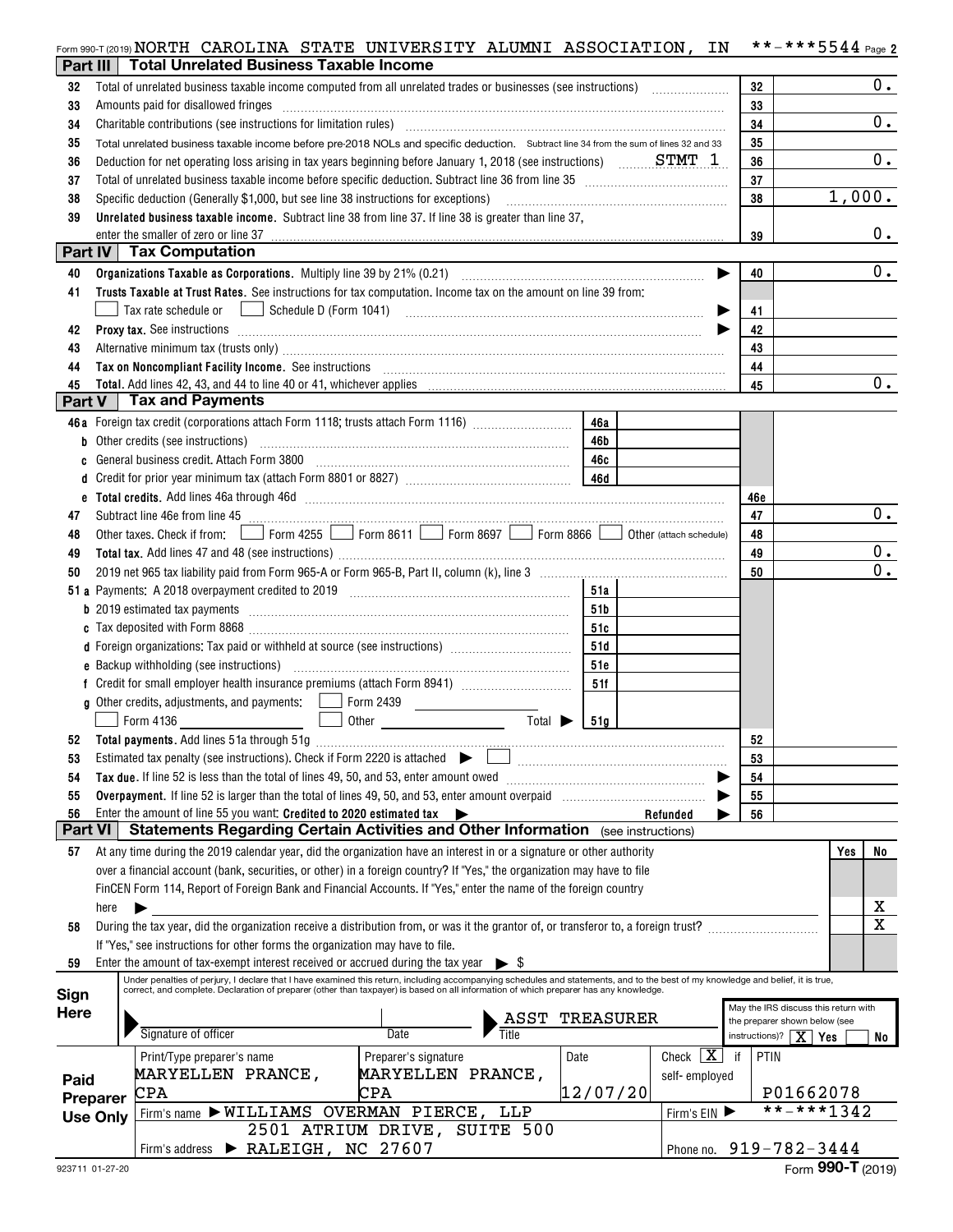#### Form 990-T (2019)  ${\bf ASSOCIATION}$  ,  ${\bf INC.}$   ${\bf r}$ NORTH CAROLINA STATE UNIVERSITY ALUMNI

| Schedule A - Cost of Goods Sold. Enter method of inventory valuation $\triangleright N/A$                                 |                |                                                                                                                                                     |   |                                                                                                  |    |                                                                                  |   |                                                                                |                  |
|---------------------------------------------------------------------------------------------------------------------------|----------------|-----------------------------------------------------------------------------------------------------------------------------------------------------|---|--------------------------------------------------------------------------------------------------|----|----------------------------------------------------------------------------------|---|--------------------------------------------------------------------------------|------------------|
| Inventory at beginning of year<br>1                                                                                       |                |                                                                                                                                                     |   |                                                                                                  |    |                                                                                  | 6 |                                                                                |                  |
| Purchases<br>2                                                                                                            | $\overline{2}$ |                                                                                                                                                     |   | 7 Cost of goods sold. Subtract line 6                                                            |    |                                                                                  |   |                                                                                |                  |
| 3                                                                                                                         | 3              |                                                                                                                                                     |   | from line 5. Enter here and in Part I,                                                           |    |                                                                                  |   |                                                                                |                  |
| 4a Additional section 263A costs                                                                                          |                |                                                                                                                                                     |   |                                                                                                  |    |                                                                                  | 7 |                                                                                |                  |
| (attach schedule)                                                                                                         | 4a             |                                                                                                                                                     | 8 | Do the rules of section 263A (with respect to                                                    |    |                                                                                  |   | Yes                                                                            | No               |
| <b>b</b> Other costs (attach schedule)                                                                                    | 4 <sub>b</sub> |                                                                                                                                                     |   | property produced or acquired for resale) apply to                                               |    |                                                                                  |   |                                                                                |                  |
| 5 Total. Add lines 1 through 4b.                                                                                          | 5              |                                                                                                                                                     |   | the organization?                                                                                |    |                                                                                  |   |                                                                                |                  |
| Schedule C - Rent Income (From Real Property and Personal Property Leased With Real Property)                             |                |                                                                                                                                                     |   |                                                                                                  |    |                                                                                  |   |                                                                                |                  |
| (see instructions)                                                                                                        |                |                                                                                                                                                     |   |                                                                                                  |    |                                                                                  |   |                                                                                |                  |
| 1. Description of property                                                                                                |                |                                                                                                                                                     |   |                                                                                                  |    |                                                                                  |   |                                                                                |                  |
| (1)                                                                                                                       |                |                                                                                                                                                     |   |                                                                                                  |    |                                                                                  |   |                                                                                |                  |
| (2)                                                                                                                       |                |                                                                                                                                                     |   |                                                                                                  |    |                                                                                  |   |                                                                                |                  |
| (3)                                                                                                                       |                |                                                                                                                                                     |   |                                                                                                  |    |                                                                                  |   |                                                                                |                  |
| (4)                                                                                                                       |                |                                                                                                                                                     |   |                                                                                                  |    |                                                                                  |   |                                                                                |                  |
|                                                                                                                           | $2_{-}$        | Rent received or accrued                                                                                                                            |   |                                                                                                  |    |                                                                                  |   |                                                                                |                  |
| (a) From personal property (if the percentage of<br>rent for personal property is more than<br>10% but not more than 50%) |                | (b) From real and personal property (if the percentage<br>of rent for personal property exceeds 50% or if<br>the rent is based on profit or income) |   | 3(a) Deductions directly connected with the income in<br>columns 2(a) and 2(b) (attach schedule) |    |                                                                                  |   |                                                                                |                  |
| (1)                                                                                                                       |                |                                                                                                                                                     |   |                                                                                                  |    |                                                                                  |   |                                                                                |                  |
| (2)                                                                                                                       |                |                                                                                                                                                     |   |                                                                                                  |    |                                                                                  |   |                                                                                |                  |
| (3)                                                                                                                       |                |                                                                                                                                                     |   |                                                                                                  |    |                                                                                  |   |                                                                                |                  |
| (4)                                                                                                                       |                |                                                                                                                                                     |   |                                                                                                  |    |                                                                                  |   |                                                                                |                  |
| Total                                                                                                                     | 0.             | Total                                                                                                                                               |   |                                                                                                  | 0. |                                                                                  |   |                                                                                |                  |
| (c) Total income. Add totals of columns 2(a) and 2(b). Enter<br>here and on page 1, Part I, line 6, column (A)            |                |                                                                                                                                                     |   |                                                                                                  | 0. | (b) Total deductions.<br>Enter here and on page 1,<br>Part I, line 6, column (B) |   |                                                                                | 0.               |
| <b>Schedule E - Unrelated Debt-Financed Income</b> (see instructions)                                                     |                |                                                                                                                                                     |   |                                                                                                  |    |                                                                                  |   |                                                                                |                  |
|                                                                                                                           |                |                                                                                                                                                     |   | 2. Gross income from                                                                             |    | 3. Deductions directly connected with or allocable<br>to debt-financed property  |   |                                                                                |                  |
| 1. Description of debt-financed property                                                                                  |                |                                                                                                                                                     |   | or allocable to debt-<br>financed property                                                       |    | (a) Straight line depreciation<br>(attach schedule)                              |   | (b) Other deductions<br>(attach schedule)                                      |                  |
| (1)                                                                                                                       |                |                                                                                                                                                     |   |                                                                                                  |    |                                                                                  |   |                                                                                |                  |
| (2)                                                                                                                       |                |                                                                                                                                                     |   |                                                                                                  |    |                                                                                  |   |                                                                                |                  |
| (3)                                                                                                                       |                |                                                                                                                                                     |   |                                                                                                  |    |                                                                                  |   |                                                                                |                  |
| (4)                                                                                                                       |                |                                                                                                                                                     |   |                                                                                                  |    |                                                                                  |   |                                                                                |                  |
| 4. Amount of average acquisition<br>debt on or allocable to debt-financed<br>property (attach schedule)                   |                | 5 Average adjusted basis<br>of or allocable to<br>debt-financed property<br>(attach schedule)                                                       |   | 6. Column 4 divided<br>by column 5                                                               |    | 7. Gross income<br>reportable (column<br>2 x column 6)                           |   | 8. Allocable deductions<br>(column 6 x total of columns<br>$3(a)$ and $3(b)$ ) |                  |
| (1)                                                                                                                       |                |                                                                                                                                                     |   | $\%$                                                                                             |    |                                                                                  |   |                                                                                |                  |
| (2)                                                                                                                       |                |                                                                                                                                                     |   | $\%$                                                                                             |    |                                                                                  |   |                                                                                |                  |
| (3)                                                                                                                       |                |                                                                                                                                                     |   | $\%$                                                                                             |    |                                                                                  |   |                                                                                |                  |
| (4)                                                                                                                       |                |                                                                                                                                                     |   | $\%$                                                                                             |    |                                                                                  |   |                                                                                |                  |
|                                                                                                                           |                |                                                                                                                                                     |   |                                                                                                  |    | Enter here and on page 1,<br>Part I, line 7, column (A).                         |   | Enter here and on page 1,<br>Part I, line 7, column (B).                       |                  |
| Totals                                                                                                                    |                |                                                                                                                                                     |   |                                                                                                  |    | 0.                                                                               |   |                                                                                | 0.               |
| Total dividends-received deductions included in column 8                                                                  |                |                                                                                                                                                     |   |                                                                                                  |    |                                                                                  |   |                                                                                | $\overline{0}$ . |
|                                                                                                                           |                |                                                                                                                                                     |   |                                                                                                  |    |                                                                                  |   | $Form$ 000 T $(9010)$                                                          |                  |

**990-T**  Form (2019)

**3**

| m 990-T (2019) $\texttt{ASSOCIATION}$ , INC. |  |
|----------------------------------------------|--|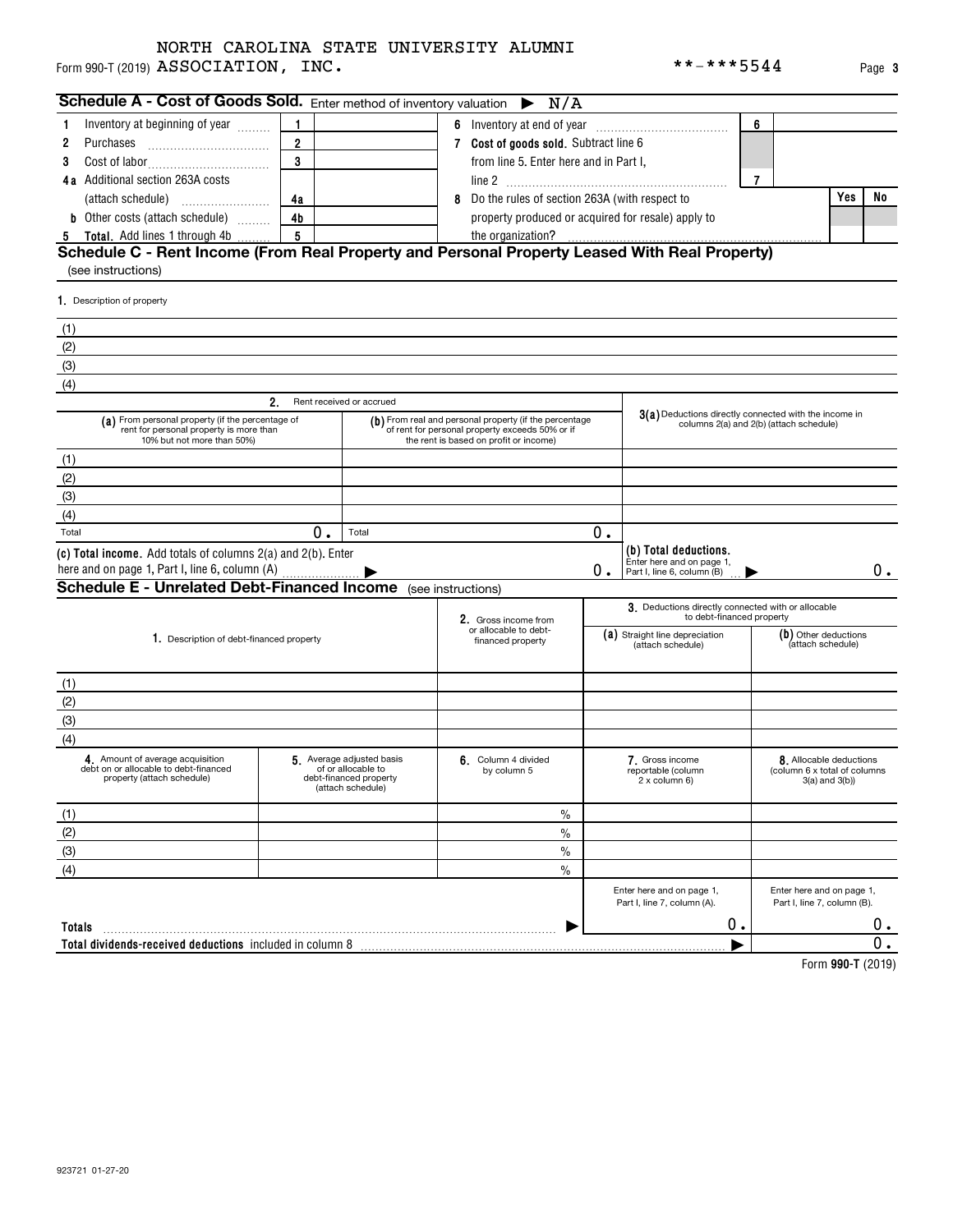| Form 990-T (2019) ASSOCIATION, INC.                                                    |                          | NORTH CAROLINA STATE UNIVERSITY ALUMNI               |                 |                                                      |                                                                                                |                                                                      |                                                                            |                                    | **-***5544                                                                                |                    | Page 4                                                                                     |
|----------------------------------------------------------------------------------------|--------------------------|------------------------------------------------------|-----------------|------------------------------------------------------|------------------------------------------------------------------------------------------------|----------------------------------------------------------------------|----------------------------------------------------------------------------|------------------------------------|-------------------------------------------------------------------------------------------|--------------------|--------------------------------------------------------------------------------------------|
| Schedule F - Interest, Annuities, Royalties, and Rents From Controlled Organizations   |                          |                                                      |                 |                                                      |                                                                                                |                                                                      |                                                                            |                                    |                                                                                           | (see instructions) |                                                                                            |
|                                                                                        |                          |                                                      |                 |                                                      | <b>Exempt Controlled Organizations</b>                                                         |                                                                      |                                                                            |                                    |                                                                                           |                    |                                                                                            |
| 1. Name of controlled organization                                                     |                          | 2. Employer<br>identification<br>number              |                 |                                                      | 3. Net unrelated income<br>(loss) (see instructions)                                           |                                                                      | 4. Total of specified<br>payments made                                     |                                    | 5. Part of column 4 that is<br>included in the controlling<br>organization's gross income |                    | 6. Deductions directly<br>connected with income<br>in column 5                             |
| (1)                                                                                    |                          |                                                      |                 |                                                      |                                                                                                |                                                                      |                                                                            |                                    |                                                                                           |                    |                                                                                            |
| (2)                                                                                    |                          |                                                      |                 |                                                      |                                                                                                |                                                                      |                                                                            |                                    |                                                                                           |                    |                                                                                            |
| (3)                                                                                    |                          |                                                      |                 |                                                      |                                                                                                |                                                                      |                                                                            |                                    |                                                                                           |                    |                                                                                            |
| (4)                                                                                    |                          |                                                      |                 |                                                      |                                                                                                |                                                                      |                                                                            |                                    |                                                                                           |                    |                                                                                            |
| Nonexempt Controlled Organizations                                                     |                          |                                                      |                 |                                                      |                                                                                                |                                                                      |                                                                            |                                    |                                                                                           |                    |                                                                                            |
| 7. Taxable Income                                                                      |                          | 8. Net unrelated income (loss)<br>(see instructions) |                 |                                                      | 9. Total of specified payments<br>made                                                         |                                                                      | 10. Part of column 9 that is included<br>in the controlling organization's | gross income                       |                                                                                           |                    | 11. Deductions directly connected<br>with income in column 10                              |
| (1)                                                                                    |                          |                                                      |                 |                                                      |                                                                                                |                                                                      |                                                                            |                                    |                                                                                           |                    |                                                                                            |
| (2)                                                                                    |                          |                                                      |                 |                                                      |                                                                                                |                                                                      |                                                                            |                                    |                                                                                           |                    |                                                                                            |
| (3)                                                                                    |                          |                                                      |                 |                                                      |                                                                                                |                                                                      |                                                                            |                                    |                                                                                           |                    |                                                                                            |
| (4)                                                                                    |                          |                                                      |                 |                                                      |                                                                                                |                                                                      |                                                                            |                                    |                                                                                           |                    |                                                                                            |
|                                                                                        |                          |                                                      |                 |                                                      |                                                                                                |                                                                      | Add columns 5 and 10.<br>Enter here and on page 1, Part I,                 | line 8, column (A).                |                                                                                           |                    | Add columns 6 and 11.<br>Enter here and on page 1, Part I,<br>line 8, column (B).          |
| Totals                                                                                 |                          |                                                      |                 |                                                      |                                                                                                |                                                                      | Ο.                                                                         |                                    |                                                                                           |                    | 0.                                                                                         |
| Schedule G - Investment Income of a Section 501(c)(7), (9), or (17) Organization       |                          |                                                      |                 |                                                      |                                                                                                |                                                                      |                                                                            |                                    |                                                                                           |                    |                                                                                            |
|                                                                                        | (see instructions)       |                                                      |                 |                                                      |                                                                                                |                                                                      |                                                                            |                                    |                                                                                           |                    |                                                                                            |
|                                                                                        | 1. Description of income |                                                      |                 |                                                      | 2. Amount of income                                                                            |                                                                      | 3. Deductions<br>directly connected<br>(attach schedule)                   | 4. Set-asides<br>(attach schedule) |                                                                                           |                    | 5. Total deductions<br>and set-asides<br>(col. 3 plus col. 4)                              |
| (1)                                                                                    |                          |                                                      |                 |                                                      |                                                                                                |                                                                      |                                                                            |                                    |                                                                                           |                    |                                                                                            |
|                                                                                        |                          |                                                      |                 |                                                      |                                                                                                |                                                                      |                                                                            |                                    |                                                                                           |                    |                                                                                            |
| $\frac{(2)}{(3)}$                                                                      |                          |                                                      |                 |                                                      |                                                                                                |                                                                      |                                                                            |                                    |                                                                                           |                    |                                                                                            |
| $\overline{(4)}$                                                                       |                          |                                                      |                 |                                                      |                                                                                                |                                                                      |                                                                            |                                    |                                                                                           |                    |                                                                                            |
|                                                                                        |                          |                                                      |                 |                                                      | Enter here and on page 1,<br>Part I, line 9, column (A).                                       |                                                                      |                                                                            |                                    |                                                                                           |                    | Enter here and on page 1,<br>Part I, line 9, column (B).                                   |
|                                                                                        |                          |                                                      |                 |                                                      |                                                                                                | О.                                                                   |                                                                            |                                    |                                                                                           |                    |                                                                                            |
| Totals<br>Schedule I - Exploited Exempt Activity Income, Other Than Advertising Income |                          |                                                      |                 |                                                      |                                                                                                |                                                                      |                                                                            |                                    |                                                                                           |                    | 0.                                                                                         |
| (see instructions)                                                                     |                          |                                                      |                 |                                                      |                                                                                                |                                                                      |                                                                            |                                    |                                                                                           |                    |                                                                                            |
| 1. Description of<br>exploited activity                                                |                          | 2. Gross<br>unrelated business<br>income from        |                 | 3. Expenses<br>airectiy connected<br>with production | 4. Net income (loss)<br>from unrelated trade or<br>business (column 2<br>minus column 3). If a |                                                                      | 5. Gross income<br>from activity that<br>is not unrelated                  |                                    | 6. Expenses<br>attributable to                                                            |                    | 7. Excess exempt<br>expenses (column<br>6 minus column 5,                                  |
|                                                                                        |                          | trade or business                                    |                 | of unrelated<br>business income                      | gain, compute cols. 5<br>through 7.                                                            |                                                                      | business income                                                            |                                    |                                                                                           | column 5           | but not more than<br>column 4).                                                            |
|                                                                                        |                          |                                                      |                 |                                                      |                                                                                                |                                                                      |                                                                            |                                    |                                                                                           |                    |                                                                                            |
| $\frac{(1)}{(2)}$<br>$\frac{(3)}{(4)}$                                                 |                          |                                                      |                 |                                                      |                                                                                                |                                                                      |                                                                            |                                    |                                                                                           |                    |                                                                                            |
|                                                                                        |                          |                                                      |                 |                                                      |                                                                                                |                                                                      |                                                                            |                                    |                                                                                           |                    |                                                                                            |
|                                                                                        |                          |                                                      |                 |                                                      |                                                                                                |                                                                      |                                                                            |                                    |                                                                                           |                    |                                                                                            |
|                                                                                        |                          | Enter here and on                                    |                 | Enter here and on                                    |                                                                                                |                                                                      |                                                                            |                                    |                                                                                           |                    | Enter here and                                                                             |
|                                                                                        |                          | page 1, Part I,<br>line 10, col. (A).                |                 | page 1, Part I,<br>line 10, col. (B).                |                                                                                                |                                                                      |                                                                            |                                    |                                                                                           |                    | on page 1,<br>Part II, line 25.                                                            |
| Totals                                                                                 |                          | 0.                                                   |                 | 0.                                                   |                                                                                                |                                                                      |                                                                            |                                    |                                                                                           |                    | $0$ .                                                                                      |
| <b>Schedule J - Advertising Income</b> (see instructions)                              |                          |                                                      |                 |                                                      |                                                                                                |                                                                      |                                                                            |                                    |                                                                                           |                    |                                                                                            |
| Income From Periodicals Reported on a Consolidated Basis<br>Part I                     |                          |                                                      |                 |                                                      |                                                                                                |                                                                      |                                                                            |                                    |                                                                                           |                    |                                                                                            |
| 1. Name of periodical                                                                  |                          | 2. Gross<br>advertising<br>income                    |                 | 3. Direct<br>advertising costs                       | col. 3). If a gain, compute                                                                    | 4. Advertising gain<br>or (loss) (col. 2 minus<br>cols. 5 through 7. | 5. Circulation<br>income                                                   |                                    | 6. Readership<br>costs                                                                    |                    | 7. Excess readership<br>costs (column 6 minus<br>column 5, but not more<br>than column 4). |
| $(1)$ ALIMNIT MACAZINE                                                                 |                          | 73 249                                               | $\Delta \Delta$ | 368                                                  |                                                                                                |                                                                      |                                                                            | n.                                 | 177 470                                                                                   |                    |                                                                                            |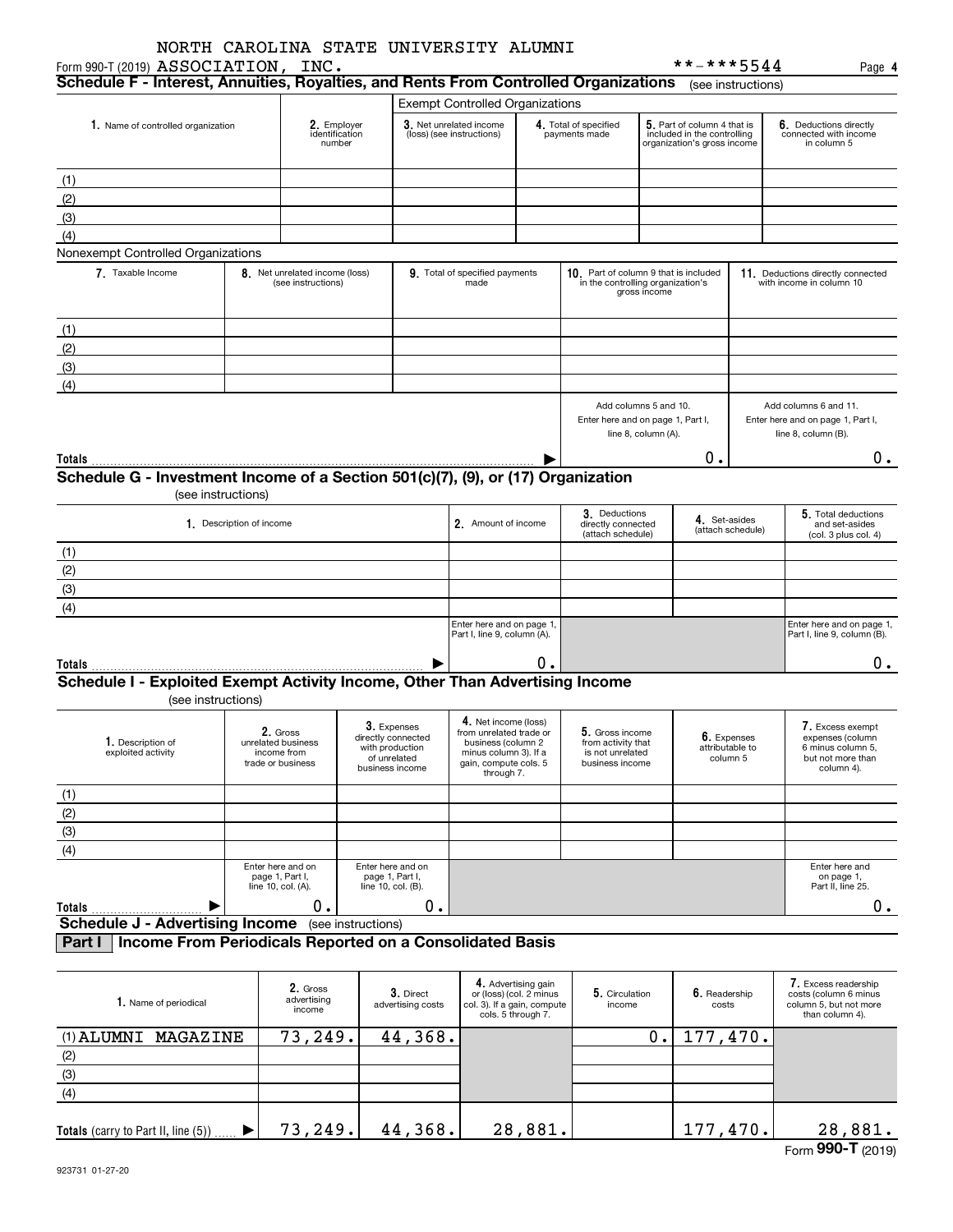#### Form 990-T (2019)  ${\bf ASSOCIATION}$  ,  ${\bf INC.}$

**Part II | Income From Periodicals Reported on a Separate Basis** (For each periodical listed in Part II, fill in

columns 2 through 7 on a line-by-line basis.)

| 1. Name of periodical                                                                | 2. Gross<br>advertising<br>income                          |  | 3. Direct<br>advertising costs                             | 4. Advertising gain<br>5. Circulation<br>or (loss) (col. 2 minus<br>col. 3). If a gain, compute<br>income<br>cols. 5 through 7. |  |                                              | 6. Readership<br>costs | 7. Excess readership<br>costs (column 6 minus<br>column 5, but not more<br>than column 4). |
|--------------------------------------------------------------------------------------|------------------------------------------------------------|--|------------------------------------------------------------|---------------------------------------------------------------------------------------------------------------------------------|--|----------------------------------------------|------------------------|--------------------------------------------------------------------------------------------|
| (1)                                                                                  |                                                            |  |                                                            |                                                                                                                                 |  |                                              |                        |                                                                                            |
| (2)                                                                                  |                                                            |  |                                                            |                                                                                                                                 |  |                                              |                        |                                                                                            |
| (3)                                                                                  |                                                            |  |                                                            |                                                                                                                                 |  |                                              |                        |                                                                                            |
| (4)                                                                                  |                                                            |  |                                                            |                                                                                                                                 |  |                                              |                        |                                                                                            |
| <b>Totals from Part I</b>                                                            | 73,249.                                                    |  | 44,368.                                                    |                                                                                                                                 |  |                                              |                        | 28,881.                                                                                    |
|                                                                                      | Enter here and on<br>page 1, Part I,<br>line 11, col. (A). |  | Enter here and on<br>page 1, Part I,<br>line 11, col. (B). |                                                                                                                                 |  |                                              |                        | Enter here and<br>on page 1,<br>Part II, line 26.                                          |
| Totals, Part II (lines 1-5)                                                          | 73, 249.                                                   |  | 44,368.                                                    |                                                                                                                                 |  |                                              |                        | 28,881.                                                                                    |
| Schedule K - Compensation of Officers, Directors, and Trustees<br>(see instructions) |                                                            |  |                                                            |                                                                                                                                 |  |                                              |                        |                                                                                            |
| 1. Name                                                                              |                                                            |  |                                                            | 2. Title                                                                                                                        |  | 3. Percent of<br>time devoted to<br>business |                        | 4. Compensation attributable<br>to unrelated business                                      |
| (1)                                                                                  |                                                            |  |                                                            |                                                                                                                                 |  |                                              | 0/                     |                                                                                            |

| $\sim$                                            |  |  |
|---------------------------------------------------|--|--|
|                                                   |  |  |
| Total. Enter here and on page 1, Part II, line 14 |  |  |

**990-T**  Form (2019)